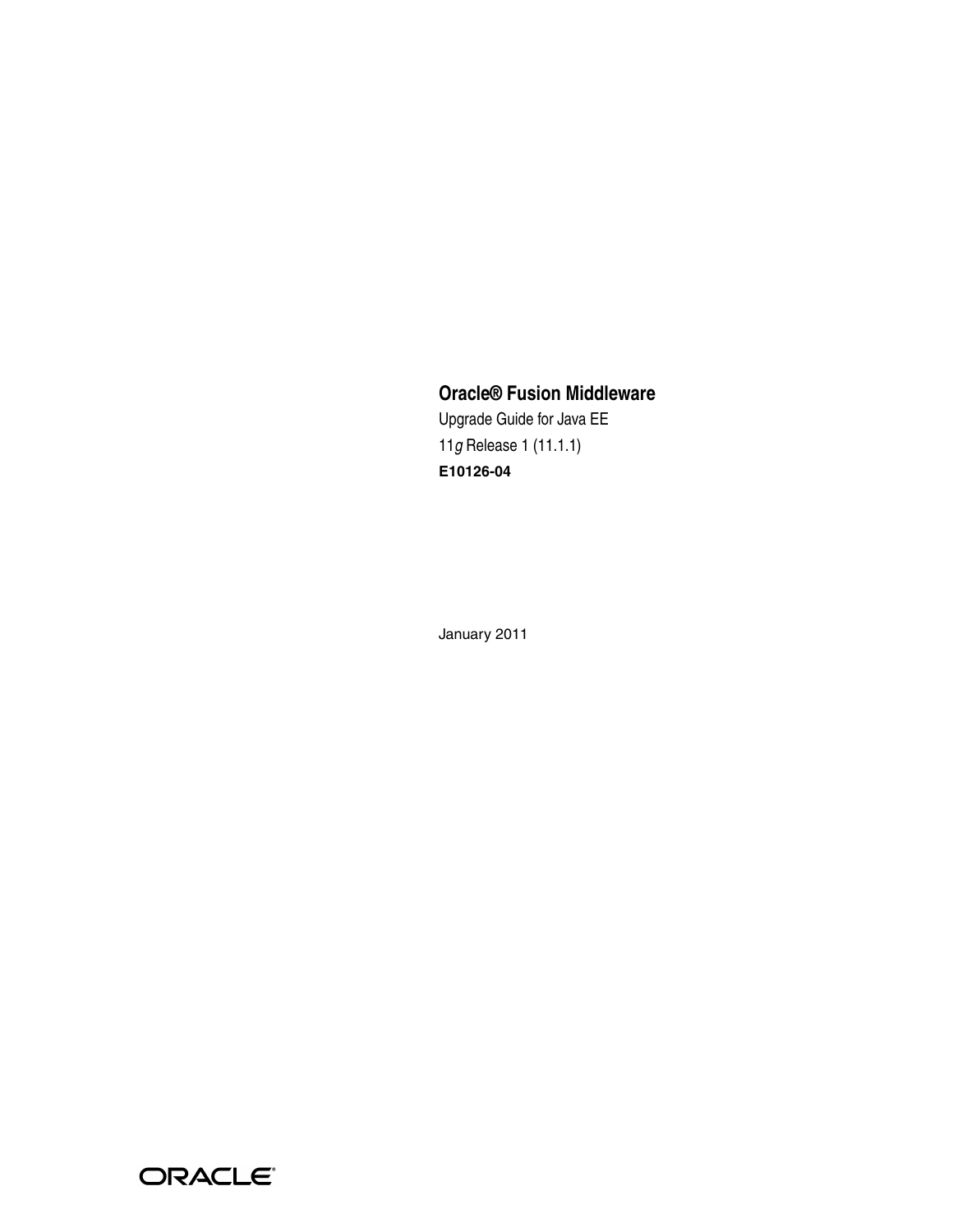Oracle Fusion Middleware Upgrade Guide for Java EE, 11*g* Release 1 (11.1.1)

E10126-04

Copyright © 2010, 2011 Oracle and/or its affiliates. All rights reserved.

Primary Author: Peter LaQuerre

Contributing Author: Reza Shafii

Contributors: Janga Aliminati, Pyounguk Cho, Paul Dickson, Robert Donat, Shail Goel, William Norcott, Michael Rubino, Robert St. Jean, Gavin Steyn, Sitaraman Swaminathan, Suresh Srinivasan, Zhong Xu, Lixin Zheng

This software and related documentation are provided under a license agreement containing restrictions on use and disclosure and are protected by intellectual property laws. Except as expressly permitted in your license agreement or allowed by law, you may not use, copy, reproduce, translate, broadcast, modify, license, transmit, distribute, exhibit, perform, publish, or display any part, in any form, or by any means. Reverse engineering, disassembly, or decompilation of this software, unless required by law for interoperability, is prohibited.

The information contained herein is subject to change without notice and is not warranted to be error-free. If you find any errors, please report them to us in writing.

If this software or related documentation is delivered to the U.S. Government or anyone licensing it on behalf of the U.S. Government, the following notice is applicable:

U.S. GOVERNMENT RIGHTS Programs, software, databases, and related documentation and technical data delivered to U.S. Government customers are "commercial computer software" or "commercial technical data" pursuant to the applicable Federal Acquisition Regulation and agency-specific supplemental regulations. As such, the use, duplication, disclosure, modification, and adaptation shall be subject to the restrictions and license terms set forth in the applicable Government contract, and, to the extent applicable by the terms of the Government contract, the additional rights set forth in FAR 52.227-19, Commercial Computer Software License (December 2007). Oracle USA, Inc., 500 Oracle Parkway, Redwood City, CA 94065.

This software is developed for general use in a variety of information management applications. It is not developed or intended for use in any inherently dangerous applications, including applications which may create a risk of personal injury. If you use this software in dangerous applications, then you shall be responsible to take all appropriate fail-safe, backup, redundancy, and other measures to ensure the safe use of this software. Oracle Corporation and its affiliates disclaim any liability for any damages caused by use of this software in dangerous applications.

Oracle is a registered trademark of Oracle Corporation and/or its affiliates. Other names may be trademarks of their respective owners.

This software and documentation may provide access to or information on content, products, and services from third parties. Oracle Corporation and its affiliates are not responsible for and expressly disclaim all warranties of any kind with respect to third-party content, products, and services. Oracle Corporation and its affiliates will not be responsible for any loss, costs, or damages incurred due to your access to or use of third-party content, products, or services.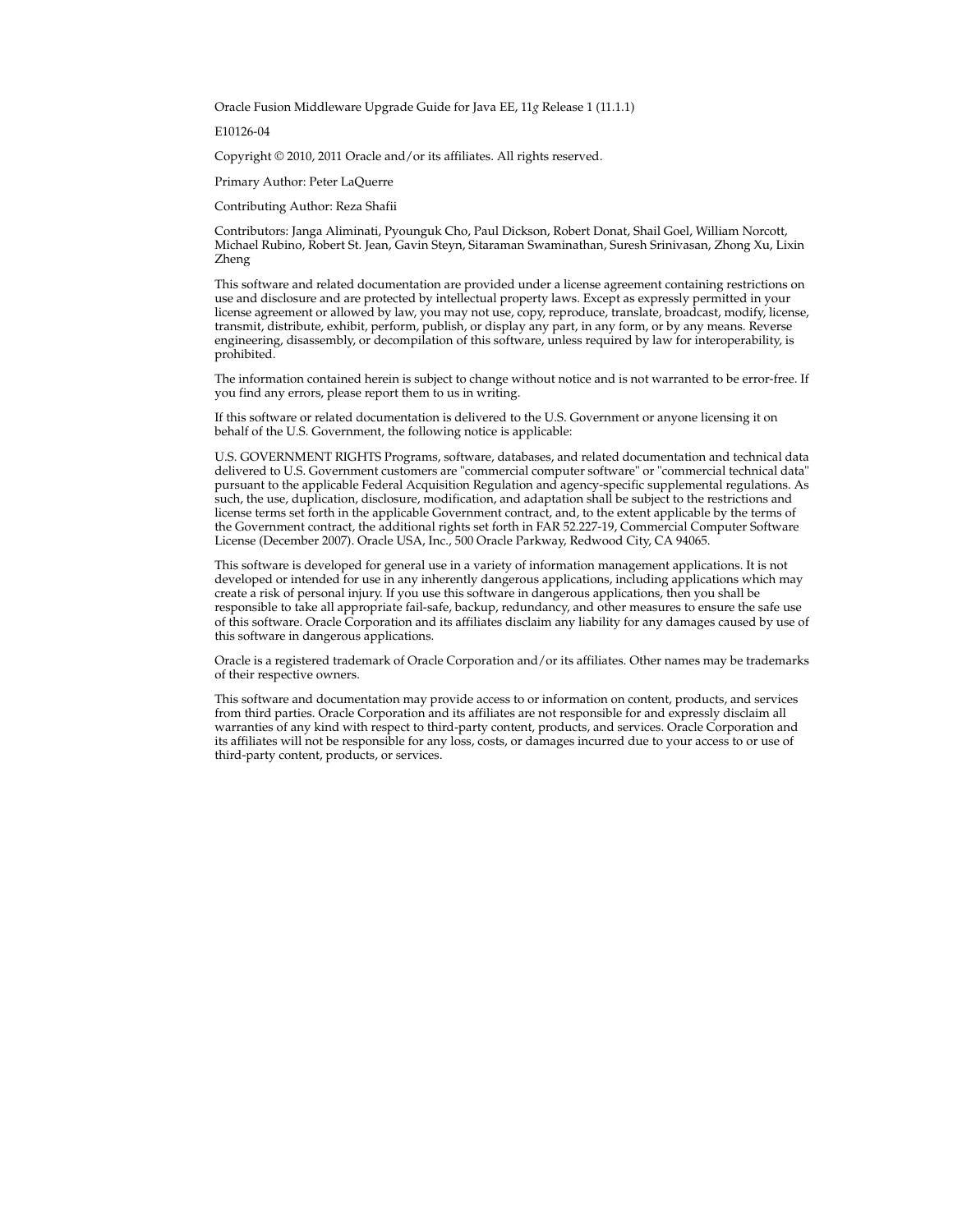# **Contents**

#### 1 Summary of the Java EE Upgrade Process

| 1.1              |  |
|------------------|--|
| 1.2 <sub>1</sub> |  |

# Part I Preparing for a Java EE Upgrade

## 2 Supported Starting Point for Java EE Upgrade

## 3 Introduction to Oracle WebLogic Server for OC4J Users

| 3.1              |                                                                                                       | $3 - 1$ |
|------------------|-------------------------------------------------------------------------------------------------------|---------|
| 3.1.1            |                                                                                                       | $3 - 1$ |
| 3.1.1.1          |                                                                                                       | $3 - 2$ |
| 3.1.1.2          | OC4J and Oracle WebLogic Server Integrated With a Web Server                                          | $3-2$   |
| 3.1.1.3          |                                                                                                       | $3-3$   |
| 3.1.2            | Comparing OC4J and Oracle WebLogic Server Directory Structures                                        | $3 - 4$ |
| 3.1.3            |                                                                                                       | $3-5$   |
| 3.1.3.1          |                                                                                                       | $3-5$   |
| 3.1.3.2          |                                                                                                       | $3-6$   |
| 3.1.3.2.1        | A WebLogic Server Installation Can be Used to Configure Multiple Domains<br>$3-6$                     |         |
| 3.1.3.2.2        | A WebLogic Server Instance Is Always Associated With a Single Java Virtual<br>Machine Process 3-6     |         |
| 3.1.3.2.3        | A WebLogic Server Instance Processes All Application Requests on the Same<br>Port by Default 3-6      |         |
| 3.1.3.2.4        | A WebLogic Server Instance Is Always Configured With an HTTP Listener<br>and Does Not Support AJP 3-7 |         |
| 3.2 <sub>2</sub> | Oracle WebLogic Server Installation and Configuration Tools for OC4J Users                            | $3 - 7$ |
| 3.3 <sub>2</sub> |                                                                                                       | $3-8$   |
| 3.3.1            | Comparison of OC4J and Oracle WebLogic Server Administration Tools                                    | $3-8$   |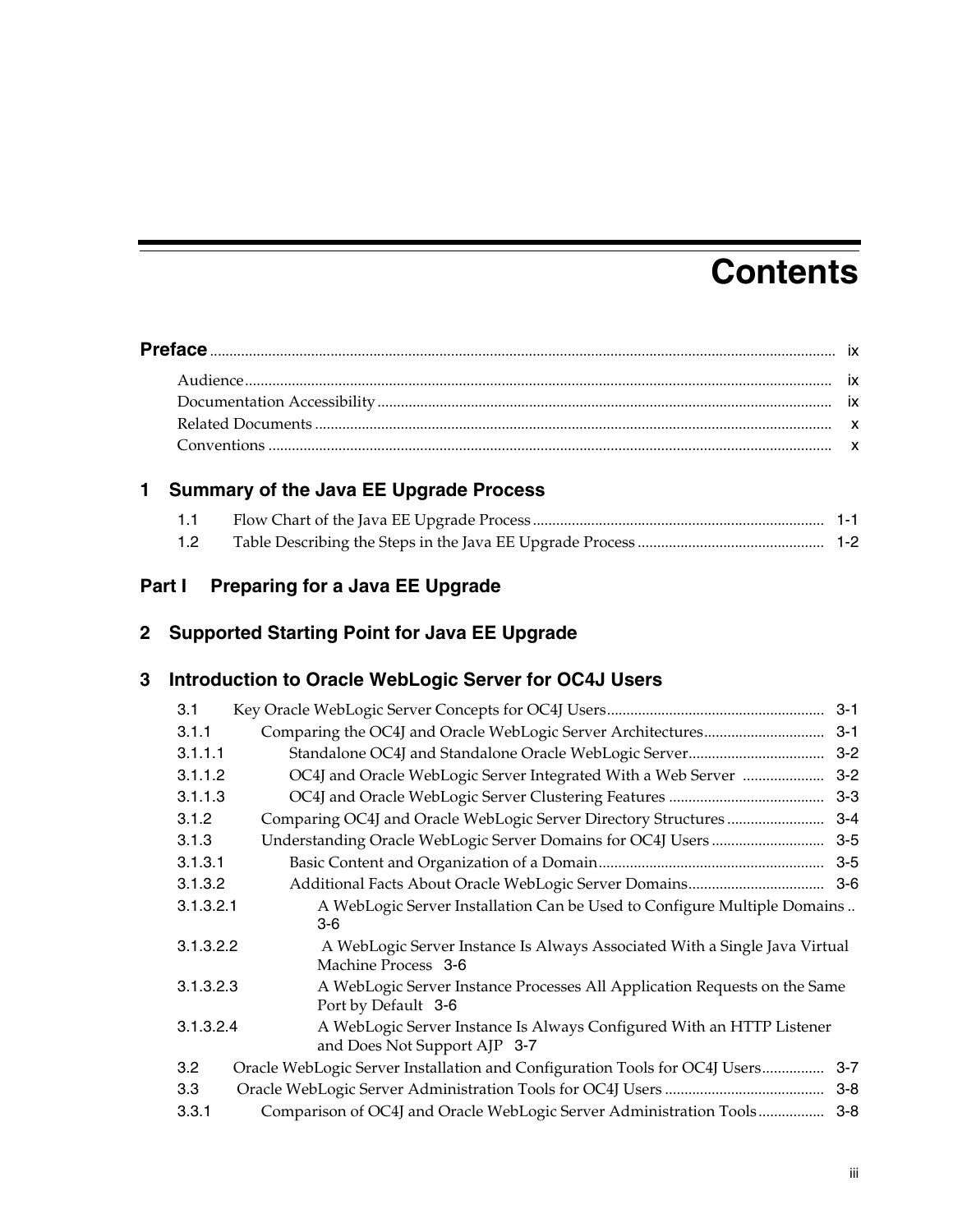| 3.3.2   | Typical Oracle WebLogic Server Administration Tasks for OC4J Users  3-9 |  |
|---------|-------------------------------------------------------------------------|--|
| 3.3.2.1 |                                                                         |  |
| 3.3.2.2 |                                                                         |  |
| 3.3.2.3 |                                                                         |  |
| 3.3.2.4 |                                                                         |  |
| 3.4     |                                                                         |  |

# **[Part II Upgrading Your Java EE Applications and Environment](#page-30-0)**

# **[4 Upgrading Your Java EE Applications](#page-32-0)**

| 4.1   | Task 1: Verify that Your Application Deploys and Works Successfully on OC4J                       | $4 - 1$ |
|-------|---------------------------------------------------------------------------------------------------|---------|
| 4.2   |                                                                                                   | 4-1     |
| 4.2.1 |                                                                                                   | 4-1     |
| 4.2.2 | Using the SmartUpgrade Oracle JDeveloper Extension and Command-Line Tool                          | $4 - 2$ |
| 4.3   | Task 3: Verify That Your Application Supports Java Development Kit (JDK) 6                        | $4 - 2$ |
| 4.4   |                                                                                                   | $4 - 2$ |
| 4.4.1 | Comparison of OC4J and Oracle WebLogic Server Deployment Descriptors                              | $4 - 2$ |
| 4.4.2 | Guidelines and Resources for Upgrading Deployment Descriptors for Oracle<br>WebLogic Server 4-3   |         |
| 4.4.3 |                                                                                                   | $4 - 4$ |
| 4.4.4 |                                                                                                   | $4 - 4$ |
| 4.5   |                                                                                                   | $4 - 4$ |
| 4.5.1 | APIs Available With the Java Required Files (JRF) Domain Template                                 | $4 - 4$ |
| 4.5.2 |                                                                                                   | $4 - 5$ |
| 4.6   |                                                                                                   | $4-6$   |
| 4.6.1 | General Guidelines for Upgrading to Oracle WebLogic Server JAX-RPC and JAX-WS<br>Web Services 4-6 |         |
| 4.6.2 | Generating Oracle WebLogic Server Web Services From an OC4J WSDL                                  | 4-7     |
| 4.6.3 | Web Services Specifications Supported by OC4J and Oracle WebLogic Server  4-7                     |         |

# **[5 Upgrading Your Java EE Environment](#page-40-0)**

| 5.1     | Task 1: Install and Configure an Oracle WebLogic Server Development Domain 5-1  |         |
|---------|---------------------------------------------------------------------------------|---------|
| 5.1.1   | Differences Between a Development Environment and a Test or Production          |         |
|         | Environment 5-1                                                                 |         |
| 5.1.2   | Installing and Configuring a Development Domain with Oracle JDeveloper  5-2     |         |
| 5.1.3   | Installing and Configuring a Development Domain with Oracle SOA Suite,          |         |
|         | WebCenter, or Application Developer 5-2                                         |         |
| 5.1.3.1 | Advantages of Installing an Oracle SOA Suite, WebCenter, or Application         |         |
|         | Developer Development Environment 5-3                                           |         |
| 5.1.3.2 |                                                                                 | $5-3$   |
| 5.1.3.3 | Steps Required to Install and Configure an Oracle SOA Suite, WebCenter, or      |         |
|         | Application Developer Domain 5-3                                                |         |
| 5.1.4   |                                                                                 | $5-4$   |
| 5.1.4.1 |                                                                                 | $5-4$   |
| 5.1.4.2 |                                                                                 | $5-5$   |
| 5.2     |                                                                                 | $5 - 5$ |
| 5.3     | Task 3: Configure Oracle WebLogic Server Resources to Support Your Applications | $5-5$   |
|         |                                                                                 |         |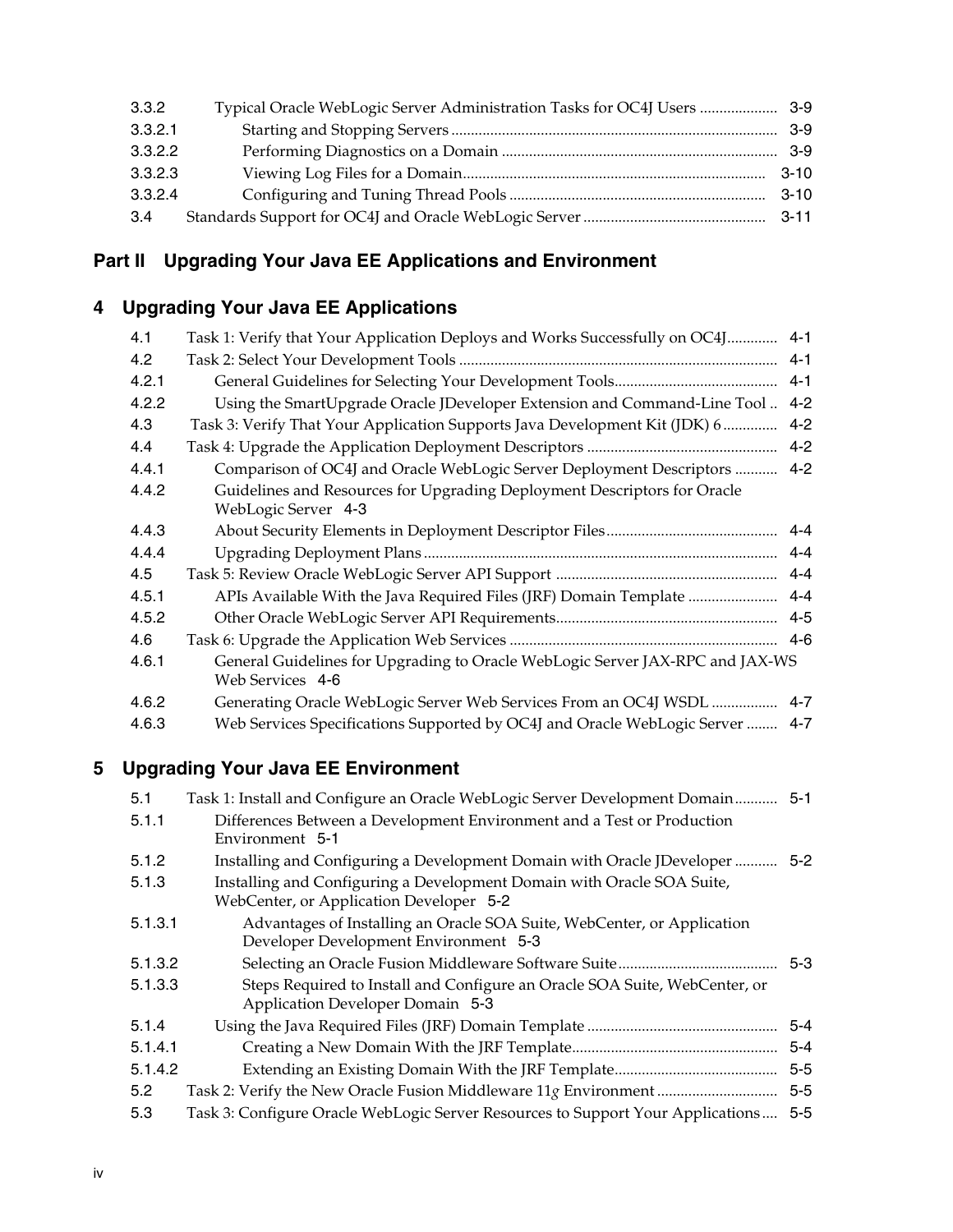| 5.3.1         |                                                                                            |          |
|---------------|--------------------------------------------------------------------------------------------|----------|
| 5.3.1.1       | General Information About Defining Data Sources for OC4J and Oracle WebLogic<br>Server 5-6 |          |
| 5.3.1.2       |                                                                                            | $5-6$    |
| 5.3.1.3       |                                                                                            |          |
| 5.3.1.4       | JDBC Connection Pools and Managed Data Sources in OC4J and Oracle WebLogic<br>Server 5-7   |          |
| 5.3.2         |                                                                                            | $5 - 7$  |
| 5.3.2.1       |                                                                                            | $5 - 7$  |
| 5.3.2.2       | Creating and Managing JMS Resources in OC4J and Oracle WebLogic Server.                    | $5-8$    |
| 5.3.3         | Configuring OC4J Remote JMS Resources on Oracle WebLogic Server                            | $5-8$    |
| 5.3.4         | Using Shared Libraries and Class Loading on Oracle WebLogic Server                         | $5-9$    |
| 5.3.5         |                                                                                            | $5 - 10$ |
| 5.3.6         |                                                                                            | $5 - 10$ |
| 5.3.7         |                                                                                            | $5 - 11$ |
| 5.4           |                                                                                            | $5 - 12$ |
| $5.5^{\circ}$ |                                                                                            | $5 - 12$ |

# **[6 Upgrading Application Clients](#page-52-0)**

| 6.1   |                                                                       |         |
|-------|-----------------------------------------------------------------------|---------|
| 6.2   |                                                                       |         |
| 6.2.1 | Modifying Clients to Use the Oracle WebLogic Server JNDI Provider 6-2 |         |
| 6.2.2 | Understanding the Scope of the Oracle WebLogic Server JNDI Namespace  | $6 - 2$ |
| 6.3   |                                                                       | $6 - 3$ |
| 6.3.1 |                                                                       |         |
| 6.3.2 |                                                                       |         |
| 6.4   |                                                                       | $6 - 4$ |
| 6.4.1 | Changes Required When the JMS Provider is Upgraded to WebLogic Server | $6 - 4$ |
| 6.4.2 |                                                                       |         |

# **[7 Upgrading a Java EE and Web Server Environment](#page-58-0)**

| 7.1     | Task 1: Understand the Differences Between Using Oracle HTTP Server with OC4J and                             |         |
|---------|---------------------------------------------------------------------------------------------------------------|---------|
|         | Oracle WebLogic Server 7-1                                                                                    |         |
| 7.1.1   | Configuring Web Sites and AJP Connections in Oracle WebLogic Server                                           | 7-1     |
| 7.1.2   | Installing and Configuring Oracle HTTP Server for Oracle WebLogic Server                                      | $7 - 2$ |
| 7.1.2.1 |                                                                                                               |         |
| 7.1.2.2 | How Oracle HTTP Server is Configured for Oracle WebLogic Server  7-2                                          |         |
| 7.1.3   | Using Web Servers Other than Oracle HTTP Server with Oracle WebLogic Server. 7-3                              |         |
| 7.1.4   | Understanding Oracle HTTP Server Interoperability Issues When Upgrading to Oracle                             |         |
|         | Fusion Middleware 11g 7-3                                                                                     |         |
| 7.2     | Task 2: Install and Configure an Oracle Fusion Middleware Web Tier                                            | $7 - 3$ |
| 7.2.1   |                                                                                                               | $7 - 3$ |
| 7.2.2   | Associating the Web Tier Components with an Oracle WebLogic Server Domain                                     | $7 - 4$ |
| 7.2.3   |                                                                                                               |         |
| 7.3     | Task 3: Upgrade Your Oracle Application Server 10g Web Tier Components to Oracle<br>Fusion Middleware 11g 7-5 |         |
| 7.3.1   |                                                                                                               |         |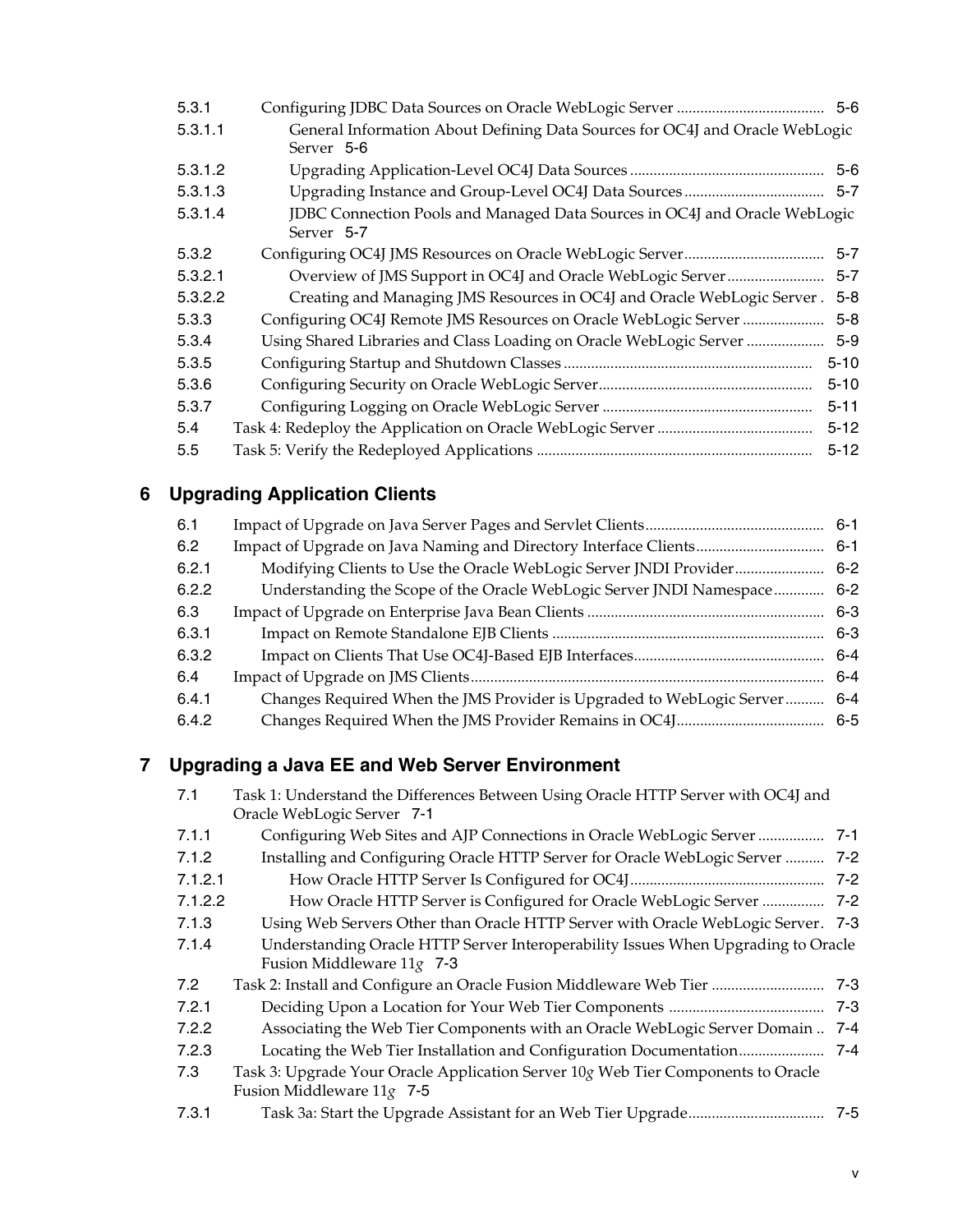| 7.3.2   | Task 3b: Use the Upgrade Assistant to Upgrade the Web Tier Components 7-7                            |  |
|---------|------------------------------------------------------------------------------------------------------|--|
| 7.3.2.1 |                                                                                                      |  |
| 7.3.2.2 | Important Notes When Using the Source Oracle Home Ports in the Destination<br>Oracle Instance 7-8    |  |
| 7.4     | Task 4: Configure the Web Tier To Route Requests to Your Oracle Fusion Middleware<br>Environment 7-9 |  |
| 7.5     | Task 5: Perform Any Required Post-Upgrade Tasks for the Web Tier Components  7-9                     |  |
| 7.5.1   | Verifying the Location of the Oracle HTTP Server and Oracle Web Cache Wallets<br>After Upgrade 7-9   |  |
| 7.5.2   | Verifying and Updating the Oracle HTTP Server and Oracle Web Cache Ports After<br>Upgrade 7-10       |  |

 $7.6$ 

# A orion-web.xml and orion-ejb-jar.xml Upgrade Reference

| $A-2$  |
|--------|
| $A-3$  |
| $A-4$  |
| $A-5$  |
| $A-6$  |
| $A-7$  |
| $A-8$  |
| $A-9$  |
|        |
| $A-11$ |
| $A-12$ |
|        |
|        |
| $A-15$ |
|        |
| $A-17$ |
| $A-18$ |
| $A-19$ |
|        |
|        |
|        |
|        |
|        |
|        |
|        |
|        |
| $A-23$ |
| $A-23$ |
|        |
|        |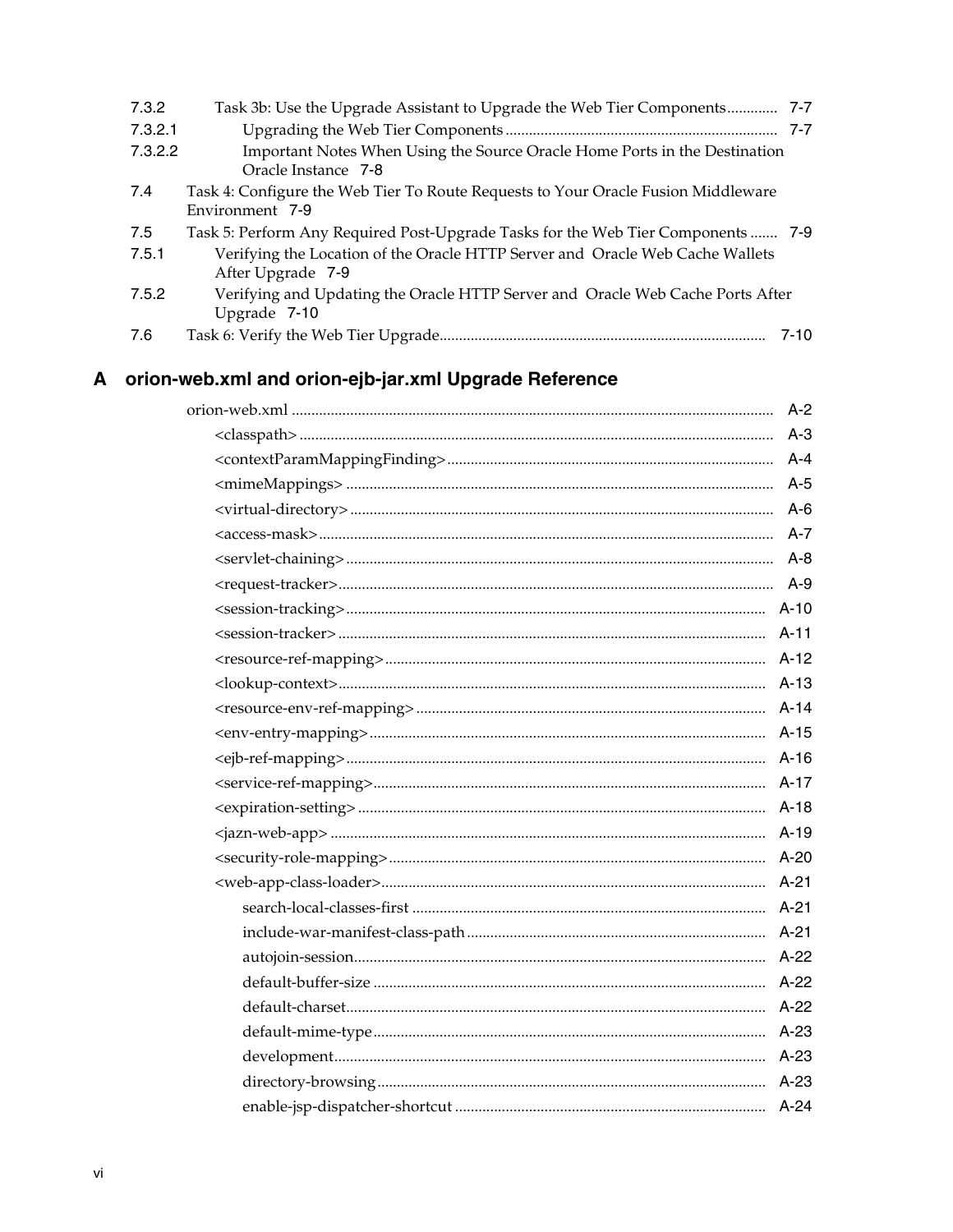| $A-24$ |
|--------|
|        |
|        |
|        |
|        |
|        |
|        |
|        |
|        |
|        |
|        |
|        |
|        |
|        |
|        |
|        |
|        |
|        |
|        |
|        |
|        |
|        |
|        |
|        |
|        |
|        |
|        |
|        |
|        |
| $A-38$ |
| $A-39$ |
|        |
|        |
|        |
|        |
| $A-42$ |
| A-42   |
| A-42   |
| $A-43$ |
| $A-43$ |
| $A-44$ |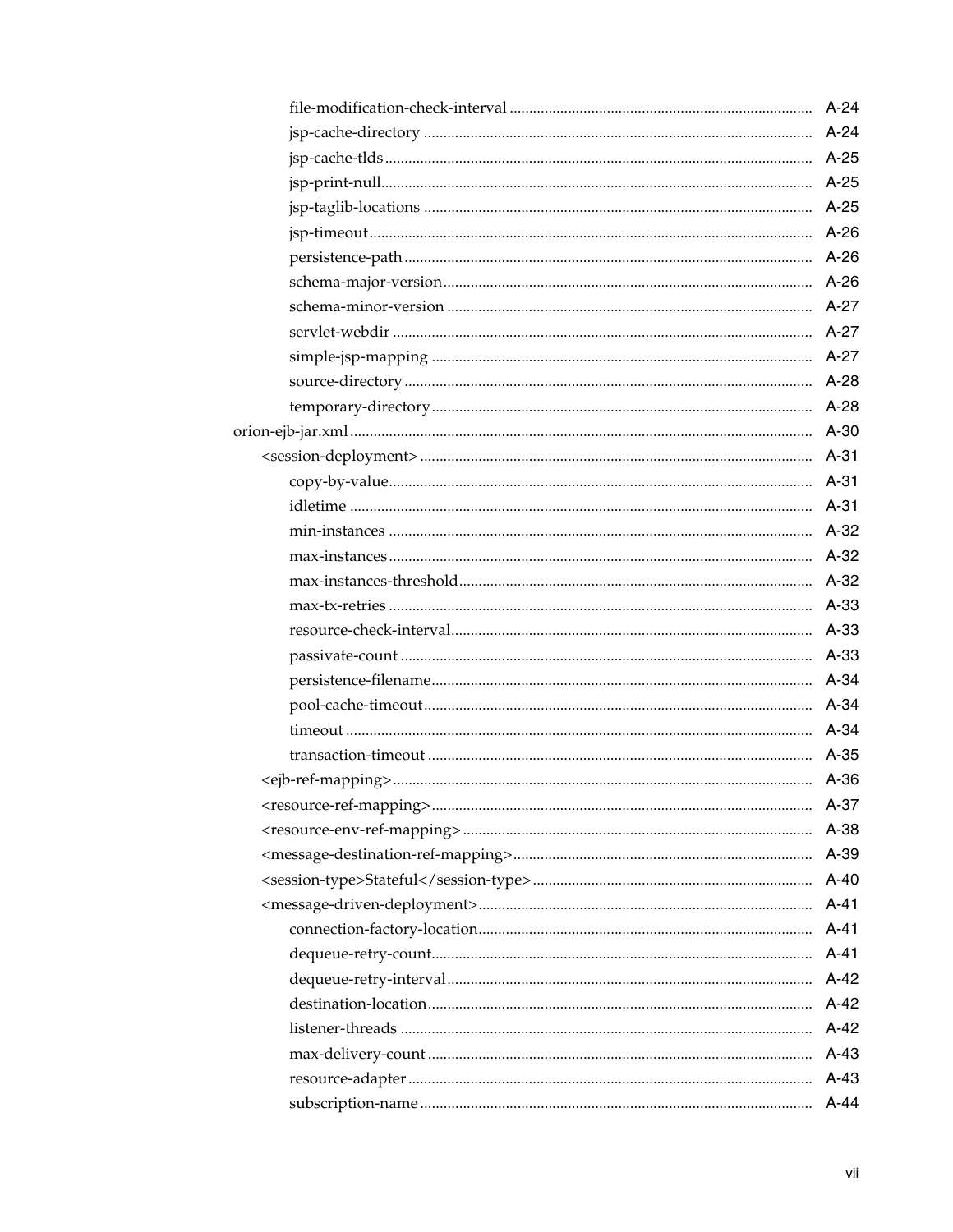**Index**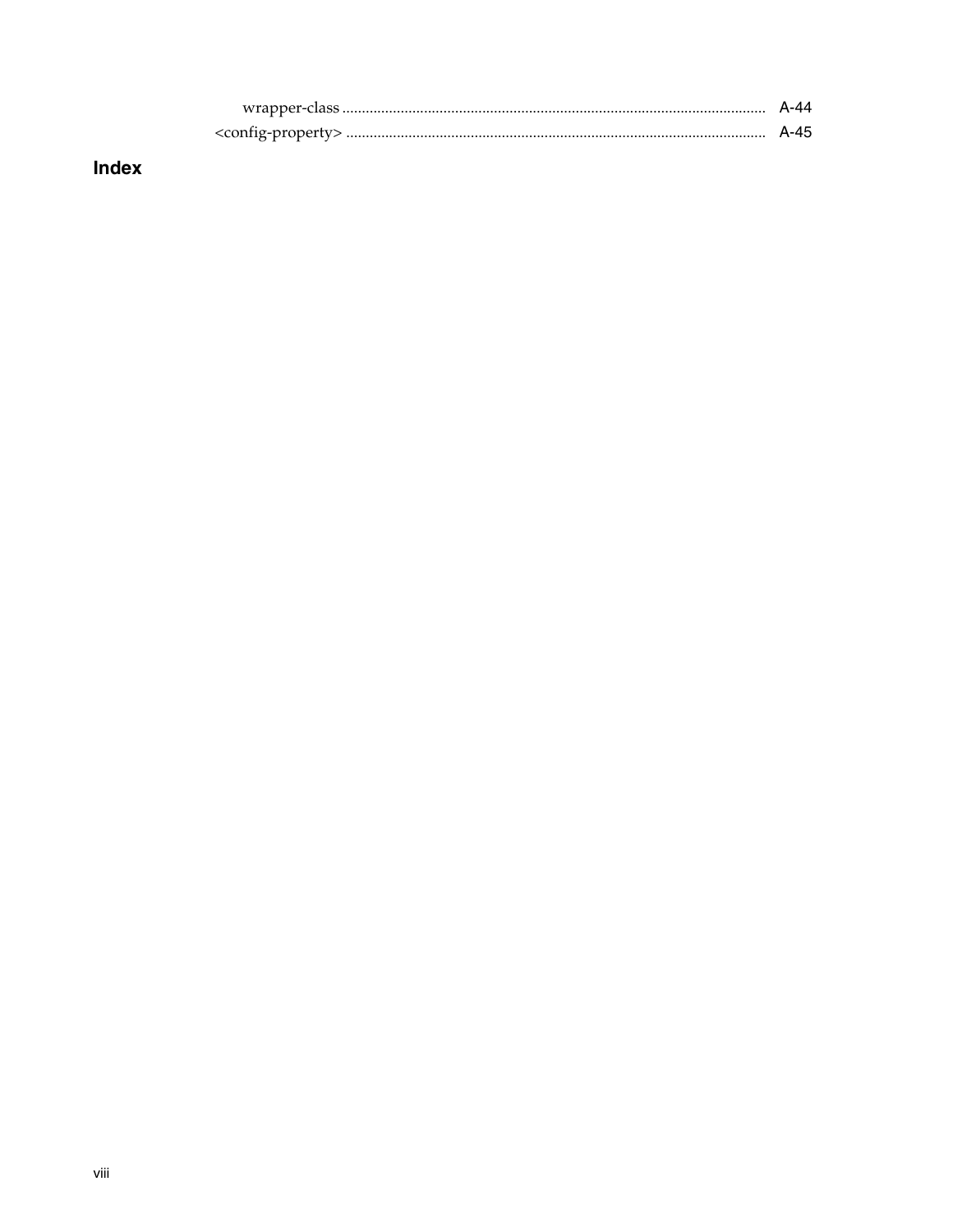# **Preface**

<span id="page-8-0"></span>This preface contains the following sections:

- **[Audience](#page-8-1)**
- [Documentation Accessibility](#page-8-2)
- **[Related Documents](#page-9-0)**
- **[Conventions](#page-9-1)**

## <span id="page-8-1"></span>**Audience**

This manual is intended for Oracle Fusion Middleware application developers who are responsible for developing Java EE applications, as well as administrators who deploy the applications and maintain Oracle Fusion Middleware installations. It is assumed that the readers of this manual have knowledge of the following:

- Oracle Fusion Middleware system administration and configuration
- The configuration and expected behavior of the systems being upgraded
- Java EE development and best practices

## <span id="page-8-2"></span>**Documentation Accessibility**

Our goal is to make Oracle products, services, and supporting documentation accessible to all users, including users that are disabled. To that end, our documentation includes features that make information available to users of assistive technology. This documentation is available in HTML format, and contains markup to facilitate access by the disabled community. Accessibility standards will continue to evolve over time, and Oracle is actively engaged with other market-leading technology vendors to address technical obstacles so that our documentation can be accessible to all of our customers. For more information, visit the Oracle Accessibility Program Web site at http://www.oracle.com/accessibility/.

#### **Accessibility of Code Examples in Documentation**

Screen readers may not always correctly read the code examples in this document. The conventions for writing code require that closing braces should appear on an otherwise empty line; however, some screen readers may not always read a line of text that consists solely of a bracket or brace.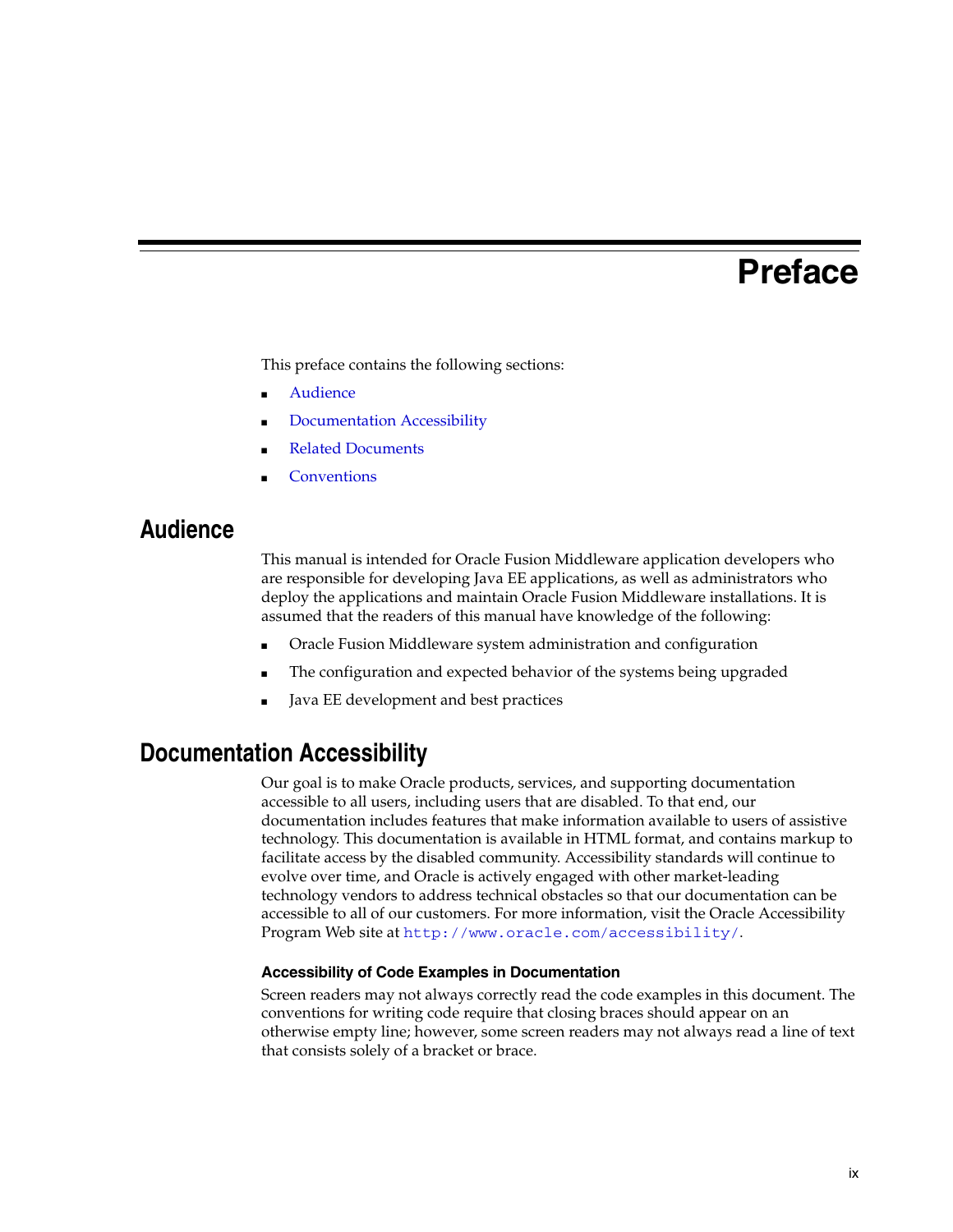#### **Accessibility of Links to External Web Sites in Documentation**

This documentation may contain links to Web sites of other companies or organizations that Oracle does not own or control. Oracle neither evaluates nor makes any representations regarding the accessibility of these Web sites.

#### **Access to Oracle Support**

Oracle customers have access to electronic support through My Oracle Support. For information, visit http://www.oracle.com/support/contact.html or visit http://www.oracle.com/accessibility/support.html if you are hearing impaired.

# <span id="page-9-0"></span>**Related Documents**

For more information, see the following related documentation available in the Oracle Fusion Middleware 11*g* documentation library:

- Related Upgrade Documentation
	- **–** *Oracle Fusion Middleware Upgrade Planning Guide*
	- **–** *Oracle Fusion Middleware Upgrade Guide for Oracle SOA Suite, WebCenter, and ADF*
	- **–** *Oracle Fusion Middleware Upgrade Guide for Oracle Portal, Forms, Reports, and Discoverer*
	- **–** *Oracle Fusion Middleware Upgrade Guide for Oracle Identity Management*
- *Oracle Fusion Middleware Installation Planning Guide*
- *Oracle Fusion Middleware Administrator's Guide*

# <span id="page-9-1"></span>**Conventions**

The following text conventions are used in this document:

| <b>Convention</b> | <b>Meaning</b>                                                                                                                            |
|-------------------|-------------------------------------------------------------------------------------------------------------------------------------------|
| boldface          | Boldface type indicates graphical user interface elements associated<br>with an action, or terms defined in text or the glossary.         |
| italic            | Italic type indicates book titles, emphasis, or placeholder variables for<br>which you supply particular values.                          |
| monospace         | Monospace type indicates commands within a paragraph, URLs, code<br>in examples, text that appears on the screen, or text that you enter. |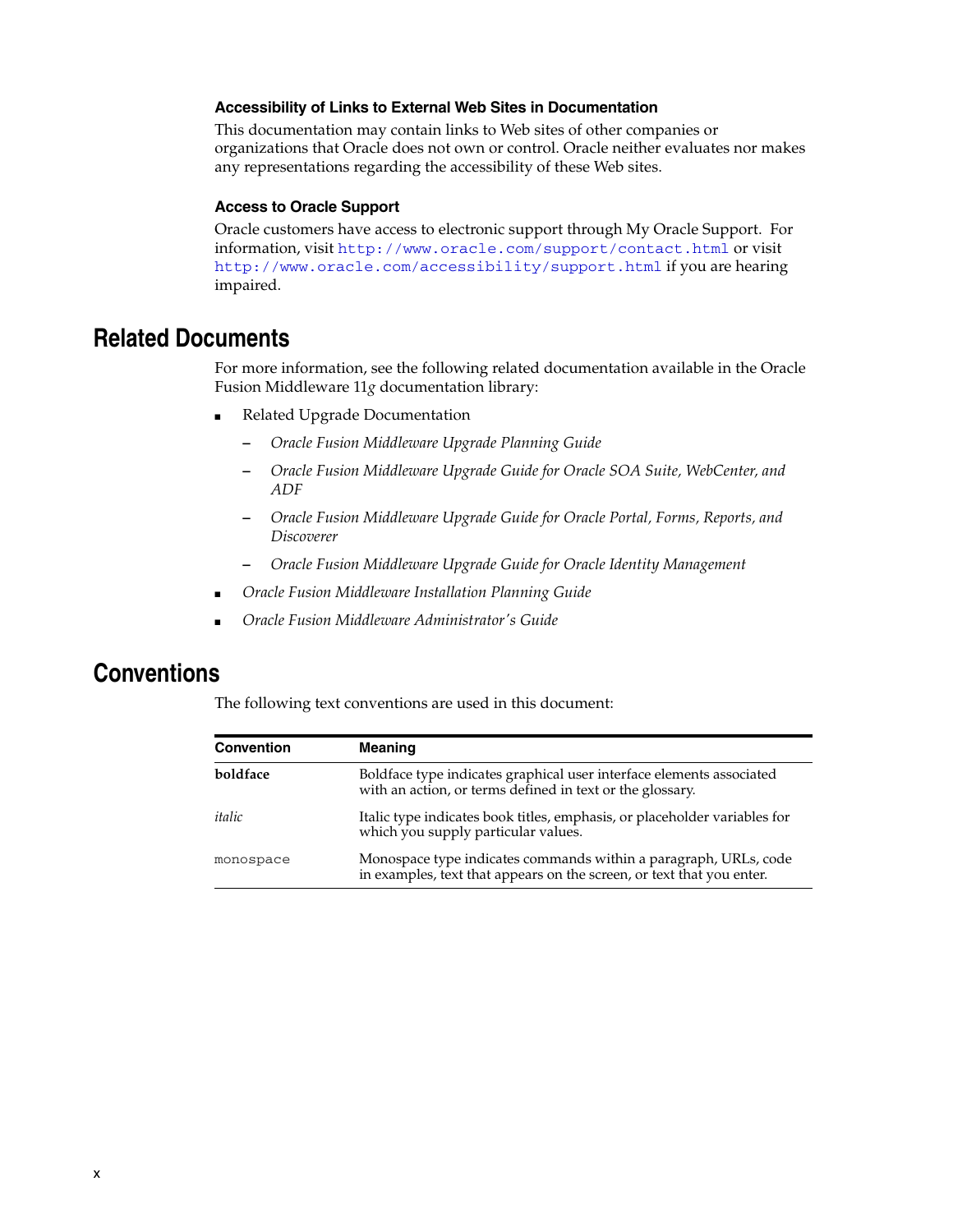**1**

# <span id="page-10-0"></span><sup>1</sup>**Summary of the Java EE Upgrade Process**

This chapter provides a high-level overview of how you can upgrade your Java EE environment and your deployed applications from Oracle Application Server 10*g* and Oracle Containers for Java EE (OC4J) to Oracle Fusion Middleware 11*g* and Oracle WebLogic Server.

Refer to the following sections for more information:

- [Flow Chart of the Java EE Upgrade Process](#page-10-1)
- [Table Describing the Steps in the Java EE Upgrade Process](#page-11-0)

# <span id="page-10-1"></span>**1.1 Flow Chart of the Java EE Upgrade Process**

Figure 1–1 provides a flow chart of the Java EE upgrade process. Review this chart to get familiar with the tasks you will be required to perform.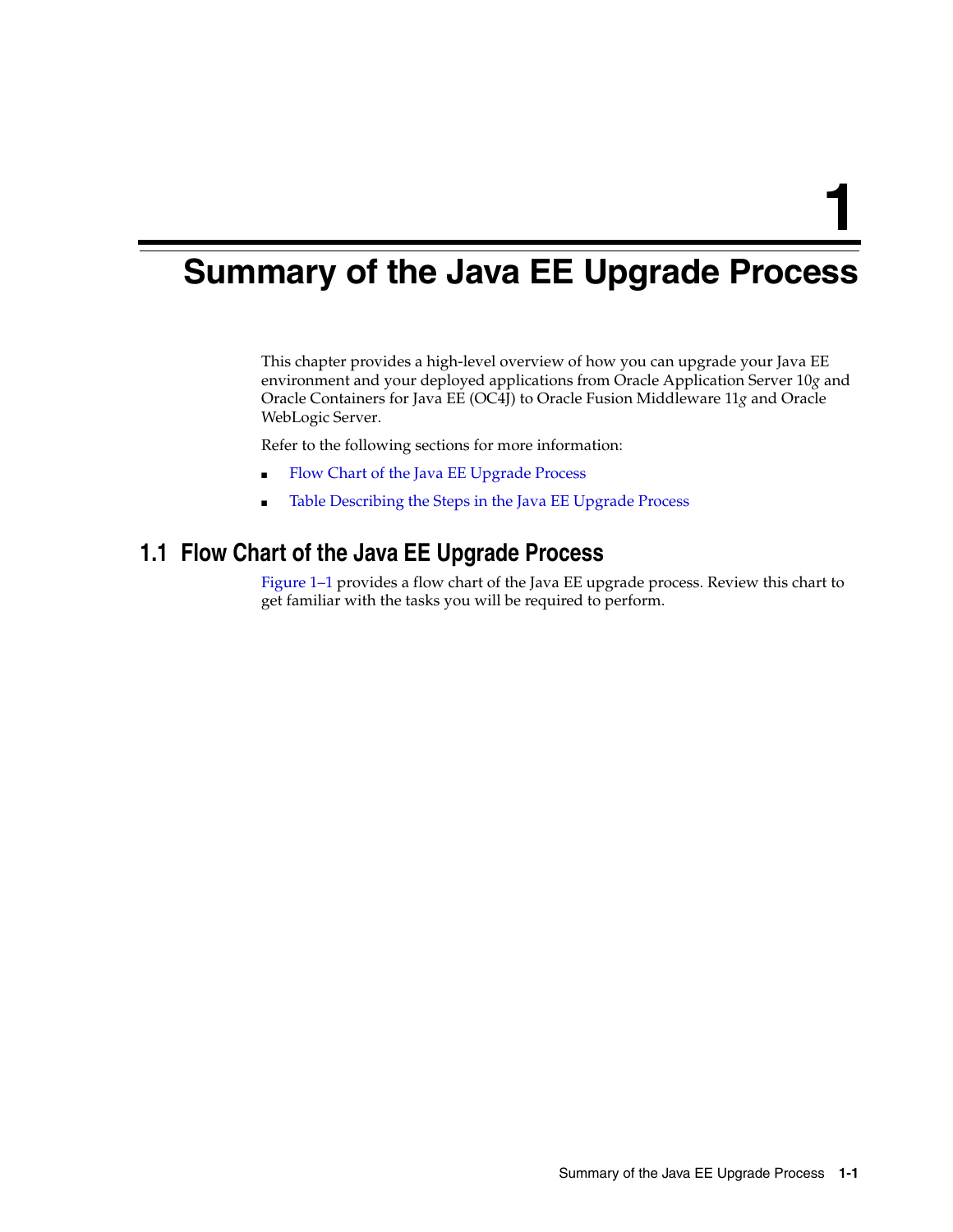

*Figure 1–1 Flow Chart of the Java EE Upgrade Process*

# <span id="page-11-0"></span>**1.2 Table Describing the Steps in the Java EE Upgrade Process**

Table 1–1 describes each of the steps in the upgrade process flow chart, which is shown in Figure 1–1. The table also provides information on where to get more information on each step in the process.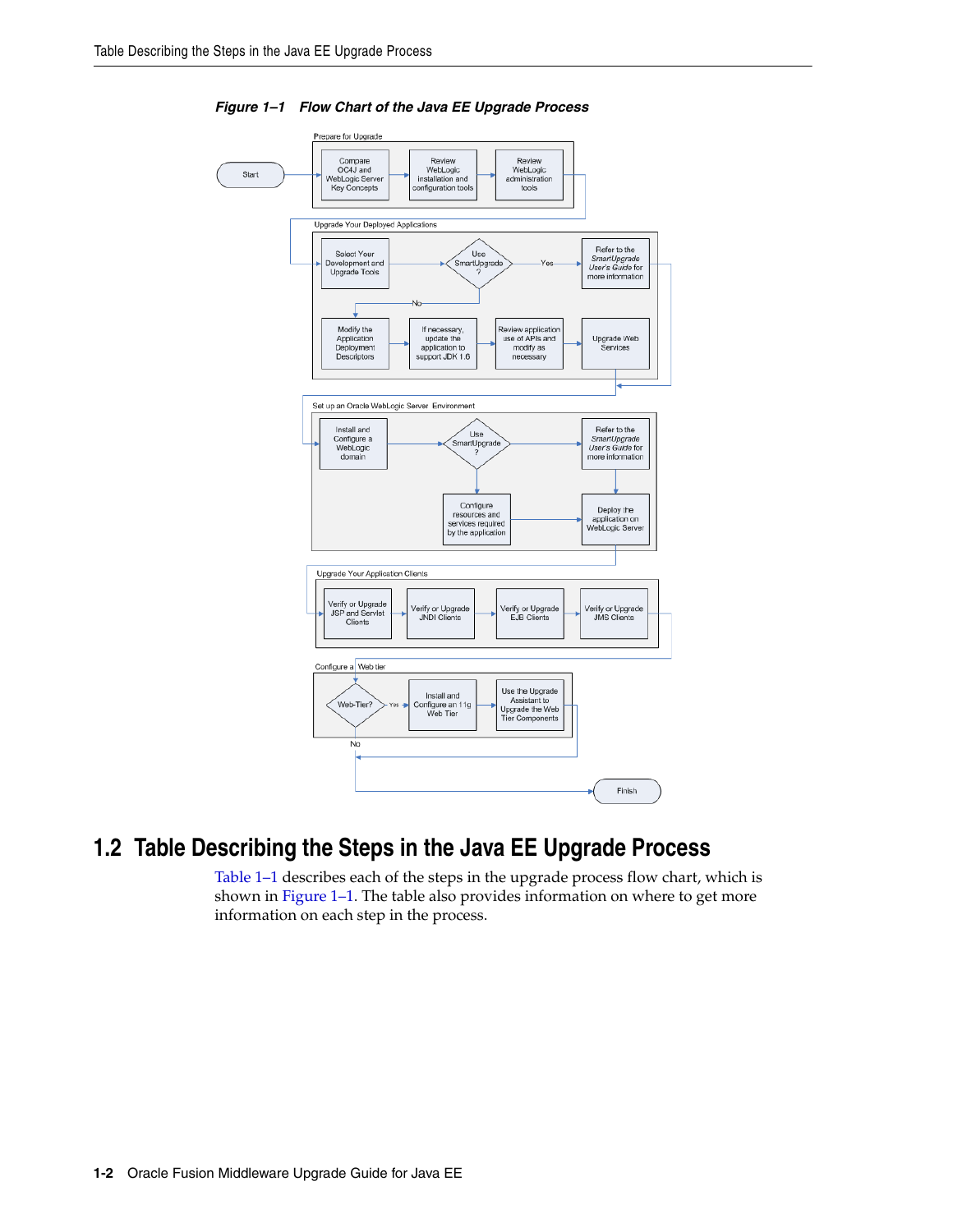| <b>Step</b>                                     | <b>Description</b>                                                                                                                                                                                                                                          |                                                                                                              |
|-------------------------------------------------|-------------------------------------------------------------------------------------------------------------------------------------------------------------------------------------------------------------------------------------------------------------|--------------------------------------------------------------------------------------------------------------|
| Prepare for Upgrade                             | Before you begin the upgrade of<br>your Java EE applications and<br>environment from OC4J to Oracle<br>WebLogic Server:                                                                                                                                     | Part I, "Preparing for a Java EE<br>Upgrade"                                                                 |
|                                                 | Review the key concepts of<br>٠<br>Oracle WebLogic Server and<br>how they differ from OC4J.                                                                                                                                                                 |                                                                                                              |
|                                                 | Understand the different<br>$\blacksquare$<br>installation and configuration<br>tasks required for Oracle<br>WebLogic Server.                                                                                                                               |                                                                                                              |
|                                                 | Review the administration tools<br>$\blacksquare$<br>and processes you will have to<br>use in the Oracle WebLogic<br>Server environment.                                                                                                                    |                                                                                                              |
| Upgrade Your Deployed<br>Applications           | Modify the applications as<br>necessary so they will deploy and<br>run successfully on Oracle<br>WebLogic Server                                                                                                                                            | Chapter 4, "Upgrading Your Java EE<br>Applications"<br>Oracle Fusion Middleware<br>SmartUpgrade User's Guide |
|                                                 | Note that the SmartUpgrade<br>command-line tool and Oracle<br>JDeveloper extension can help you<br>identify the tasks required to<br>upgrade your applications, and in<br>some cases, generate specific<br>artifacts to help you modify the<br>application. |                                                                                                              |
| Set up an Oracle WebLogic Server<br>Environment | After you upgrade your application<br>source code, you can then install<br>and configure an Oracle WebLogic<br>Server environment for the<br>application.                                                                                                   | Chapter 5, "Upgrading Your Java EE<br>Environment"<br>Oracle Fusion Middleware<br>SmartUpgrade User's Guide  |
|                                                 | When you configure the Oracle<br>WebLogic Server domain, you an<br>also configure any resources<br>required by the application.                                                                                                                             |                                                                                                              |
|                                                 | Note that the SmartUpgrade<br>command-line tool and Oracle<br>JDeveloper extension can help you<br>identify how to configure the<br>required resources for your<br>application in Oracle WebLogic<br>Server.                                                |                                                                                                              |
| <b>Upgrade Your Application Clients</b>         | Upgrade any client applications that<br>depend upon the applications you<br>have upgraded to Oracle WebLogic<br>Server.                                                                                                                                     | Chapter 6, "Upgrading Application<br>Clients"                                                                |

*Table 1–1 Table Describing the Steps in the Java EE Upgrade Process*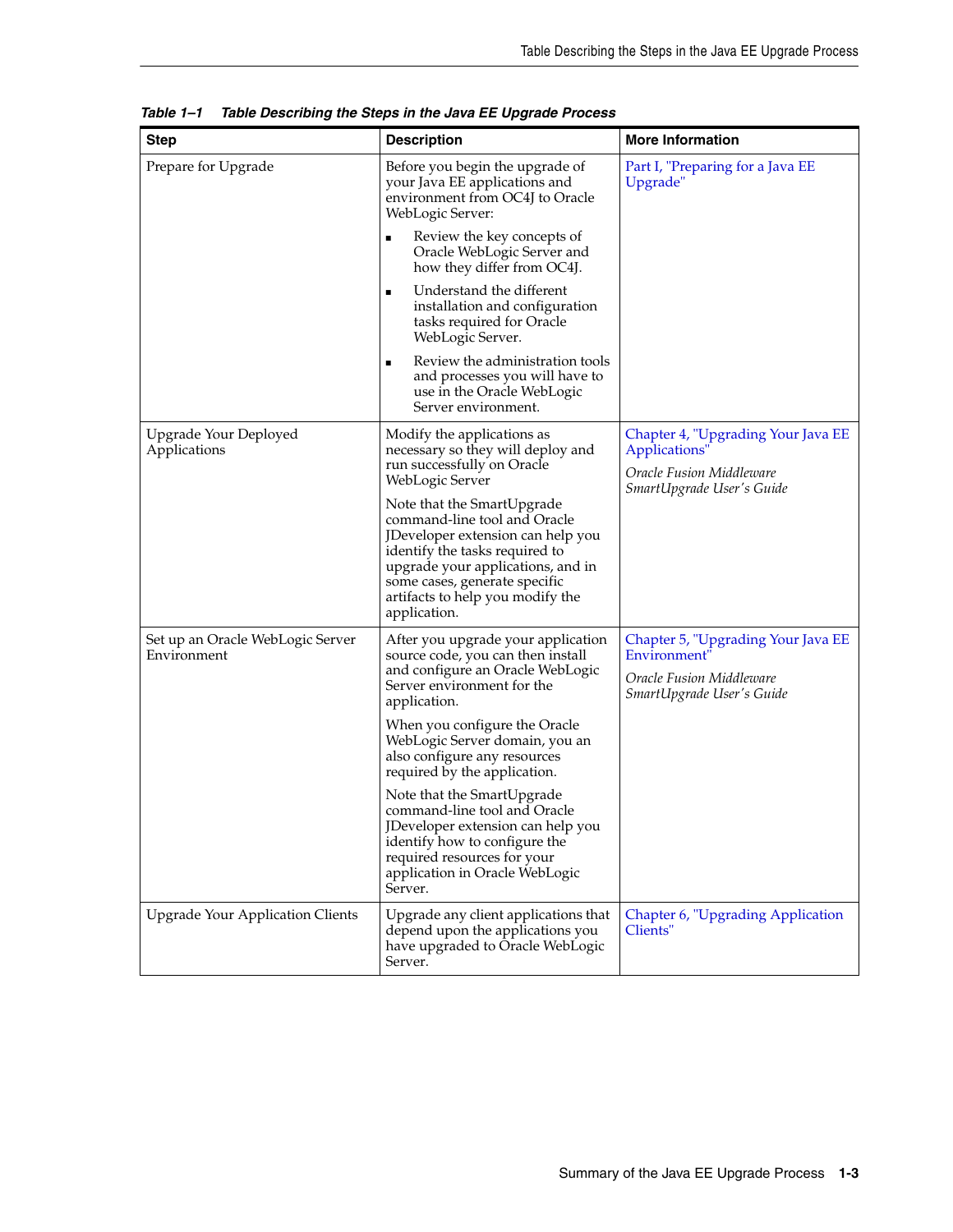| <b>Step</b>          | <b>Description</b>                                                                                                                                                                                                                                    | <b>More Information</b>                                        |
|----------------------|-------------------------------------------------------------------------------------------------------------------------------------------------------------------------------------------------------------------------------------------------------|----------------------------------------------------------------|
| Configure a Web Tier | Optionally, install and configure a<br>Web tier to route requests to your<br>test and production environments.                                                                                                                                        | Chapter 7, "Upgrading a Java EE<br>and Web Server Environment" |
|                      | If you were using Oracle HTTP<br>Server or Oracle Web Cache in<br>Oracle Application Server 10g, then<br>you can upgrade your Oracle HTTP<br>Server and Oracle Web Cache<br>configuration using the Oracle<br>Fusion Middleware Upgrade<br>Assistant. |                                                                |

*Table 1–1 (Cont.) Table Describing the Steps in the Java EE Upgrade Process*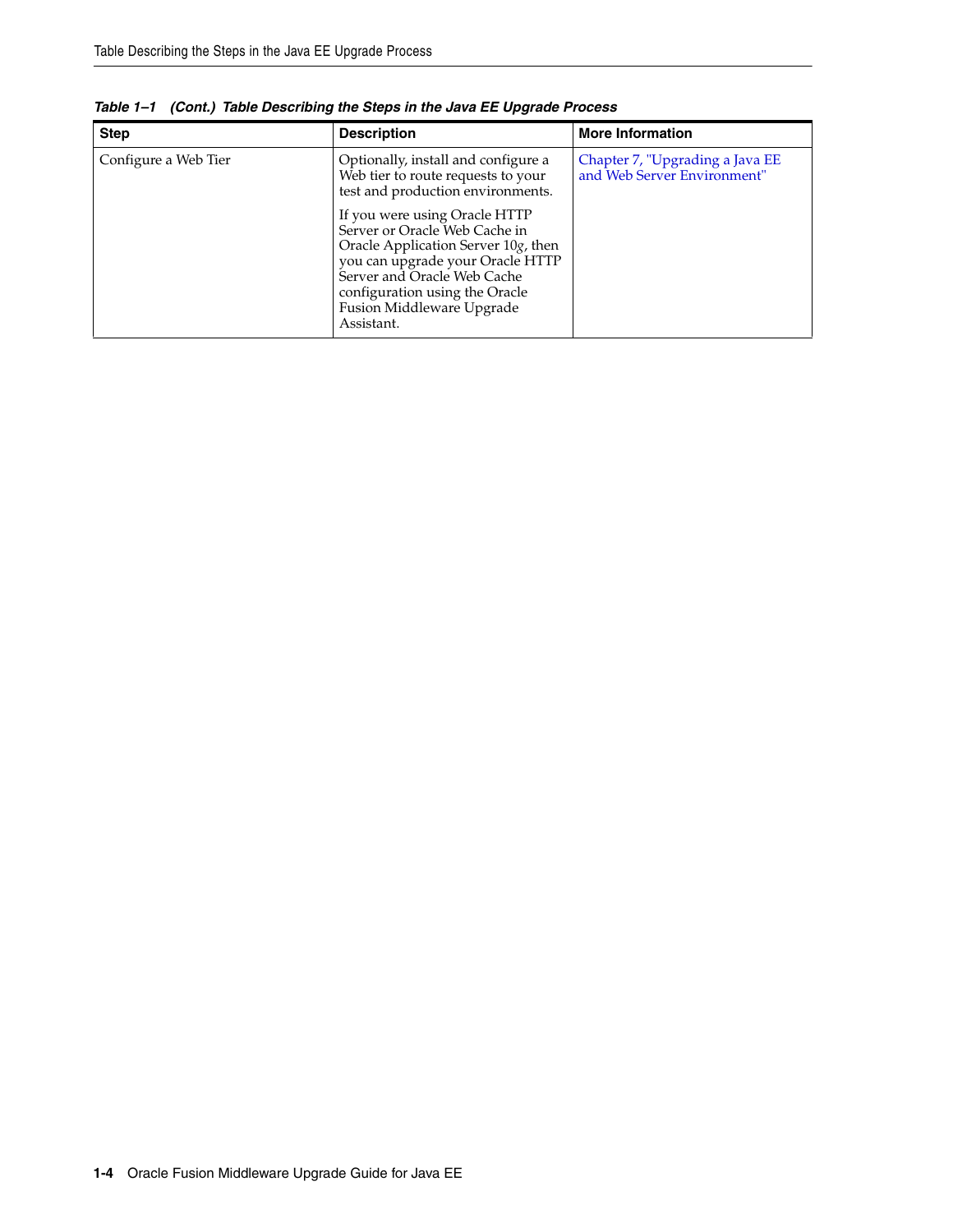# **Part I**

# <span id="page-14-1"></span>**Preparing for a Java EE Upgrade**

<span id="page-14-0"></span>Part I contains the following chapters:

- [Chapter 2, "Supported Starting Point for Java EE Upgrade"](#page-16-1)
- [Chapter 3, "Introduction to Oracle WebLogic Server for OC4J Users"](#page-18-3)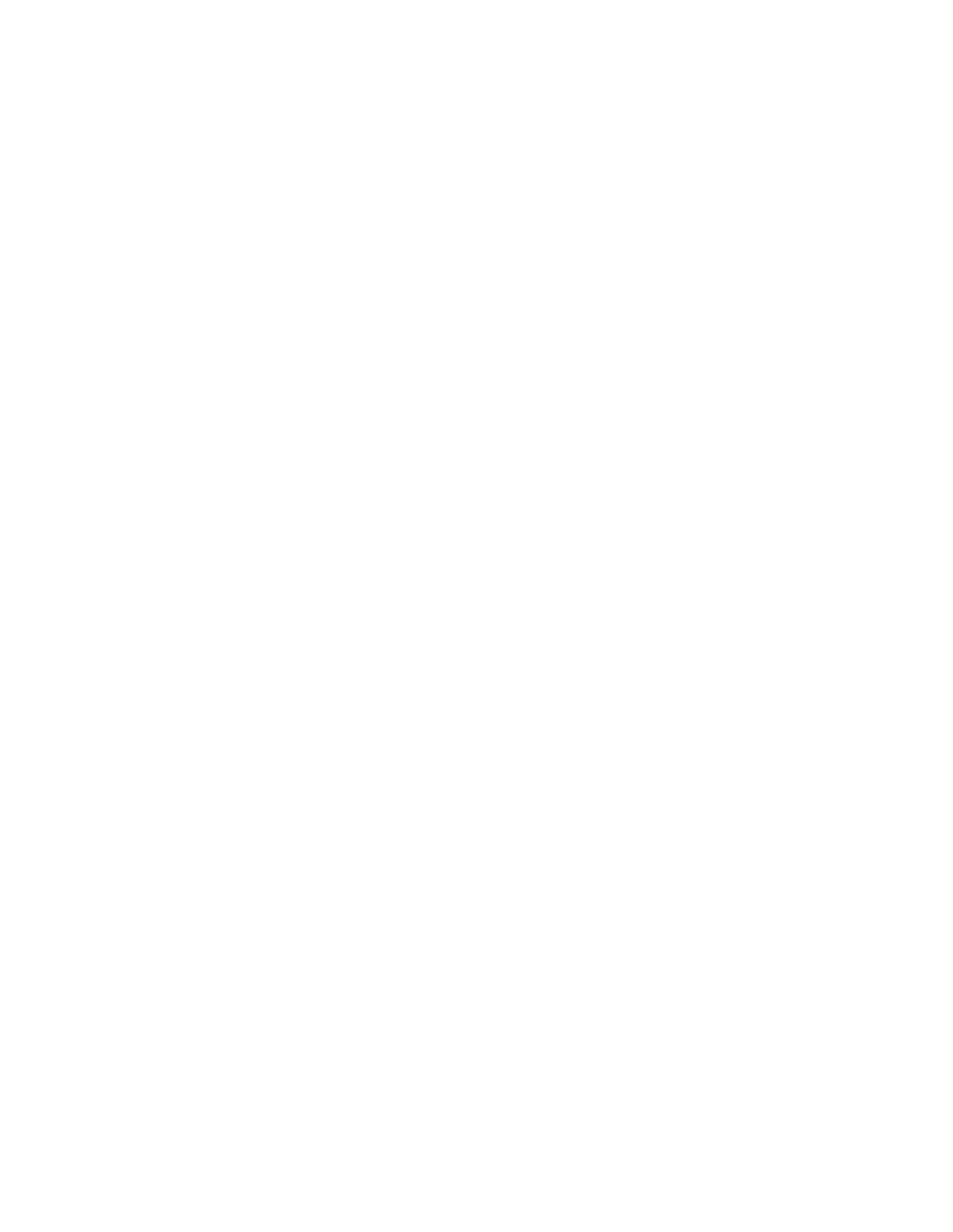**2**

# <span id="page-16-1"></span><span id="page-16-0"></span><sup>2</sup>**Supported Starting Point for Java EE Upgrade**

This guide provides instructions for upgrading your Java EE applications and environment from Oracle Application Server 10*g* Release 3 (10.1.3.1.0) to Oracle Fusion Middleware 11*g*.

Note the following about the Oracle Application Server 10*g* Release 3 (10.1.3) software:

Oracle Application Server 10*g* Release 3 (10.1.3.1.0) included the components of the Oracle SOA Suite, but provided options for installing only OC4J, or only OC4J and Oracle HTTP Server. These "Standalone OC4J Instance" and "Integrated Web Server and OC4J Middle Tier" topologies are the focus of this guide.

For information about upgrading your SOA environment and SOA applications, see the *Oracle Fusion Middleware Upgrade Guide for Oracle SOA Suite, WebCenter, and ADF*.

Before you begin the upgrade process, you should ensure that you have applied the latest Oracle Application Server 10*g* Release 3 (10.1.3) patch set.

The 10.1.3.4 patch set was the latest patch set available at the time this guide was published.

For a list of the latest patch sets available for your installation, refer to My Oracle Support (formerly, Oracle*MetaLink*):

http://support.oracle.com

**Note:** If you are currently running Oracle Fusion Middleware 11*g*, refer to the *Oracle Fusion Middleware Patching Guide*, which provides information about applying the latest Oracle Fusion Middleware patches.

This guide, as well as the other upgrade guides available in the Oracle Fusion Middleware 11*g* documentation library, provide instructions for upgrading from Oracle Application Server 10*g* to the latest Oracle Fusion Middleware 11*g* release.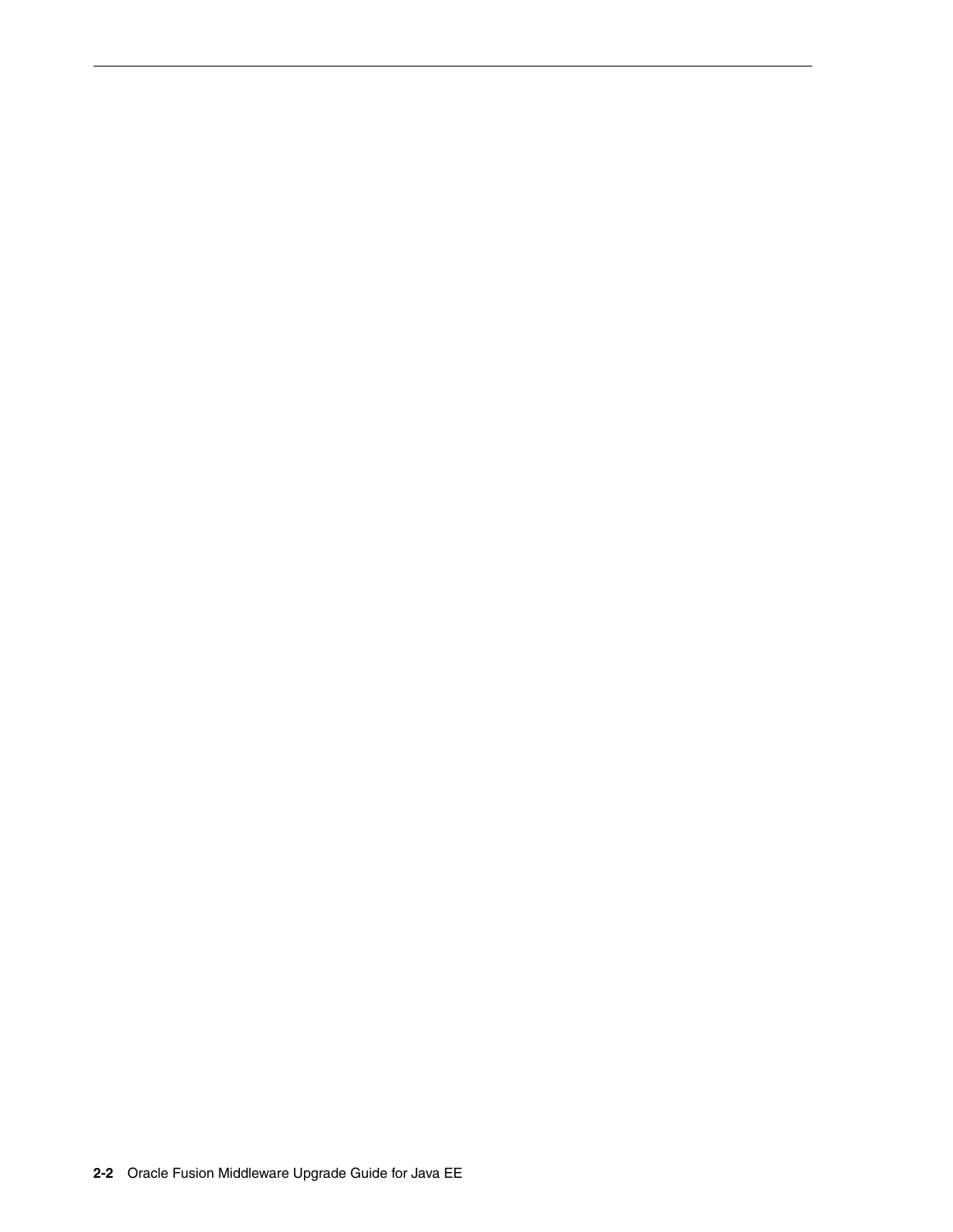# <span id="page-18-3"></span><span id="page-18-0"></span><sup>3</sup>**Introduction to Oracle WebLogic Server for OC4J Users**

In past releases, Oracle Application Server included Oracle Containers for Java EE (OC4J), which provided an industry-standard container for developing, deploying, and managing your Java EE applications.

For Oracle Fusion Middleware 11*g*, OC4J is replaced with Oracle WebLogic Server.

As a result, the core architecture of Oracle Fusion Middleware is built around the WebLogic Server domain, which consists of an Administration Server and one or more managed servers.

Refer to the following sections for more information:

- [Key Oracle WebLogic Server Concepts for OC4J Users](#page-18-1)
- [Oracle WebLogic Server Installation and Configuration Tools for OC4J Users](#page-24-1)
- [Oracle WebLogic Server Administration Tools for OC4J Users](#page-25-0)
- [Standards Support for OC4J and Oracle WebLogic Server](#page-28-0)

## <span id="page-18-1"></span>**3.1 Key Oracle WebLogic Server Concepts for OC4J Users**

The following sections provide some key concepts for OC4J users as they prepare to upgrade to Oracle WebLogic Server:

- [Comparing the OC4J and Oracle WebLogic Server Architectures](#page-18-2)
- [Comparing OC4J and Oracle WebLogic Server Directory Structures](#page-21-0)
- [Understanding Oracle WebLogic Server Domains for OC4J Users](#page-22-0)

#### <span id="page-18-2"></span>**3.1.1 Comparing the OC4J and Oracle WebLogic Server Architectures**

When comparing the topologies of OC4J and Oracle WebLogic Server, we can consider two basic topologies:

- [Standalone OC4J and Standalone Oracle WebLogic Server](#page-19-0)
- [OC4J and Oracle WebLogic Server Integrated With a Web Server](#page-19-1)
- [OC4J and Oracle WebLogic Server Clustering Features](#page-20-0)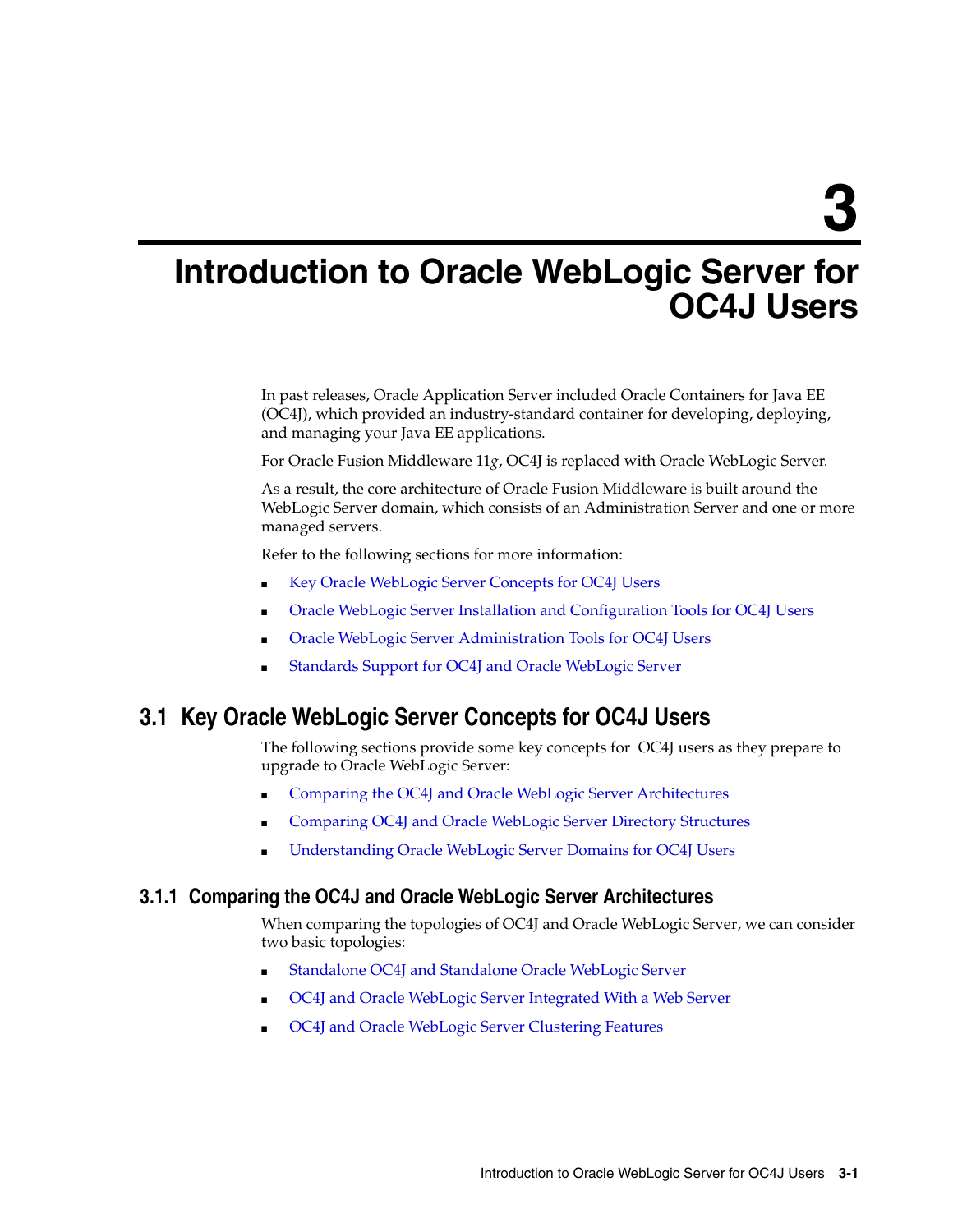#### <span id="page-19-0"></span>**3.1.1.1 Standalone OC4J and Standalone Oracle WebLogic Server**

[Figure 3–1](#page-19-2) compares a typical standalone OC4J instance with a standalone Oracle WebLogic Server domain. In both cases, HTTP requests to each are handled by built-in HTTP listeners.

In Oracle WebLogic Server, the managed servers are similar to the OC4J instances you configured in Oracle Application Server 10*g*. However, Oracle WebLogic Server always provides a dedicated **administration server**, which hosts the Oracle WebLogic Server Administration Console. The Administration Console provides a Web-based management tool for Oracle WebLogic Server, similar to the Application Server Control used to manage OC4J.

Note that you can configure a simple Oracle WebLogic Server development domain with no managed servers. In such an environment, you would deploy your applications to the administration server. However, more typically, the administration server is dedicated to hosting the Administration Console and you deploy your applications to one or more managed servers within the domain.

<span id="page-19-2"></span>

#### *Figure 3–1 Comparison of Oracle WebLogic Server and OC4J Standalone Architecture*

#### <span id="page-19-1"></span>**3.1.1.2 OC4J and Oracle WebLogic Server Integrated With a Web Server**

Figure 3–2 shows a typical Oracle Application Server 10*g* Release 2 (10.1.2) Integrated Web Server and OC4J middle tier installation and how it compares to a similar topology in Oracle Fusion Middleware 11*g*.

In Oracle Fusion Middleware, you must install and configure a separate Web tier installation, using the installation and configuration tools available on the WebTier and Utilities CD-ROM.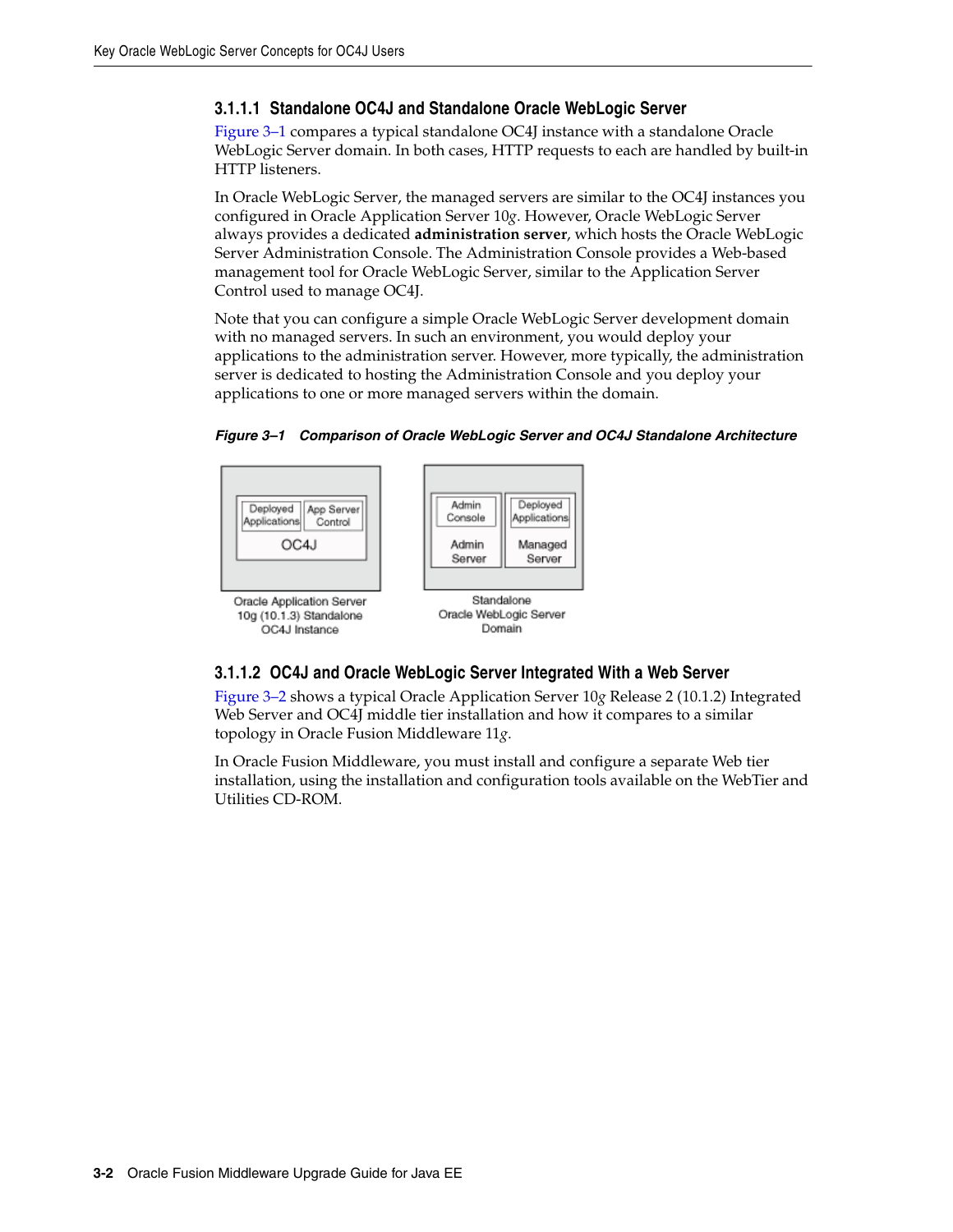

#### *Figure 3–2 Comparison of Oracle WebLogic Server and OC4J with a Front-End Web Server*

#### <span id="page-20-0"></span>**3.1.1.3 OC4J and Oracle WebLogic Server Clustering Features**

Oracle Application Server 10*g* Release 3 (10.1.3) introduced the following concepts related to clustering:

■ The Oracle Application Server **cluster topology**, which enables multiple Oracle Application Server instances to be managed from a single, active Oracle Enterprise Manager Application Server Control.

From the Cluster Topology page in Application Server Control, you can view the multiple Oracle Application Server instances in the cluster topology and perform management tasks on those instances. The different instances within the cluster topology communicate via Oracle Notification Service (ONS).

**OC4J Groups**, which provides a mechanism for grouping OC4J instances within the cluster topology and performing group-wide tasks on all the OC4J instances at once.

For example, after you created a group of OC4J instances, you can deploy an application to the group or modify data sources for the group. One key restriction is that each OC4J within the group must be identical in configuration to the other OC4J instances in the group.

**■ OC4J Application Clustering**, which is the habilitate to communicate state information among applications deployed to different OC4J instances within the cluster topology.

For more information about how these OC4J features compare to Oracle WebLogic Server, refer to the following:

- Table 3–1 compares the OC4J clustering features with those available in Oracle WebLogic Server.
- Figure 3–3 illustrates differences between OC4J and Oracle WebLogic Server clustering.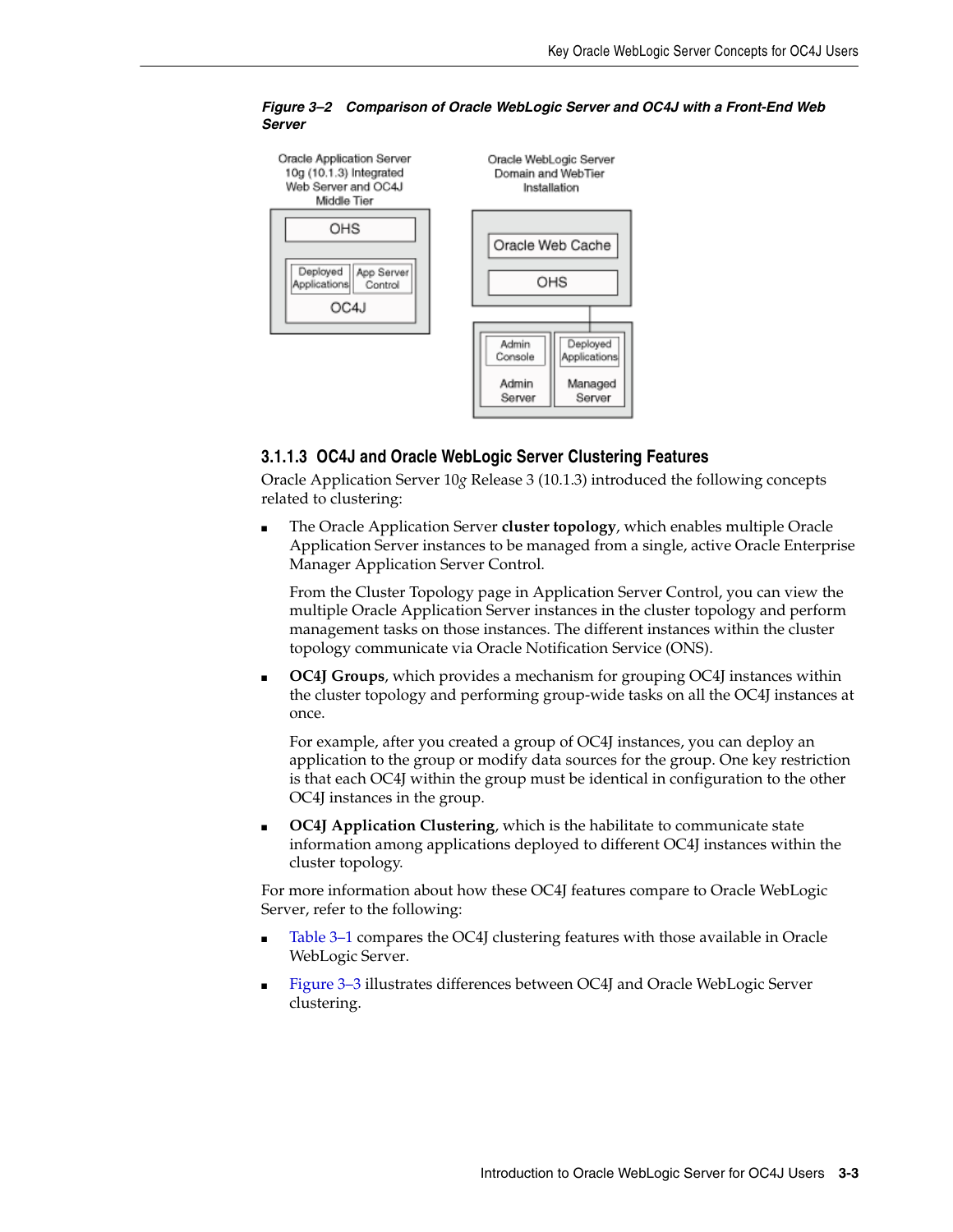| <b>OC4J Feature</b>                                  | <b>Oracle WebLogic Server</b><br><b>Equivalent Feature</b>         | <b>More Information</b>                                                                                                                                     |
|------------------------------------------------------|--------------------------------------------------------------------|-------------------------------------------------------------------------------------------------------------------------------------------------------------|
| <b>Oracle Application Server</b><br>cluster topology | Oracle WebLogic Server<br>domain                                   | "Understanding WebLogic<br>Server Domains" in the Oracle<br><b>Fusion Middleware</b><br>Understanding Domain<br>Configuration for Oracle<br>WebLogic Server |
| OC4J groups                                          | Oracle WebLogic Server<br>clusters                                 | "Understanding WebLogic<br>Server Clustering" and<br>"Cluster Architectures" in<br>Oracle Fusion Middleware<br>Using Clusters for Oracle<br>WebLogic Server |
| OC4J application clustering                          | Oracle WebLogic Server<br><b>HTTP Session State</b><br>Replication | "HTTP Session State<br>Replication" in Oracle Fusion<br>Middleware Using Clusters for<br>Oracle WebLogic Server                                             |

*Table 3–1 Comparing OC4J Clustering Features with Oracle WebLogic Server*

*Figure 3–3 Comparison of OC4J Groups and Oracle WebLogic Server Clusters*



#### <span id="page-21-0"></span>**3.1.2 Comparing OC4J and Oracle WebLogic Server Directory Structures**

The directory structure of a typical Oracle WebLogic Server domain differs from the directory structure of an Oracle Application Server 10*g* instance in several ways.

When you install Oracle Application Server 10*g*, you create a single Oracle home that contains the j2ee directory. The OC4J-specific configuration files and log files reside inside the j2ee directory.

In Oracle WebLogic Server, the installation is enclosed within a Middleware home. Within the Middleware home, the installer creates the Oracle WebLogic Server home directory. When you configure a domain, the Oracle WebLogic Server Configuration Wizard creates a new domain inside the user\_projects directory.

Figure 3–4 shows the difference between the Oracle WebLogic Server and OC4J directory structures.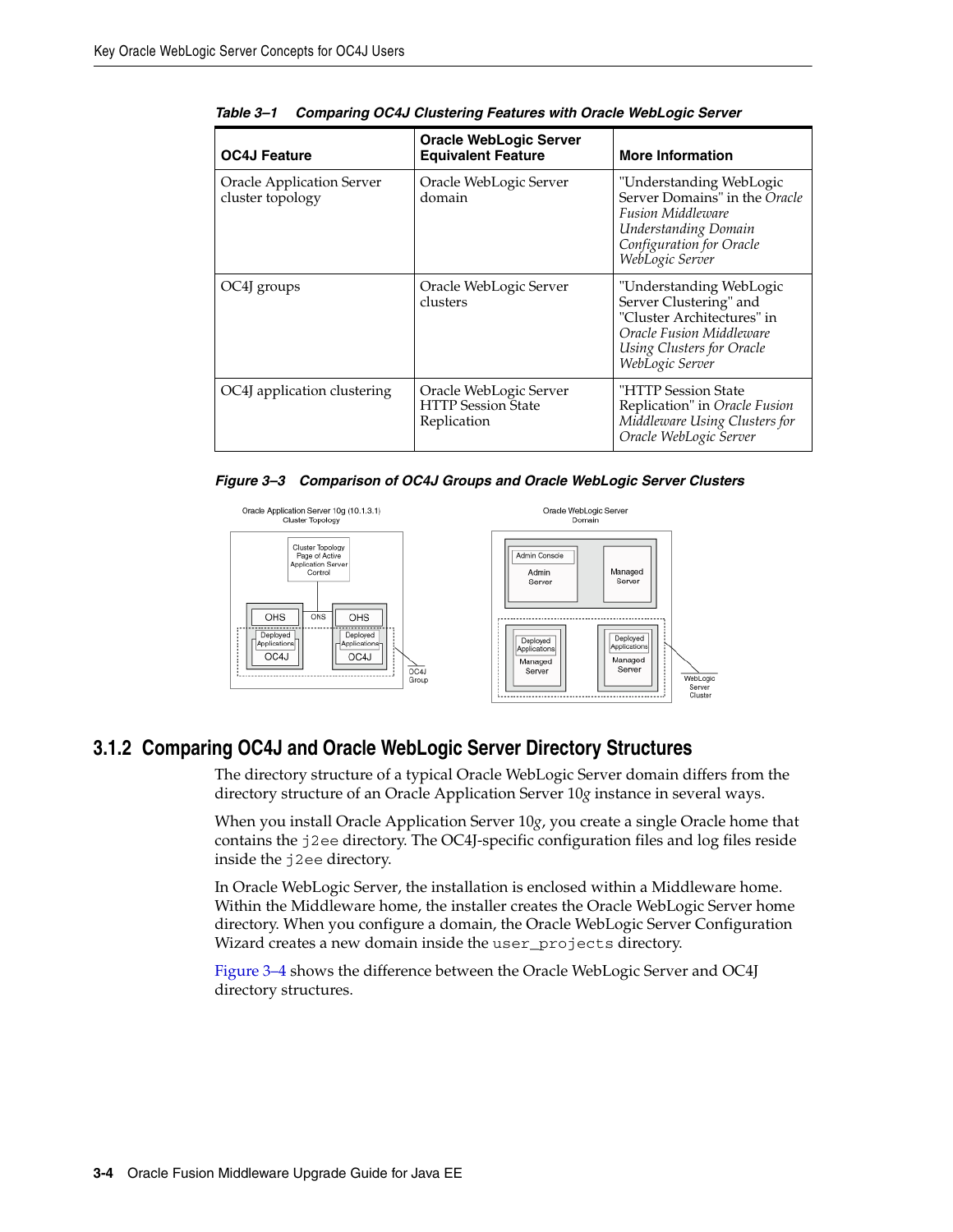

#### *Figure 3–4 Comparison of the Oracle WebLogic Server and OC4J Directory Structures*

#### <span id="page-22-0"></span>**3.1.3 Understanding Oracle WebLogic Server Domains for OC4J Users**

The following sections are designed to help OC4J users learn about the features and capabilities of Oracle WebLogic Server domains:

- [Basic Content and Organization of a Domain](#page-22-1)
- [Additional Facts About Oracle WebLogic Server Domains](#page-23-0)

#### <span id="page-22-1"></span>**3.1.3.1 Basic Content and Organization of a Domain**

Depending on whether you are using 10*g* Release 2 (10.1.2) or 10*g* Release 3 (10.1.3), you organize your Oracle Application Server 10*g* environment in one of two ways:

- In Oracle Application Server 10*g* Release 3 (10.1.3), you organize your applications servers and OC4J instances into a cluster topology.
- In Oracle Application Server 10*g* Release 2 (10.1.2), you can add multiple Oracle Application Server instances into a farm and your OC4J instances into Oracle Application Server Clusters.

Oracle Fusion Middleware 11*g* uses an entirely different mechanism to organize your environment. The Oracle WebLogic Server environment is grouped into logical groups called domains. These domains consist of the following:

- A single **administration server**, which is used to manage the domain.
- One or more **managed servers**, which are used to deploy the Oracle Fusion Middleware Java components, as well as your custom Java EE applications.

In previous versions of Oracle Application Server 10*g*, you installed, created, and configured OC4J instances, and one or more Java Virtual Machines (JVMs) per OC4J instance.

In Oracle Fusion Middleware 11*g*, you configure an Oracle WebLogic Server domain with one administration server and one or more managed servers to deploy your Java EE applications.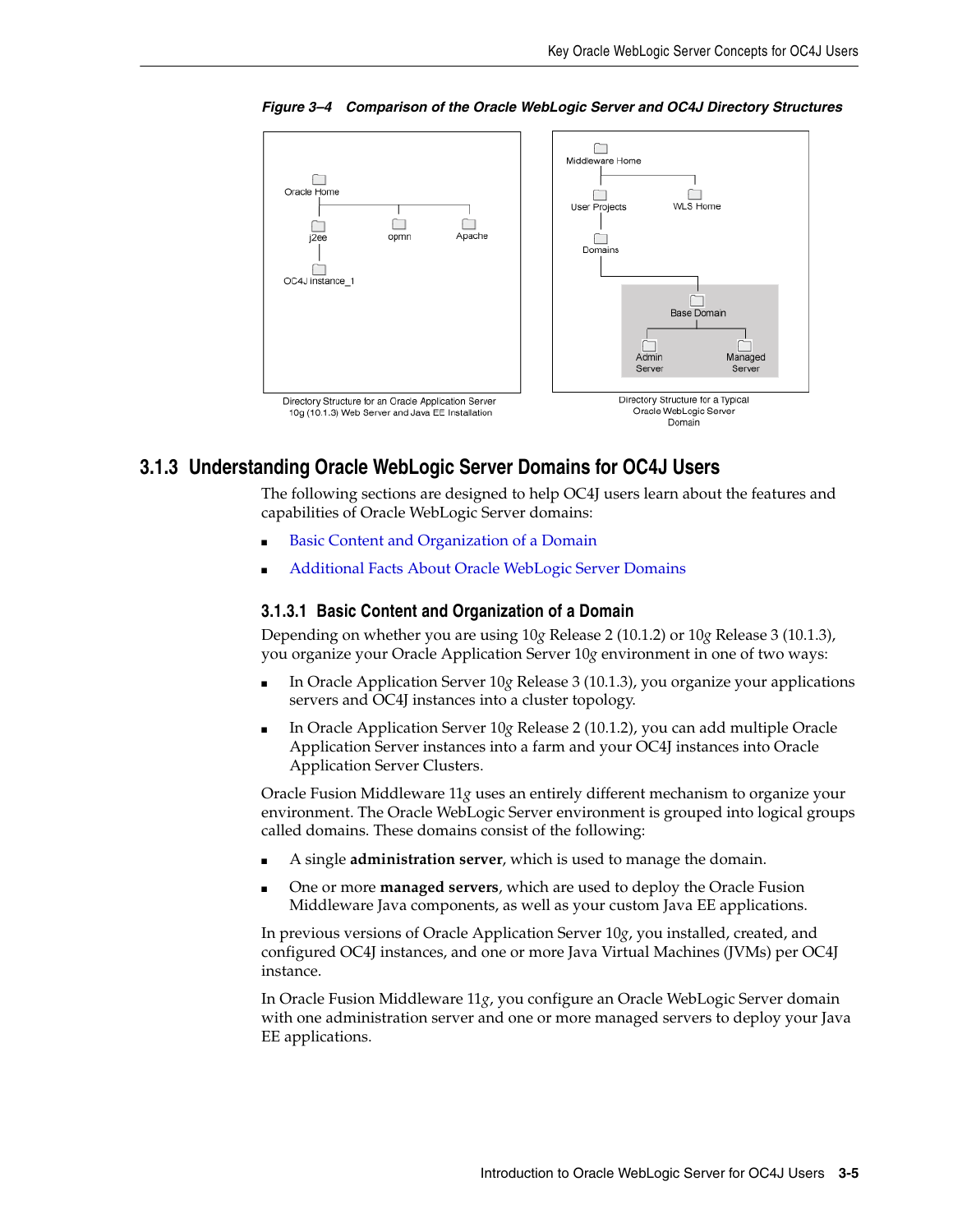#### <span id="page-23-0"></span>**3.1.3.2 Additional Facts About Oracle WebLogic Server Domains**

The following sections provide more detailed information about Oracle WebLogic Server domains that can be helpful as you transition from an OC4J environment to an Oracle WebLogic Server environment:

- [A WebLogic Server Installation Can be Used to Configure Multiple Domains](#page-23-1)
- A WebLogic Server Instance Is Always Associated With a Single Java Virtual [Machine Process](#page-23-2)
- A WebLogic Server Instance Processes All Application Requests on the Same Port [by Default](#page-23-3)
- A WebLogic Server Instance Is Always Configured With an HTTP Listener and [Does Not Support AJP](#page-24-0)

<span id="page-23-1"></span>**3.1.3.2.1 A WebLogic Server Installation Can be Used to Configure Multiple Domains** As shown in Figure 3–4, the binary and configuration files associated with the OC4J instances you create are stored in a subdirectory structure inside the Oracle Application Server 10*g* Oracle home (the j2ee directory structure). Not only is this direct file system association required, but the relationship between the OC4J binaries and the configuration of instances is at a per instance level.

In contrast, Oracle WebLogic Server provides a clear separation between the installed software and its different configuration instances. A single Oracle WebLogic Server installation can be used to create multiple domains, each with a different set of servers.

By default, the Oracle WebLogic Server configuration wizard assumes that you will place the configuration files for each domain inside the user\_projects/domains directory. However, the files associated with a domain can reside anywhere within the file system. For a WebLogic Server instance to run from a domain directory, the only requirement is that the Oracle WebLogic Server directory must be accessible.

Note also that in the WebLogic Server model, the relationship between the WebLogic Server binaries and the configuration of instances is at a per domain (set of instances) level.

<span id="page-23-2"></span>**3.1.3.2.2 A WebLogic Server Instance Is Always Associated With a Single Java Virtual Machine Process** OC4J executes on the Java Virtual Machine (JVM) of the standard Java Development Kit (JDK). By default, each OC4J instance uses one JVM. However, you can configure an OC4J instance so it runs on multiple JVMs. You can configure the OC4J instance in this manner using the numproc property or by using the Application Server Control console.

When you configure an OC4J instance to run on multiple JVMs, the OC4J instance is essentially running on multiple processes. This can improve performance and provide a level of fault tolerance for your deployed applications. However, multiple JVMs also require additional hardware resources to run efficiently.

There is no equivalent setting or capability in Oracle WebLogic Server. Instead, each server always runs on a single Java Virtual Machine. However, you can obtain the same capability as the OC4J numproc setting by increasing the number of managed servers running on the same host and within the domain.

<span id="page-23-3"></span>**3.1.3.2.3 A WebLogic Server Instance Processes All Application Requests on the Same Port by Default** An OC4J instance uses a different set of listen ports for each protocol for which it can accept requests. OC4J uses the concept of OC4J Web sites to configure specific HTTP, HTTPS, AJP, or AJPS ports (or port range) on each OC4J instance. Similarly,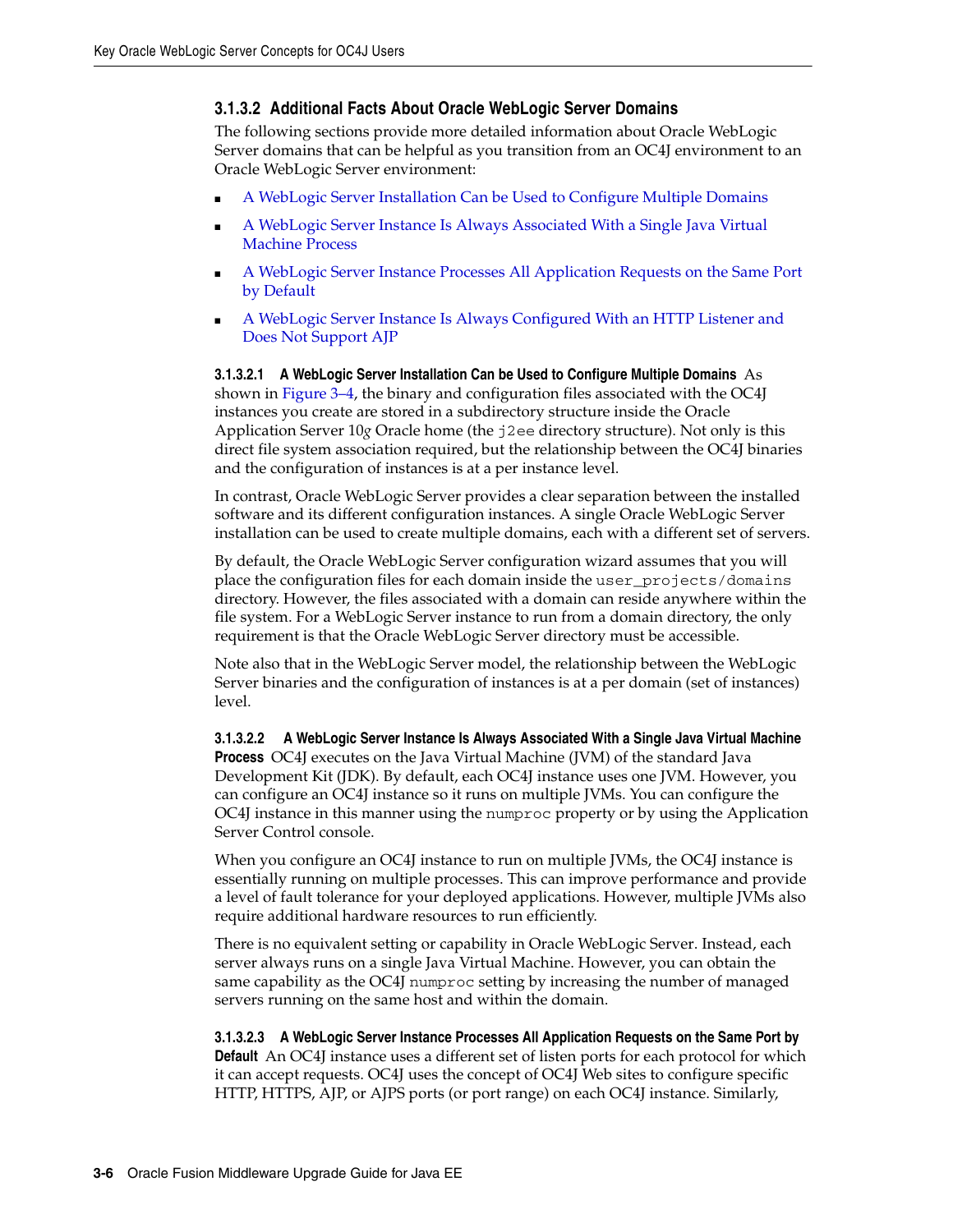dedicated ports (and port ranges) can be configured on an OC4J instance for RMI and JMS traffic.

The WebLogic Server request port and protocol management model is by default different from OC4J's in two important ways:

- First, an Oracle WebLogic Server instance is configured to have only two listen ports for incoming application requests: one port for accepting non-encrypted requests (which has to be set) and the other for accepting SSL encrypted requests (which is optional).
- Second, these ports are configured to accept requests for all supported protocols as opposed to being dedicated to a specific one as is the case with OC4J instances.

Although in general, this default listening port model is sufficient for a majority of use cases, Oracle WebLogic Server offers a feature called **network channels**, which allows you to configure a WebLogic Server instance with additional ports dedicated to specific protocols. This feature can be used for the special use cases where such a configuration is required.

<span id="page-24-0"></span>**3.1.3.2.4 A WebLogic Server Instance Is Always Configured With an HTTP Listener and Does Not Support AJP** One of the supported OC4J configurations is a topology where a front-end Web server (in most cases, Oracle HTTP Server) is configured to receive incoming HTTP requests. The requests are then routed from Oracle HTTP Server to the appropriate OC4J instance via the AJP protocol. In this configuration, the OC4J instance does not receive HTTP requests directly and no HTTP listener is configured on the OC4J instance.

In contrast, an Oracle WebLogic Server instance must always accept HTTP requests and has no support for AJP. However, WebLogic Server domains can be (and frequently are) fronted by a Web tier for security and scalability purposes. A number of Web servers, including Oracle HTTP Server, are certified to act as a Web tier to servers within a WebLogic Server domain.

For more information, see [Chapter 7, "Upgrading a Java EE and Web Server](#page-58-3)  [Environment".](#page-58-3)

# <span id="page-24-1"></span>**3.2 Oracle WebLogic Server Installation and Configuration Tools for OC4J Users**

Unlike Oracle Application Server 10*g*, Oracle WebLogic Server separates the tasks of installing and configuring your environment.

In Oracle Application Server 10*g*, you use Oracle Universal Installer to install and configure your Oracle Application Server environment, including the OC4J instances within that environment.

With Oracle WebLogic Server, you use two separate tools to install and configure your environment:

- **The Oracle WebLogic Server installer**, which you use to create the Middleware home and place the necessary Oracle WebLogic Server files on disk, in preparation for configuring your Oracle WebLogic Server domains.
- **The Oracle WebLogic Server Configuration Wizard**, which you use to create and configure your Oracle WebLogic Server domains.

This separation of installation and configuration tasks allows you create multiple domains from a single Oracle WebLogic Server instance, as described in [Section 3.1.3.2.1](#page-23-1).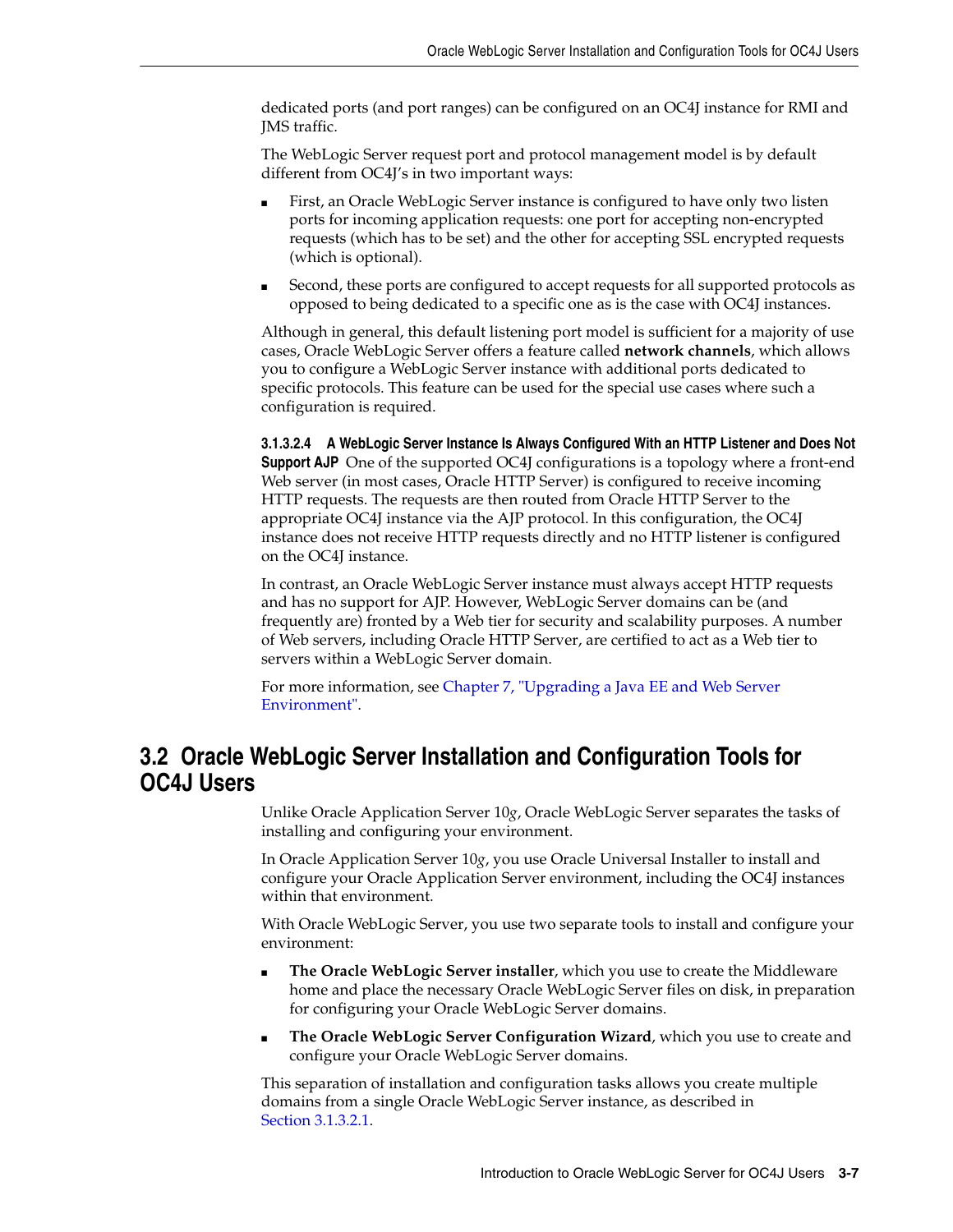# <span id="page-25-0"></span>**3.3 Oracle WebLogic Server Administration Tools for OC4J Users**

The following sections compare the administrations tools available for managing OC4J and Oracle WebLogic Server, as well as a summary of how you perform some typical management tasks in Oracle WebLogic Server:

- [Comparison of OC4J and Oracle WebLogic Server Administration Tools](#page-25-1)
- [Typical Oracle WebLogic Server Administration Tasks for OC4J Users](#page-26-0)

#### <span id="page-25-1"></span>**3.3.1 Comparison of OC4J and Oracle WebLogic Server Administration Tools**

The tools you use to administer an Oracle WebLogic Server domain are different than those you use to administer an OC4J-based environment:

- [Table 3–2](#page-25-2) compares the equivalent administration tools for the two products.
- Table 3–3 describes additional administration tools not available for OC4J.

For a complete list of the Oracle WebLogic Server administration tools, see "Summary of System Administration Tools and APIs" in *Introduction to Oracle WebLogic Server*.

| 10g Release 3 (10.1.3)<br><b>Administration Tool</b>    | <b>Equivalent Oracle WebLogic</b><br><b>Server Administration Tools</b>                                                                                                                                                                                                                                                   | <b>More Information</b>                                                                                                                                                                    |
|---------------------------------------------------------|---------------------------------------------------------------------------------------------------------------------------------------------------------------------------------------------------------------------------------------------------------------------------------------------------------------------------|--------------------------------------------------------------------------------------------------------------------------------------------------------------------------------------------|
| Oracle Enterprise Manager<br>Application Server Control | Oracle WebLogic Server<br><b>Administration Console</b><br>Note, that an additional Web-based<br>management tool called Oracle<br><b>Enterprise Manager Fusion</b><br>Middleware Control is also<br>available. You use Fusion<br>Middleware Control to manage the<br>farm and the OPMN-managed<br>components of the farm. | "Overview of Oracle Fusion<br>Middleware Administration Tools"<br>in the Oracle Fusion Middleware<br>Administrator's Guide                                                                 |
| admin_client.jar                                        | WLST (Oracle WebLogic Server<br>command-line scripting tool)                                                                                                                                                                                                                                                              | "Getting Started Using the Oracle<br>WebLogic Scripting Tool (WLST)" in<br>the Oracle Fusion Middleware<br>Administrator's Guide                                                           |
| opmnctl                                                 | opmnctl<br>Note that OPMN is supported in<br>Oracle Fusion Middleware 11g, but<br>only for managing specific Oracle<br>Fusion Middleware system<br>components.                                                                                                                                                            | "Getting Started Using Oracle<br>Process Manager and Notification<br>Server" in the Oracle Fusion<br>Middleware Oracle Process Manager<br>and Notification Server<br>Administrator's Guide |
|                                                         | For other configuration tasks in<br>Oracle Fusion Middleware 11g, such<br>as administering the managed<br>servers in a domain, you use WLST.                                                                                                                                                                              |                                                                                                                                                                                            |

<span id="page-25-2"></span>*Table 3–2 Comparison of OC4J and Oracle WebLogic Server Administration Tools*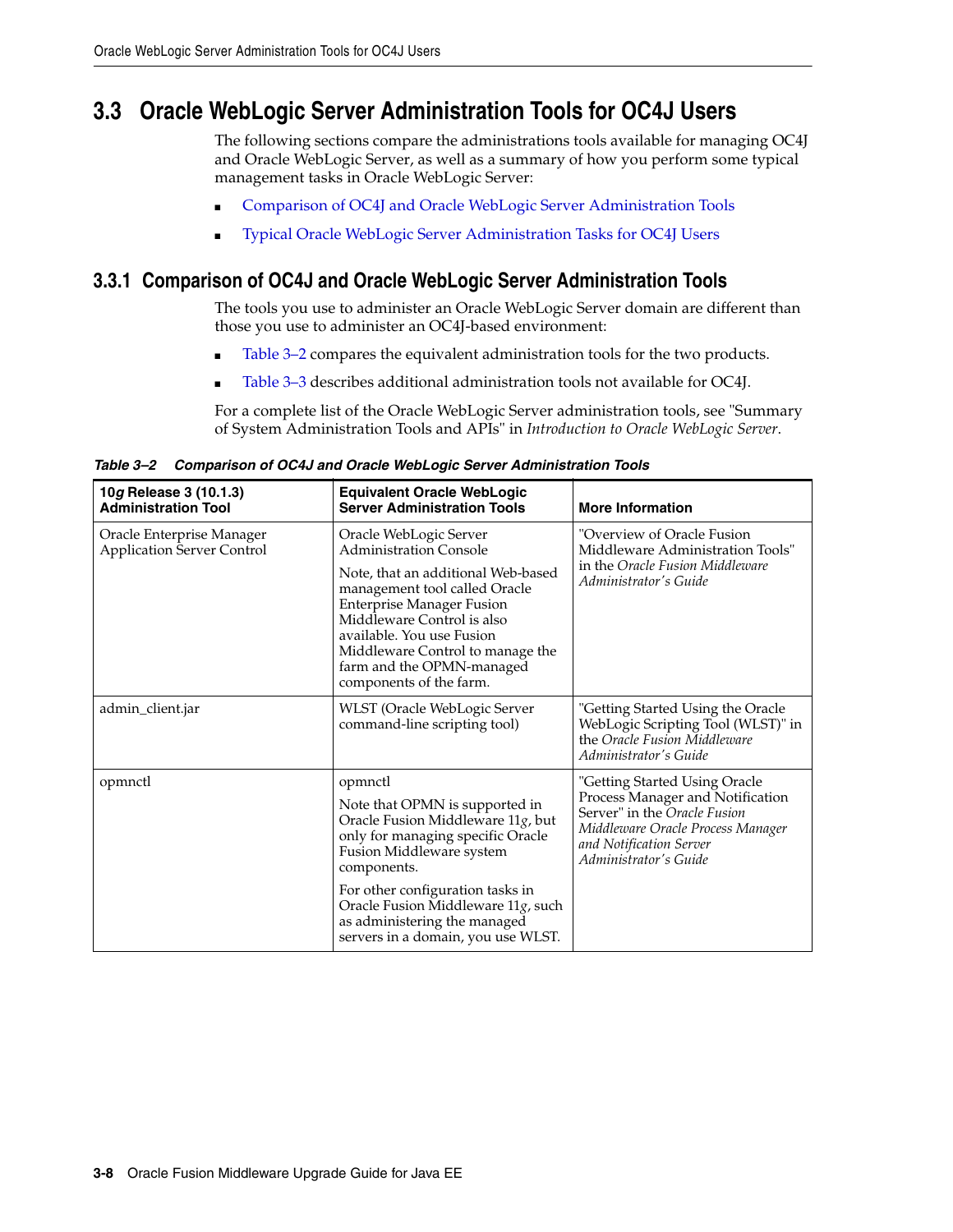| <b>Administration Tool</b> | <b>Description</b>                                                                                                                                                                                                                                                                                                                                           |
|----------------------------|--------------------------------------------------------------------------------------------------------------------------------------------------------------------------------------------------------------------------------------------------------------------------------------------------------------------------------------------------------------|
| weblogic.Deployer          | Oracle WebLogic Server provides a packaged deployment tool,<br>weblogic.Deployer, to provide deployment services for WebLogic Server for ears,<br>wars, rars, jars and other deployment artifact. Any deployment operation that can be<br>implemented using the WebLogic deployment API is implemented, either in part or<br>in full, by weblogic. Deployer. |
|                            | This tool provides similar capabilities to OC4J admin_client.jar for Java EE artifact<br>deployment. In earlier OC4J releases deployment to OC4J was provided by admin.jar<br>and the dcmctl tooling.                                                                                                                                                        |
| Ant tasks                  | Oracle WebLogic Server provides a set of administration Ant tasks that allow for the<br>execution of WebLogic Server administrative processes within Apache Ant scripts.<br>These Ant tasks perform a similar type of function as the OC4J Ant tasks.                                                                                                        |

*Table 3–3 Additional Oracle WebLogic Server Administration Tools*

#### <span id="page-26-0"></span>**3.3.2 Typical Oracle WebLogic Server Administration Tasks for OC4J Users**

The following sections describe some typical administration tasks and you perform them in Oracle WebLogic Server:

- **[Starting and Stopping Servers](#page-26-1)**
- [Performing Diagnostics on a Domain](#page-26-2)
- [Configuring and Tuning Thread Pools](#page-27-1)

#### <span id="page-26-1"></span>**3.3.2.1 Starting and Stopping Servers**

You can start and stop OC4J instances using Application Server Control or the OPMN command line (opmnctl). Similarly, you can start and stop WebLogic server instances using the Oracle WebLogic Server Administration Console or the WebLogic Scripting Tool (WLST).

Additionally, WebLogic server instances can also be started through the start-up scripts available in the bin directory of the domain directory. These scripts include the startWebLogic script for starting the Administration server and the startManagedWebLogic script for starting the managed servers in a domain.

For more information, see *Oracle Fusion Middleware Managing Server Startup and Shutdown for Oracle WebLogic Server*.

#### <span id="page-26-2"></span>**3.3.2.2 Performing Diagnostics on a Domain**

The diagnostics capabilities of Oracle WebLogic Server are provided through the WebLogic Diagnostics Framework (WLDF).

For Oracle Fusion Middleware 11*g*, WLFD is among a variaty of tools and processes you can use to monitor and perform diagnostics on your Oracle Fusion Middleware environment. Those tools and processes include the Dynamic Monitoring Service (DMS) and the Oracle Fusion Middleware Diagnostic Framework. Applications that currently use DMS can continue to do so in Oracle Fusion Middleware 11*g*.

**See also:** "Understanding the Diagnostic Framework" in the *Oracle Fusion Middleware Administrator's Guide*

"Oracle Dynamic Monitoring Service" in the *Oracle Fusion Middleware Performance and Tuning Guide*

The WLDF features for Oracle WebLogic Server include dynamic code instrumentation, image capture, watches, and notifications. These features provide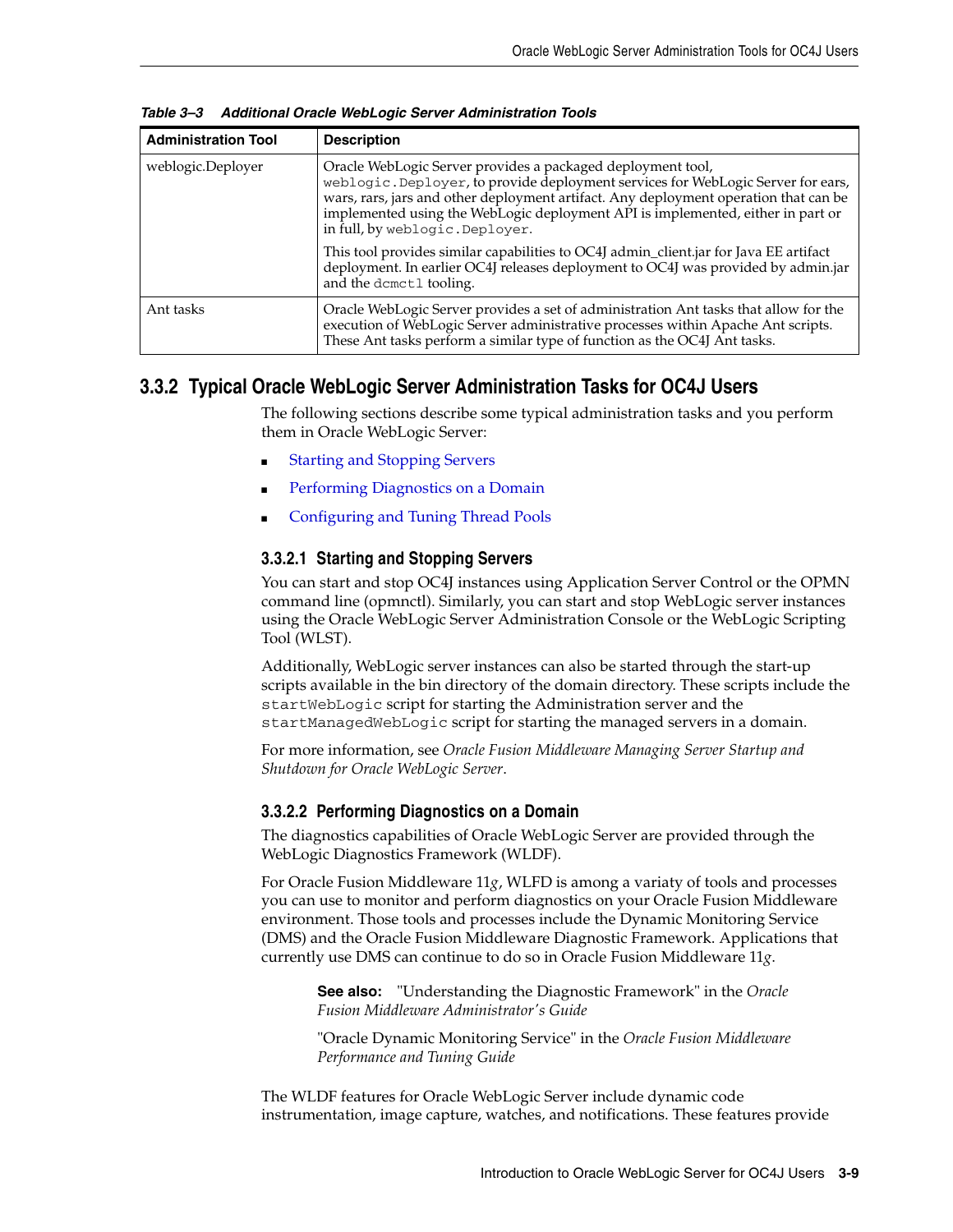extended application diagnostics capabilities which can greatly reduce the total cost of ownership of maintaining Java EE applications.

Furthermore, WLDF capabilities can be exposed as custom dashboards within the Oracle WebLogic Server Administration Console through the WLDF Console Extension features.

For more information, see *Oracle Fusion Middleware Configuring and Using the Diagnostics Framework for Oracle WebLogic Server*.

Note that if you are using third-party application management tools, your third-party tools can typically be updated and continue operating against the upgraded applications running on Oracle WebLogic Server.

#### <span id="page-27-0"></span>**3.3.2.3 Viewing Log Files for a Domain**

Oracle WebLogic Server Logging Services provides a comprehensive set of logging features similar to the Oracle Application Server 10*g* logging capabilities. The capabilities of the Oracle Diagnostics Logging (ODL) framework can also been integrated into Oracle WebLogic Server using the Java Required Files (JRF) template available in Oracle Fusion Middleware 11g.

For more information, see [Section 5.1.4, "Using the Java Required Files \(JRF\) Domain](#page-43-2)  [Template"](#page-43-2).

As a result, if an application is using the ODL framework directly for logging, it does not require modification before you deploy it to Oracle WebLogic Server. The JRF ODL integration into WebLogic Server is as follows:

ODL log messages are sent to a log file that is kept on the file system separate from the Oracle WebLogic Server log files. they are stored in the following location:

*domain\_directory*/servers/*server\_name*/logs/*server\_name*-diagnostic.log

- Critical messages (errors) are logged both in the ODL and Oracle WebLogic Server domain log file.
- ODL log query and configuration JMX MBeans are available from the Administration server of the domain.

#### <span id="page-27-1"></span>**3.3.2.4 Configuring and Tuning Thread Pools**

OC4J Server instances use different thread pools for different purposes (system, HTTP, and JCA are the default startup thread pools). The parameters of each thread pool (such as maximum and minimum thread counts) can be individually tuned to achieve an optimal application request throughput for a particular environment.

A Oracle WebLogic Server instance has by default a single thread pool, the thread count of which is automatically tuned to achieve maximum overall throughput. All requests are enqueued upon arrival in a common queue and prioritized according to administratively configured goals such as an application's desired response time or its fair-share usage of all available threads relative to other applications.

This Oracle WebLogic Server feature--referred to as WebLogic Work Managers--effectively allows Oracle WebLogic Server instances to self-tune their thread counts for optimal request processing.

For more information, see "Using Work Managers to Optimize Scheduled Work" in *Oracle Fusion Middleware Configuring Server Environments for Oracle WebLogic Server*.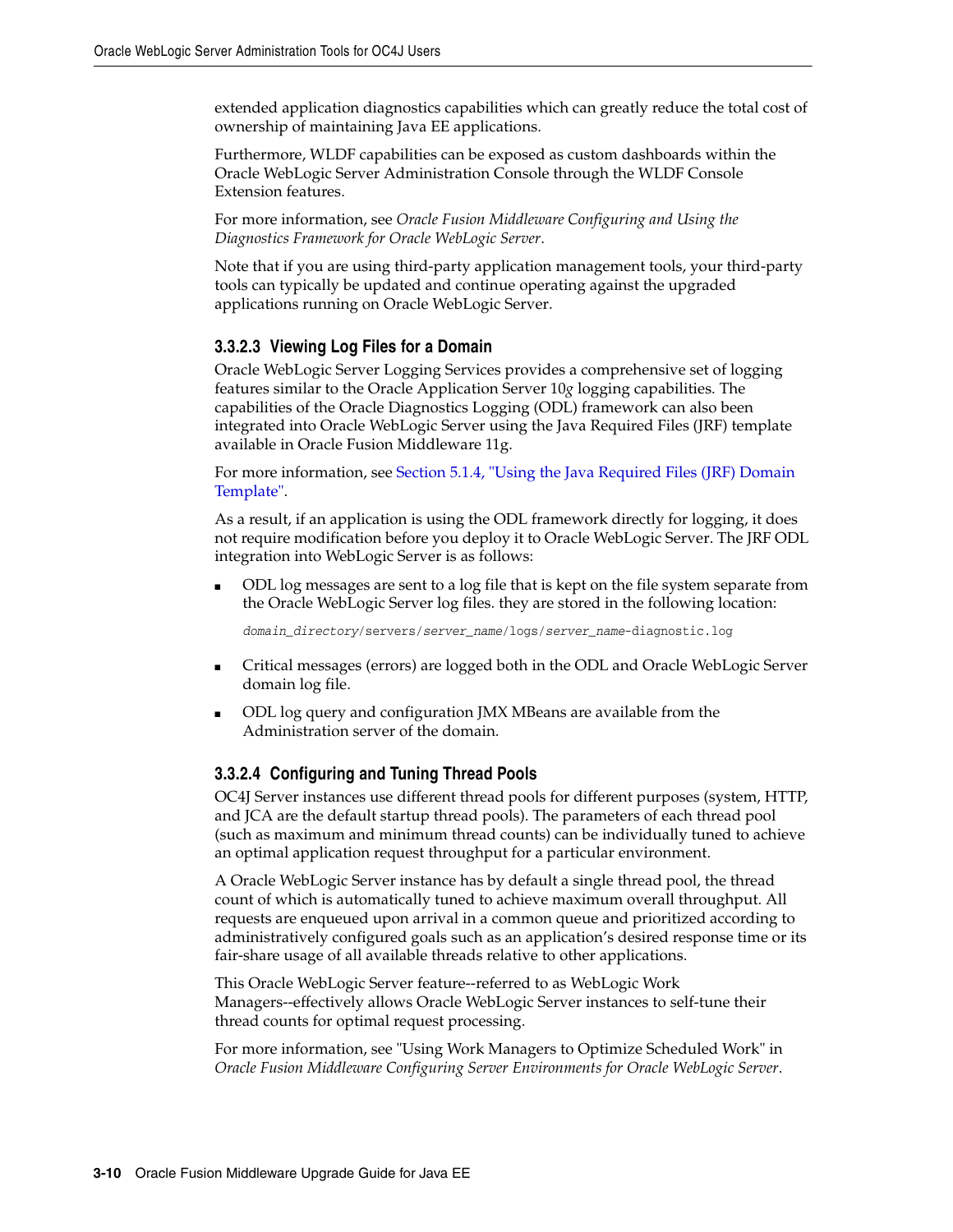# <span id="page-28-0"></span>**3.4 Standards Support for OC4J and Oracle WebLogic Server**

Table 3–4 compares the Java standards supported by OC4J and Oracle WebLogic Server.

Note that this table is provided for comparison purposes only. For the most up-to-date information about the standards supported by Oracle WebLogic Server, refer to the Oracle WebLogic Server documentation and to the Oracle WebLogic Server information available on the Oracle Technology Network (OTN).

*Table 3–4 Comparison of Java Standards Supported by OC4J and Oracle WebLogic Server*

| <b>Standard</b>    | Version Supported by OC4J | <b>Version Supported by Oracle</b><br><b>WebLogic Server</b> |  |
|--------------------|---------------------------|--------------------------------------------------------------|--|
| Java SE            | 6.0                       | 6.0                                                          |  |
| Java EE            | 1.4/5.0                   | 5.0                                                          |  |
| <b>JSP</b>         | 1.1 to 2.0                | 1.1 to 2.1                                                   |  |
| <b>JSF</b>         | 1.1                       | 1.1 and 1.2                                                  |  |
| Servlet            | 2.2 to 2.5                | 2.2 to 2.5                                                   |  |
| EJB                | 2.1 and 3.0               | 2.1 and 3.0                                                  |  |
| JAX-WS             | Not Supported             | 2.1                                                          |  |
| JAX-RPC            | 1.1                       | 1.1                                                          |  |
| <b>JMS</b>         | 1.0.2b and 1.1            | 1.0.2b and 1.1                                               |  |
| <b>JNDI</b>        | 1.2                       | 1.2                                                          |  |
| <b>JCA</b>         | 1.5                       | 1.5                                                          |  |
| <b>JTA</b>         | 1.1                       | 1.1                                                          |  |
| <b>JMX</b>         | 1.2                       | 1.2                                                          |  |
| Java EE Deployment | 1.0                       | 1.2                                                          |  |
| Java EE Management | 1.0                       | 1.1                                                          |  |
| <b>JDBC</b>        | 3.0                       | 3.0                                                          |  |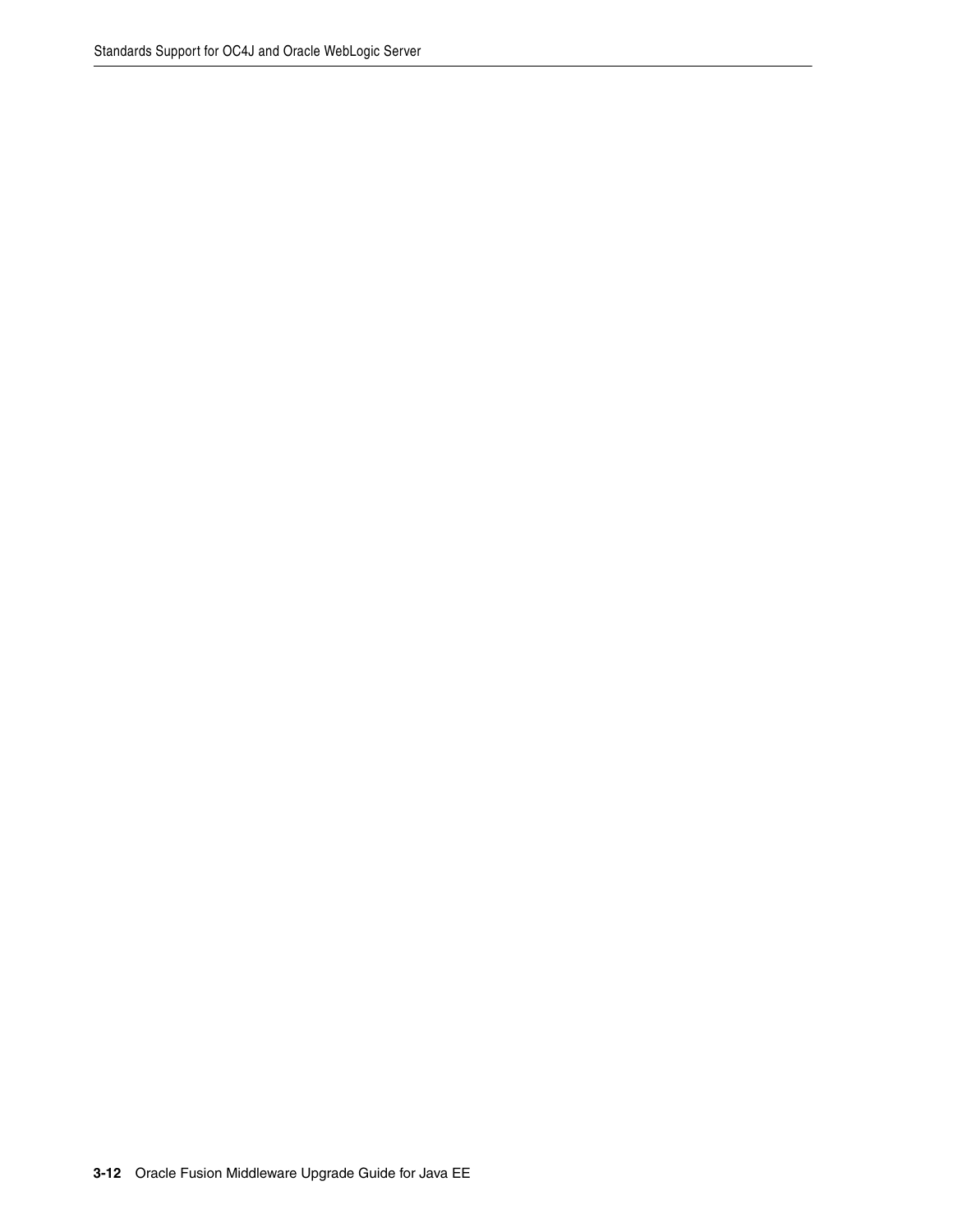# **Part II**

# <span id="page-30-0"></span>**Upgrading Your Java EE Applications and Environment**

Part II contains the following chapters:

- [Chapter 4, "Upgrading Your Java EE Applications"](#page-32-4)
- [Chapter 5, "Upgrading Your Java EE Environment"](#page-40-3)
- [Chapter 6, "Upgrading Application Clients"](#page-52-3)
- [Chapter 7, "Upgrading a Java EE and Web Server Environment"](#page-58-3)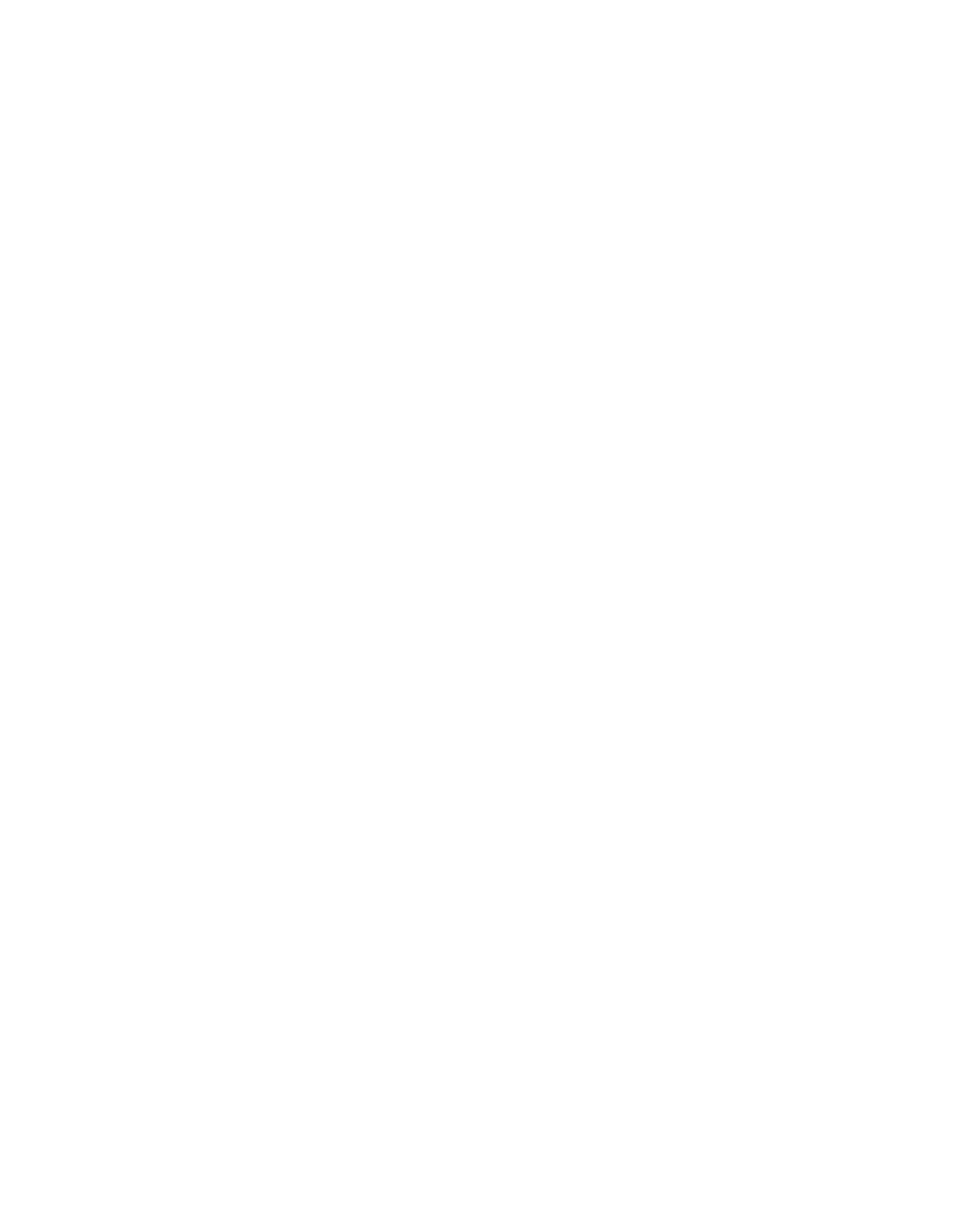# <span id="page-32-4"></span><span id="page-32-0"></span><sup>4</sup>**Upgrading Your Java EE Applications**

This chapter summarizes the general tasks you will likely need to perform when upgrading your OC4J applications and redeploying them on Oracle WebLogic Server.

This chapter contains the following sections:

- [Task 1: Verify that Your Application Deploys and Works Successfully on OC4J](#page-32-1)
- [Task 2: Select Your Development Tools](#page-32-2)
- [Task 3: Verify That Your Application Supports Java Development Kit \(JDK\) 6](#page-33-1)
- [Task 4: Upgrade the Application Deployment Descriptors](#page-33-2)
- [Task 5: Review Oracle WebLogic Server API Support](#page-35-2)
- [Task 6: Upgrade the Application Web Services](#page-37-0)

## <span id="page-32-1"></span>**4.1 Task 1: Verify that Your Application Deploys and Works Successfully on OC4J**

Before you upgrade any Oracle Application Server 10*g* applications to Oracle Fusion Middleware 11*g*, you should first make sure that the application is currently deployed and running successfully on Oracle Application Server 10*g*.

Also, make note of any application-specific configuration changes you performed to the OC4J instance where you deployed the application. For example, if the application requires any specific data sources, JMS servers, or other resources, you will need to make similar configuration changes to the Oracle WebLogic Server domain, as described later in this chapter.

# <span id="page-32-2"></span>**4.2 Task 2: Select Your Development Tools**

Refer to the following sections for information that can help you select the best tools for developing your Java EE applications for the Oracle WebLogic Server and Oracle Fusion Middleware platform:

- [General Guidelines for Selecting Your Development Tools](#page-32-3)
- [Using the SmartUpgrade Oracle JDeveloper Extension and Command-Line Tool](#page-33-0)

#### <span id="page-32-3"></span>**4.2.1 General Guidelines for Selecting Your Development Tools**

For Java EE applications that do not take advantage of Oracle technologies, such as the Oracle Application Development Framework (ADF), Oracle Metadata Services (MDS), Oracle SOA Suite, or Oracle WebCenter, you can make the code changes using any development tools you are accustomed to using.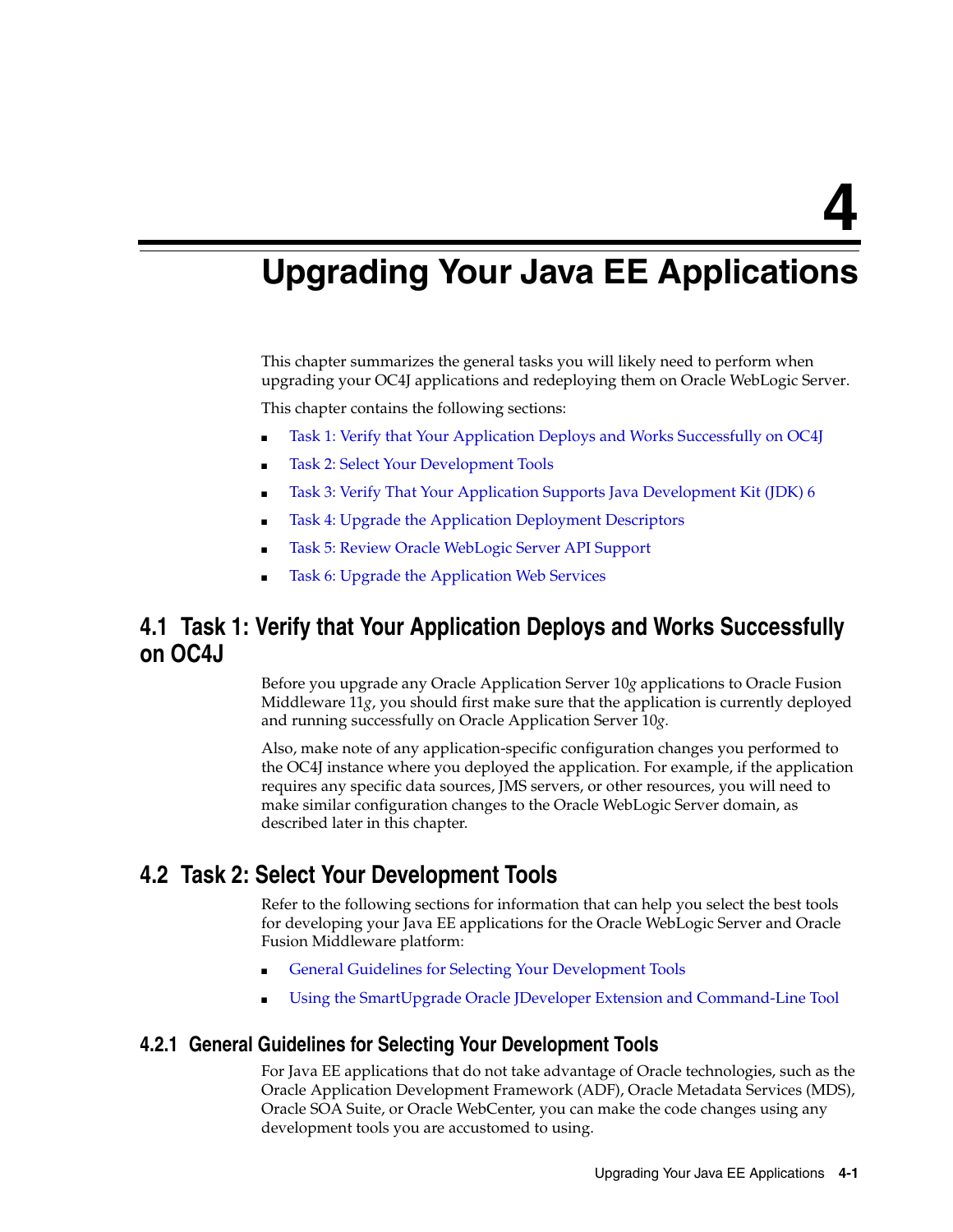However, if you want to use any Oracle technologies, Oracle recommends the use of Oracle JDeveloper, an integrated development environment (IDE) that makes it much easier and efficient to develop, test, and deploy ADF, SOA, and WebCenter applications for Oracle Fusion Middleware.

#### <span id="page-33-0"></span>**4.2.2 Using the SmartUpgrade Oracle JDeveloper Extension and Command-Line Tool**

Besides offering the ability to easily develop applications that take advantage of Oracle techologies, such as Oracle ADF, Oracle SOA, and Oracle WebCenter, Oracle JDeveloper also provides an extension that can help you upgrade your OC4J applications to Oracle WebLogic Server.

The SmartUpgrade extension allows you to use Oracle JDeveloper to analyze an existing enterprise archive (EAR) file and generate a SmartUpgrade report that steps you through a series of "findings". Each finding provides advice for how to modfiy the applicatoin so you can successfully deploy it on Oracle WebLogic Server.

For more information, refer to the *Oracle Fusion Middleware SmartUpgrade User's Guide*.

# <span id="page-33-1"></span>**4.3 Task 3: Verify That Your Application Supports Java Development Kit (JDK) 6**

Oracle Fusion Middleware 11*g* supports JDK SE 6. Before you redeploy your application on Oracle WebLogic Server, verify that the Java source code in your application is compatible with JDK 6.

For more information, refer to the resources available on the following Sun Microsystems Web site:

http://java.sun.com/javase/6/

# <span id="page-33-2"></span>**4.4 Task 4: Upgrade the Application Deployment Descriptors**

Both OC4J and Oracle WebLogic Server support not only the Java EE standard deployment descriptors, but also corresponding proprietary descriptors. However, when you redeploy an OC4J application on Oracle WebLogic Server, you must modify the application descriptors, such as application.xml and web.xml, to comply with the requirements of Oracle WebLogic Server.

Use the following sections to learn more about upgrading your application deployment descriptors:

- [Comparison of OC4J and Oracle WebLogic Server Deployment Descriptors](#page-33-3)
- Guidelines and Resources for Upgrading Deployment Descriptors for Oracle [WebLogic Server](#page-34-0)

#### <span id="page-33-3"></span>**4.4.1 Comparison of OC4J and Oracle WebLogic Server Deployment Descriptors**

If you are familiar with the standard deployment descriptors and the OC4J-specific descriptors, you can use Table 4–1 to locate the equivalent deployment descriptor files in the Oracle WebLogic Server environment.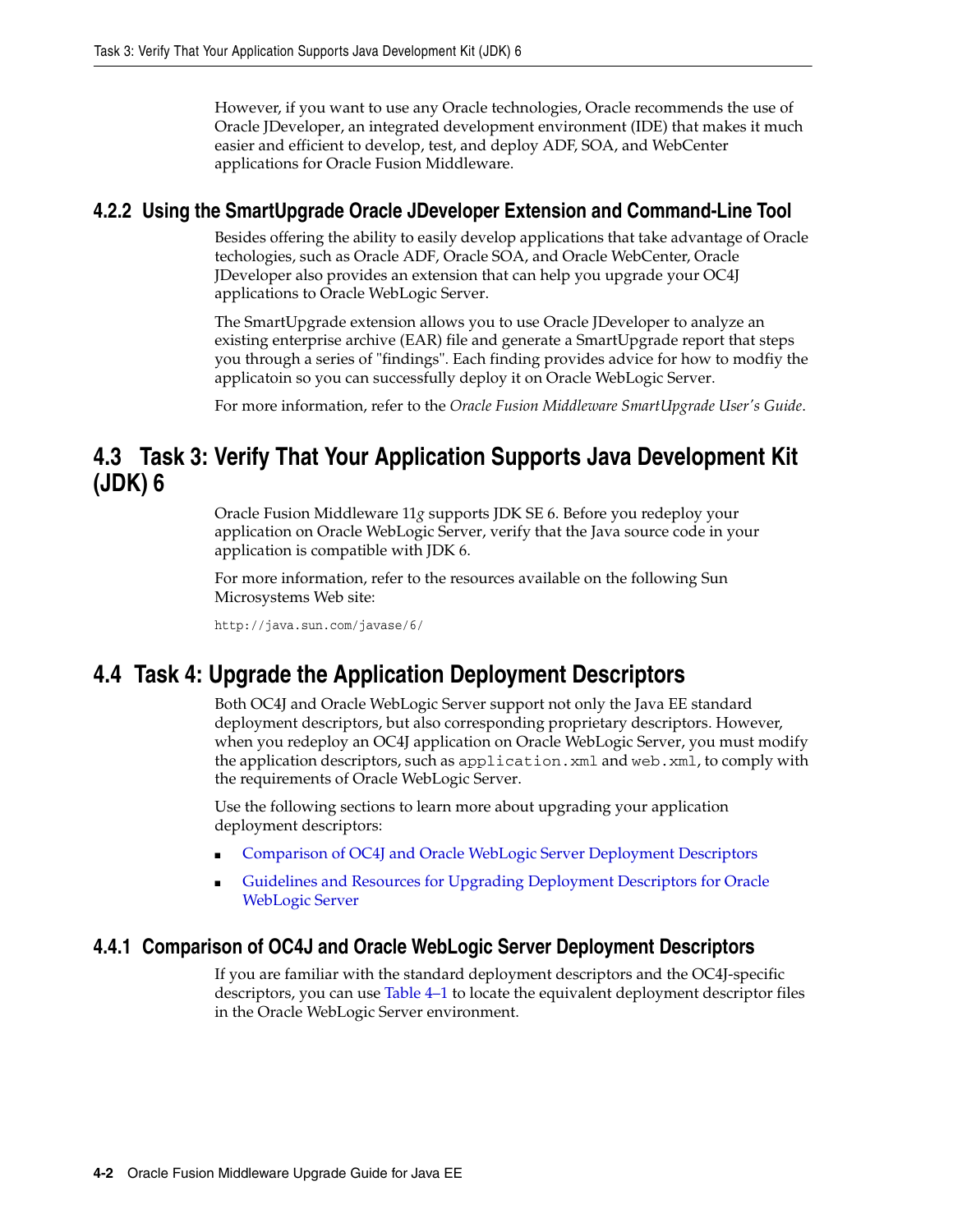| <b>J2EE Standard Descriptor</b> | <b>OC4J Proprietary Descriptor</b> | <b>WebLogic Proprietary Descriptor</b> |  |  |
|---------------------------------|------------------------------------|----------------------------------------|--|--|
| application.xml                 | orion-application.xml              | weblogic-application.xml               |  |  |
| web.xml                         | orion-web.xml                      | weblogic.xml                           |  |  |
| ejb-jar.xml                     | orion-ejb-jar.xml                  | weblogic-ejb-jar.xml                   |  |  |
| application-client.xml          | orion-application-client.xml       | weblogic-appclient.xml                 |  |  |
| ra.xml                          | oc4j-ra.xml                        | weblogic-ra.xml                        |  |  |
| webservices.xml                 | oracle-webservices.xml             | weblogic-webservices.xml               |  |  |

*Table 4–1 J2EE, OC4J, and WebLogic Server Deployment Descriptors*

#### <span id="page-34-0"></span>**4.4.2 Guidelines and Resources for Upgrading Deployment Descriptors for Oracle WebLogic Server**

To prepare your applications for WebLogic Server deployment, you must remove OC4J-specific deployment descriptors and replace them with their equivalent WebLogic Server specific settings.

For a successful deployment, examine each of the deployment descriptors and perform one the following actions for each deployment descriptor feature used by the application:

- If the OC4J deployment descriptor feature has a direct mapping within the equivalent WebLogic Server specific deployment descriptor, then use the equivalent WebLogic Server descriptor with the appropriate elements and values.
- If the OC4J deployment descriptor feature does not have a direct mapping, then review the appropriate Oracle WebLogic Server documentation.

Features that are not directly mapped to Oracle WebLogic Server deployment descriptors can often be achieved by configuring the WebLogic domain accordingly.

Table 4–2 provides a list of documentation resources that will help you upgrade your deployment descriptors to Oracle WebLogic Server.

| When upgrading to this WebLogic-Specific<br><b>Deployment Descriptor</b> | Refer to these documentation resources                                                                                                                                                                 |
|--------------------------------------------------------------------------|--------------------------------------------------------------------------------------------------------------------------------------------------------------------------------------------------------|
| weblogic-application.xml                                                 | "Enterprise Application Deployment Descriptor Elements" in<br>Oracle Fusion Middleware Developing Applications for Oracle<br>WebLogic Server                                                           |
| weblogic.xml                                                             | Appendix A, "orion-web.xml and orion-ejb-jar.xml Upgrade<br>Reference" provides upgrade advice for each of the deployment<br>descriptor elements in the orion-web. xml and<br>orion-ejb.jar.xml files. |
| weblogic-ejb-jar.xml                                                     | Appendix A, "orion-web.xml and orion-ejb-jar.xml Upgrade<br>Reference" provides upgrade advice for each of the deployment<br>descriptor elements in the orion-web. xml and<br>orion-ejb.jar.xmlfiles.  |
| weblogic-appclient.xml                                                   | "Client Application Deployment Descriptor Elements" in Oracle<br>Fusion Middleware Programming Stand-alone Clients for Oracle<br>WebLogic Server                                                       |
| weblogic-ra.xml                                                          | "Configuring the weblogic-ra.xml File" in Oracle Fusion Middleware<br>Programming Resource Adapters for Oracle WebLogic Server                                                                         |

*Table 4–2 Documentation Resources for Upgrading Deployment Descriptors to Oracle WebLogic Server*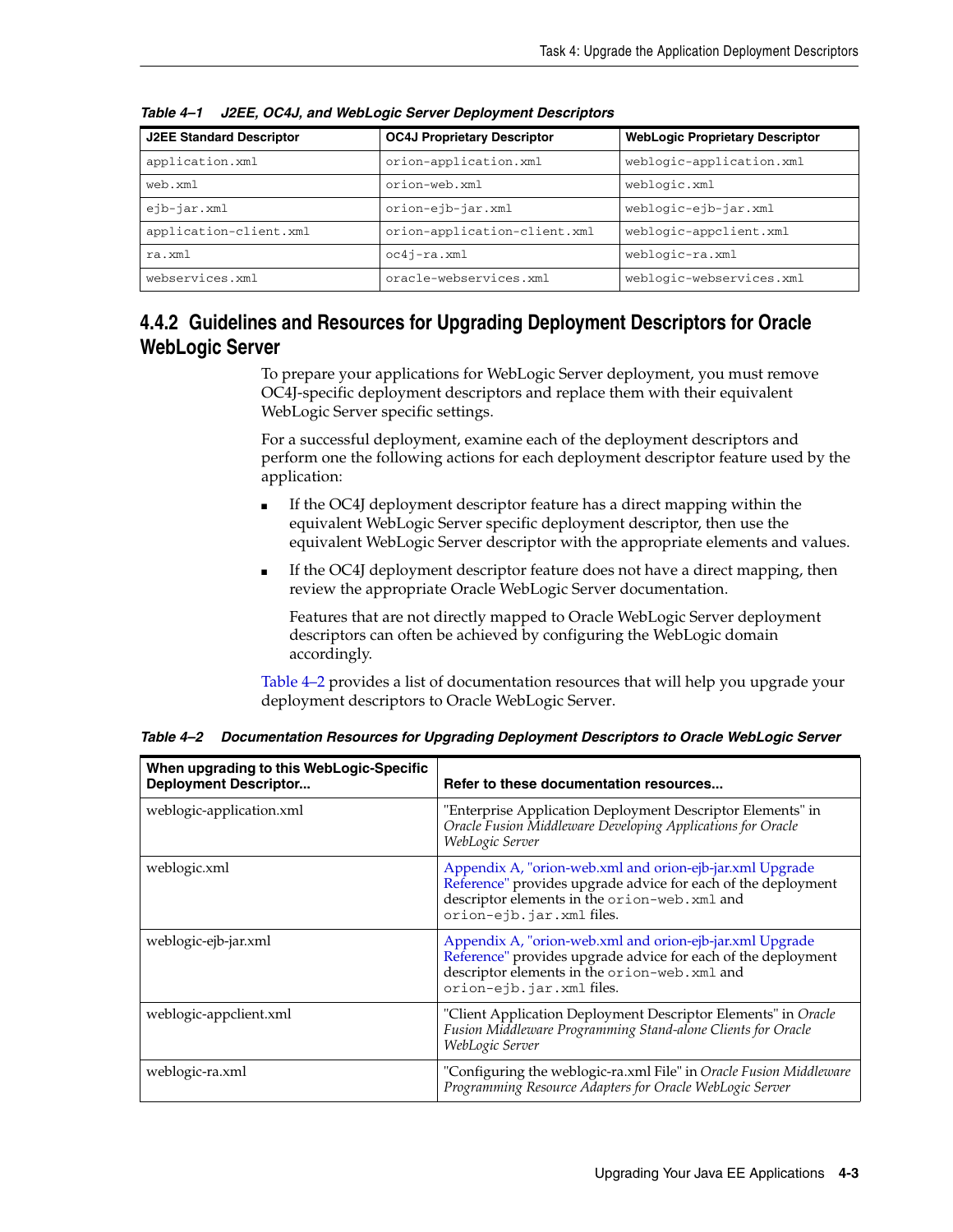| When upgrading to this WebLogic-Specific<br><b>Deployment Descriptor</b> | Refer to these documentation resources                                                                                                                      |
|--------------------------------------------------------------------------|-------------------------------------------------------------------------------------------------------------------------------------------------------------|
| weblogic-webservices.xml                                                 | "WebLogic Web Service Deployment Descriptor Element<br>Reference" in Oracle Fusion Middleware WebLogic Web Services<br>Reference for Oracle WebLogic Server |

|  |  | Table 4-2 (Cont.) Documentation Resources for Upgrading Deployment Descriptors to Oracle WebLogic |  |  |  |  |  |  |
|--|--|---------------------------------------------------------------------------------------------------|--|--|--|--|--|--|
|--|--|---------------------------------------------------------------------------------------------------|--|--|--|--|--|--|

#### <span id="page-35-0"></span>**4.4.3 About Security Elements in Deployment Descriptor Files**

If you use the suggested procedures in [Section 5.3.6, "Configuring Security on Oracle](#page-49-2)  [WebLogic Server"](#page-49-2), then the security configurations, including authentication methods, security constraints, and EJB method permissions, that are contained in standard Java EE application deployment descriptors, such as web.  $x$ ml and  $e$ jb-jar.  $x$ ml, can remain untouched for upgrade and will continue to function when the application is deployed to Oracle WebLogic Server.

For security configurations specified in OC4J specific descriptors (for example, security role mappings), see the WebLogic Server Security documentation to map each configuration to an element within the equivalent Oracle WebLogic Server deployment descriptor described in [Section 4.4.1, "Comparison of OC4J and Oracle WebLogic](#page-33-3)  [Server Deployment Descriptors"](#page-33-3).

#### <span id="page-35-1"></span>**4.4.4 Upgrading Deployment Plans**

Deployment plans are a standard Java EE server capability supported by both Oracle WebLogic Server and OC4J. However, deployment plans are not portable between application servers. When you upgrade from OC4J to Oracle WebLogic Server, you must regenerate and save your application deployment plans saved as part of the deployment process on Oracle WebLogic Server. Alternatively, you can construct new deployment plans using the weblogic.PlanGenerator command line tool.

For more information, see "Overview of weblogic.PlanGenerator" in *Oracle Fusion Middleware Deploying Applications to Oracle WebLogic Server*.

### <span id="page-35-2"></span>**4.5 Task 5: Review Oracle WebLogic Server API Support**

Before you can redeploy your Oracle Application Server 10*g* application on Oracle WebLogic Server, you must review your applications to identify the application programming interfaces referenced by the source code.

For more information, refer to the following sections:

- [APIs Available With the Java Required Files \(JRF\) Domain Template](#page-35-3)
- [Other Oracle WebLogic Server API Requirements](#page-36-0)

#### <span id="page-35-3"></span>**4.5.1 APIs Available With the Java Required Files (JRF) Domain Template**

Oracle Fusion Middleware11*g* provides an Oracle WebLogic Server domain template, referred to as the Oracle Java Required Files (JRF) template. You can use this template to create (or extend) an Oracle WebLogic Server domain. The resulting domain contains an updated version of some of the key capabilities and features of Oracle Application Server 10*g*.

For more information, see [Section 5.1.4, "Using the Java Required Files \(JRF\) Domain](#page-43-2)  [Template"](#page-43-2).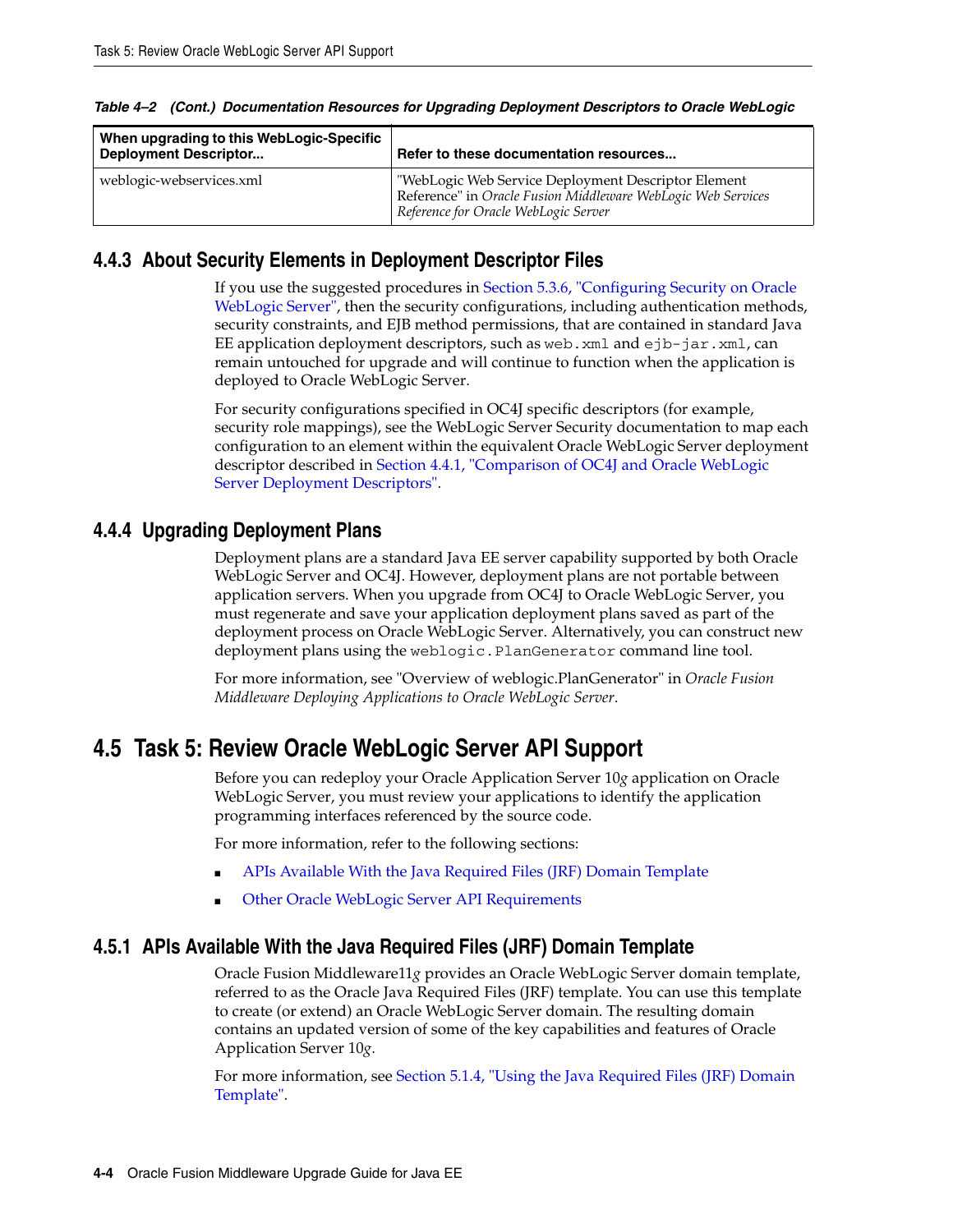Specifically, the JRF template enables support for the following Oracle Application Server features in Oracle Fusion Middleware 11*g*:

- Dynamic Monitoring System (DMS)
- Diagnostics and Logging Framework (ODL)
- Oracle HTTP Client
- Oracle Java Object Cache
- Oracle XML
- Oracle Security Developer Tools
- Oracle Platform Security Services (OPSS)
- Oracle Globalization Development Kit

Applications that use these APIs can take advantage of a JRF-extended domain and will not require any modification beyond those necessary as a result of potential updates to the APIs.

For more information, see [Chapter 5, "Upgrading Your Java EE Environment".](#page-40-0)

#### **4.5.2 Other Oracle WebLogic Server API Requirements**

Table 4–3 provide a summary of additional Oracle Application Server 10*g* APIs and a summary of how they are affected by an upgrade to Oracle Fusion Middleware 11*g*.

| <b>API</b>                                           | <b>Description and Actions Required</b>                                                                                                                                                                                                                                 | <b>More Information</b>                                                                                                         |
|------------------------------------------------------|-------------------------------------------------------------------------------------------------------------------------------------------------------------------------------------------------------------------------------------------------------------------------|---------------------------------------------------------------------------------------------------------------------------------|
| Oracle JAZN (Java<br>Authorization)                  | The JRF domain template provided with<br>Oracle Fusion Middleware 11g provides an<br>updated and equivalent set of features<br>provided by the Oracle Platform Security<br>Services (OPSS) API.                                                                         | "Introduction to Oracle Platform<br>Security Services" in the Oracle<br><b>Fusion Middleware Application</b><br>Security Guide  |
|                                                      | Applications that currently use the Oracle<br>JAZN API for security management must be<br>updated to use OPSS so that they can be<br>deployed to a JRF-extended Oracle<br>WebLogic Server domain as part of the<br>upgrade.                                             |                                                                                                                                 |
| Oracle TopLink                                       | You can continue to use Oracle Toplink by<br>ensuring that the target Oracle WebLogic<br>Server domain is configured to use Oracle<br>TopLink as the JPA persistence provider.                                                                                          | "Integrating TopLink with Oracle<br>WebLogic Server" in the Oracle<br>Fusion Middleware Developer's Guide<br>for Oracle TopLink |
|                                                      | Oracle WebLogic Server is certified by<br>Oracle to fully support Oracle TopLink.                                                                                                                                                                                       |                                                                                                                                 |
| Oracle JSP Tag Libraries<br>(ojsputil.jar, jstl.jar) | You can continue to use these tag libraries<br>by ensuring that the Oracle Application<br>Server 10g TLD and JAR files associated<br>with the Oracle JSP tag libraries remain (or<br>if not already there, are placed) in the<br>following directories of the WAR file: | Not applicable.                                                                                                                 |
|                                                      | WEB-INF/tld<br>$\blacksquare$                                                                                                                                                                                                                                           |                                                                                                                                 |
|                                                      | WEB-INF/lib                                                                                                                                                                                                                                                             |                                                                                                                                 |

*Table 4–3 Other API Changes for Oracle Fusion Middleware 11g*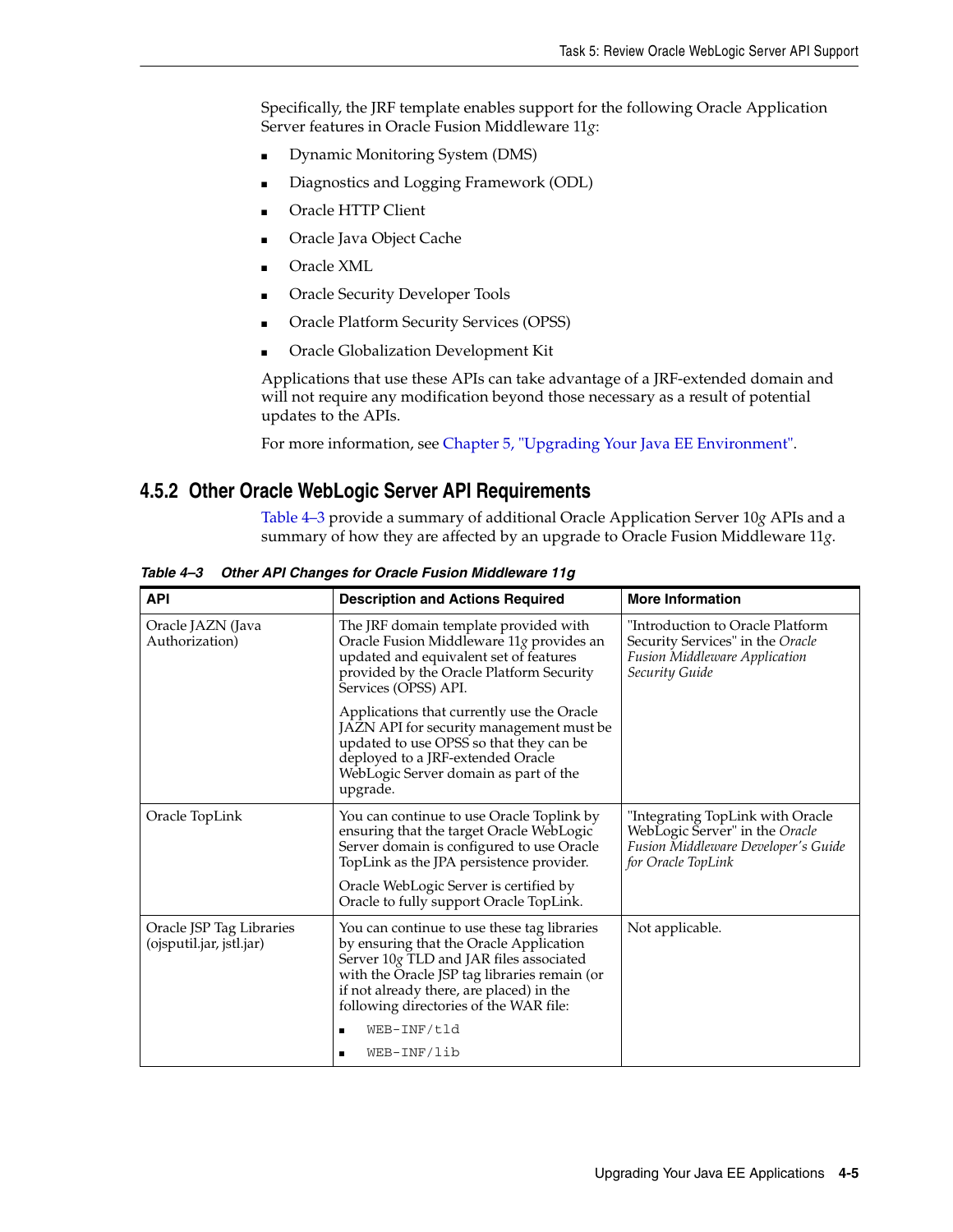| <b>API</b>                         | <b>Description and Actions Required</b>                                                                                                                                                                                                                                                                                                                                                                                             | <b>More Information</b>                                                                                                                                                  |
|------------------------------------|-------------------------------------------------------------------------------------------------------------------------------------------------------------------------------------------------------------------------------------------------------------------------------------------------------------------------------------------------------------------------------------------------------------------------------------|--------------------------------------------------------------------------------------------------------------------------------------------------------------------------|
| Oracle Web Cache<br>Invalidation   | The Web Cache Invalidation API can<br>continue to be used by ensuring that the<br>appropriate OracleAS 10g jar file is available<br>to the application when deployed to<br>WebLogic Server.                                                                                                                                                                                                                                         | Section 4.5.1, "APIs Available With<br>the Java Required Files (JRF)<br>Domain Template"                                                                                 |
|                                    | An updated, but fully backward compatible,<br>version of this API is also available in as<br>part of the JRF domain template.                                                                                                                                                                                                                                                                                                       |                                                                                                                                                                          |
| <b>OracleAS Web Services</b>       | Any application using OracleAS Web                                                                                                                                                                                                                                                                                                                                                                                                  | Oracle Fusion Middleware Introducing                                                                                                                                     |
| Oracle Web Services Proxy          | Services will require modification to use the<br>equivalent set of Oracle Fusion Middleware                                                                                                                                                                                                                                                                                                                                         | WebLogic Web Services for Oracle<br>WebLogic Server                                                                                                                      |
| Oracle Web Services SOAP           | or WebLogic Server APIs and features. More                                                                                                                                                                                                                                                                                                                                                                                          |                                                                                                                                                                          |
| Oracle Web Services UDDI<br>Client | specifically:<br>Applications using the OracleAS Web<br>Ξ<br>Services, Oracle Web Services Proxy, or<br>Oracle Web Services SOAP API must be<br>modified to use the standard based<br>(JAX-RPC or JAX-WS) Web Services<br>APIs of WebLogic Server.<br>Applications using the Oracle Web<br>г<br>Services UDDI Client API must be<br>modified to use the UDDI v1, v2, or v3<br>compliant Oracle Service Registry<br>UDDI client API. |                                                                                                                                                                          |
| OC4J Job Scheduler                 | Oracle provides an upgrade and migration<br>path for the OC4J Job Scheduler to the<br>Oracle Fusion Middleware Enterprise<br>Scheduler (ESS).                                                                                                                                                                                                                                                                                       | Oracle Ultra Search vs Oracle Secure<br>Enterprise Search, Frequently Asked<br>Questions, which is available in PDF<br>format on the Oracle Technology<br>Network (OTN). |
| OC4J Support for JSP               | Any application using this API will require<br>modification to use the equivalent set of<br>Java Standard Tag Library (JSTL) tags.                                                                                                                                                                                                                                                                                                  | Oracle Fusion Middleware Developing<br>Web Applications, Servlets, and JSPs<br>for Oracle WebLogic Server                                                                |
| OC4J JMX MBeans                    | Any application using the OC4J JMX<br>MBeans directly for application and<br>environment management purposes will<br>require modification to use the equivalent<br>set of WebLogic Server JMX MBeans.                                                                                                                                                                                                                               | Oracle Fusion Middleware Developing<br>Manageable Applications With JMX for<br>Oracle WebLogic Server                                                                    |

*Table 4–3 (Cont.) Other API Changes for Oracle Fusion Middleware 11g*

# **4.6 Task 6: Upgrade the Application Web Services**

To upgrade your Web services from OC4J to Oracle WebLogic Server, refer to the following sections:

- General Guidelines for Upgrading to Oracle WebLogic Server JAX-RPC and [JAX-WS Web Services](#page-37-0)
- [Generating Oracle WebLogic Server Web Services From an OC4J WSDL](#page-38-0)
- [Web Services Specifications Supported by OC4J and Oracle WebLogic Server](#page-38-1)

## <span id="page-37-0"></span>**4.6.1 General Guidelines for Upgrading to Oracle WebLogic Server JAX-RPC and JAX-WS Web Services**

In general, to upgrade your Web services from OC4J to Oracle WebLogic Server, you must upgrade your application to use the equivalent Java Web services API on WebLogic Server: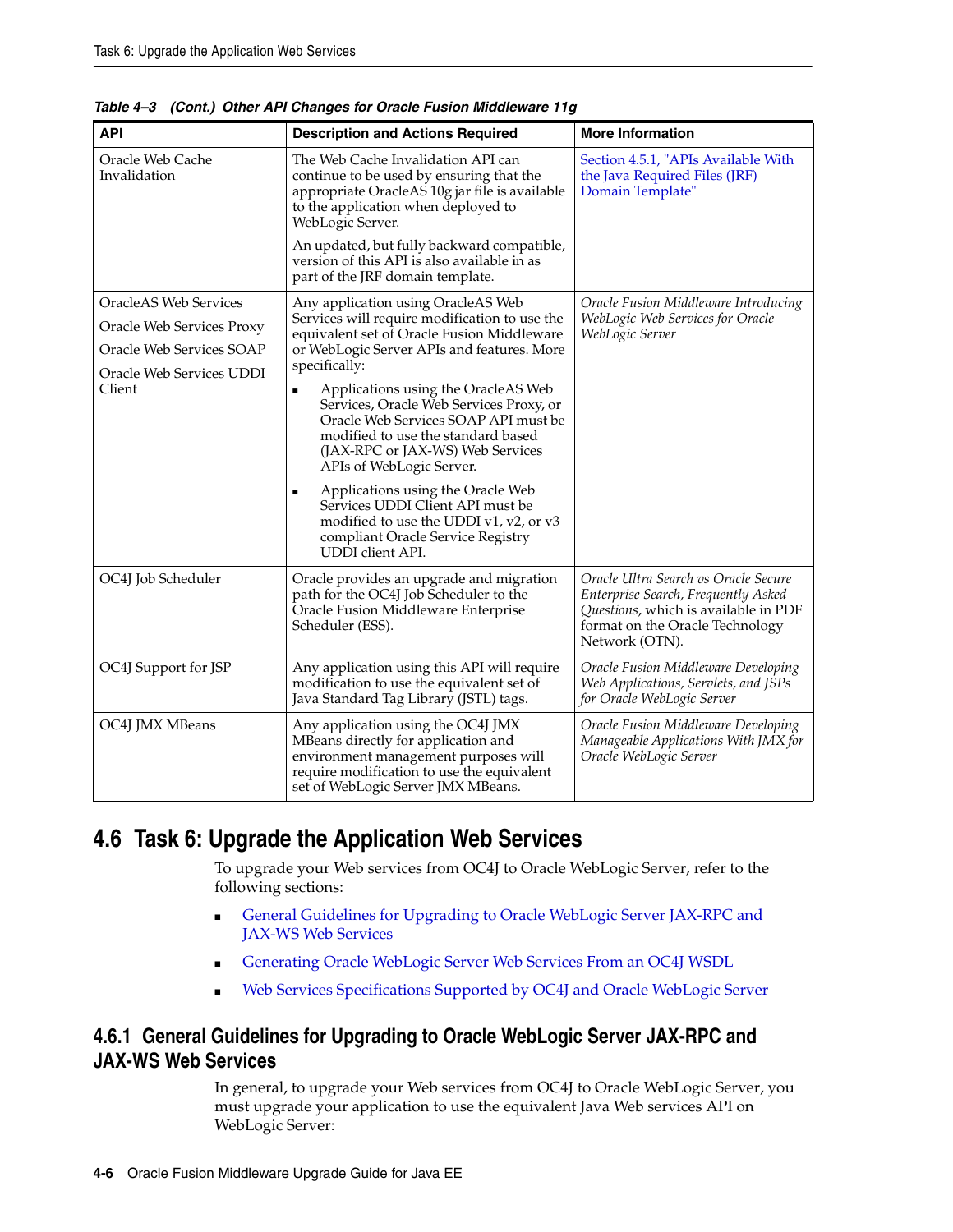- For most OC4J Web services applications, this means upgrading from OC4J JAX-RPC Web services to Oracle WebLogic Server JAX-RPC Web services. In general, the JAX-RPC upgrade process consists of re-generating the Java artifacts on Oracle WebLogic Server to the identical underlying Java business logic using Oracle WebLogic Server Web services tooling.
- If you are using an older release of OC4J, where Web services standards did not exist within Java EE, Oracle recommends that you upgrade to the Java EE 5.0 standard JAX-WS on Oracle WebLogic Server.

For more information, see:

■ "How Do I Choose Between JAX-WS and JAX-RPC?" in *Oracle Fusion Middleware Introducing WebLogic Web Services for Oracle WebLogic Server*.

#### <span id="page-38-0"></span>**4.6.2 Generating Oracle WebLogic Server Web Services From an OC4J WSDL**

For absolute fidelity to a specific OC4J Web services public API (its WDSL), you also can regenerate the Web services on WebLogic Server from the OC4J WSDL and deploy the resulting Web service on WebLogic Server. This process is referred to as the "top-down" approach to developing Web services.

After producing the equivalent and deployable Web service artifacts on Oracle WebLogic Server, you can then apply the equivalent quality of service (QOS) capabilities, such as WS-Security and WS-ReliableMessaging as a secondary administrative operation.

## <span id="page-38-1"></span>**4.6.3 Web Services Specifications Supported by OC4J and Oracle WebLogic Server**

Table 4–4 compares the Web services standard specifications supported by OC4J and Oracle WebLogic Server. Note that Oracle WebLogic Server supports all of the Web services standards and specifications supported by OC4J, except for WS-Reliability.

Note that this table is provided for comparison purposes only. For the most up-to-date information about the standards supported by Oracle WebLogic Server, refer to the Oracle WebLogic Server documentation and to the Oracle WebLogic Server information available on the Oracle Technology Network (OTN).

| <b>Web Services Specification</b> | <b>OC4J Support</b> | <b>Oracle WebLogic Server</b><br><b>Support</b> |
|-----------------------------------|---------------------|-------------------------------------------------|
| SOAP 1.1 and 1.2                  | Yes                 | Yes                                             |
| WSDL 1.1                          | Yes                 | Yes                                             |
| WS-I 1.0 and 1.1                  | Yes                 | Yes                                             |
| XML Signature                     | Yes                 | Yes                                             |
| XML Encryption                    | Yes                 | Yes                                             |
| SAML.                             | Yes                 | <b>Yes</b>                                      |
| WS-Addressing                     | Yes                 | Yes                                             |
| WS-Security                       | Yes                 | Yes                                             |
| WS-Reliability                    | Yes                 | No                                              |
| WS-SecurePolicy                   | No                  | Yes                                             |
| WS-Policy                         | No                  | Yes                                             |

*Table 4–4 Web Services Specifications Supported by OC4J and Oracle WebLogic Server*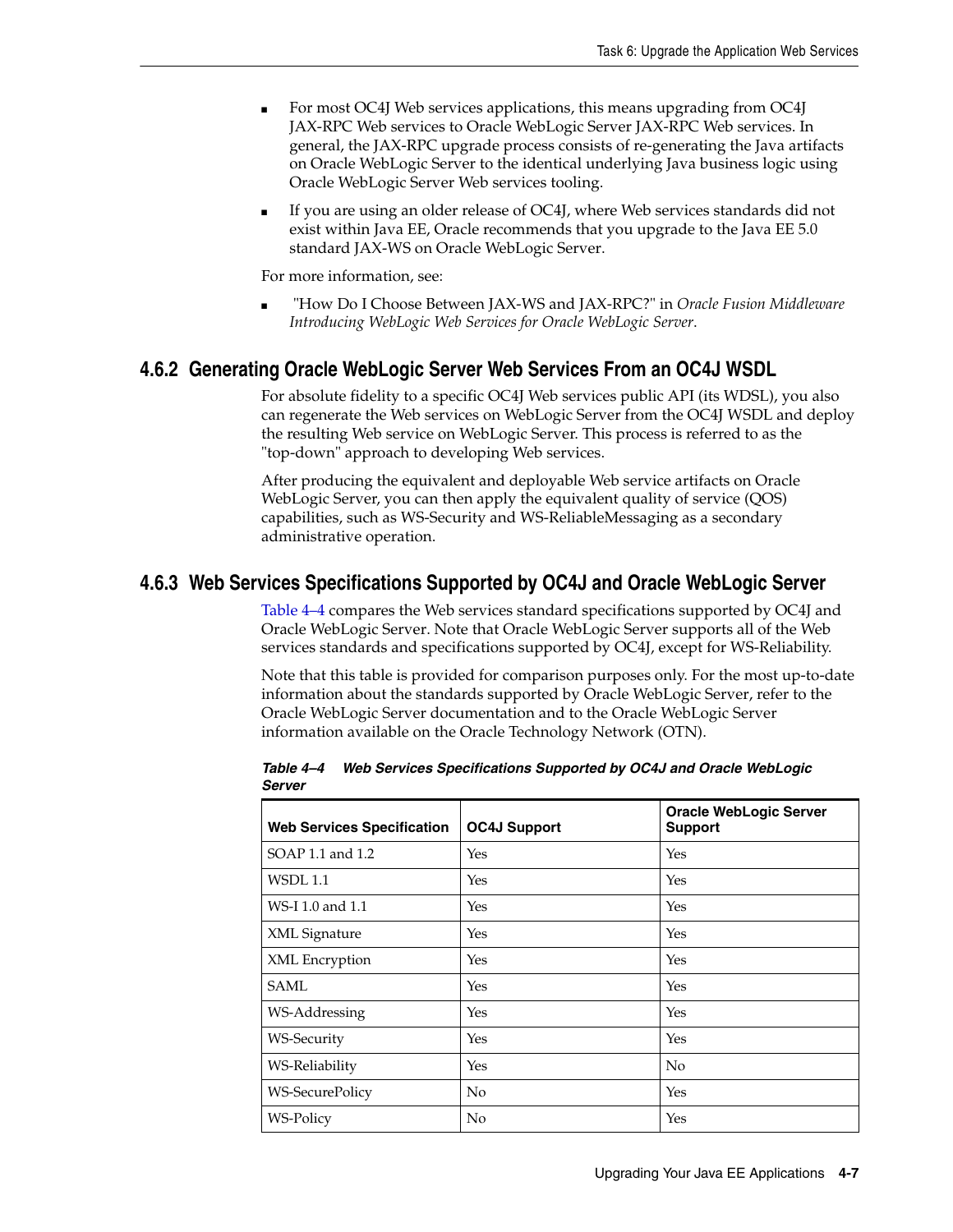| <b>Web Services Specification</b> | <b>OC4J Support</b> | <b>Oracle WebLogic Server</b><br><b>Support</b> |
|-----------------------------------|---------------------|-------------------------------------------------|
| WS-PolicyAttachment               | No                  | Yes                                             |
| WS-Trust                          | N <sub>o</sub>      | Yes                                             |
| WS-Conversation                   | N <sub>o</sub>      | Yes                                             |
| WS-SecureConversation             | No                  | Yes                                             |
| WS-ReliableMessaging              | No                  | Yes                                             |

*Table 4–4 (Cont.) Web Services Specifications Supported by OC4J and Oracle WebLogic Server*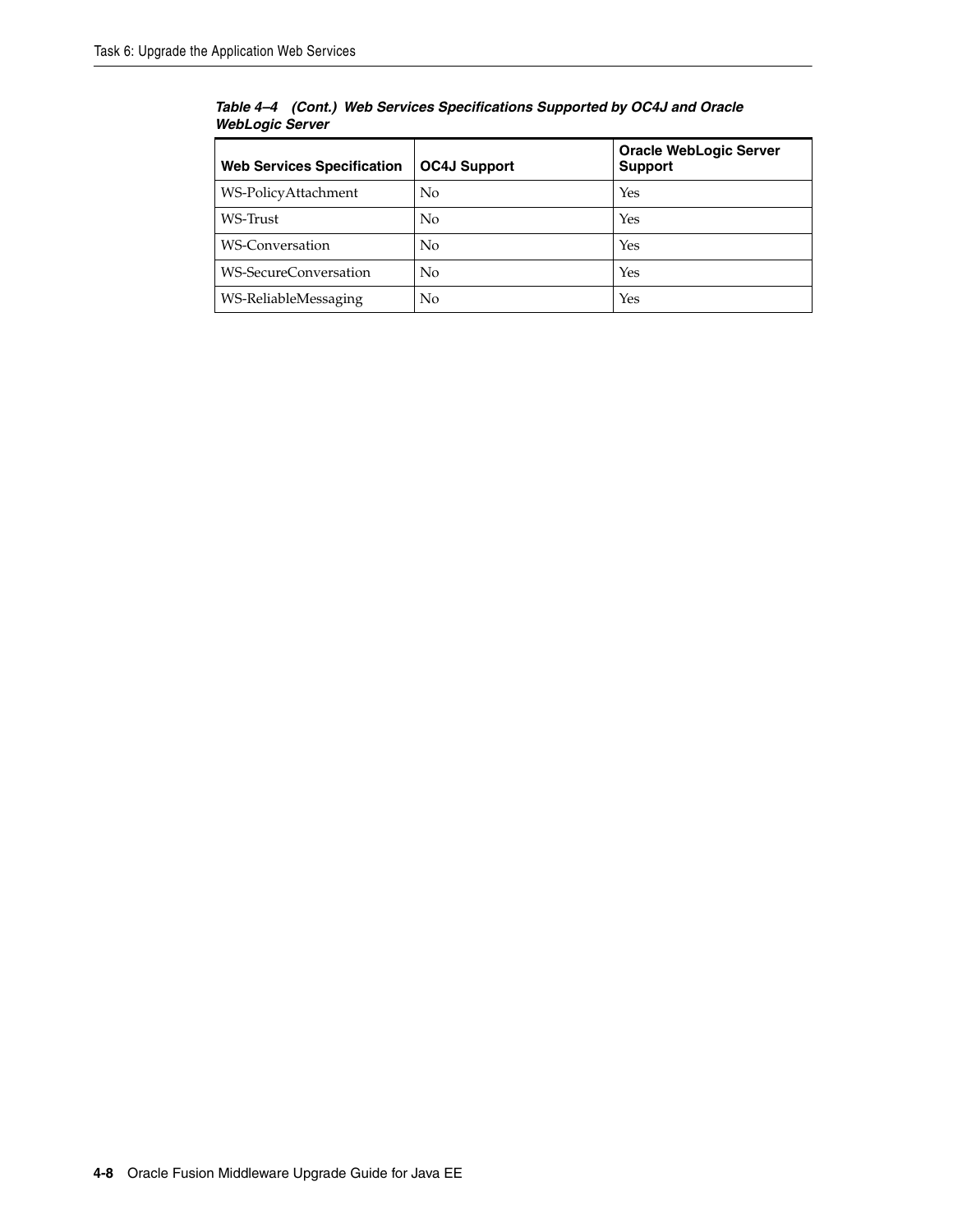# <span id="page-40-0"></span><sup>5</sup>**Upgrading Your Java EE Environment**

This chapter describes how to upgrade a basic Java EE environments. However, you can use these instructions to develop an understanding of the upgrade process and apply this knowledge in your planning of other upgrade scenarios.

Upgrading a basic Java EE environment involves the following key tasks:

- [Task 1: Install and Configure an Oracle WebLogic Server Development Domain](#page-40-2)
- [Task 2: Verify the New Oracle Fusion Middleware 11g Environment](#page-44-1)
- [Task 3: Configure Oracle WebLogic Server Resources to Support Your Applications](#page-44-0)
- [Task 4: Redeploy the Application on Oracle WebLogic Server](#page-51-0)
- [Task 5: Verify the Redeployed Applications](#page-51-1)

## <span id="page-40-3"></span><span id="page-40-2"></span>**5.1 Task 1: Install and Configure an Oracle WebLogic Server Development Domain**

To test and verify your upgraded Java EE applications, you must install Oracle WebLogic Server. The following sections describe information about installing and configuring Oracle WebLogic Server:

- Differences Between a Development Environment and a Test or Production [Environment](#page-40-1)
- [Installing and Configuring a Development Domain with Oracle JDeveloper](#page-41-0)
- Installing and Configuring a Development Domain with Oracle SOA Suite, [WebCenter, or Application Developer](#page-41-1)
- [Using the Java Required Files \(JRF\) Domain Template](#page-43-0)

## <span id="page-40-1"></span>**5.1.1 Differences Between a Development Environment and a Test or Production Environment**

When you are developing and upgrading your Java EE applications, you will likely want to install a basic Oracle WebLogic Server environment that you can use for testing your applications quickly and efficiently. This will help you frequently deploy and test your applications as you make required code changes.

This environment differs from your test or production environment in the following ways:

■ A development environment is typically a single-node environment. There is no need for a Web tier or clustering capabilities to provide load-balancing or high availability. However, the development must include the various resources (such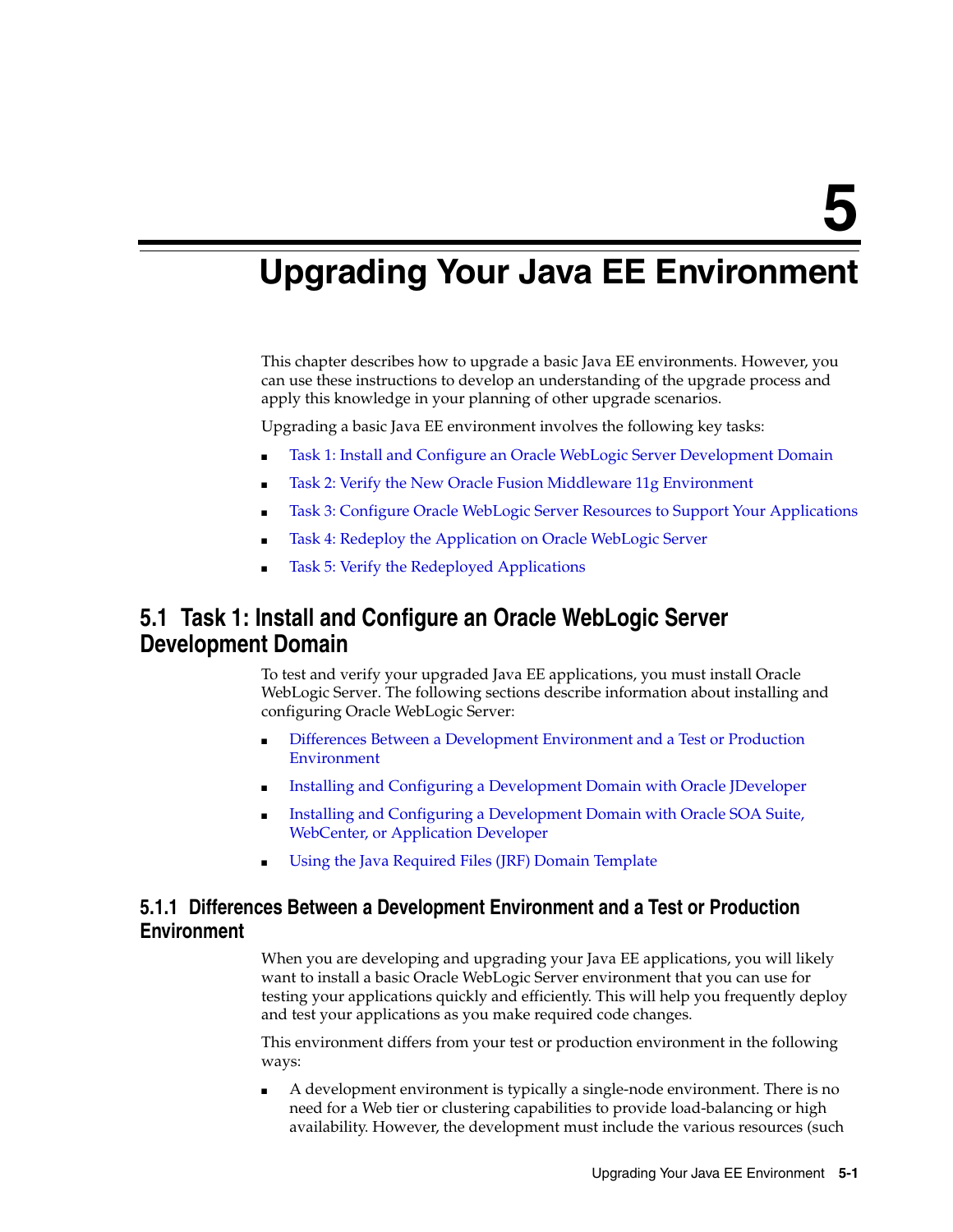as JDBC data sources, JMS providers, and database instances) required to support the application during development.

Use the instructions in this chapter to configure a development environment.

The Oracle WebLogic Server domain you create in your development environment can be configured in development mode, which makes it quicker and easier to configure the resources of the domain and to deploy and redeploy applications to test code changes. You select development mode or production mode when you create your domain using the Oracle WebLogic Server Configuration Wizard.

For more information, see "Configure Server Start Mode and JDK" in *Oracle Fusion Middleware Creating Domains Using the Configuration Wizard*.

Note that the default tuning parameters of Oracle WebLogic Server are different, depending upon whether you are configuring a development or production domain. For more information, see "Development vs. Production Mode Default Tuning Values" in *Oracle Fusion Middleware Performance and Tuning for Oracle WebLogic Server*.

## <span id="page-41-0"></span>**5.1.2 Installing and Configuring a Development Domain with Oracle JDeveloper**

Oracle WebLogic Server is available as part of Oracle JDeveloper Studio. As a result, if you are using Oracle JDeveloper Studio as your integrated development environment (IDE), you can quickly and easily install and configure an Oracle WebLogic Server development domain as part of the Oracle JDeveloper installation.

The Oracle WebLogic Server domain you create with Oracle JDeveloper can useful as a local development environment where you can test your applications quickly and easily. You can also apply the Java Required Files (JRF) template to the development domain, which will enable you to develop and test applications that take advantage of Oracle technologies, such as the Oracle Application Development Framework.

Note, however, that an Oracle WebLogic Server domain you create with the Oracle JDeveloper installer does have some limitations. For example:

- It is not designed to be associated with the Oracle Fusion Middleware Web tier components.
- It cannot be configured to include Oracle Enterprise Manager Fusion Middleware Control.

For complete instructions for installing and configuring Oracle WebLogic Server with Oracle JDeveloper Studio, see "Installing the Oracle JDeveloper Studio Edition" in *Oracle Fusion Middleware Installation Guide for Oracle JDeveloper*.

## <span id="page-41-1"></span>**5.1.3 Installing and Configuring a Development Domain with Oracle SOA Suite, WebCenter, or Application Developer**

As an alternative to installing and configuring an Oracle WebLogic Server as part of a Oracle JDeveloper installation, you can install Oracle WebLogic Server from the Oracle WebLogic Server CD-ROM, which is part of the Oracle Fusion Middleware 11*g* Media pack, or by downloading Oracle WebLogic Server from the Oracle Technology Network (OTN).

Refer to the following sections for more information:

- Advantages of Installing an Oracle SOA Suite, WebCenter, or Application [Developer Development Environment](#page-42-0)
- [Selecting an Oracle Fusion Middleware Software Suite](#page-42-1)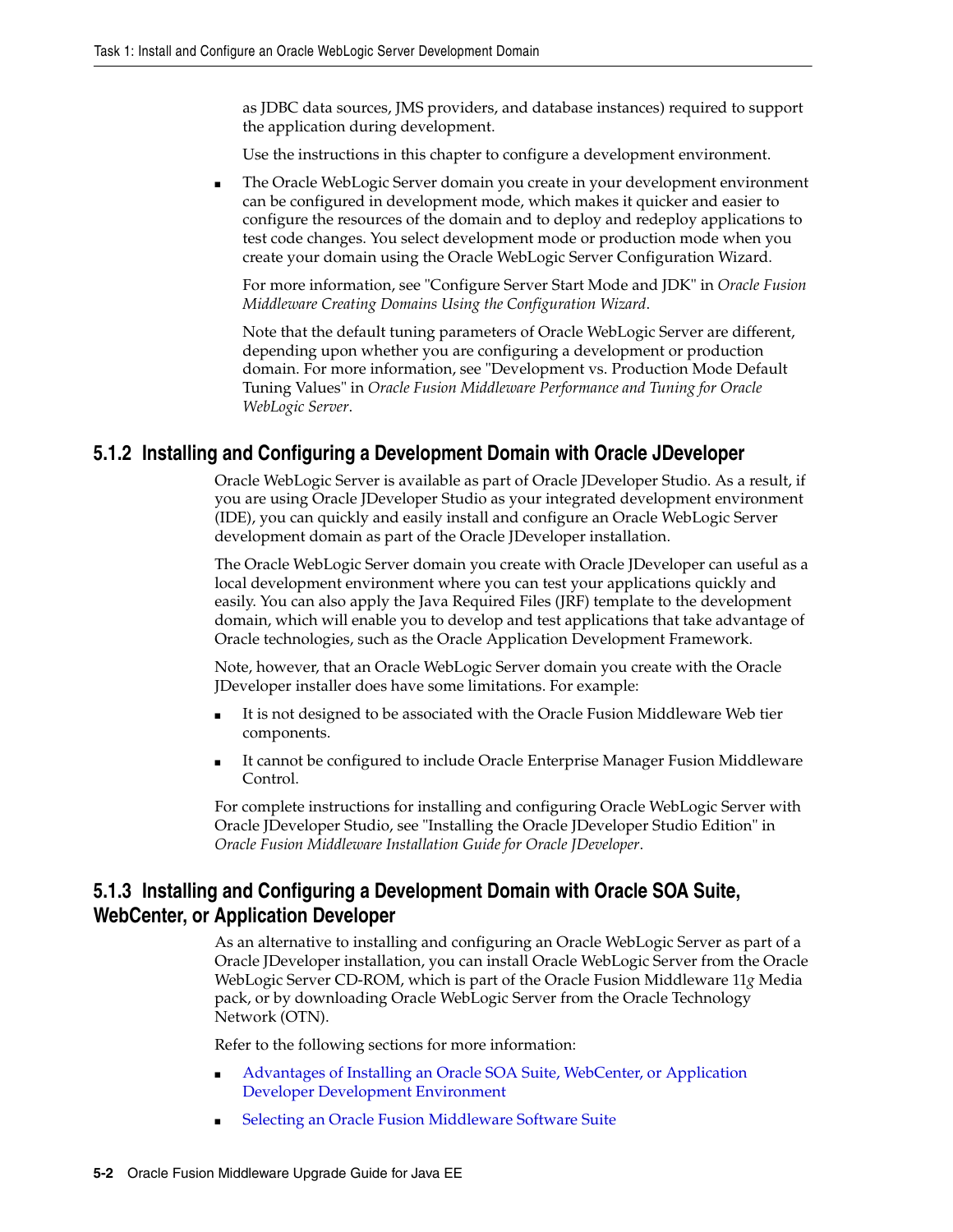Steps Required to Install and Configure an Oracle SOA Suite, WebCenter, or [Application Developer Domain](#page-42-2)

#### <span id="page-42-0"></span>**5.1.3.1 Advantages of Installing an Oracle SOA Suite, WebCenter, or Application Developer Development Environment**

Using this alternative, you can:

- Install your test environment on a separate host and then configure your local copy of Oracle JDeveloper to connect to and deploy to the remote environment.
- Ensure that the Oracle Application Development Framework runtime software is available in your test domain.
- Take advantage of Oracle Enterprise Manager Fusion Middleware Control, which is not available as part of a domain configured with Oracle JDeveloper.
- Use other integrated development environments besides Oracle JDeveloper to build and test your applications.

#### <span id="page-42-1"></span>**5.1.3.2 Selecting an Oracle Fusion Middleware Software Suite**

You can choose from several different Oracle Fusion Middleware software suites, which offer a variety of runtime environments, depending on the types of applications you plan to deploy.

In particular, you can choose from the following Oracle Fusion Middleware software suite:

- Application Developer, which you can use to install and configure Oracle WebLogic Server domains that take advantage of the Oracle Application Development Framework (Oracle ADF) and Oracle Enterprise Manager Fusion Middleware Control.
- Oracle SOA Suite, which provides runtime technologies required to support Oracle SOA Suite applications you develop with Oracle JDeveloper, as well as Oracle ADF and Fusion Middleware Control.
- Oracle WebCenter, which provides runtime technologies for WebCenter applications you develop with Oracle JDeveloper, as well as Oracle ADF and Fusion Middleware Control.

#### <span id="page-42-2"></span>**5.1.3.3 Steps Required to Install and Configure an Oracle SOA Suite, WebCenter, or Application Developer Domain**

The following is a summary of the steps for installing and configuring the domain.

Note that the procedures described in this section assume you have downloaded the latest version of Oracle WebLogic Server. For more information, refer to "Obtaining the Latest Oracle WebLogic Server and Oracle Fusion Middleware 11*g* Software" in the *Oracle Fusion Middleware Upgrade Planning Guide*.

- **1.** Use the Oracle WebLogic Server installer to install the Oracle WebLogic Server software on disk and to create the Middleware home.
- **2.** Install the Oracle SOA Suite, WebCenter, or Application Developer Oracle home inside the Middleware home.
- **3.** Apply any required patches to the Oracle WebLogic Server or Oracle Fusion Middleware home.
- **4.** Use the Oracle Fusion Middleware Configuration Wizard to configure the domain.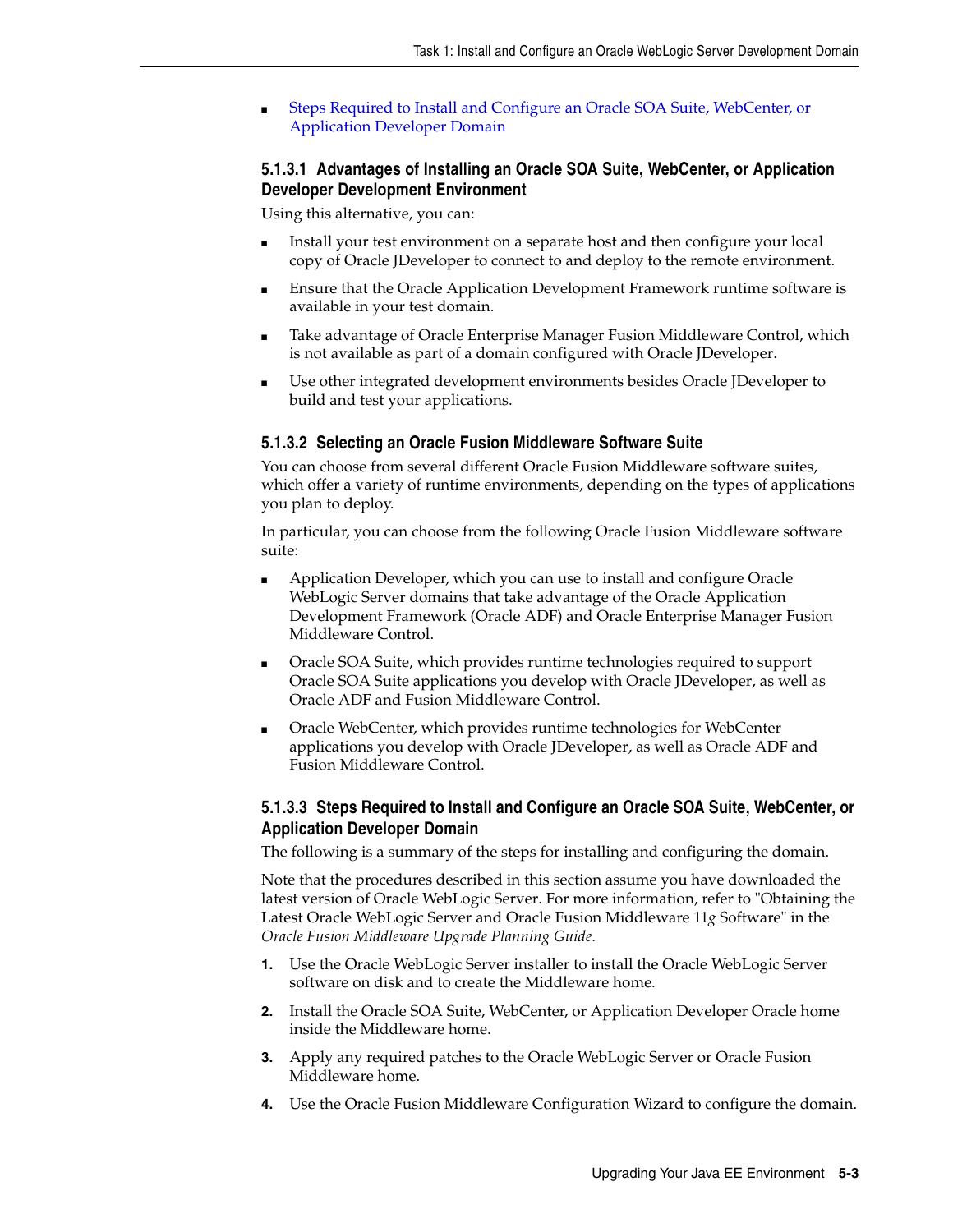While using the wizard, verify that the Oracle ADF and Enterprise Manager templates are selected.

**5.** Start the domain.

For complete information on installing and configuring an Oracle SOA Suite, WebCenter, or Application Development environement, see the one of the following installation guides:

- *Oracle Fusion Middleware Installation Guide for Oracle SOA Suite and Oracle Business Process Management Suite*
- *Oracle Fusion Middleware Installation Guide for Oracle WebCenter*
- *Oracle Fusion Middleware Installation Guide for Application Developer*

## <span id="page-43-0"></span>**5.1.4 Using the Java Required Files (JRF) Domain Template**

When you configure Oracle WebLogic Server, you configure each domain using domain templates. One of the domain templates available with Oracle Fusion Middleware 11*g* is the Java Required Files (JRF) template.

The JRF template provides important Oracle libraries and other capabilities that support new versions of APIs that many OC4J applications depend upon.

For information on the types of APIs in the JRF template that are important to upgraded OC4J applications, see [Section 4.5.1, "APIs Available With the Java Required](#page-35-1)  [Files \(JRF\) Domain Template"](#page-35-1).

To create or extend a domain using the JRF template, refer to the following:

- [Creating a New Domain With the JRF Template](#page-43-1)
- [Extending an Existing Domain With the JRF Template](#page-44-2)

#### <span id="page-43-1"></span>**5.1.4.1 Creating a New Domain With the JRF Template**

There are two ways to create a new domain using the JRF template:

Install and configure a development domain using the Oracle JDeveloper 11g installer.

The resulting domain is automatically created using the JRF template.

**Note:** You cannot configure Oracle Enterprise Manager Fusion Middleware Control in an Oracle WebLogic Server domain created with Oracle JDeveloper.

Install and configure an Application Developer, Oracle SOA Suite, or Oracle WebCenter domain.

When you configure any Oracle Fusion Middleware software suite, you have the option of selecting the JRF template while running the configuration tool.

You also have the option of selecting the Oracle Enterprise Manager template, which allows you to manage the domain with Oracle Enterprise Manager Fusion Middleware Control.

For more information, refer to the appropriate Oracle Fusion Middleware installation guide.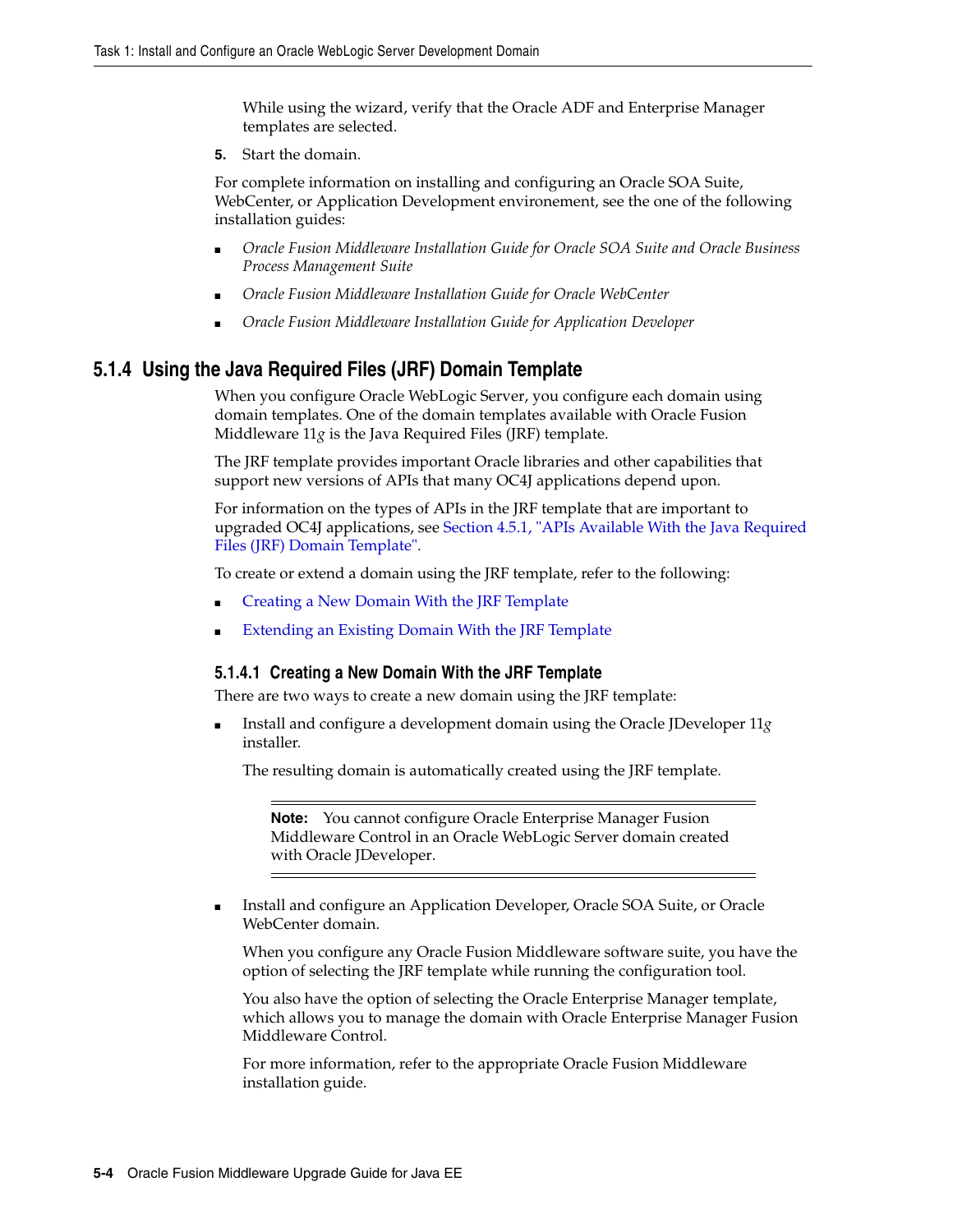#### <span id="page-44-2"></span>**5.1.4.2 Extending an Existing Domain With the JRF Template**

To extend an existing domain with the JRF template, use one of the following options:

Use the Oracle JDeveloper 11g installer.

In the Oracle JDeveloper installer, select a custom installation and select the ADF Runtime component. This step allows you to install the ADF runtime jar files and domain templates to the server environment.

**Note:** if you use Oracle JDeveloper to install and configure a Oracle WebLogic Server domain and to apply the JRF template, Oracle Enterprise Manager Fusion Middleware Control cannot be configured in the domain.

For more information, see the *Oracle Fusion Middleware Installation Guide for Oracle JDeveloper*.

Run the Oracle WebLogic Server configuration wizard from an Application Developer, Oracle SOA Suite, or Oracle WebCenter Oracle home.

Select the option to extend the domain, and then select the JRF template when prompted with the list of available templates.

You can also choose to apply the Oracle Enterprise Manager template, which provides you with the ability to use Fusion Middleware Control to manage the domain.

For more information, refer to the appropriate Oracle Fusion Middleware installation guide.

■ Use Fusion Middleware Control or the ApplyJRF WebLogic Scripting Tool (WLST) command to apply the JRF template to an existing WebLogic server instance.

For more information, see "Applying Java Required Files to a Managed Server or Cluster," in the *Oracle Fusion Middleware Administrator's Guide*.

## <span id="page-44-1"></span>**5.2 Task 2: Verify the New Oracle Fusion Middleware 11***g* **Environment**

To verify that the new Oracle Fusion Middleware environment is installed and configured and ready to use, do the following:

**1.** Log in to the Oracle WebLogic Administration Console, using the following URL and the weblogic administration credentials you provided during the configuration:

http://*node\_name*.*domain*.com:7001/console

- **2.** In the left pane of the Console, select **Environment** and then select **Servers**.
- **3.** Review the servers that were created as part of your domain and verify that the servers are up and running.

## <span id="page-44-0"></span>**5.3 Task 3: Configure Oracle WebLogic Server Resources to Support Your Applications**

After you have modified your applications, you must then ensure that any services required by the application are configured on the Oracle WebLogic Server domain.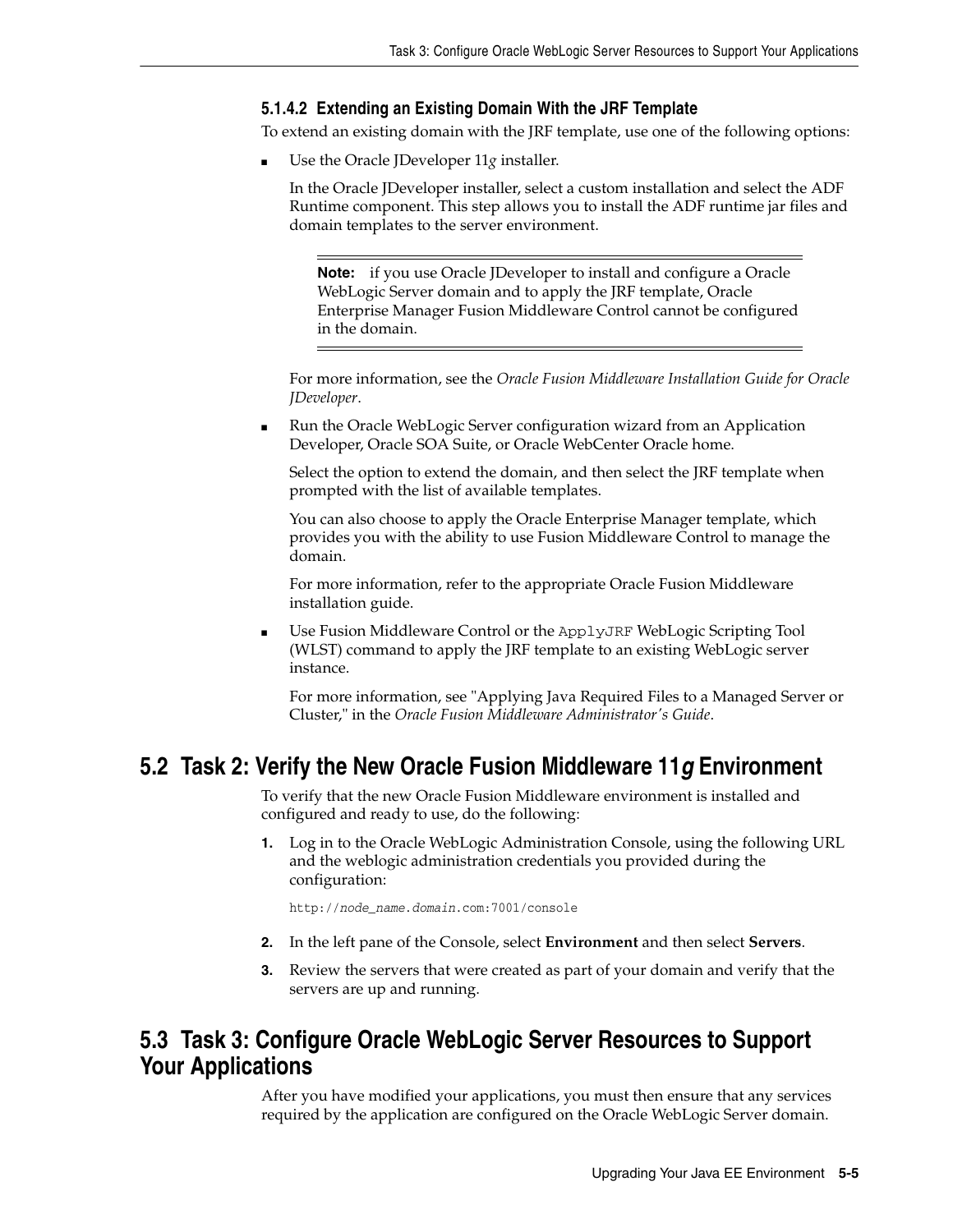The following sections provide information on the typical Oracle WebLogic Server administration tasks that are required before you deploy an application you are upgrading from Oracle Application Server 10*g*:

- [Configuring JDBC Data Sources on Oracle WebLogic Server](#page-45-2)
- [Configuring OC4J JMS Resources on Oracle WebLogic Server](#page-46-2)
- [Configuring OC4J Remote JMS Resources on Oracle WebLogic Server](#page-47-0)
- [Using Shared Libraries and Class Loading on Oracle WebLogic Server](#page-48-0)
- [Configuring Security on Oracle WebLogic Server](#page-49-0)
- [Configuring Logging on Oracle WebLogic Server](#page-50-0)

#### <span id="page-45-2"></span>**5.3.1 Configuring JDBC Data Sources on Oracle WebLogic Server**

The following sections provide information about upgrading OC4J JDBC data sources to Oracle WebLogic Server:

- General Information About Defining Data Sources for OC4J and Oracle WebLogic [Server](#page-45-0)
- [Upgrading Application-Level OC4J Data Sources](#page-45-1)
- [Upgrading Instance and Group-Level OC4J Data Sources](#page-46-0)
- JDBC Connection Pools and Managed Data Sources in OC4J and Oracle WebLogic [Server](#page-46-1)

#### <span id="page-45-0"></span>**5.3.1.1 General Information About Defining Data Sources for OC4J and Oracle WebLogic Server**

In general, you can create the equivalent OC4J data source configuration on WebLogic Server, based on the database connection information, pooling requirements and JDBC driver.

When you create a data source for an application deployed on OC4J, you can define the data source in one of two ways:

- For a specific OC4J instance or OC4J group where the application will be deployed.
- Package the data source definition as part of the application archive in a file named data-sources.xml.

Both these methods are supported by Oracle WebLogic Server, but you must perform some configuration tasks, either on the Oracle WebLogic Server domain or within the application, depending on the method you use.

Just as in OC4J, a WebLogic Server JDBC data source is an object bound to a JNDI context which provides database connectivity through a pool of JDBC connections. Applications look up a data source in the JNDI context in order to use a database connection from this pool.

#### <span id="page-45-1"></span>**5.3.1.2 Upgrading Application-Level OC4J Data Sources**

Oracle WebLogic Server data sources are typically defined at domain level and applied across the cluster or to specific managed servers within a domain. However, if you have defined your OC4J data sources in the OC4J-supported data-sources. xml file of your application archive, then you can implement a similar configuration in Oracle WebLogic Server.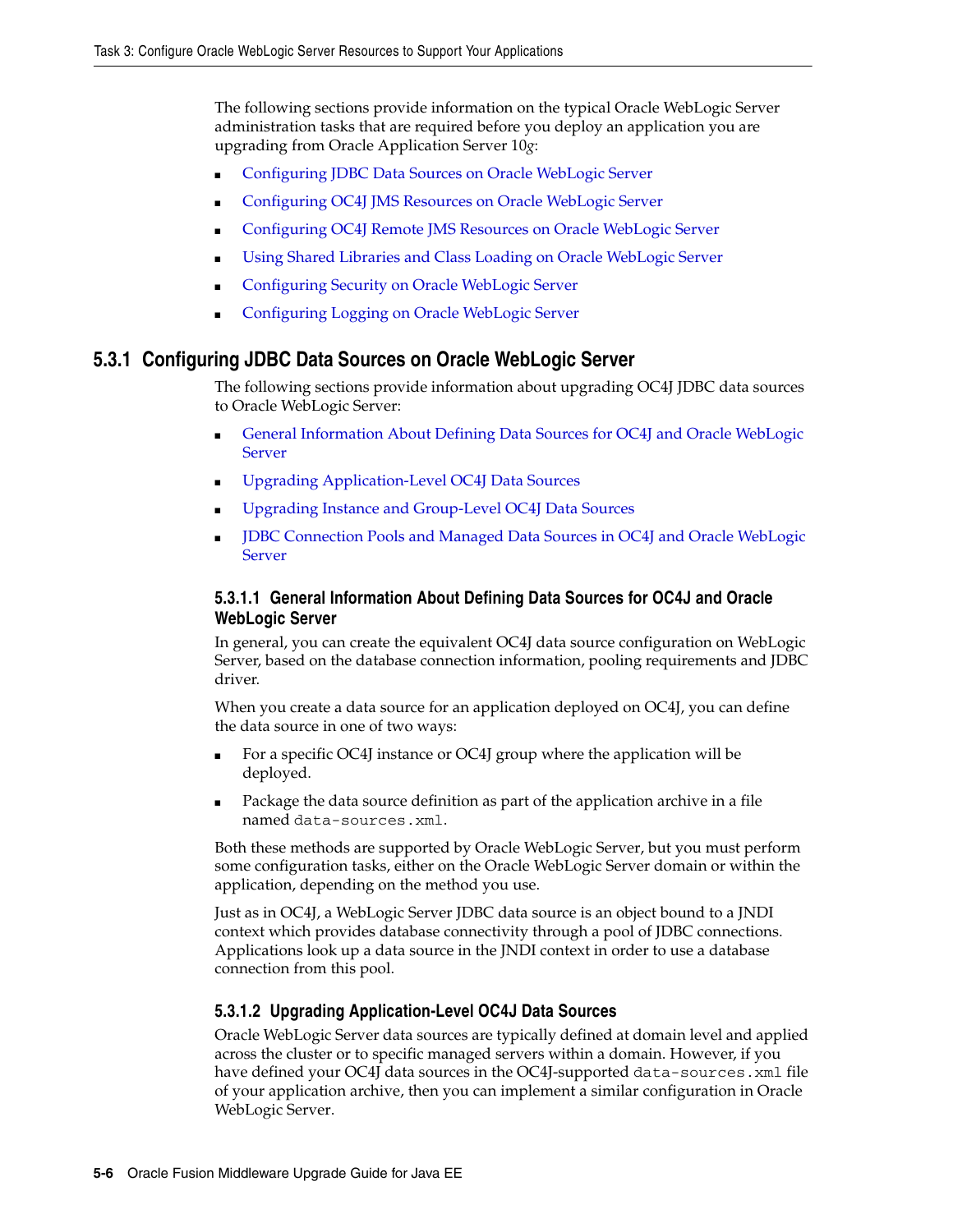For Oracle WebLogic Server, data sources can be packaged as a JDBC module within the application. This provides the equivalent capability of application-level data sources in OC4J.

For more information, see "Configuring JDBC Application Modules for Deployment" in *Oracle Fusion Middleware Configuring and Managing JDBC Data Sources for Oracle WebLogic Server*.

#### <span id="page-46-0"></span>**5.3.1.3 Upgrading Instance and Group-Level OC4J Data Sources**

If you have defined data sources for your OC4J instance or group, you must define an equivalent set of data sources in your new Oracle WebLogic Server domain.

For each JDBC data source configured within the OC4J environment, create a new Oracle WebLogic Server JDBC data source with the same JNDI name in the target domain.

For more information, see "Create a JDBC Data Source" in the *Oracle Fusion Middleware Oracle WebLogic Server Administration Console Online Help*.

Note that Oracle WebLogic Server JDBC data sources can be configured to take advantage of Oracle Real Application Clusters (RAC). For more information, see the *Oracle Fusion Middleware High Availability Guide*.

#### <span id="page-46-1"></span>**5.3.1.4 JDBC Connection Pools and Managed Data Sources in OC4J and Oracle WebLogic Server**

There are two important differences between OC4J and Oracle WebLogic Server JDBC data source connection pooling:

- Oracle WebLogic Server JDBC data sources have an implicit connection pool associated with them and, therefore, you don not have to create an explicit connection pool in the domain as you do in the OC4J environment.
- Oracle WebLogic Server JDBC data sources always behave like managed Oracle data sources; there is no equivalent to OC4J native data sources.

## <span id="page-46-2"></span>**5.3.2 Configuring OC4J JMS Resources on Oracle WebLogic Server**

The following sections provide information on upgrading your OC4J JMS resources to Oracle WebLogic Server:

- [Overview of JMS Support in OC4J and Oracle WebLogic Server](#page-46-3)
- [Creating and Managing JMS Resources in OC4J and Oracle WebLogic Server](#page-47-1)

#### <span id="page-46-3"></span>**5.3.2.1 Overview of JMS Support in OC4J and Oracle WebLogic Server**

OC4J provided JMS support via a set of services called Oracle Enterprise Messaging Service (OEMS).

OEMS provides a messaging platform for building and integrating distributed applications. It provides the framework for Oracle messaging and message integration solutions, and is based on industry standards, such as the Java Message Service (JMS) and J2EE Connector Architecture (J2CA).

OEMS supports three types of JMS provider persistence models:

- In-memory
- File-based
- Oracle DB Advanced Queuing (AQ)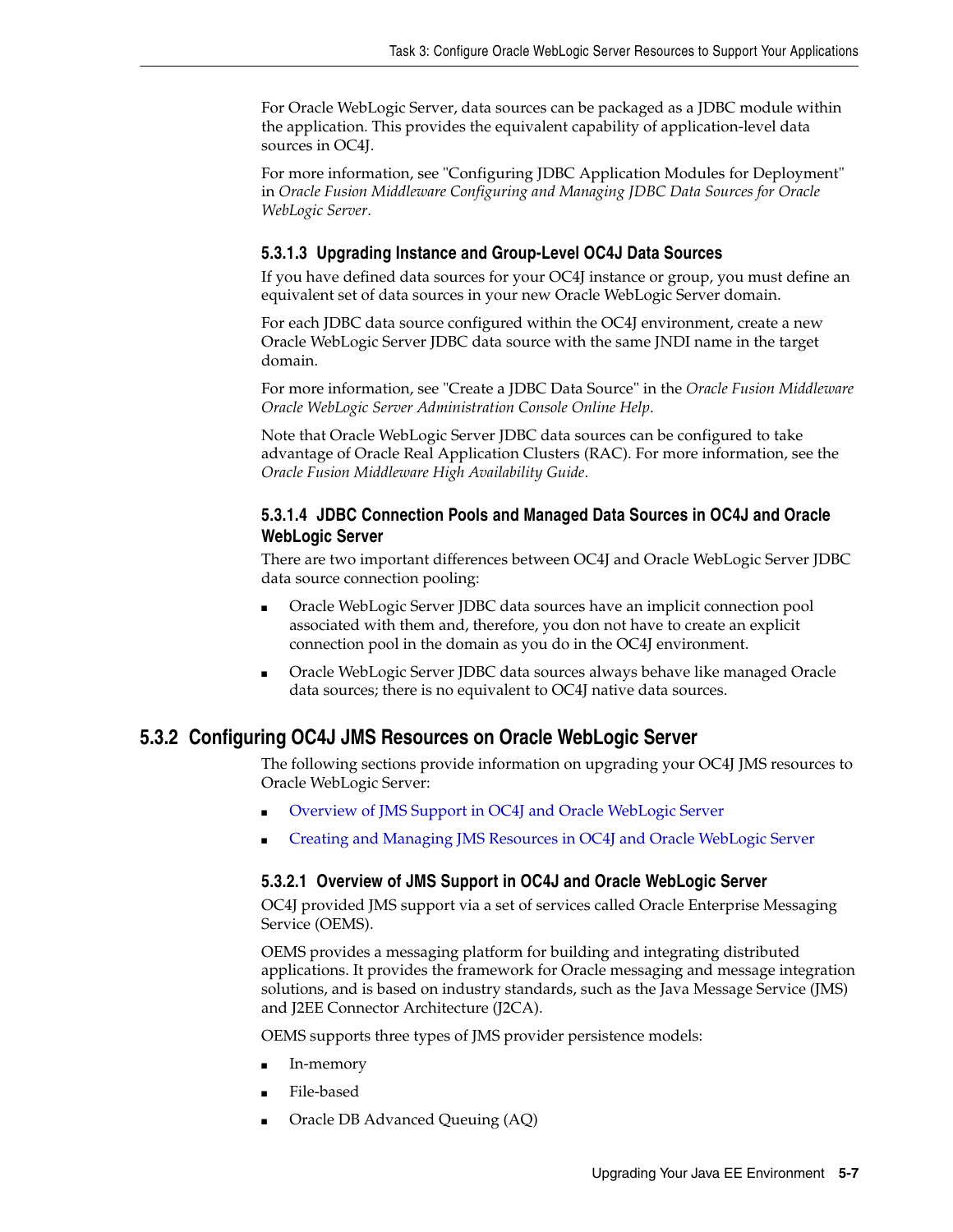Oracle WebLogic Server provides direct equivalents for the in-memory and file-based JMS providers.

For more information, see "Overview of JMS and WebLogic Server" in *Oracle Fusion Middleware Configuring and Managing JMS for Oracle WebLogic Server*.

#### <span id="page-47-1"></span>**5.3.2.2 Creating and Managing JMS Resources in OC4J and Oracle WebLogic Server**

In OC4J, you configure JMS connection factories and destinations for a JMS server on an individual OC4J instance. The connection factories and destinations are then mapped to resource providers or JMS connectors.

In WebLogic Server, you create JMS resources within an WebLogic JMS module. JMS modules are targeted to a WebLogic JMS Server within a domain. WebLogic JMS servers provide a central point which allows for the configuration of message persistence, durable subscribers, message paging, and quotas for their targeted JMS destinations.

To upgrade the JMS configuration in your OC4J environment to Oracle WebLogic Server:

- **1.** Create a set of WebLogic JMS servers with configurations that reflect the OC4J environment's JMS resource providers, connectors, connection factories and destination configurations.
- **2.** Create a WebLogic Server JMS module for each set of JMS connection factories and destinations with common configurations.
- **3.** Populate the module with JMS connection factories and destinations that have the same JNDI name as their equivalent version in OC4J.
- **4.** Finally, target the JMS modules to the appropriate WebLogic JMS server within the domain.

For more information, see *Oracle Fusion Middleware Configuring and Managing JMS for Oracle WebLogic Server*.

#### <span id="page-47-0"></span>**5.3.3 Configuring OC4J Remote JMS Resources on Oracle WebLogic Server**

In OC4J, you configure remote destinations and connection factories for third-party JMS providers such as WebSphereMQ, Tibco, and SonicMQ as part of a JMS connector configuration.

In Oracle WebLogic Server, you access remote destinations through the WebLogic Server Foreign Server resources, which enable users to integrate external JMS providers with WebLogic Server. The Foreign Server resources provide a mapping between a domain's JNDI tree and external remote JNDI names of JMS destinations and connection factories.

To upgrade an OC4J external JMS provider configuration to an Oracle WebLogic Server domain, create a JMS module that contains a foreign server. Then create a set of foreign connection factories and foreign destinations that can serve as a proxy to the remote destinations that need to be accessed from the domain.

For more information, see "Configuring Foreign Server Resources to Access Third-Party JMS Providers" in the *Oracle Fusion Middleware Configuring and Managing JMS for Oracle WebLogic Server*.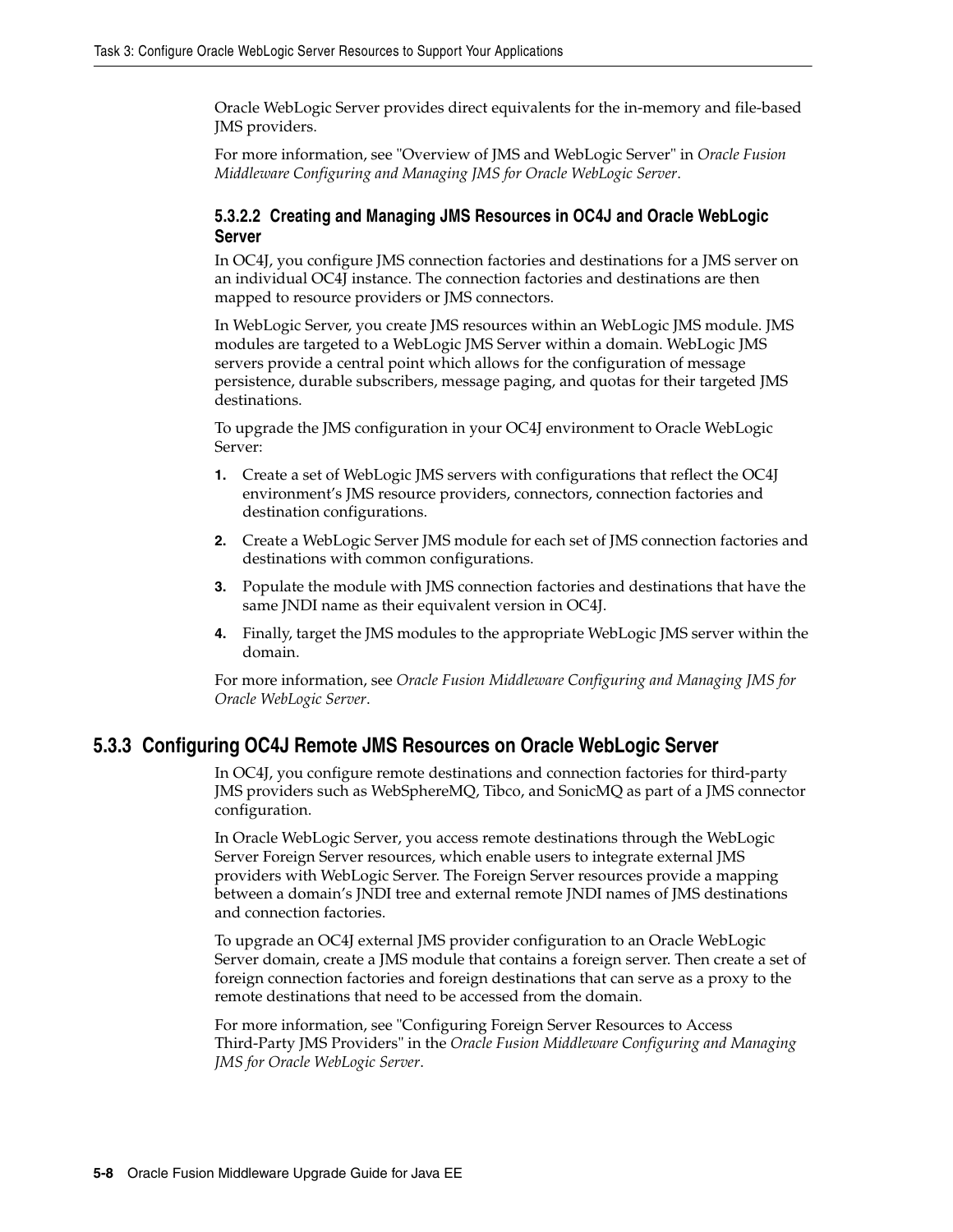## <span id="page-48-1"></span><span id="page-48-0"></span>**5.3.4 Using Shared Libraries and Class Loading on Oracle WebLogic Server**

When upgrading to Oracle WebLogic Server, you can construct an Oracle WebLogic Server target environment that uses a class-loading configuration similar to the one used in the OC4J source environment.

However, due to the differences between the OC4J and Oracle WebLogic Server class loading models, it is important to develop a good understanding of Oracle WebLogic Server application class loading prior to setting up the target Oracle WebLogic Server configuration.

Table 5–1 summarizes the options available in Oracle WebLogic Server for application developers who used the class loading configurations available in the OC4J environment. The table provides a high level mapping of the main OC4J approaches to making a class available to an application to the most comparable way of achieving the same outcome within a WebLogic Server environment.

For more information, see "Creating Shared Java EE Libraries and Optional Packages" in *Oracle Fusion Middleware Developing Applications for Oracle WebLogic Server*.

| <b>OC4J Approach</b>                                                                                                                                                                                                                                    | <b>Comparable Oracle WebLogic Server Approach</b>                                                                                                                                                                                                                                                                |
|---------------------------------------------------------------------------------------------------------------------------------------------------------------------------------------------------------------------------------------------------------|------------------------------------------------------------------------------------------------------------------------------------------------------------------------------------------------------------------------------------------------------------------------------------------------------------------|
| Class is made available to the<br>application's class loader through<br>Oracle-specific <1ibrary> element of<br>the deployment descriptor.                                                                                                              | Add the class or JAR file to the application's APP-INF/classes or<br>APP-INF/lib directories, respectively.                                                                                                                                                                                                      |
|                                                                                                                                                                                                                                                         | For Web applications, add the class or JAR files to the application's<br>WEB-INF/classes or WEB-INF directories respectively.                                                                                                                                                                                    |
| Class is exposed to specific applications<br>as an OC4J shared library.                                                                                                                                                                                 | Deploy the JAR file to the Oracle WebLogic Server instance or cluster as<br>a WebLogic Server shared library.                                                                                                                                                                                                    |
|                                                                                                                                                                                                                                                         | Note that there are some important differences in the concept of shared<br>libraries between OC4J and WebLogic:                                                                                                                                                                                                  |
|                                                                                                                                                                                                                                                         | First, WebLogic Server shared libraries must be referenced from the<br>$\blacksquare$<br>applications using them; there is no way of forcing all deployed<br>applications to use a shared library. (See the information below for<br>information on how to achieve this in an Oracle WebLogic Server<br>domain.) |
|                                                                                                                                                                                                                                                         | Second, this referencing essentially exports the content of the<br>п<br>shared library to the application's class loader's classpath, as<br>opposed to making it available within a dedicated class loader--as a<br>child of the system class loader--as is the case in OC4J.                                    |
|                                                                                                                                                                                                                                                         | Finally, WebLogic Server shared libraries can be an EAR, WAR, or<br>$\blacksquare$<br>JAR file and the scope of their inclusion within the application is<br>controlled by the scope of the deployment descriptor<br>(weblogic-application.xml or weblogic.xml) that<br>references the archive.                  |
| Class is exposed to all applications on<br>all OC4J instances by either referencing<br>the class in the default application's<br>application. xml within the Oracle<br>home or by dropping of the JAR file<br>into the ORACLE_HOME/applib<br>directory. | Place the JAR file in the domain directory's / lib sub-directory. This<br>will ensure that the JAR file's class is available (within a separate system<br>level classloader) to all applications running on WebLogic Server<br>instances in the domain.                                                          |
| Class is added to the classpath of the<br>OC4J instance and made available to<br>the entire server instance through the<br>system class loader.                                                                                                         | Configure the Oracle WebLogic Server instance so either the POST_<br>CLASSPATH or PRE_CLASSPATH environment variables are set prior to<br>server start-up.                                                                                                                                                       |

*Table 5–1 Comparison of OC4J and Oracle WebLogic Server Class-Loading Models*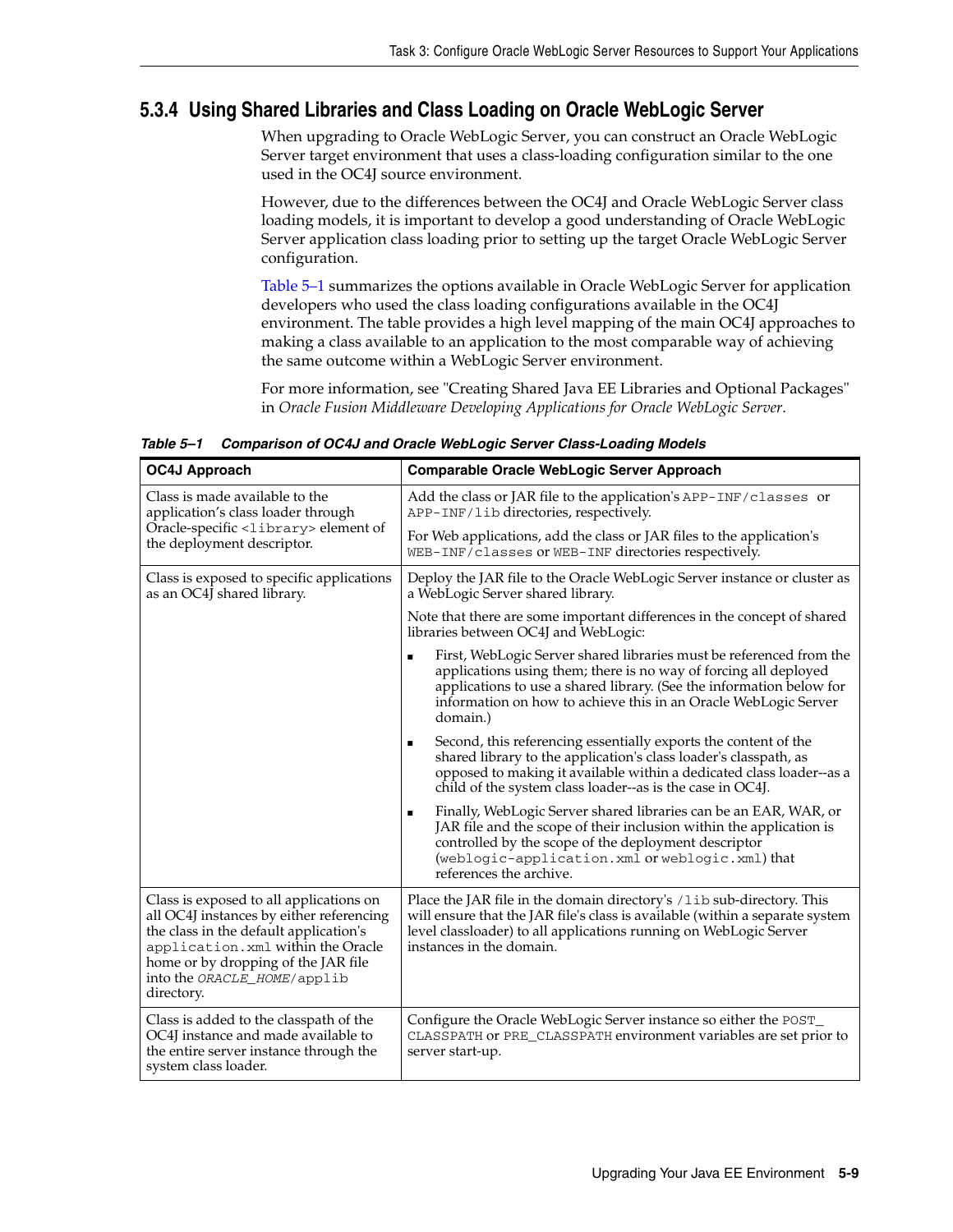## **5.3.5 Configuring Startup and Shutdown Classes**

Any startup or shutdown class configured within the source OC4J environment should be converted to a set of Oracle WebLogic Server startup or shutdown classes. Each class must then be configured within the target Oracle WebLogic Server domain and targeted to the Oracle WebLogic Server instances corresponding to the associated OC4J instances in the source environment.

Unlike OC4J startup and shutdown classes, an Oracle WebLogic Server startup or shutdown class does not require any specific interface or provide pre-deployment or post-deployment methods. Instead, you implement the custom logic within the standard main() method of the class.

WebLogic Server allows for pre-deployment and post-deployment execution of this logic by providing configuration parameters, which must be set accordingly when configuring a domain with the startup or shutdown class.

To convert an OC4J startup or shutdown class, it might therefore be necessary to create two WebLogic Server startup and shutdown classes:

- One that contains the code from the original class pre(Un)deploy method
- One that contains the code from the post(Un)deploy method.

Although pre-configured parameters can be passed to the main() method of a WebLogic Server startup or shutdown class, Oracle WebLogic Server startup classes have no access to arguments in the way that JNDI context and configuration hash table parameters are passed to an OC4J startup class.

If the custom logic within the startup class makes use of these parameters, then this logic should be modified to obtain the JNDI context from scratch and access the server configuration through the Oracle WebLogic Server JMX interfaces.

For more information, see the following:

- "Programming Application Life Cycle Events" in *Oracle Fusion Middleware Developing Applications for Oracle WebLogic Server*
- "Configure startup classes" and "Configure shutdown classes" in the *Oracle Fusion Middleware Oracle WebLogic Server Administration Console Online Help*

## <span id="page-49-0"></span>**5.3.6 Configuring Security on Oracle WebLogic Server**

To support the security requirements of your application, you must map the security features of OC4J to the equivalent security features in Oracle WebLogic Server.

Table 5–2 describes how specific OC4J security configurations can be mapped to a WebLogic Server environment.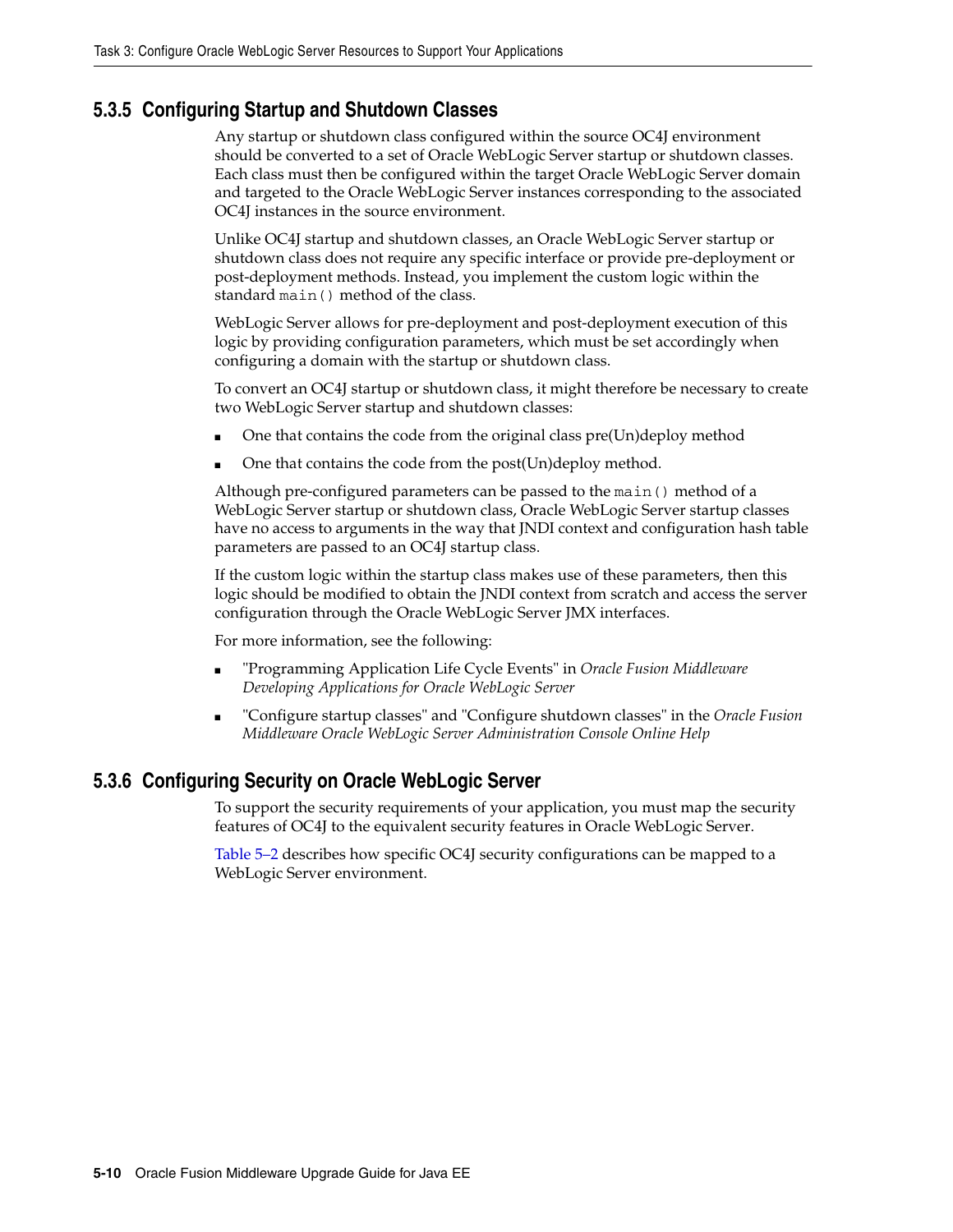| For this OC4J Security Feature                                                                                                  | Perform the following task in<br>Oracle WebLogic Server                                                                                                                                                 | <b>More Information</b>                                                                                                                                                                                                                                            |
|---------------------------------------------------------------------------------------------------------------------------------|---------------------------------------------------------------------------------------------------------------------------------------------------------------------------------------------------------|--------------------------------------------------------------------------------------------------------------------------------------------------------------------------------------------------------------------------------------------------------------------|
| Users and groups are stored in the<br>system-jazn-data.xmlfile.                                                                 | Move the user and group<br>information contained in the<br>system-jazn-data.xml file<br>should be moved to the embedded<br>LDAP server.                                                                 | "Managing the Embedded LDAP<br>Server" in Oracle Fusion Middleware<br>Securing Oracle WebLogic Server                                                                                                                                                              |
| OC4J is configured to use an<br>external LDAP provider.                                                                         | Configure the Oracle WebLogic<br>Server domain with the same LDAP<br>server as you were using for OC4J.                                                                                                 | "Configuring LDAP Authentication<br>Providers" in Oracle Fusion<br>Middleware Securing Oracle WebLogic<br>Server                                                                                                                                                   |
| Users are authenticated against a<br>database.                                                                                  | Configure an RDBMS authentication<br>provider, which can be one of three<br>types:<br>SQL Authenticator<br>٠<br>Read-only SQL Authenticator<br>٠<br><b>Custom RDBMS Authenticator</b><br>$\blacksquare$ | "Configuring RDBMS<br>Authentication Providers" in Oracle<br>Fusion Middleware Securing Oracle<br>WebLogic Server                                                                                                                                                  |
| OC4J environment is configured<br>with Java single sign-on or subject<br>propagation between multiple OC4J<br>server instances. | WebLogic Server single sign-on and<br>subject propagation are automatic<br>across the server and clusters within<br>a domain and therefore no special<br>configuration is required.                     | Not applicable.                                                                                                                                                                                                                                                    |
| OC4J environment is configured<br>with custom JAAS login modules.                                                               | Create an Oracle WebLogic Server<br>authentication provider within the<br>target domain, either out-of-the-box<br>or a custom provider which wraps<br>the JAAS login module<br>functionality.           | "Supported Login Modules for<br>JavaSE Applications" in the Oracle<br><b>Fusion Middleware Application</b><br>Security Guide<br>"Configuring Authentication<br>Providers" in the Oracle Fusion<br>Middleware Securing Oracle WebLogic<br>Server                    |
| OC4J environment is configured<br>with Oracle Access Manager.                                                                   | Configure the Oracle WebLogic<br>Server domain to use Oracle Access<br>Manager.                                                                                                                         | "Integrating the Security Provider<br>for WebLogic SSPI" in the Oracle<br>Access Manager Integration Guide in<br>the Oracle Identity Management 10g<br>(10.1.4) Identity Management<br>instancedocumentation library on<br>the Oracle Technology Network<br>(OTN). |
| OC4J server instances are<br>configured with SSL encryption.                                                                    | Configure the Oracle WebLogic<br>Server domain to use SSL.                                                                                                                                              | "Configuring SSL" in Oracle Fusion<br>Middleware Securing Oracle WebLogic<br>Server                                                                                                                                                                                |
| OC4J environment uses Oracle<br>Wallet to store security keys.                                                                  | Store your security keys in a JKS key<br>store in the WebLogic Server<br>domain.                                                                                                                        | "Configuring Identity and Trust" in<br>Oracle Fusion Middleware Securing<br>Oracle WebLogic Server                                                                                                                                                                 |

*Table 5–2 Comparison of OC4J and Oracle WebLogic Server Security Features*

## <span id="page-50-0"></span>**5.3.7 Configuring Logging on Oracle WebLogic Server**

WebLogic Logging Services provides a comprehensive set of logging features that provide capabilities similar to OC4J. As with OC4J, the Oracle Diagnostics Logging (ODL) framework can be integrated into Oracle WebLogic Server through the Oracle Java Required Files (JRF) domain template.

For more information, see [Section 5.1.4, "Using the Java Required Files \(JRF\) Domain](#page-43-0)  [Template"](#page-43-0).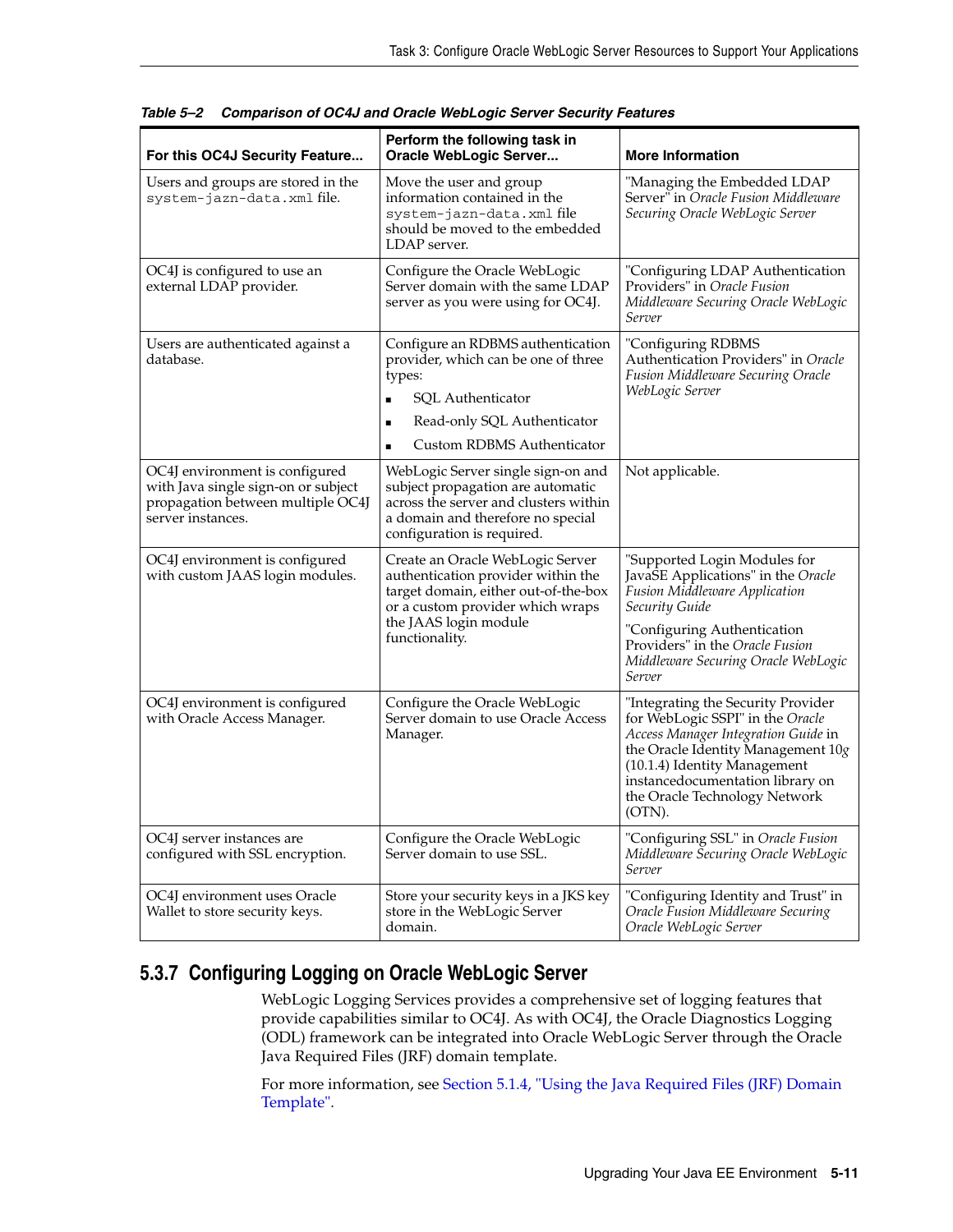As a result, if an application is using the ODL framework for logging, it requires no modification when deployed to Oracle WebLogic Server. The JRF ODL integration into Oracle WebLogic Server is as follows:

ODL log messages are sent to a separate log file that is kept in a well-known location on the file system:

*domain\_directory*/servers/*server\_name*/logs/*server\_name*-diagnostic.log

- Critical messages (errors) are double-logged both in the ODL and WebLogic domain log file.
- ODL log queries and configuration JMX MBeans are available in the domain's WebLogic administration server.

For more information, see *Oracle Fusion Middleware Configuring Log Files and Filtering Log Messages for Oracle WebLogic Server*.

# <span id="page-51-0"></span>**5.4 Task 4: Redeploy the Application on Oracle WebLogic Server**

After you have compiled your application successfully, you can then deploy the application on the Oracle WebLogic Server environment you installed and configured earlier.

You can redeploy your Java EE applications using any of the following typical tools:

- Apache Ant
- WLST, the Oracle WebLogic Server scripting tool
- The Oracle WebLogic Administration Console

For more information, see *Oracle Fusion Middleware Deploying Applications to Oracle WebLogic Server*.

# <span id="page-51-1"></span>**5.5 Task 5: Verify the Redeployed Applications**

After you have deployed your Java EE applications on Oracle WebLogic Server, you can verify the applications by doing the following:

- Log in to the Oracle WebLogic Administration Console and review the deployments on the domain. You can also perform various monitoring tasks and post-deployment tasks from the console.
- Navigate in your browser to the application URL and verify that the features of the application are working as they did when you verified them on OC4J earlier in this procedure.

If find any problems with the application, review the domain log files to diagnose the problem. For more information, see "Configuring Log Files and Filtering Log Messages" in the Oracle WebLogic Server documentation library.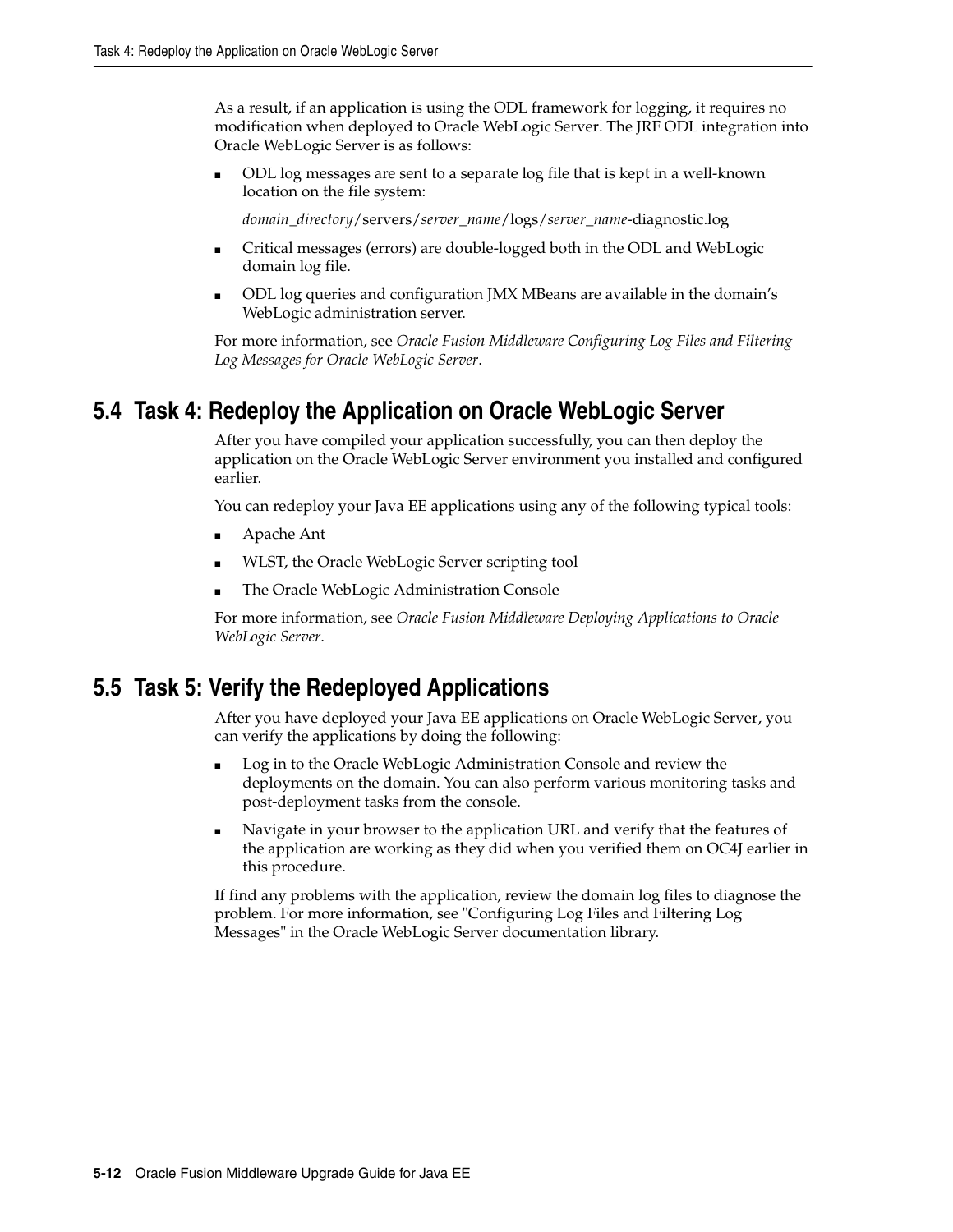# <sup>6</sup>**Upgrading Application Clients**

When you upgrade your Java EE applications to Oracle WebLogic Server and Oracle Fusion Middleware  $11g$ , the external interfaces exposed by your applications can be affected. In turn, client applications that depend on those interfaces can be affected.

The following sections describe the ramifications of upgrade on application clients, as well as guidelines for addressing any the resulting client issues:

- [Impact of Upgrade on Java Server Pages and Servlet Clients](#page-52-0)
- [Impact of Upgrade on Java Naming and Directory Interface Clients](#page-52-1)
- [Impact of Upgrade on Enterprise Java Bean Clients](#page-54-0)
- [Impact of Upgrade on JMS Clients](#page-55-0)

## <span id="page-52-0"></span>**6.1 Impact of Upgrade on Java Server Pages and Servlet Clients**

When an application is upgraded to WebLogic Server, JSP and servlet clients can be affected because of differences in the HTTP session state replication model between Oracle WebLogic Server and OC4J.

Unlike OC4J clusters, which can support any number of in-memory replicated copies of the HTTP session state, Oracle WebLogic Server in-memory HTTP session state replication supports only a primary-secondary, two-copy model.

In most cases, this difference should have no impact on JSP and Servlet clients; however, for rare cases where an application might explicitly rely on more than two copies of the HTTP session state to be available for its clients, consider using Oracle Coherence.

For more information, refer to the information about Oracle Coherence on the Oracle Technology Network (OTN):

## <span id="page-52-1"></span>**6.2 Impact of Upgrade on Java Naming and Directory Interface Clients**

The following sections describe considerations for clients of upgraded applications that use the OC4J Java Naming and Directory Interface (JNDI) provider:

- [Modifying Clients to Use the Oracle WebLogic Server JNDI Provider](#page-53-0)
- [Understanding the Scope of the Oracle WebLogic Server JNDI Namespace](#page-53-1)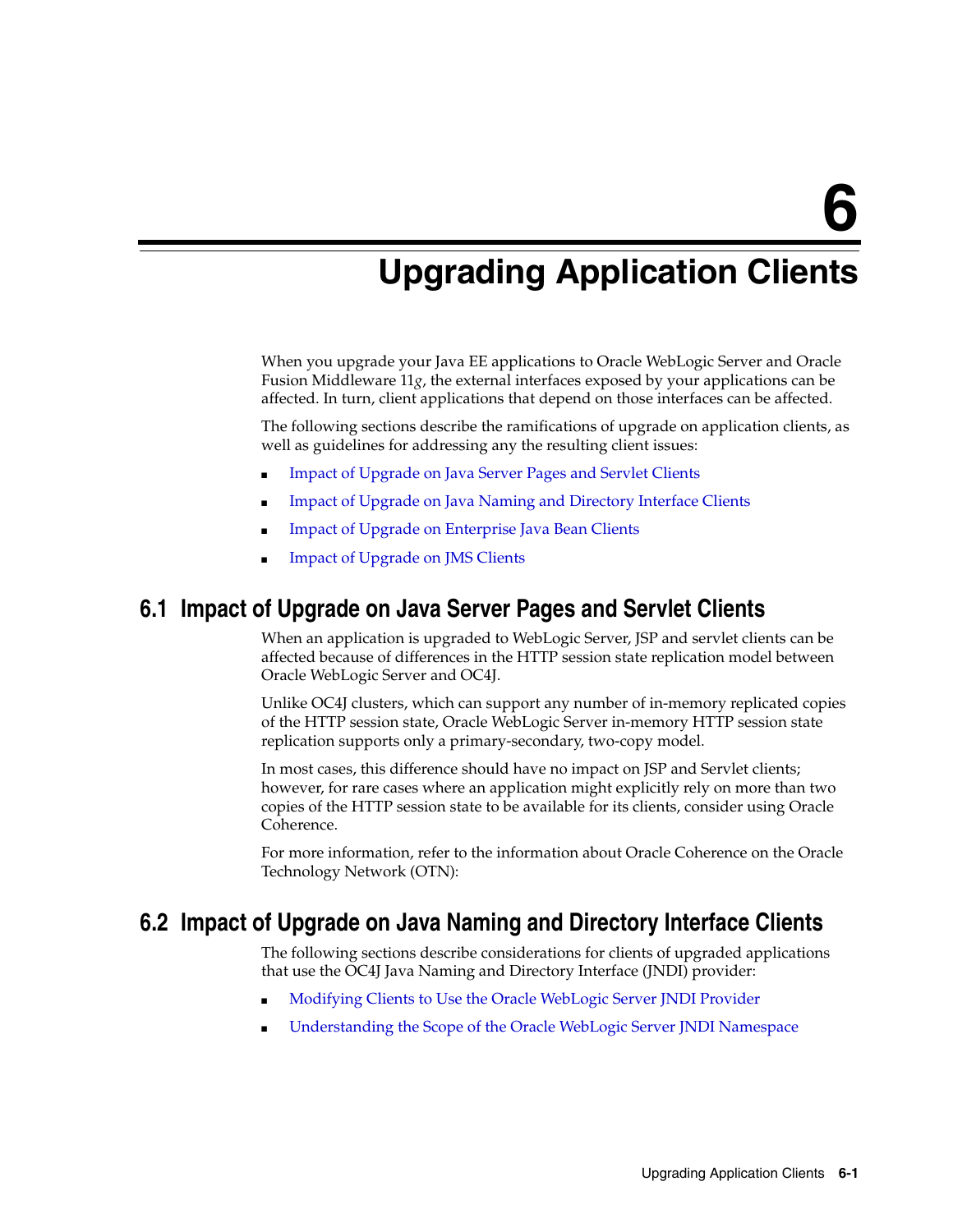### <span id="page-53-0"></span>**6.2.1 Modifying Clients to Use the Oracle WebLogic Server JNDI Provider**

If any clients of your upgraded applications use the OC4J Java Naming and Directory Interface (JNDI) provider to lookup application interfaces or resources, then you must modify those clients so they use the Oracle WebLogic Server JNDI provider instead.

You can change the application's JNDI initial context creation code as follows:

**1.** Identify all instances of the OC4J JNDI URLs in the client code.

Typically the OC4J URL is structured in the following format:

*prefix*://*host*:*RMI\_or\_OPMN\_request\_port*:*oc4j\_instance*/*application-name*

An example URL for an Oracle Application Server 10*g* installation with an OC4J instance named  $oc4j1$  and a deployed application called myapplication would be as follows:

opmn:ormi://127.0.0.1:6003:oc4j1/myapplication

Note that the prefix can be opmn:ormi for a full Oracle Application Server installation that is using the Oracle Process Management and Notification infrastructure, or it can be just ormi: if you are using a standalone OC4J installation.

**2.** Change the URL of the provider so it points to the target WebLogic Server domain's administration server using the t3 protocol.

For example:

t3://127.0.0.1:7001

- **3.** Make sure the security credentials are valid within the target Oracle WebLogic Server domain.
- **4.** Change the initial context factory to the Oracle WebLogic Server WLInitialContextFactory class.

This class should also be made available to the client application's class loader through a Oracle WebLogic Server client jar file. You create the client jar file (wlfullclient.jar) using the WebLogic JarBuilder tool.

For more information, see the following sections in *Oracle Fusion Middleware Programming Stand-alone Clients for Oracle WebLogic Server*:

- "WebLogic Full Client"
- "Using the WebLogic JarBuilder Tool"

Note that if the client is itself running within an OC4J server instance, the environment-naming-url-factory-enabled attribute in the server's server. xml may have to be set to true to allow the use of multiple JNDI providers within the same OC4J instance.

#### <span id="page-53-1"></span>**6.2.2 Understanding the Scope of the Oracle WebLogic Server JNDI Namespace**

Another important difference between the OC4J and Oracle WebLogic Server JNDI providers that might impact client applications is the scoping of JNDI namespaces.

OC4J JNDI objects can have an explicit application scope. Therefore, when performing a lookup, OC4J JNDI clients can use a URL which identifies a specific OC4J server instance and includes the name of the target application.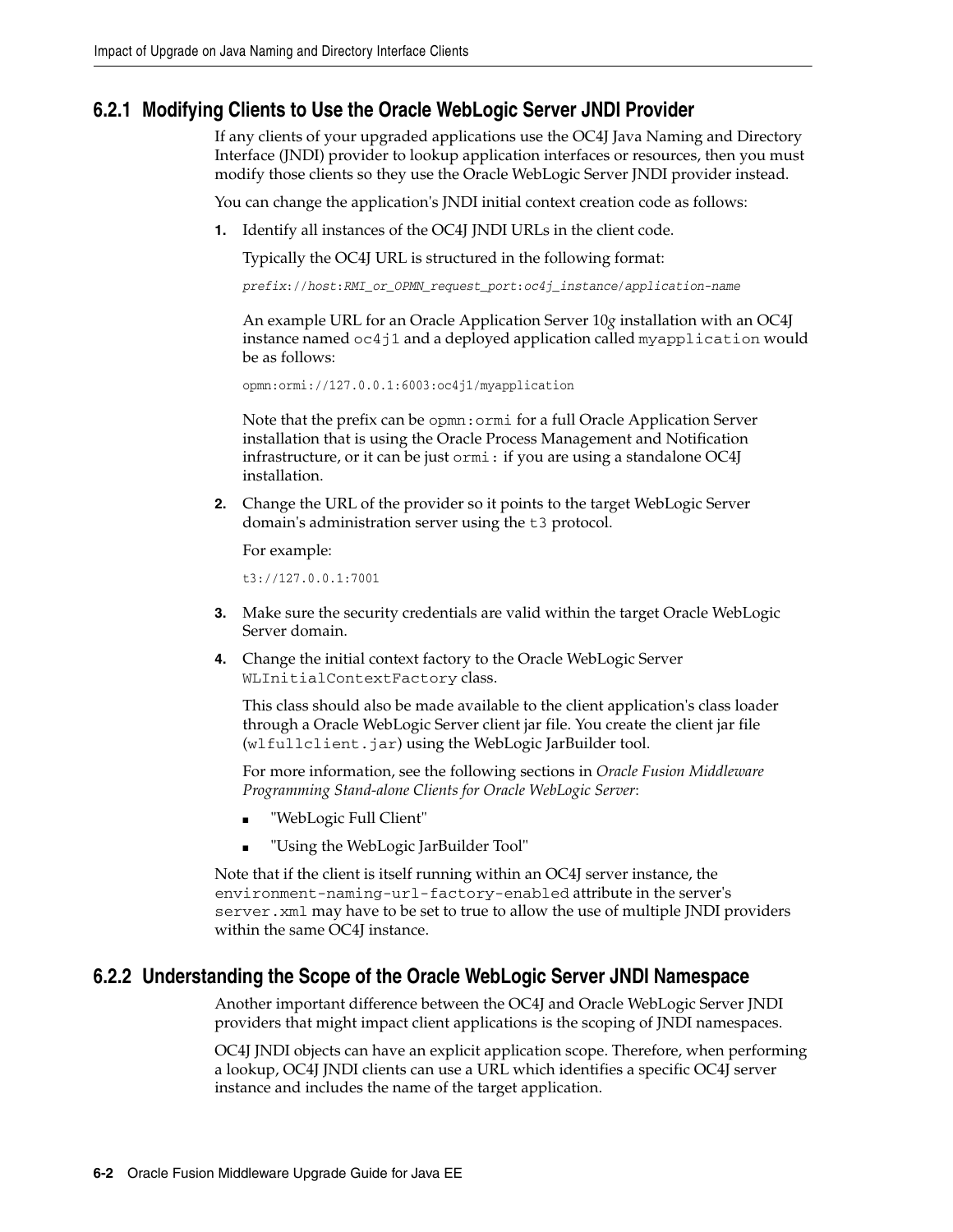The Oracle WebLogic Server JNDI objects on the other hand always have a global namespace. Therefore, a Oracle WebLogic Server JNDI client performing a lookup cannot specify a URL identifying a target application explicitly.

As a result, as part of the upgrade to WebLogic Server, you must ensure that the JNDI name of all JNDI resources deployed to the same WebLogic Server domain are unique, regardless of the application to which they belong. If necessary, JNDI clients must be modified to use their target object's unique JNDI name.

## <span id="page-54-0"></span>**6.3 Impact of Upgrade on Enterprise Java Bean Clients**

There are two cases where the upgrade of an application to Oracle WebLogic Server could have impact an impact on EJB client applications. Refer to the following sections for more information:

- **[Impact on Remote Standalone EJB Clients](#page-54-1)**
- [Impact on Clients That Use OC4J-Based EJB Interfaces](#page-55-1)

#### <span id="page-54-1"></span>**6.3.1 Impact on Remote Standalone EJB Clients**

EJB clients in this category are either stand-alone or deployed to an OC4J server.

For this category of EJB clients, you must modify the client to use the Oracle WebLogic Server JNDI provider, as described in [Section 6.2.1, "Modifying Clients to Use the](#page-53-0)  [Oracle WebLogic Server JNDI Provider"](#page-53-0).

The use of the WebLogic Server JNDI provider will lead to the client application obtaining WebLogic Server EJB client stubs that can potentially impact the client application as follows:

**RMI Protocol:** Client applications must use one of the Oracle WebLogic Server RMI transport protocols, rather than the OC4J RMI transport protocol, ORMI.

The default WebLogic RMI transport protocol is the Oracle WebLogic Server T3 protocol, but you can also use IIOP.

■ **Load Balancing:** In OC4J, client EJB requests can be configured to be load-balanced through the InitialContext JNDI object (random or sticky) across the OC4J cluster for each invocation of Context.lookup().

In Oracle WebLogic Server, EJB client request load-balancing is handled automatically by remote EJB client stubs. The load-balancing behavior of these stubs is configured through weblogic-ejb-jar.xml deployment descriptor configurations and can be set to occur at InitialContext creation or EJB method invocation time.

Note that the considerations mentioned here apply to either stand-alone clients or clients currently running within an OC4J server instance, and also those being upgraded to run within a WebLogic Server instance.

For EJB clients that are not deployed as stand-alone applications and that will continue running within an OC4J server instance and making remote invocations to an upgraded WebLogic Server EJB application, the following two additional implications of an upgrade should also be considered:

First, the application's security context will not be automatically propagated. If this security propagation is necessary, the client will require modification in order to explicitly use the existing security context's credentials at the creation of the WebLogic Server JNDI initial context.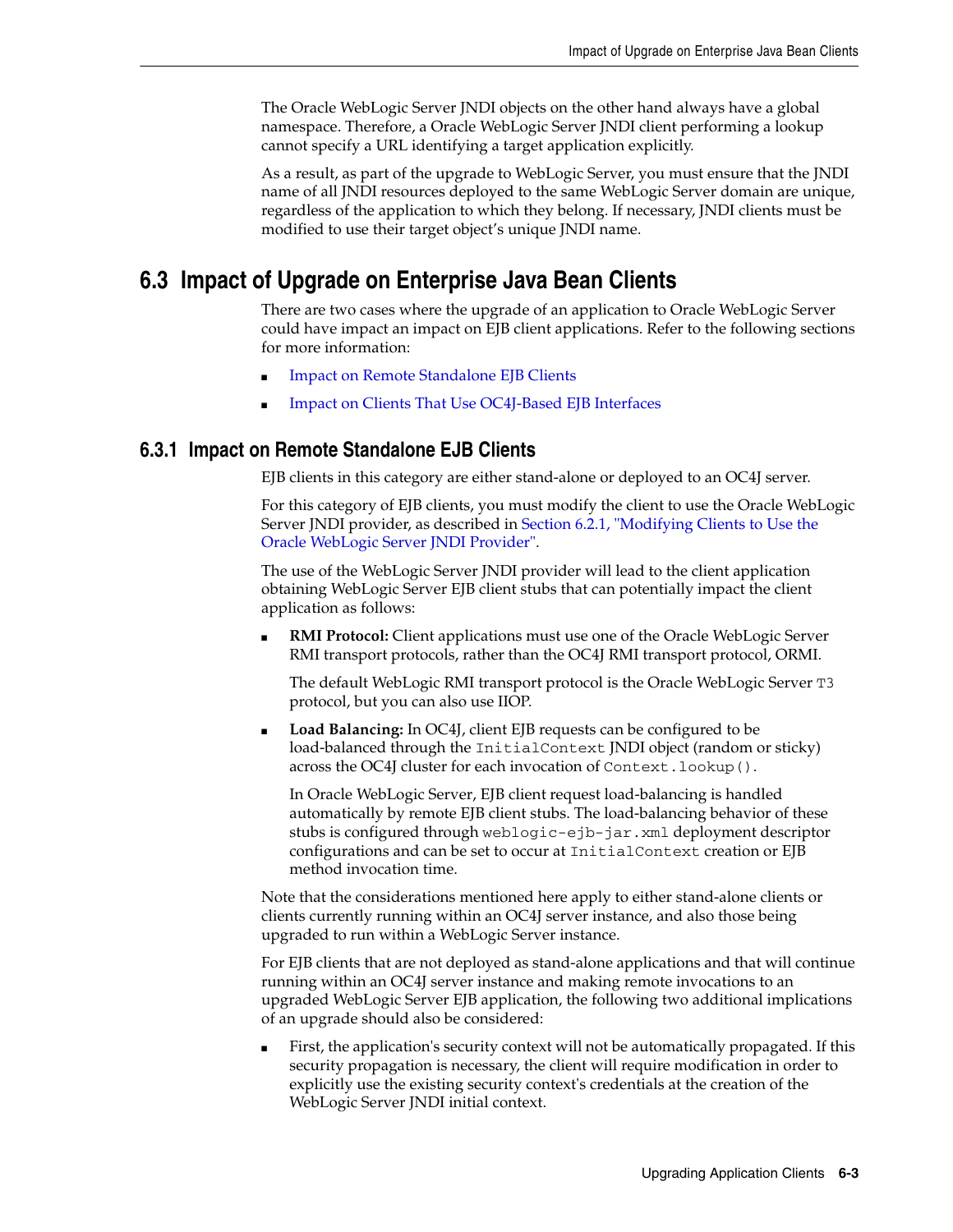Second, JTA transaction propagation and XA recovery within the context of the remote EJB invocations will not be possible and if needed the client application itself will require upgrade.

## <span id="page-55-1"></span>**6.3.2 Impact on Clients That Use OC4J-Based EJB Interfaces**

Applications that you upgrade might act as remote clients to EJB components that will continue running within an OC4J server. You must modify clients in this category to use the OC4J RMIInitialContextFactory JNDI initial context factory located in the oc4jclient.jar file.

The oc4 jclient. jar file must be available to the Oracle WebLogic Server class loaders for the application. For more information, see [Section 5.3.4, "Using Shared](#page-48-1)  [Libraries and Class Loading on Oracle WebLogic Server"](#page-48-1).

Note that the propagation of security context requires the configuration of the target OC4J server instance as a Oracle WebLogic Server SSL client. Furthermore, JTA transaction propagation and XA recovery within the context of the remote EJB invocations will not be possible. If these features are required, then you must upgrade the target EJB application.

# <span id="page-55-0"></span>**6.4 Impact of Upgrade on JMS Clients**

It should first be noted that the information contained in this section is with regards to JMS clients that are not Message Driven Beans (MDB). MDBs are usually tightly coupled to the JMS provider's resources and as such should always be upgraded together with these resources. Specific WebLogic Server MDB capabilities and behavior should be considered during the upgrade of MDB applications.

The following sections describe two scenarios where the upgrade of an application to Oracle WebLogic Server might have an impact on JMS clients:

- [Changes Required When the JMS Provider is Upgraded to WebLogic Server](#page-55-2)
- [Changes Required When the JMS Provider Remains in OC4J](#page-56-0)

## <span id="page-55-2"></span>**6.4.1 Changes Required When the JMS Provider is Upgraded to WebLogic Server**

In this scenario, the JMS provider--and its related resources such as destinations and connection factories--is upgraded to Oracle WebLogic Server. You must modify both the upgraded client applications and the existing OC4J client applications still running within an OC4J server.

Specifically, you must modify the client applications to use the WebLogic Server JNDI provider as described in [Section 6.2.1, "Modifying Clients to Use the Oracle WebLogic](#page-53-0)  [Server JNDI Provider"](#page-53-0).

When you modify the clients to use the Oracle WebLogic Server JNDI provider, the client applications obtain JMS resources from the Oracle WebLogic Server JMS provider and the following considerations should be taken into account because they could impact client applications:

■ **Message Ordering:** Like the OC4J JMS provider, Oracle WebLogic Server provides the capability to guarantee strictly ordered message processing. Additionally, the WebLogic Server JMS "Unit of Order" feature allows for additional message order processing capabilities. For more information, see "Using Message Unit-of-Order" in *Oracle Fusion Middleware Programming JMS for Oracle WebLogic Server*.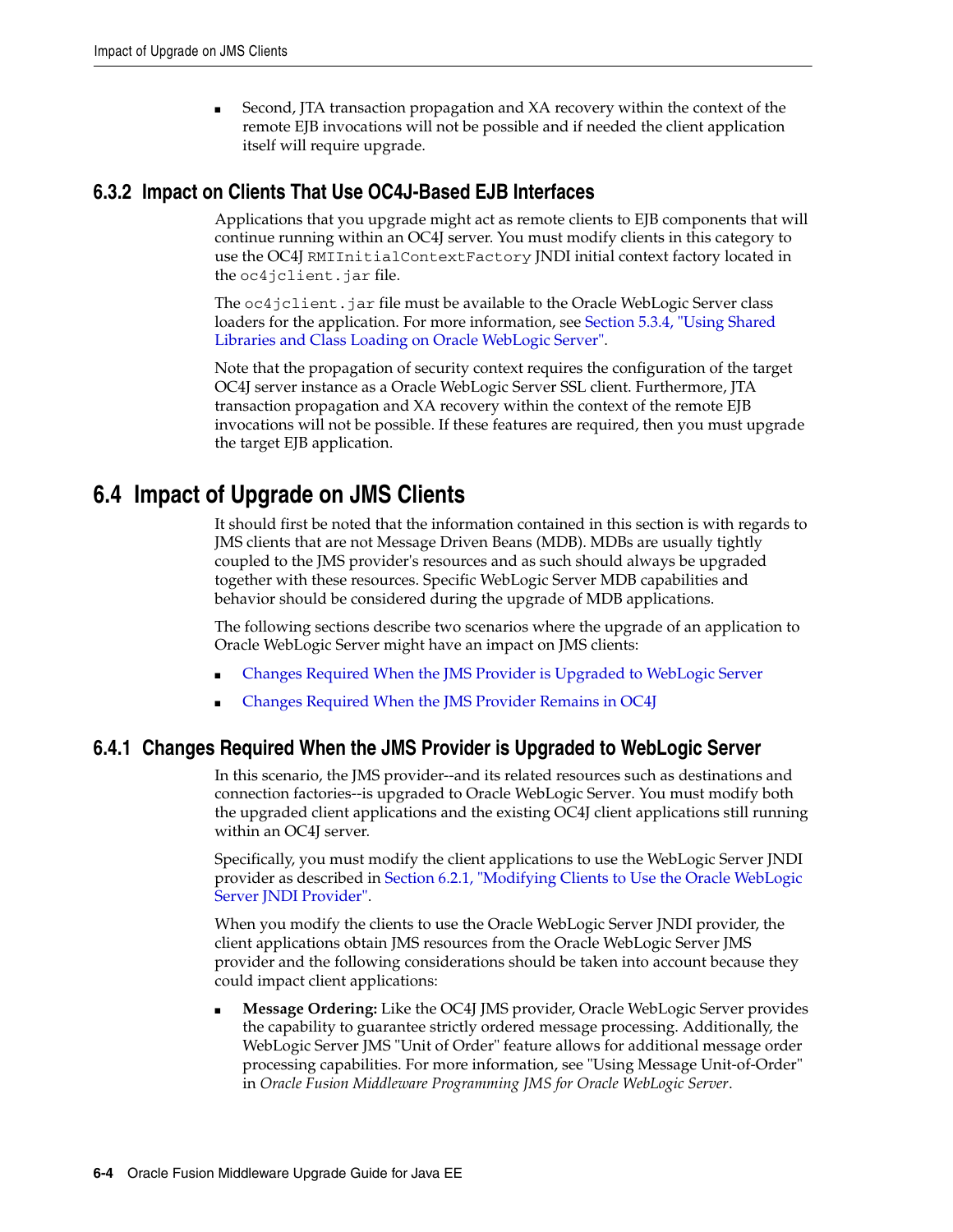- **Connection Pooling:** Unlike the OC4J JMS provider, the Oracle WebLogic Server JMS provider provides no pooling capability for stand-alone clients. If this feature is required, stand-alone clients should be modified to implement this capability through explicit re-use of JMS resources.
- **Network Connections:** Clients using the WebLogic Server JMS provider use a single network connection per client virtual machine, regardless of the number of JMS connection objects used. This behavior is slightly different from the OC4J JMS provider, which associates each JMS connection object with a separate network connection.

JMS clients that are not stand-alone applications and that continue running within an OC4J server instance while using JMS resources within a WebLogic Server environment should use the OC4J Oracle Enterprise Messaging Server JMS Connector feature.

## <span id="page-56-0"></span>**6.4.2 Changes Required When the JMS Provider Remains in OC4J**

In this scenario, the JMS provider remains within an OC4J infrastructure and client applications being upgraded to Oracle WebLogic Server require adjustments. These types of client applications should treat the OC4J JMS resources as remote JMS providers and use the Oracle WebLogic Server "foreign server" feature in order to provide access to the OC4J JMS resources to the WebLogic Server deployed JMS clients.

For more information, see "Configuring Foreign Server Resources to Access Third-Party JMS Providers" in *Oracle Fusion Middleware Configuring and Managing JMS for Oracle WebLogic Server*.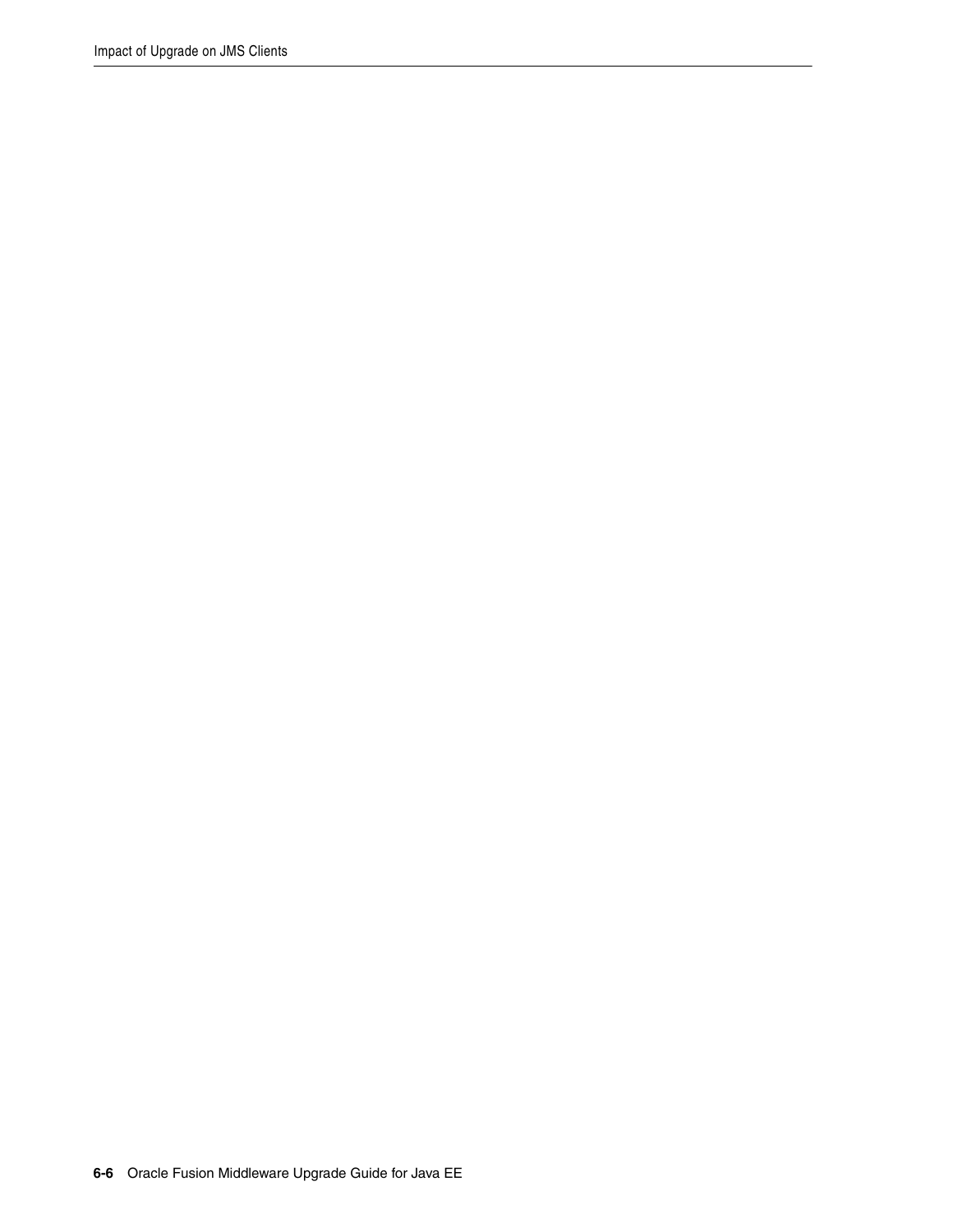**7**

# **Upgrading a Java EE and Web Server Environment**

This chapter provides information for users who installed and integrate Oracle HTTP Server with their Oracle Application Server 10*g* Release 3 (10.1.3.1.0) OC4J instances.

Specifically, if you are using Oracle HTTP Server or Oracle Web Cache as a front-end to your deployed applications, use the following sections to upgrade those components to the Oracle Fusion Middleware 11*g* Web Tier Suite:

- Task 1: Understand the Differences Between Using Oracle HTTP Server with OC4J [and Oracle WebLogic Server](#page-58-1)
- [Task 2: Install and Configure an Oracle Fusion Middleware Web Tier](#page-60-2)
- Task 3: Upgrade Your Oracle Application Server 10g Web Tier Components to [Oracle Fusion Middleware 11g](#page-62-0)
- Task 4: Configure the Web Tier To Route Requests to Your Oracle Fusion [Middleware Environment](#page-66-0)
- [Task 5: Perform Any Required Post-Upgrade Tasks for the Web Tier Components](#page-66-1)
- [Task 6: Verify the Web Tier Upgrade](#page-67-0)

# <span id="page-58-1"></span>**7.1 Task 1: Understand the Differences Between Using Oracle HTTP Server with OC4J and Oracle WebLogic Server**

Review the following information about the differences between using Web servers with OC4J and using Web servers with Oracle WebLogic Server:

- [Configuring Web Sites and AJP Connections in Oracle WebLogic Server](#page-58-0)
- [Installing and Configuring Oracle HTTP Server for Oracle WebLogic Server](#page-59-0)
- [Using Web Servers Other than Oracle HTTP Server with Oracle WebLogic Server](#page-60-0)
- Understanding Oracle HTTP Server Interoperability Issues When Upgrading to [Oracle Fusion Middleware 11g](#page-60-1)

## <span id="page-58-0"></span>**7.1.1 Configuring Web Sites and AJP Connections in Oracle WebLogic Server**

OC4J provided users with the ability to define multiple "Web sites" for each OC4J instance. In other words, you could define a unique listener, with its own port and protocol. Each Web application deployed to the OC4J instance could be bound to a specific OC4J web site, which directed any requests to that specific port and protocol to the desired application.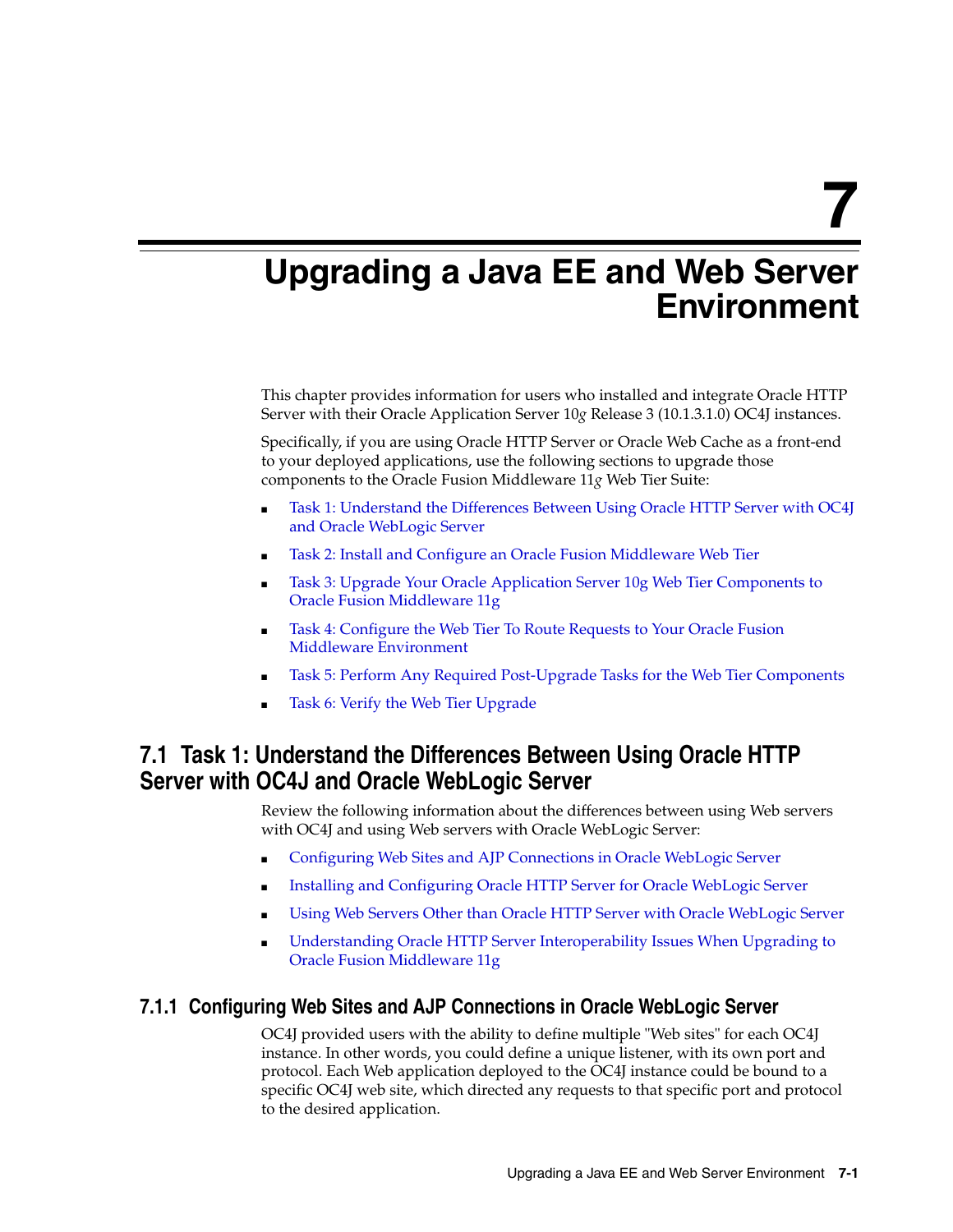By default, every OC4J instance provided a default Web site that was preconfigured by the default-web-site.xml configuration file. You could then modify the default Web site configuration or define additional Web sites for specific applications.

Oracle WebLogic Server does not support the concept of a Web site. Instead, each Oracle WebLogic Server managed server is assigned a unique listening port. This listening port can be modified, but it always listens on this port for all supported protocols, such as HTTP, HTTPS, RMI, and so on. You can also configure a second, secure (SSL) port for each managed server.

However, unlike OC4J, Oracle WebLogic Server does not support the AJP or AJPS protocol, which is used in OC4J environments for communications between a front-end Web server and the OC4J instance. For more information, see [Section 7.1.2,](#page-59-0)  ["Installing and Configuring Oracle HTTP Server for Oracle WebLogic Server".](#page-59-0)

To accommodate multiple listeners in Oracle WebLogic Server, you can do one of the following:

- Create multiple Oracle WebLogic Server managed servers and configure them to listen on unique ports. You can then deploy applications to each server and each application will listen on the listening port assigned to its host managed server.
- Configure multiple **network channels** per managed server. An Oracle WebLogic Server network channel is a configurable resource that defines the attributes of a network connection to a managed server. For each network channel, you can configure a set of attributes that are similar to those provided by OC4J Web sites.

For more information, see "Configuring Network Resources" in *Oracle Fusion Middleware Configuring Server Environments for Oracle WebLogic Server*.

## <span id="page-59-0"></span>**7.1.2 Installing and Configuring Oracle HTTP Server for Oracle WebLogic Server**

This section includes the following information about using Oracle WebLogic Server with a Web server:

- [How Oracle HTTP Server Is Configured for OC4J](#page-59-1)
- [How Oracle HTTP Server is Configured for Oracle WebLogic Server](#page-59-2)

#### <span id="page-59-1"></span>**7.1.2.1 How Oracle HTTP Server Is Configured for OC4J**

In previous versions of Oracle Application Server, it is common (and often recommended) to configure your environment with a front-end Web server. The Web server receives user requests and routes specific requests, based on the context root of the URL, to the applications deployed on the OC4J server.

Most OC4J users configure Oracle HTTP Server as the front-end to their Java EE server environment. Oracle HTTP Server is a component of the Oracle Fusion Middleware product set. The Advanced installation options in Oracle Application Server 10*g* Release 3 (10.1.3) automatically configure the Oracle HTTP Server to serve as a front-end to the OC4J server.

The connection between Oracle HTTP Server and OC4J is managed by the mod\_oc4j module that is included with the Oracle HTTP Server software, and is transferred over the AJP protocol.

#### <span id="page-59-2"></span>**7.1.2.2 How Oracle HTTP Server is Configured for Oracle WebLogic Server**

The same topology can be configured with Oracle WebLogic Server. However, in Oracle Fusion Middleware 11*g*, you install Oracle HTTP Server separately from Oracle WebLogic Server, as part of the Oracle Fusion Middleware Web Tier installation. The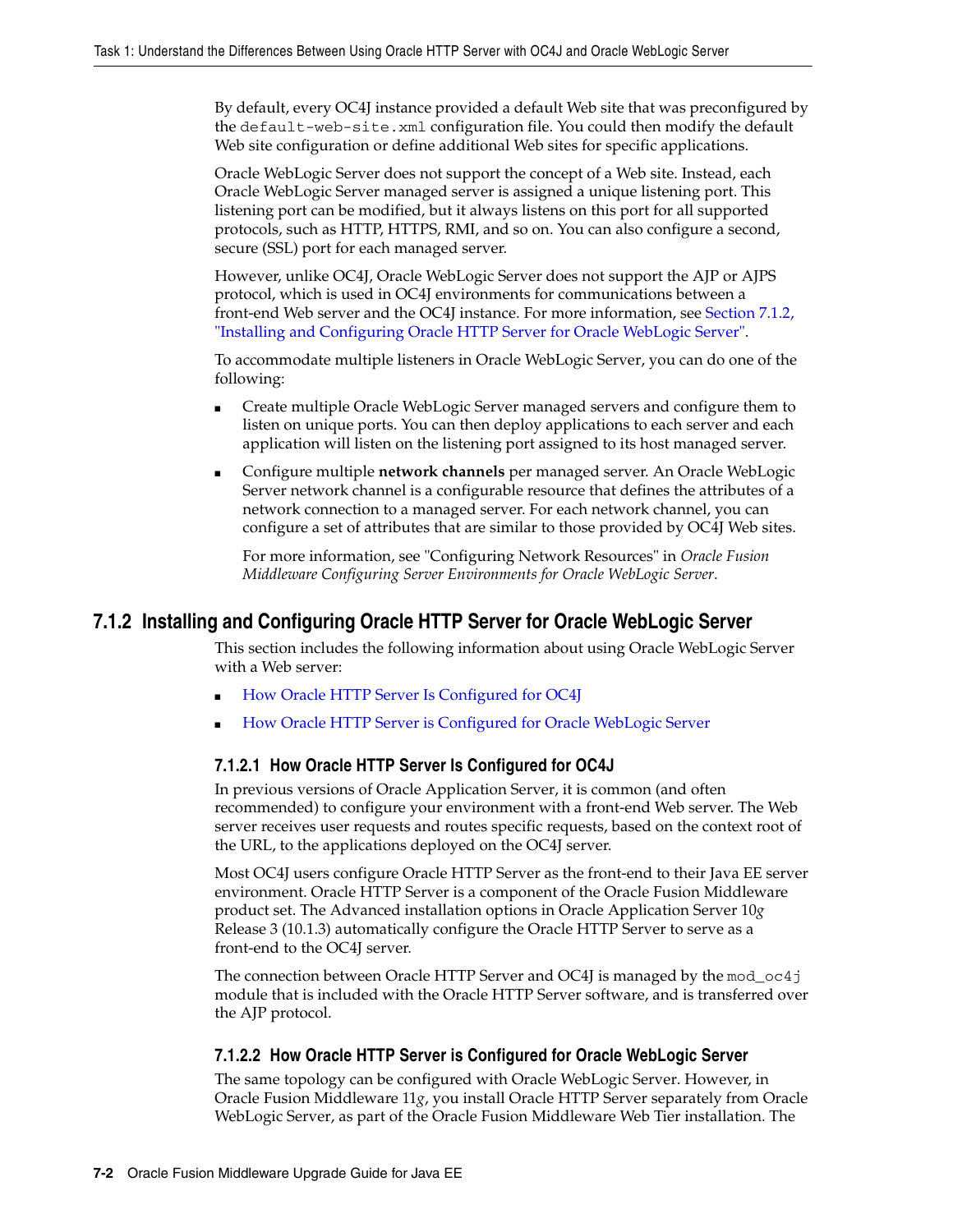Web Tier installation can also include Oracle Web Cache, which adds improved performance and caching capabilities to the Web tier.

After you install Oracle HTTP Server as part of a Web Tier installation, you can then configure the new mod\_wl\_ohs module, which allows requests to be proxied from Oracle HTTP Server to Oracle WebLogic Server. The mod\_wl\_ohs module provides similar capabilities for Oracle WebLogic Server as mod\_oc4J did for OC4J.

For more information, see "mod\_wl\_ohs" in the *Oracle Fusion Middleware Administrator's Guide for Oracle HTTP Server*.

Note that Oracle HTTP Server is installed and configured automatically for certain Oracle Fusion Middleware 11*g* components that require a Web server. For example, Oracle HTTP Server is automatically installed and configured with the following Oracle Fusion Middleware components:

- Oracle Identity Federation in the Oracle Identity Management software suite
- Oracle Portal and Oracle Business Intelligence Discoverer in the Oracle Portal, Forms, Reports and Discoverer suite

However, for a Java EE environment, such as those described in this guide, you must install and configure Oracle HTTP Server separately from Oracle WebLogic Server.

#### <span id="page-60-0"></span>**7.1.3 Using Web Servers Other than Oracle HTTP Server with Oracle WebLogic Server**

Oracle WebLogic Server supports other Web servers, as well as Oracle HTTP Server.

For more information, see *Oracle Fusion Middleware Using Web Server Plug-Ins with Oracle WebLogic Server*.

## <span id="page-60-1"></span>**7.1.4 Understanding Oracle HTTP Server Interoperability Issues When Upgrading to Oracle Fusion Middleware 11***g*

Before you proceed with an Oracle HTTP Server upgrade, be sure to review the section, "About Oracle HTTP Server Interoperability During Upgrade" in the *Oracle Fusion Middleware Upgrade Planning Guide*.

## <span id="page-60-2"></span>**7.2 Task 2: Install and Configure an Oracle Fusion Middleware Web Tier**

The following sections describe the options available for installing, configuring, and upgrading a Web tier environment as a front end to your upgraded Oracle WebLogic Server environment:

- [Deciding Upon a Location for Your Web Tier Components](#page-60-3)
- [Associating the Web Tier Components with an Oracle WebLogic Server Domain](#page-61-0)
- [Locating the Web Tier Installation and Configuration Documentation](#page-61-1)

#### <span id="page-60-3"></span>**7.2.1 Deciding Upon a Location for Your Web Tier Components**

Before you install and configure Oracle HTTP Server as part of a Web Tier installation, consider where you want to install the Oracle HTTP Server. If you plan to use the Upgrade Assistant to upgrade your configuration settings from a previous version of Oracle HTTP Server, then you must install the Oracle HTTP Server on the same host as the Oracle Application Server 10*g* Oracle HTTP Server Oracle home.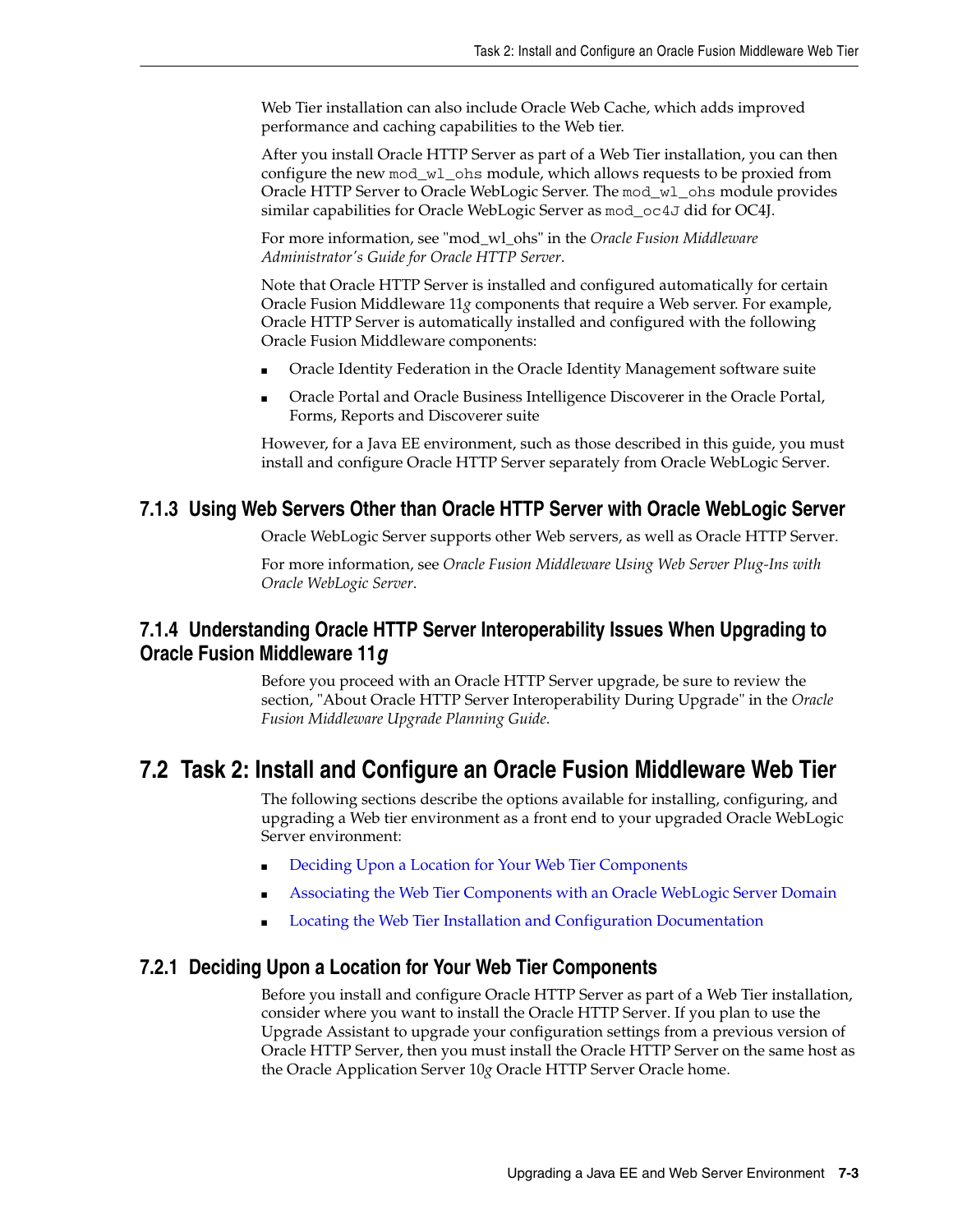If upgrading the configuration is not a requirement for your environment, then you can install and configure Oracle HTTP Server on a separate host and configure it later to send HTTP requests to your Oracle WebLogic Server domain.

For more information, see [Task 4: Configure the Web Tier To Route Requests to Your](#page-66-0)  [Oracle Fusion Middleware Environment.](#page-66-0)

#### <span id="page-61-0"></span>**7.2.2 Associating the Web Tier Components with an Oracle WebLogic Server Domain**

When you install Oracle HTTP Server as part of a Web Tier installation, you can choose whether or not to associate the Web Tier components with an Oracle WebLogic Server domain. Consider the following possible topologies:

Configure the Web tier components as part of an Oracle WebLogic Server domain.

With this option, you can add Oracle HTTP Server and (optionally) Oracle Web Cache to an existing domain.

For example, you can add the Web tier components to the Oracle SOA Suite, WebCenter, or Application Developer domain you are using to deploy your Java EE applications.

This can be an advantage because you can then easily configure the Web tier components as a front end to your deployed applications, and you can then use Oracle Enterprise Manager Fusion Middleware Control to manage the domain, as well as the applications you deploy on the domain.

**Note:** Oracle does not support associating your Web tier components with a development domain created with Oracle JDeveloper. For more information, see [Section 5.1, "Task 1: Install and Configure an Oracle](#page-40-3)  [WebLogic Server Development Domain"](#page-40-3).

Configure the Web tier components without a domain.

With this option, the Oracle HTTP Server and (optionally) the Oracle Web Cache instances are installed "standalone" in a separate Oracle home and are not associated with a domain.

Consider this topology if you are installing the Web tier components on a separate host, you are not planning to upgrade your previous Oracle Application Server 10*g* configuration settings, and you are not planning to manage your Web tier components with Oracle Enterprise Manager Fusion Middleware Control.

#### <span id="page-61-1"></span>**7.2.3 Locating the Web Tier Installation and Configuration Documentation**

When you are ready to install and configure Oracle HTTP Server and (optionally) Oracle Web Cache, refer to the *Oracle Fusion Middleware Installation Guide for Oracle Web Tier* for complete instructions.

If you are not planning to associate the Web tier components with an Oracle WebLogic Server domain, you can optionally use the *Oracle Fusion Middleware Quick Installation Guide for Oracle Web Tier*.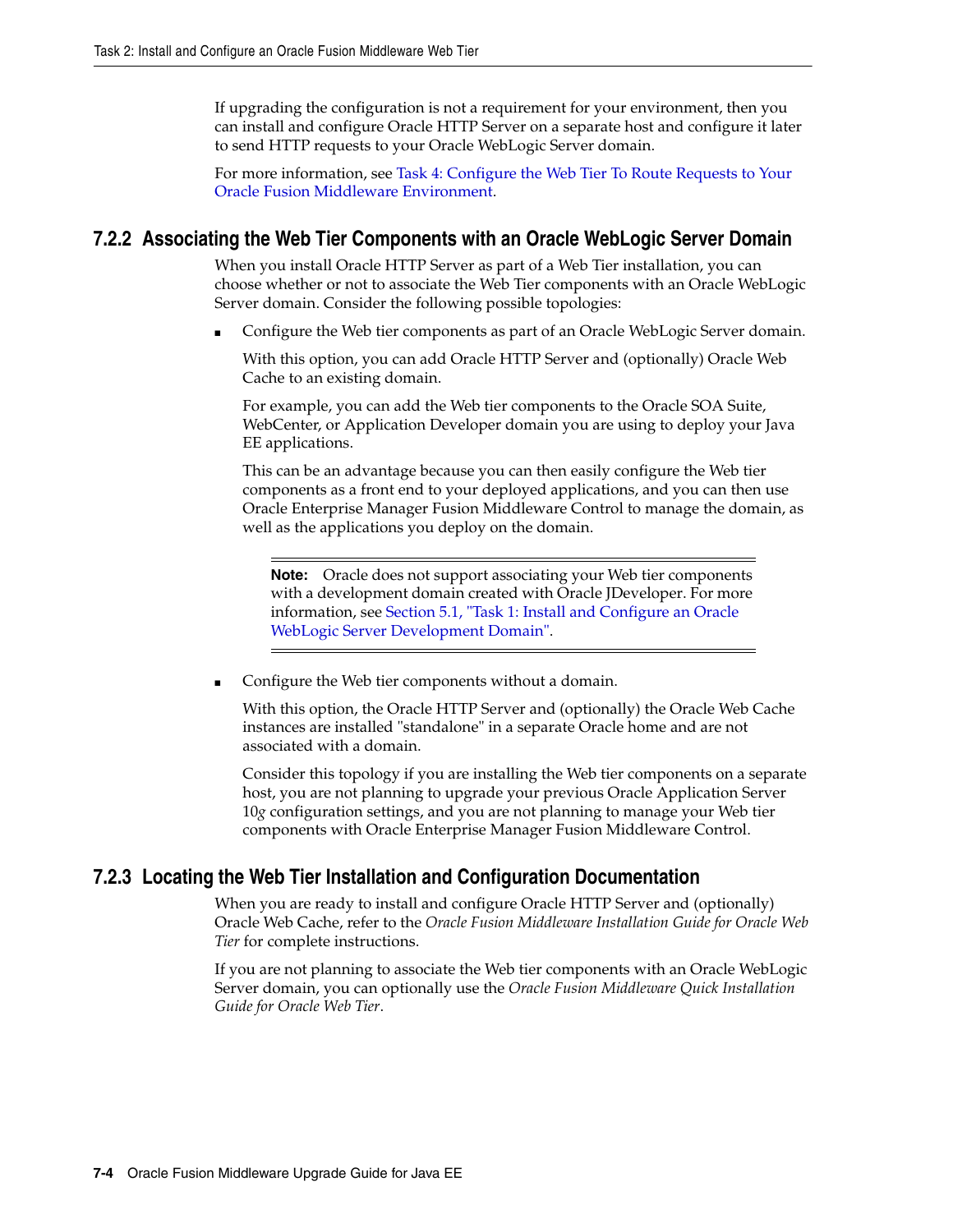# <span id="page-62-0"></span>**7.3 Task 3: Upgrade Your Oracle Application Server 10***g* **Web Tier Components to Oracle Fusion Middleware 11***g*

If you used Oracle HTTP Server previously, you can use the Oracle Fusion Middleware Upgrade Assistant to upgrade specific Oracle HTTP Server configuration settings from Oracle Application Server 10*g* Release 3 (10.1.3) to your new Oracle Fusion Middleware 11*g* Oracle HTTP Server instance.

Alternatively, if you are using a Web server other than Oracle HTTP Server, or if you have installed Oracle HTTP Server on a separate host from the host where your Oracle Application Server 10*g* Release 3 (10.1.3) environment resides, then you must manually reconfigure your new Oracle Fusion Middleware environment.

Refer to the following sections for information on using the Oracle Fusion Middleware Upgrade Assistant to upgrade your Oracle HTTP Server configuration to 11*g*:

- [Task 3a: Start the Upgrade Assistant for an Web Tier Upgrade](#page-62-1)
- [Task 3b: Use the Upgrade Assistant to Upgrade the Web Tier Components](#page-64-0)

## <span id="page-62-1"></span>**7.3.1 Task 3a: Start the Upgrade Assistant for an Web Tier Upgrade**

To start the Upgrade Assistant using the graphical user interface:

**Note:** You can also use the Upgrade Assistant command-line interface to upgrade your Oracle Application Server 10*g* Oracle homes. For more information, see "Using the Upgrade Assistant Command-Line Interface" in the *Oracle Fusion Middleware Upgrade Planning Guide*.

- **1.** Change directory to the *ORACLE\_HOME*/bin directory of the Oracle Fusion Middleware installation.
- **2.** Enter the following command to start the Upgrade Assistant.

On UNIX system:

./ua

On Windows systems:

ua.bat

The Upgrade Assistant displays the Welcome screen as shown in Figure 7–1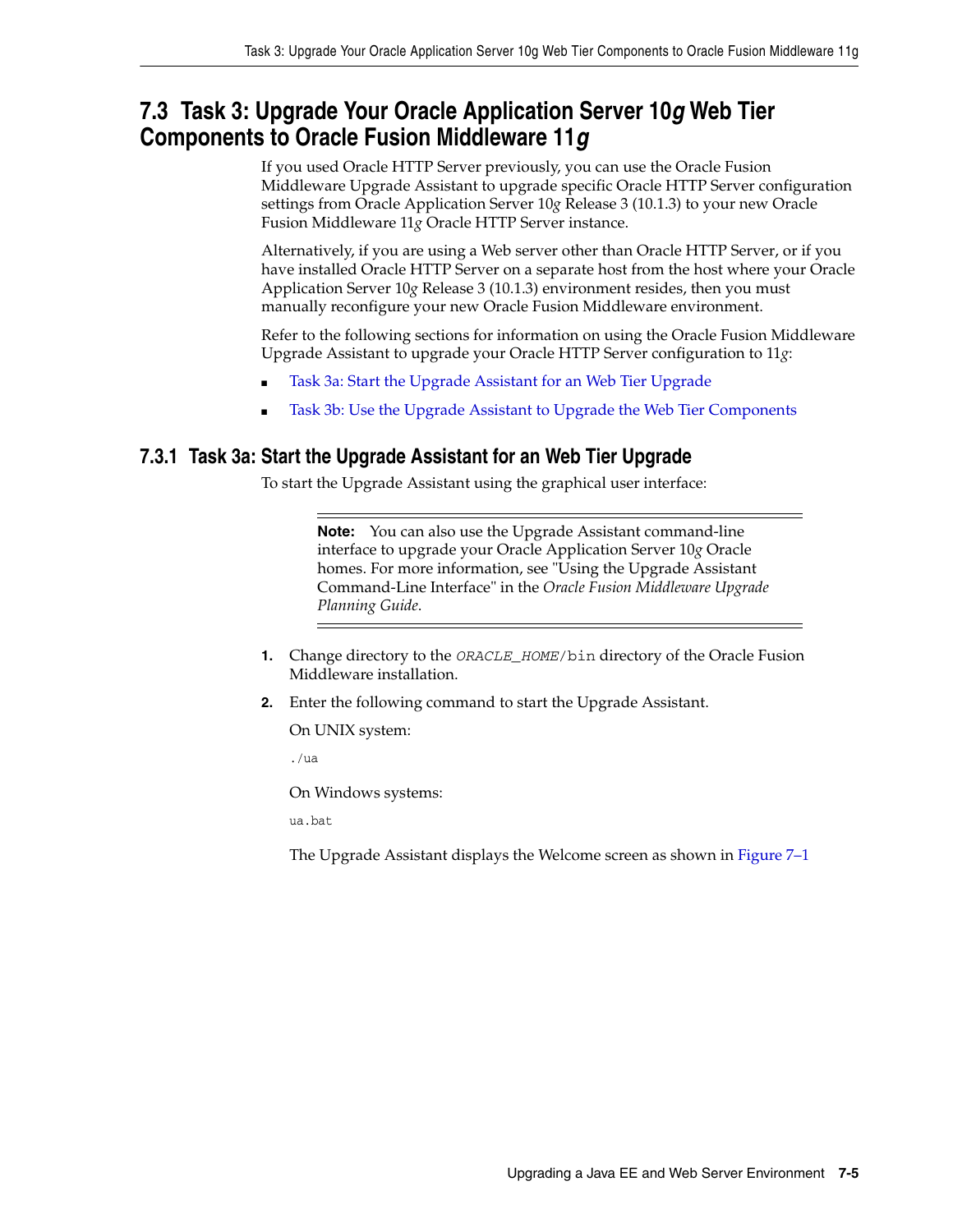

*Figure 7–1 Upgrade Assistant Welcome Screen*

**3.** Click **Next** to display the Specify Operation screen [\(Figure 7–2](#page-63-0)).

The options available in the Upgrade Assistant are specific to the Oracle home from which it started. For example, when you start Upgrade Assistant from an Web Tier Oracle home, the options shown on the Specify Operation screen are the valid options for the components in a typical Web Tier Oracle home.

<span id="page-63-0"></span>*Figure 7–2 Specify Operation Screen When Upgrading a Web Tier Installation*

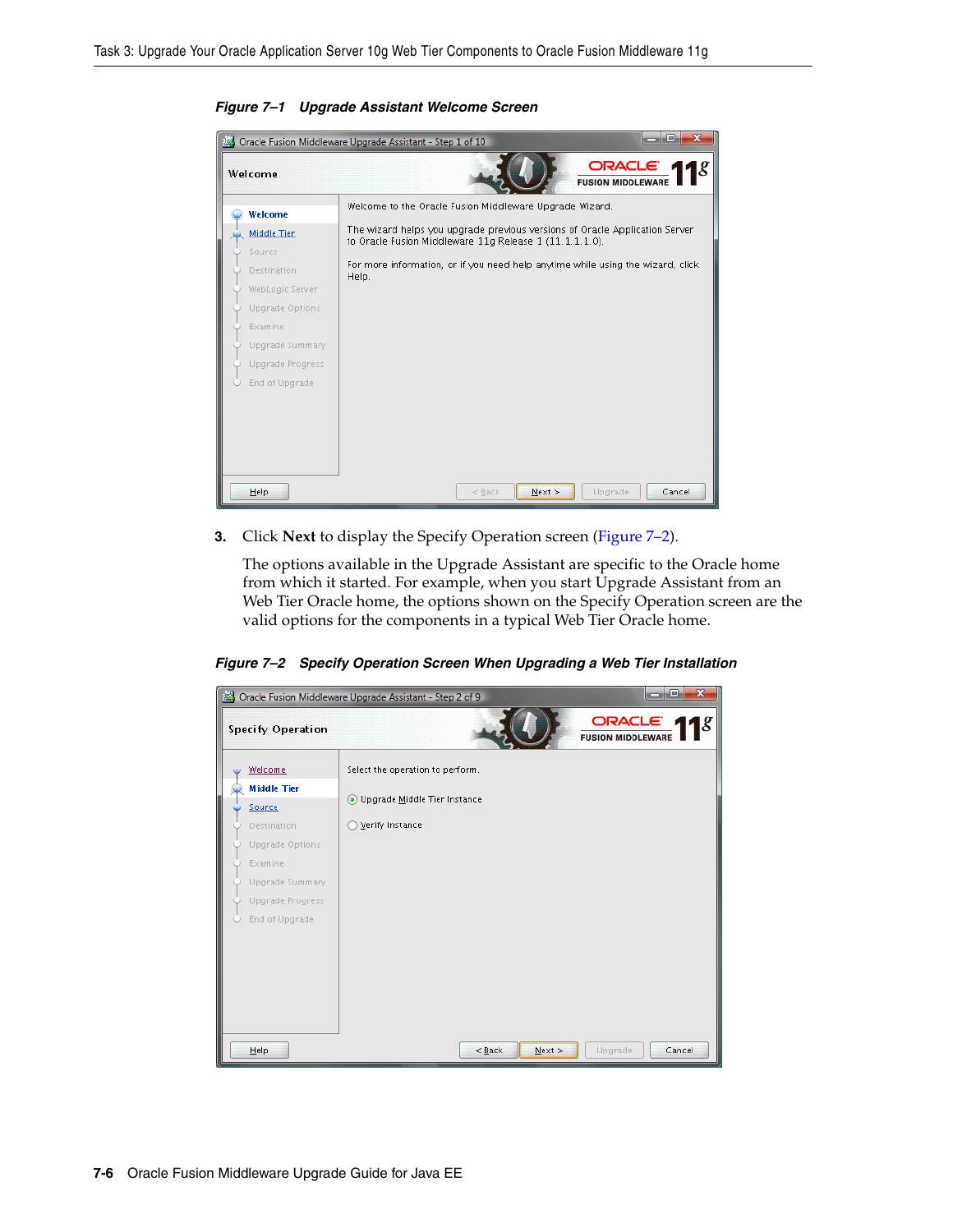## <span id="page-64-0"></span>**7.3.2 Task 3b: Use the Upgrade Assistant to Upgrade the Web Tier Components**

The following sections provide information about upgrading your Oracle HTTP Server to Oracle Fusion Middleware 11*g*:

- [Upgrading the Web Tier Components](#page-64-1)
- Important Notes When Using the Source Oracle Home Ports in the Destination [Oracle Instance](#page-65-0)

#### <span id="page-64-1"></span>**7.3.2.1 Upgrading the Web Tier Components**

To upgrade your Web tier components to Oracle Fusion Middleware 11*g*:

- **1.** Start the Upgrade Assistant as described in [Task 3a: Start the Upgrade Assistant](#page-62-1)  [for an Web Tier Upgrade](#page-62-1).
- **2.** Select **Middle Tier Instance** on the Specify Operation screen [\(Figure 7–2](#page-63-0)).
- **3.** Refer to Table 7–1 for a description of the Upgrade Assistant screens that require input from you during a middle-tier instance upgrade and the options on each screen.

The Upgrade Assistant performs the following tasks and provides the progress on each task:

- Examines the components and schemas to be upgraded and verifies that they can be upgraded successfully.
- Provides a summary of the components to be upgraded so you can verify that the Upgrade Assistant is upgrading the components and schemas you expect.
- Provides a progress screen so you can see the status of the upgrade as it proceeds.
- Alerts you of any errors or problems that occur during the upgrade.

**See Also:** Section B.1, "Troubleshooting Upgrade Assistant Problems and Issues" in the *Oracle Fusion Middleware Upgrade Planning Guide* for specific instructions for troubleshooting problems that occur while running the Upgrade Assistant

Displays the End of Upgrade screen, which confirms that the upgrade was complete.

| <b>Upgrade Assistant Screen Description</b> |                                                                                                                                                                                                                                    |
|---------------------------------------------|------------------------------------------------------------------------------------------------------------------------------------------------------------------------------------------------------------------------------------|
| Specify Source Home                         | Select the $10g$ Release 2 (10.1.2) or $10g$ (10.1.4) Identity<br>Management instance source Oracle home.                                                                                                                          |
|                                             | If the Oracle home you want to upgrade does not appear in the<br>drop-down lists, see Section B.1.2.1, "Source Oracle Home Not<br>Listed by OracleAS Upgrade Assistant" in the Oracle Fusion<br>Middleware Upgrade Planning Guide. |
|                                             | Specify Destination Instance Enter the complete path to the $11g$ Oracle instance, or click<br><b>Browse</b> to locate the instance directory.                                                                                     |
| Specify WebLogic Server                     | Enter the host and Administration Server port for the Oracle<br>WebLogic Server you configured in Task 2: Install and Configure<br>an Oracle Fusion Middleware Web Tier.                                                           |

#### *Table 7–1 Upgrade Assistant Screens That Require Input During a Middle-Tier Instance Upgrade*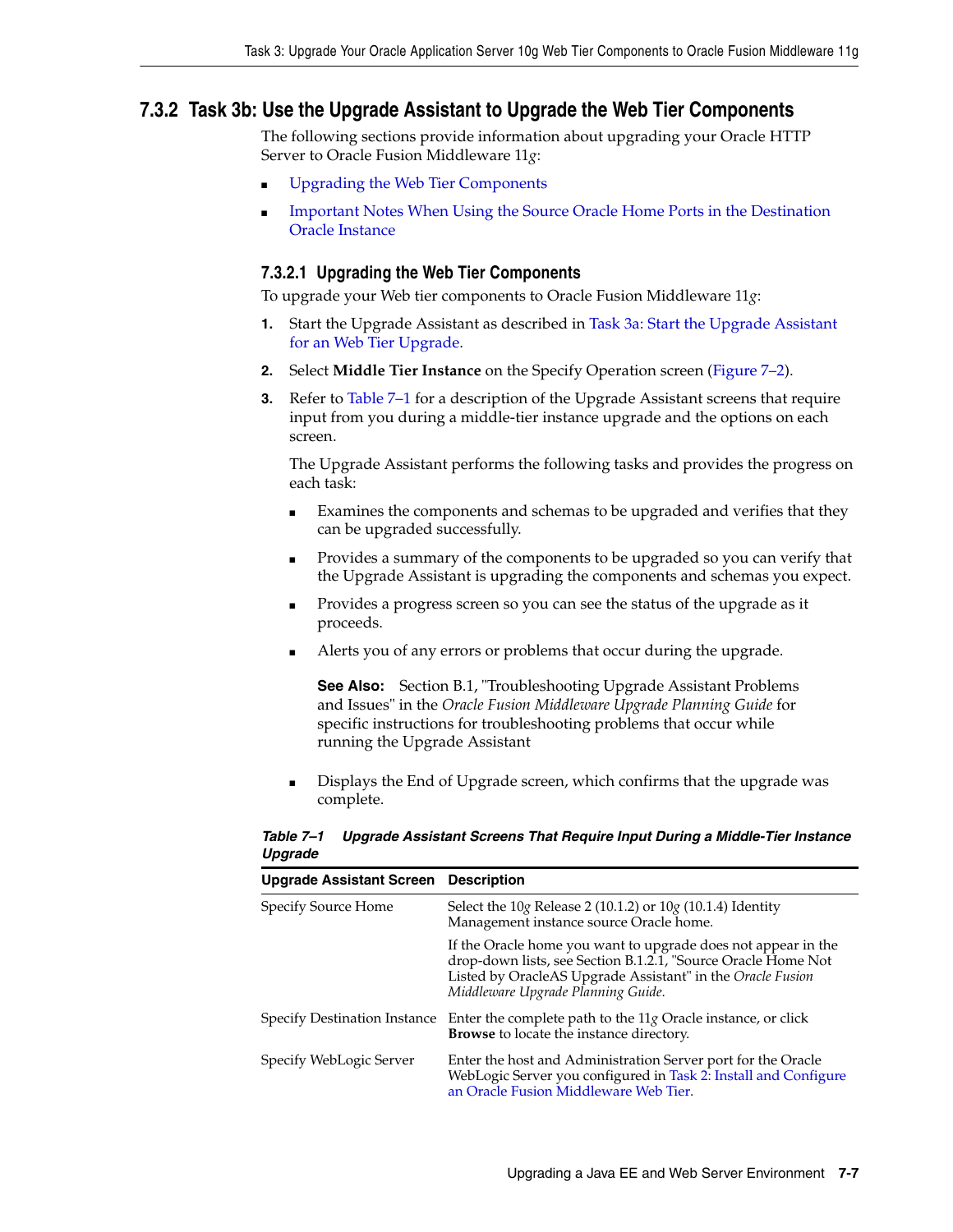| <b>Upgrade Assistant Screen Description</b> |                                                                                                                                                                                                                                                                                                                                                  |
|---------------------------------------------|--------------------------------------------------------------------------------------------------------------------------------------------------------------------------------------------------------------------------------------------------------------------------------------------------------------------------------------------------|
| Specify Upgrade Options                     | Select the upgrade options you want to apply to the Oracle<br>Portal, Forms, Reports, and Discoverer upgrade:                                                                                                                                                                                                                                    |
|                                             | Use source Oracle home ports in destination: If you want<br>to migrate the port assignments used by your Oracle<br>Application Server 10g Oracle home to your new Oracle<br>Fusion Middleware Oracle instance.                                                                                                                                   |
|                                             | For more information, see Section 7.3.2.2, "Important Notes<br>When Using the Source Oracle Home Ports in the<br>Destination Oracle Instance".                                                                                                                                                                                                   |
|                                             | If you do not select this option, and you are upgrading<br>Oracle Web Cache, see Section 7.5.2, "Verifying and<br>Updating the Oracle HTTP Server and Oracle Web Cache<br>Ports After Upgrade"                                                                                                                                                   |
|                                             | Stop source components before upgrade: By default, this<br>check box is selected and all the components in the Source<br>Oracle home will be stopped before the upgrade process<br>begins. Stopping the source components is necessary to<br>avoid any port conflicts when you select the Use source<br>Oracle home ports in destination option. |
|                                             | Start destination components after successful upgrade: if<br>$\blacksquare$<br>you want the Upgrade Assistant to automatically start the<br>components in the destination Oracle home after the<br>upgrade is complete. If you do not select this option, then<br>you will have to manually start the destination instance<br>after the upgrade. |
|                                             | Click Help to display more information about the upgrade<br>options on this screen.                                                                                                                                                                                                                                                              |

*Table 7–1 (Cont.) Upgrade Assistant Screens That Require Input During a Middle-Tier Instance Upgrade*

#### <span id="page-65-0"></span>**7.3.2.2 Important Notes When Using the Source Oracle Home Ports in the Destination Oracle Instance**

When you select the source Oracle home ports in destination option in the Oracle Fusion Middleware Upgrade Assistant, note the following:

- If you select this option, then you will not be able to run both the 10*g* and 11*g* middle tiers at the same time; otherwise, port conflicts will occur.
- If you are upgrading to multiple instances of a particular Oracle Fusion Middleware 11*g* component, note that you can select this option only once for each component that you upgrade on a host; otherwise port conflicts will result.

For example, suppose you upgrade and Oracle HTTP Server in one Oracle instance on MYHOST1.

If you use the option again while upgrading another Oracle HTTP Server instance in another Oracle instance on MYHOST1, then the same listening ports are assigned to the second Oracle HTTP Server instance. Two instances of Oracle HTTP Server on the same host cannot use the same listening ports.

If you install and configure both Oracle Web Cache and Oracle HTTP Server 11g as part of a Web Tier and Utilities installation, and you use this option to upgrade a 10g Oracle home where only Oracle HTTP Server is installed, then you must modify the Oracle Web Cache instance after the upgrade.

Specifically, since you are now using the 10*g* ports, you must modify the Oracle Web Cache instance so it sends requests to the port that was used in 10*g*, rather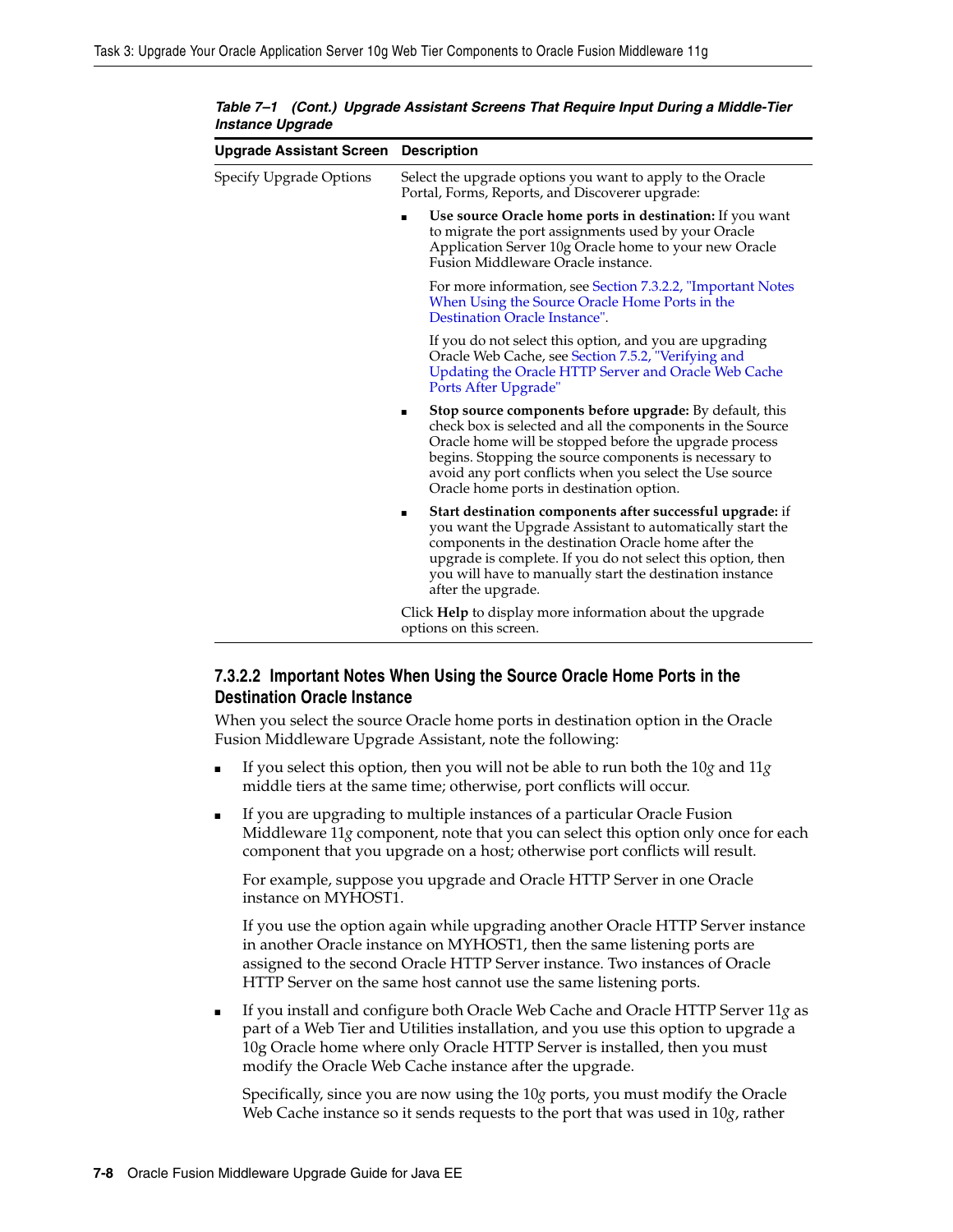than the Oracle HTTP Server listening port assigned during the WebTier and Utilities installation and configuration.

For more information, see the *Oracle Fusion Middleware Administrator's Guide for Oracle Web Cache*.

# <span id="page-66-0"></span>**7.4 Task 4: Configure the Web Tier To Route Requests to Your Oracle Fusion Middleware Environment**

To configure Oracle HTTP Server to route requests to Oracle WebLogic Server, use the instructions in the *Oracle Fusion Middleware Administrator's Guide for Oracle HTTP Server*.

In particular refer to these sections in the *Oracle Fusion Middleware Administrator's Guide for Oracle HTTP Server*:

- "Understanding Oracle HTTP Server Modules"
- "Configuring the mod\_wl\_ohs Module"

## <span id="page-66-1"></span>**7.5 Task 5: Perform Any Required Post-Upgrade Tasks for the Web Tier Components**

The following sections describe some configuration tasks that you might have to perform after upgrading to your Web tier components to 11*g*:

- Verifying the Location of the Oracle HTTP Server and Oracle Web Cache Wallets [After Upgrade](#page-66-2)
- Verifying and Updating the Oracle HTTP Server and Oracle Web Cache Ports [After Upgrade](#page-67-1)

**Note:** If you configured Oracle HTTP Server and Oracle Web Cache with Oracle Single Sign-On, then additional post-upgrade tasks are necessary.

For more information, see "Web Tier Component Post-Upgrade Tasks When Using Oracle Single Sign-On" in the *Oracle Fusion Middleware Upgrade Guide for Oracle Portal, Forms, Reports, and Discoverer*.

## <span id="page-66-2"></span>**7.5.1 Verifying the Location of the Oracle HTTP Server and Oracle Web Cache Wallets After Upgrade**

If you configured a secure socket layer (SSL) wallet for Oracle Web Cache 10*g*, then consider the following information about the Oracle Web Cache upgrade process:

If you stored the wallet in a directory inside the Oracle Web Cache 10g Oracle home, then during upgrade, the wallet files in the directory are moved to the following new directory in the Oracle Fusion Middleware 11*g* Instance home:

*ORACLE\_INSTANCE*/config/WebCache/*component\_name*/keystores/*wallet\_dir\_name10g*

#### For example:

*ORACLE\_INSTANCE*/config/WebCache/webcache1/keystores/wc\_wallets10g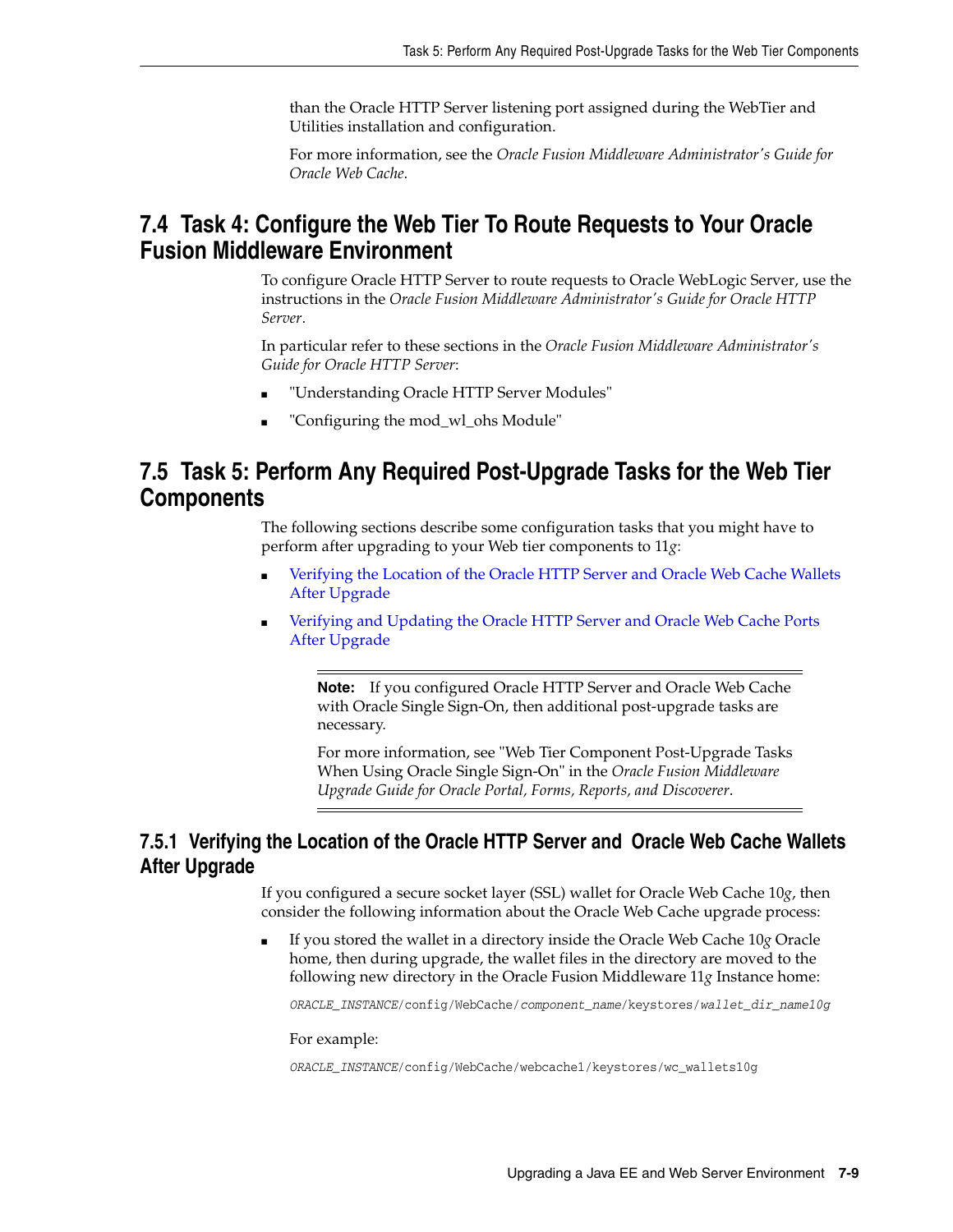If you stored the wallet in a directory outside of the Oracle Web Cache 10*g* Oracle home, then you can continue to use the original pre-upgrade location after you upgrade to Oracle Web Cache 11*g*.

If you configured an SSL wallet for Oracle HTTP Server 10*g*, then the Upgrade Assistant upgrades the Oracle HTTP Server 10*g* wallets to the new 11*g* format. The Oracle HTTP Server 11*g* wallets are saved in the following location in the 11*g* Oracle instance directory:

*ORACLE\_INSTANCE*/config/OHS/*component\_name*/keystores/default/

If you have defined specific wallets for each user, then the wallets are saved in subdirectory of the keystores directory. The name of the directory is based on the name of the directory where you stored the 10*g* wallets.

For example, if you stored your 10*g* wallets in a directory called /home/jones/security/mywallets/, then after the upgrade, you can find the upgraded wallets in the following directory:

*ORACLE\_INSTANCE*/config/OHS/*component\_name*/keystores/security\_mywallets/

## <span id="page-67-1"></span>**7.5.2 Verifying and Updating the Oracle HTTP Server and Oracle Web Cache Ports After Upgrade**

If you did not select **Use source Oracle home ports in destination** on the Specify Upgrade Options screen of the Upgrade Assistant, then after the upgrade of the Web tier components, you should verify the ports used by the upgraded Oracle HTTP Server and Oracle Web Cache 11*g* instances.

Specifically, you should verify the listening ports, origin servers, site definitions, and site-to-server mapping settings, and make changes if appropriate.

If the Oracle HTTP Server and Oracle Web Cache components reside in the same instance and you upgrade them together, no modifications should be necessary.

However, in the following circumstances, you must re-configure the ports and connections between your Oracle HTTP Server and Oracle Web Cache instances:

- If you have upgraded the Oracle HTTP Server and Oracle Web Cache instances separately--for example, if you upgrade Oracle HTTP Server on one host and later upgrade an associated Oracle Web Cache instance on another host.
- If in your Oracle Application Server 10*g* environment installation you were using only Oracle HTTP Server and now, in your Oracle Fusion Middleware 11*g* environment, you are using both Oracle HTTP Server and Oracle Web Cache.
- If you are using an Oracle Web Cache cluster, or you typically configure multiple Oracle Web Cache instances routing to multiple Oracle HTTP Server instances.

For more information about configuring the connections between Oracle HTTP Server and Oracle Web Cache, see the *Oracle Fusion Middleware Administrator's Guide for Oracle Web Cache*.

# <span id="page-67-0"></span>**7.6 Task 6: Verify the Web Tier Upgrade**

To verify that your Web Tier upgrade was successful:

**1.** Run the Upgrade Assistant again and select **Verify Instance** on the Specify Operation page.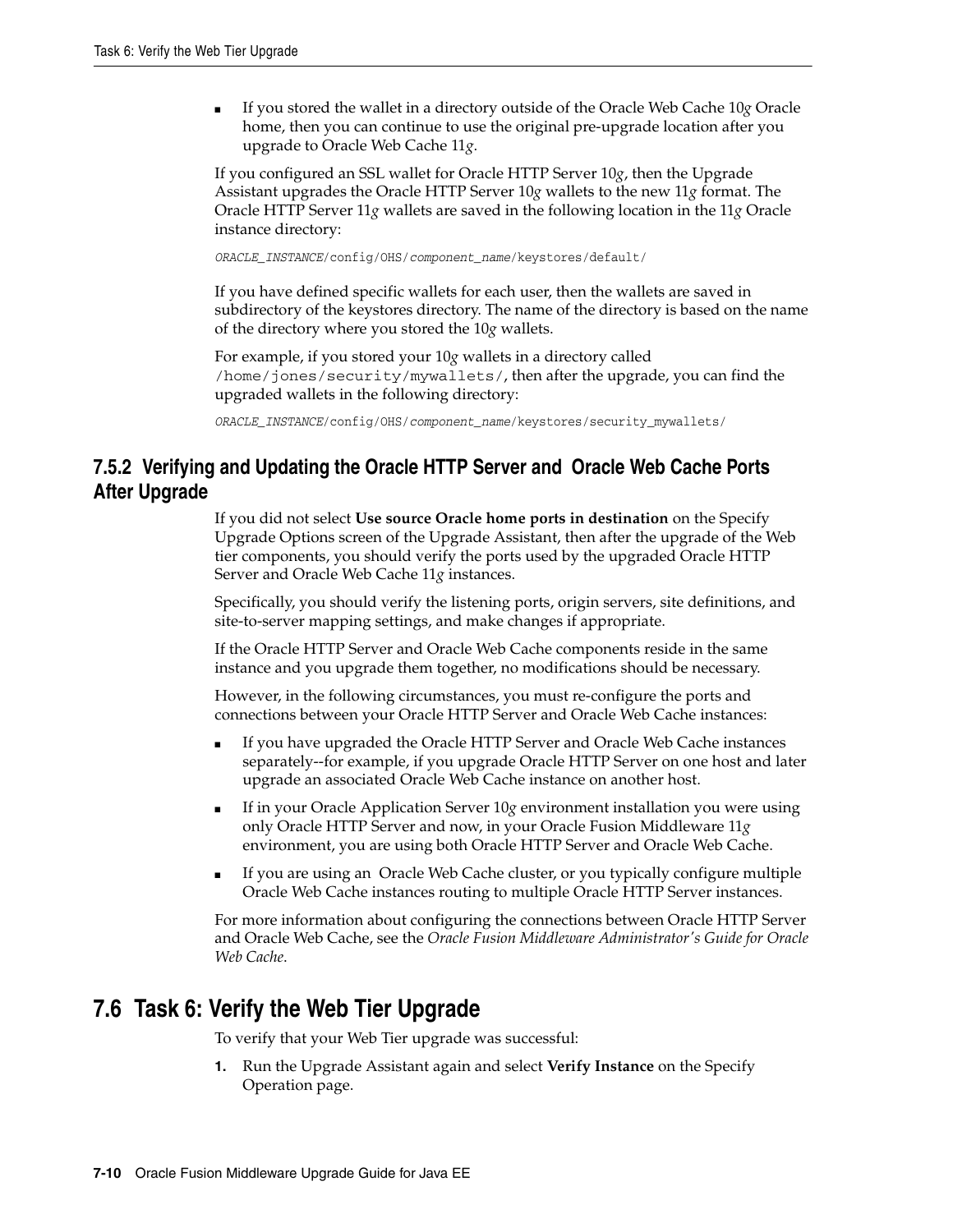Follow the instructions on the screen for information on how to verify that specific Oracle Fusion Middleware components are up and running.

**2.** If you associated the Web Tier with an Oracle WebLogic Server domain and the Oracle Enterprise Manager template was applied to the domain, then use the Fusion Middleware Control to verify that the Web Tier components are up and running.

For more information, see "Getting Started Using Oracle Enterprise Manager Fusion Middleware Control" in the *Oracle Fusion Middleware Administrator's Guide*.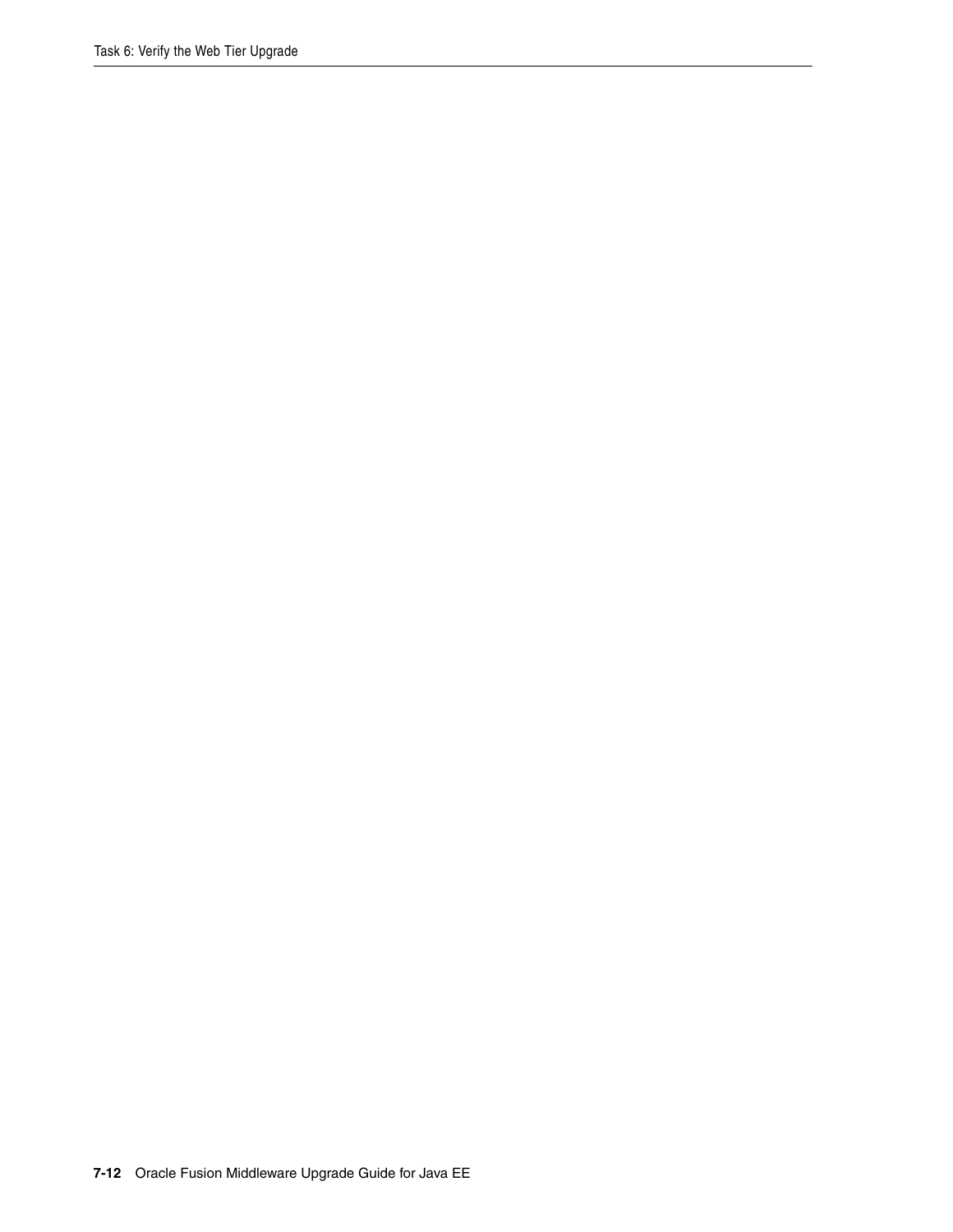**A**

# <sup>A</sup>**orion-web.xml and orion-ejb-jar.xml Upgrade Reference**

This appendix contains reference information you can use when preparing your Oracle Application Server 10*g* applications for redeployment on Oracle WebLogic Server.

Refer to the following sections for more information about upgrading elements of the following OC4J deployment descriptors:

- [orion-web.xml](#page-71-0)
- [orion-ejb-jar.xml](#page-99-0)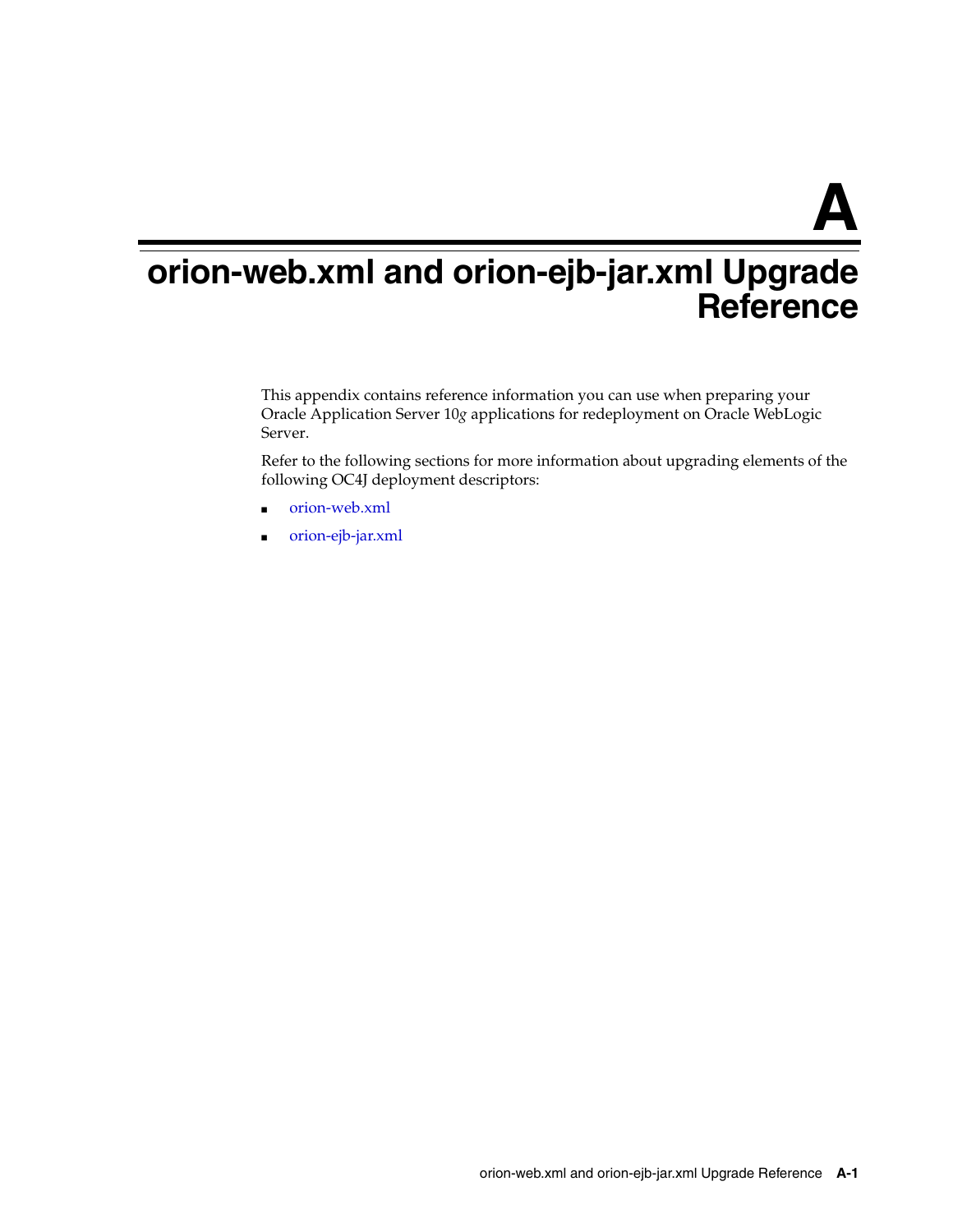# <span id="page-71-0"></span>**orion-web.xml**

The OC4J-specific application-level Web descriptor, orion-web.xml, is distributed in the /WEB-INF directory of your WAR files. It is used to add OC4J-specific settings, or override any settings in web.xml.

In Oracle WebLogic Server, the equivalent vendor specific deployment descriptor is called weblogic.xml, and it resides within the /WEB-INF directory of the web module.

When redeploying your 10*g* applications on Oracle WebLogic Server, you must convert any specific OC4J settings you have set in your Web module to the WebLogic Server equivalents in the weblogic.xml file. For more information, refer to the information provided for each element in the orion-web.xml file in this appendix.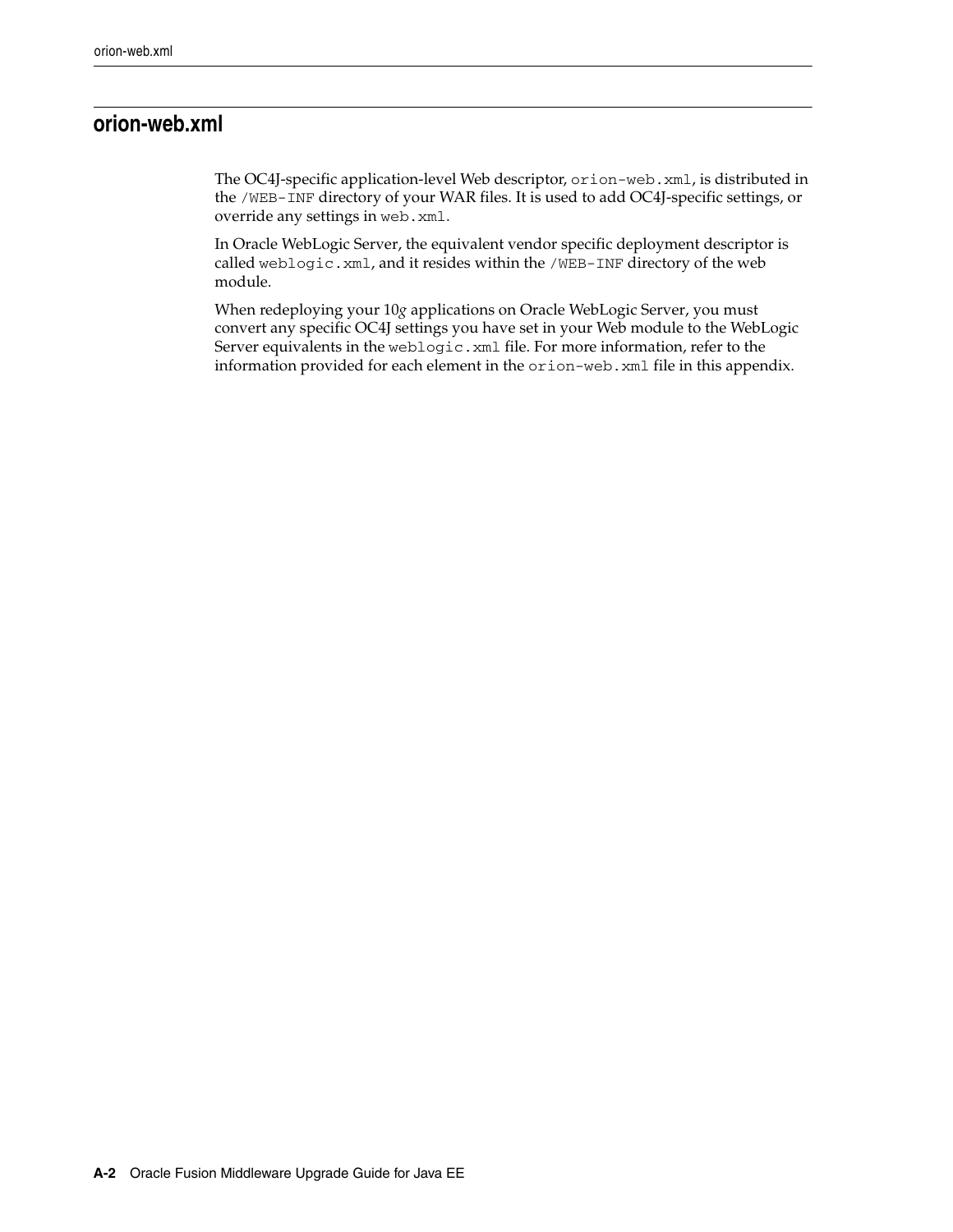# **<classpath>**

# **OC4J Definition**

Allows OC4J web applications to refer to code sources (for example, JAR or ZIP files), which are located inside and outside the Web application scope. Any valid code sources contained in these locations are added to the Web application's class-loader at runtime.

## **Equivalent Entry in weblogic.xml**

None.

## **Upgrade Advice**

Two options:

- Copy the referenced JAR files to the Web application's WEB-INF/lib directory. OR
- Package the classes in a JAR file and deploy the JAR file as an Oracle WebLogic Server shared library, which is referenced by the application through a <library-ref> element in the application's weblogic-application.xml deployment descriptor.

## **More Information**

"Creating Shared Java EE Libraries and Optional Packages" in the *Oracle Fusion Middleware Developing Applications for Oracle WebLogic Server*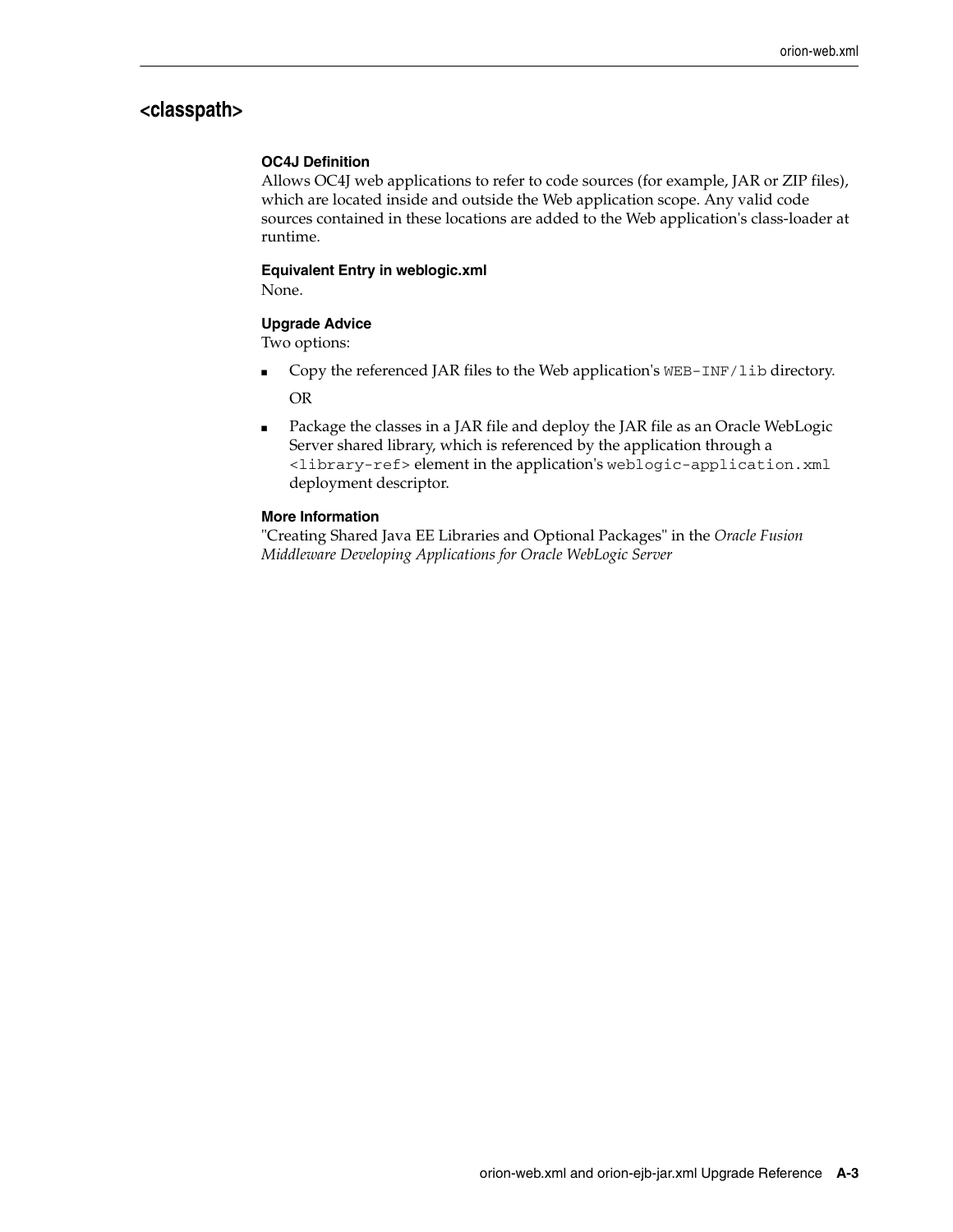# **<contextParamMappingFinding>**

# **OC4J Definition**

Overrides the value specified through a corresponding <context-param> element in web.xml for a servlet context parameter.

## **Equivalent Entry in weblogic.xml**

None.

## **Upgrade Advice**

There is no direct equivalent in Oracle WebLogic Server. However, It is possible to override context parameters via the following from any servlet or filter:

getServletContext().getInitParameter("ContextParam")

## **More Information**

"ServletConfig" Java servlet interface in the *Java 2 Platform, Enterprise Edition, v 1.3 API Specification* on the java.sun.com Web site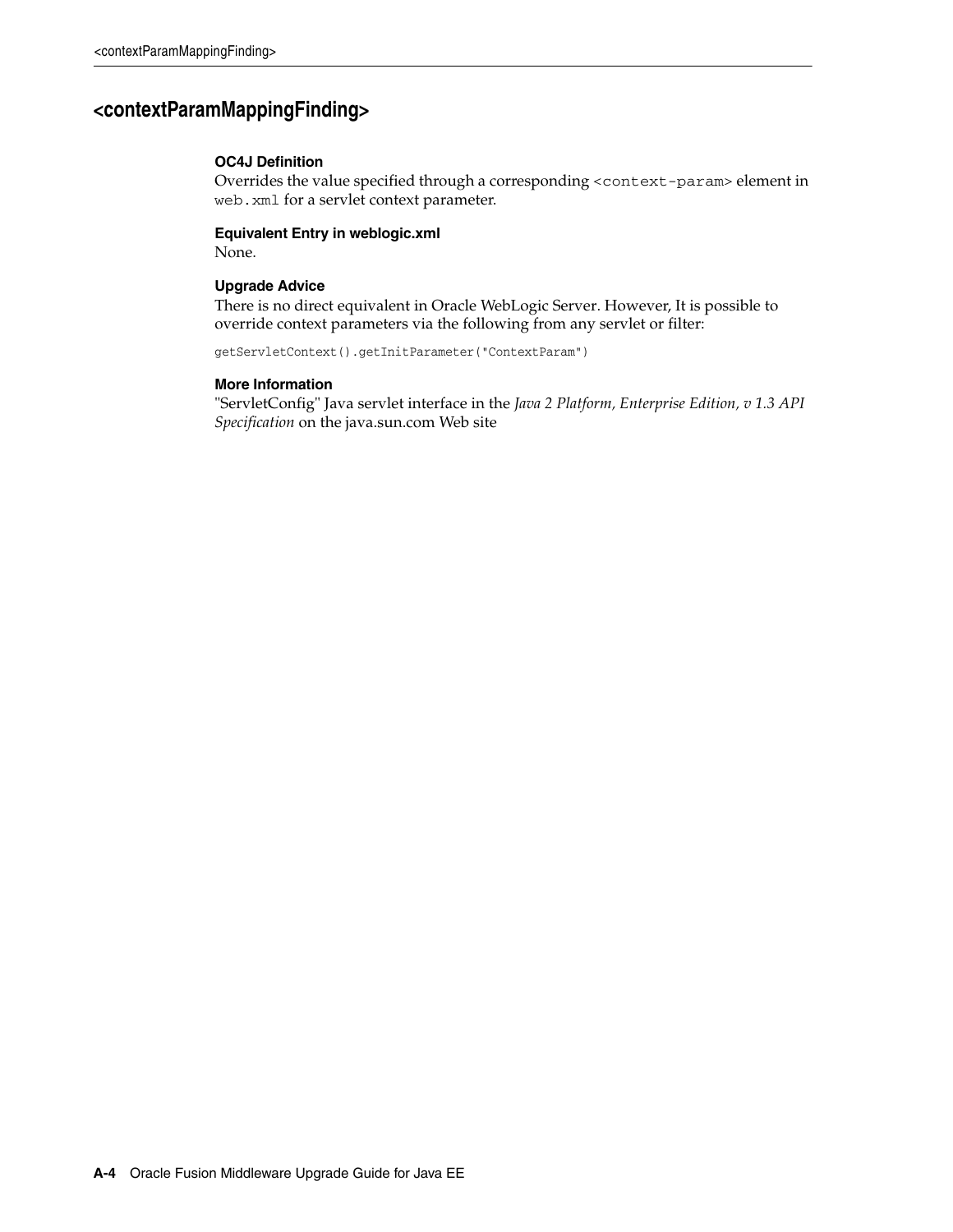# **<mimeMappings>**

# **OC4J Definition**

Defines the path to a file containing MIME mappings.

# **Equivalent Entry in weblogic.xml**

None.

# **Upgrade Advice**

There is no direct equivalent in Oracle WebLogic Server. However, it is possible to override the value specified in the <mimeMappings> element through a corresponding <mime-mapping> element in web.xml.

# **More Information**

"web.xml Deployment Descriptor Elements" in *Oracle Fusion Middleware Developing Web Applications, Servlets, and JSPs for Oracle WebLogic Server*.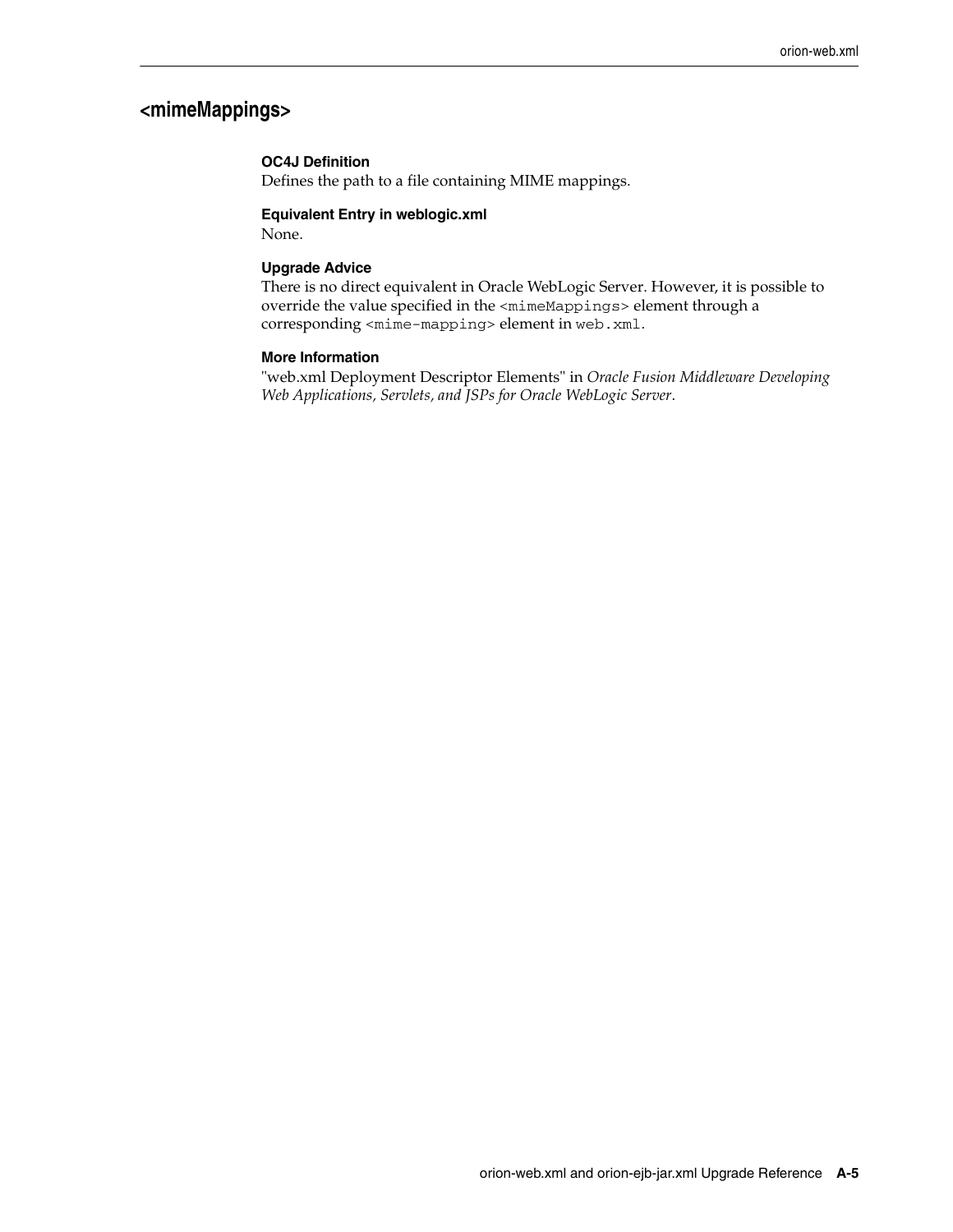# **<virtual-directory>**

# **OC4J Definition**

Adds a virtual directory mapping for static content, working in a way that is conceptually similar to symbolic links on a UNIX system, for example.

The virtual directory enables you to make the contents of the real document root directory available to the application without physically residing in the Web application WAR file. This is useful, for example, when linking to an enterprise-wide error page from multiple WAR files.

# **Equivalent Entry in weblogic.xml**

<virtual-directory-mapping>

# **Upgrade Advice**

Create an equivalent <virtual-directory-mapping> entry in weblogic.xml.

# **More Information**

"weblogic.xml Deployment Descriptor Elements" in Oracle Fusion Middleware Developing Web Applications, Servlets, and JSPs for Oracle WebLogic Server.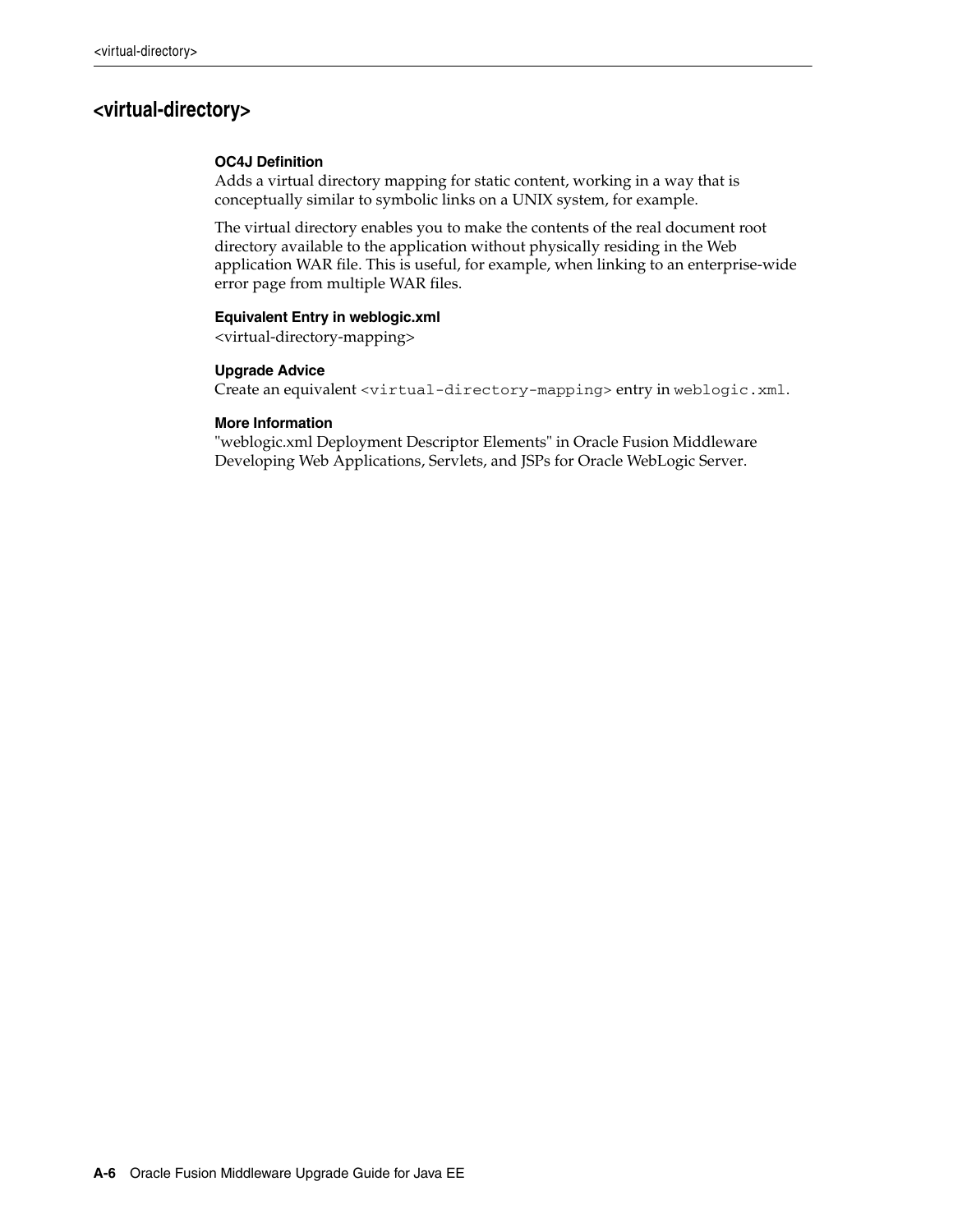# **<access-mask>**

# **OC4J Definition**

Specifies optional access masks for the application. You can use host names or host domains to filter clients, use IP addresses and subnets to filter clients, or you can use both.

# **Equivalent Entry in weblogic.xml**

None.

# **Upgrade Advice**

Create the same filter at either your network firewall or application load-balancer, if available. Alternatively, consider using an Oracle WebLogic Server network connection filter to provide a filter for the Oracle WebLogic Server domain.

However, it is important to note that Oracle WebLogic Server network connection filters can act only on an entire domain and cannot be set on a per application basis.

# **More Information**

"Using Network Connection Filters" in the *Oracle Fusion Middleware Programming Security for Oracle WebLogic Server*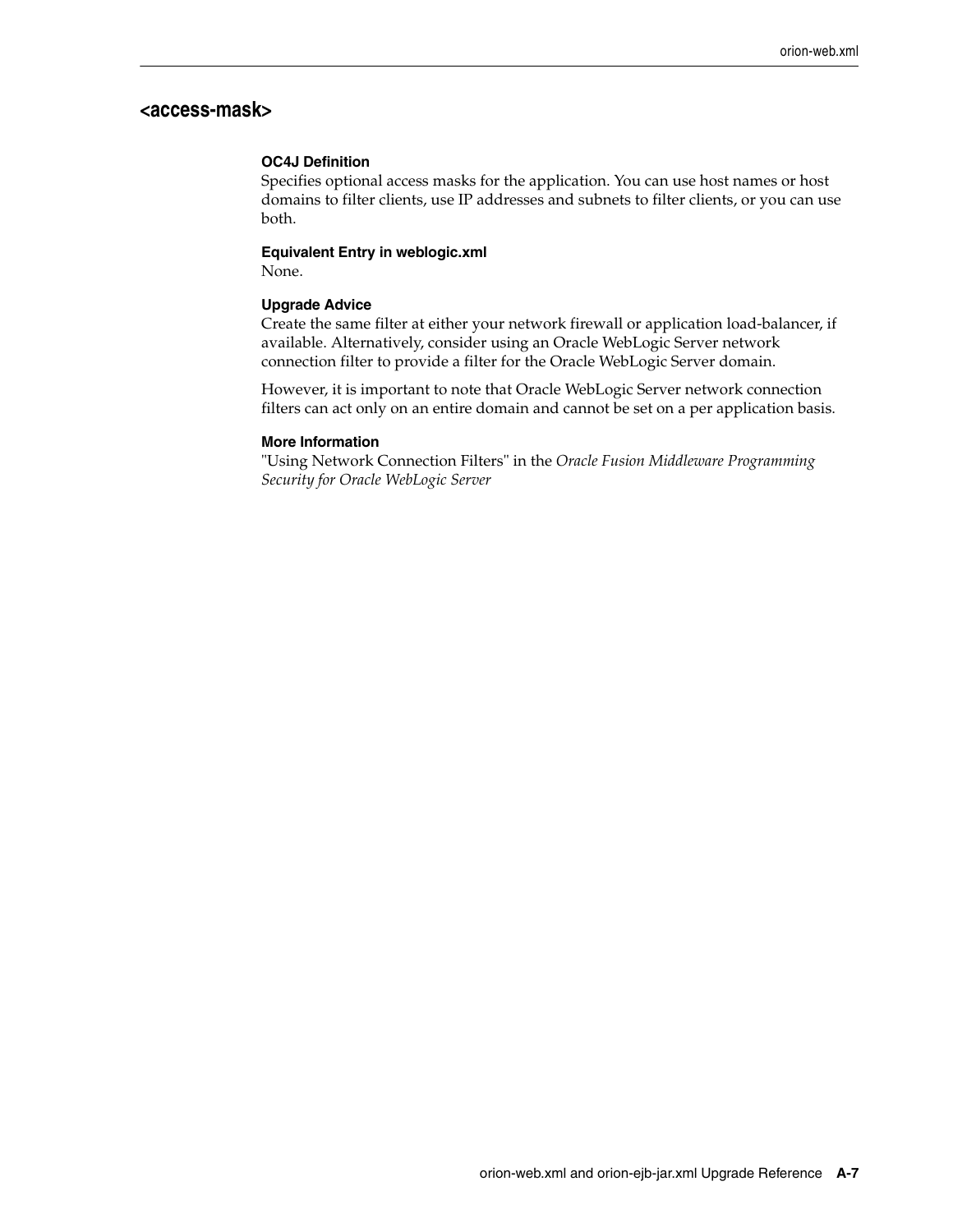# **<servlet-chaining>**

# **OC4J Definition**

Specifies a servlet to call when the response of the current servlet is set to a specified MIME type.

The specified servlet is called after the current servlet. Use this for filtering or transforming certain kinds of output.

# **Equivalent Entry in weblogic.xml**

None.

# **Upgrade Advice**

Create a standard filter to achieve the same functionality. OC4J servlet chaining is an older and proprietary mechanism with functionality similar to that of standard servlet filtering, which was introduced in version 2.3 of the Servlet specification.

## **More Information**

"The Essentials of Filters" on the java.sun.com Web site.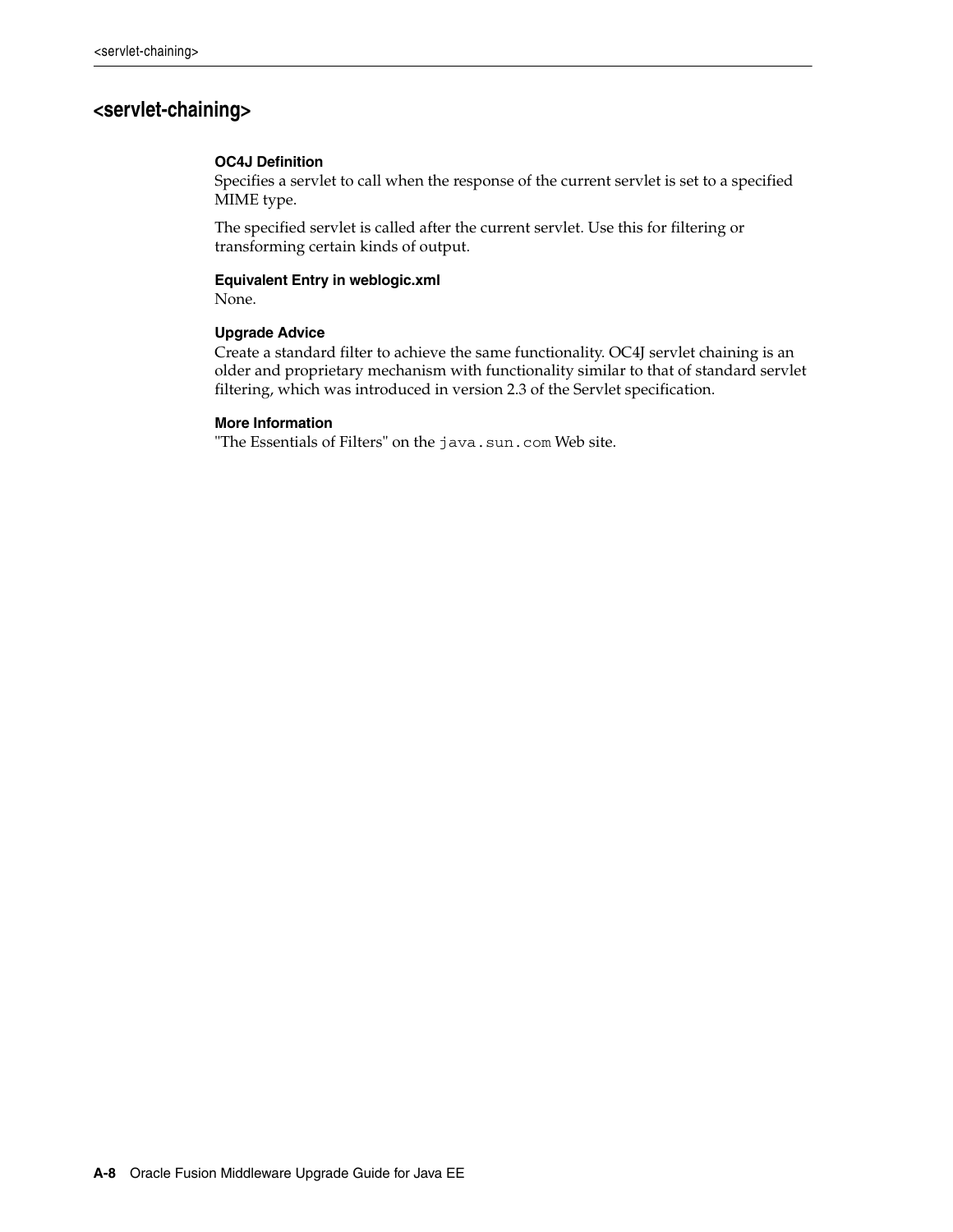# **<request-tracker>**

# **OC4J Definition**

Specifies a servlet to use as a request tracker, which is invoked for each separate request sent from a browser to the server, at the same time as the corresponding response is committed (immediately before the response is actually sent).

Request trackers are useful for logging information.

# **Equivalent Entry in weblogic.xml**

None.

#### **Upgrade Advice**

Create a standard Servlet Request Listener that contains the functionality of the request tracker servlet.

OC4J servlet request tracker is an older and proprietary mechanism with functionality similar to that of a standard request listener, which was introduced in version 2.4 of the Servlet specification.

# **More Information**

"Servlet Life Cycle" in the J2EE 1.4 Tutorial on the java.sun.com Web site.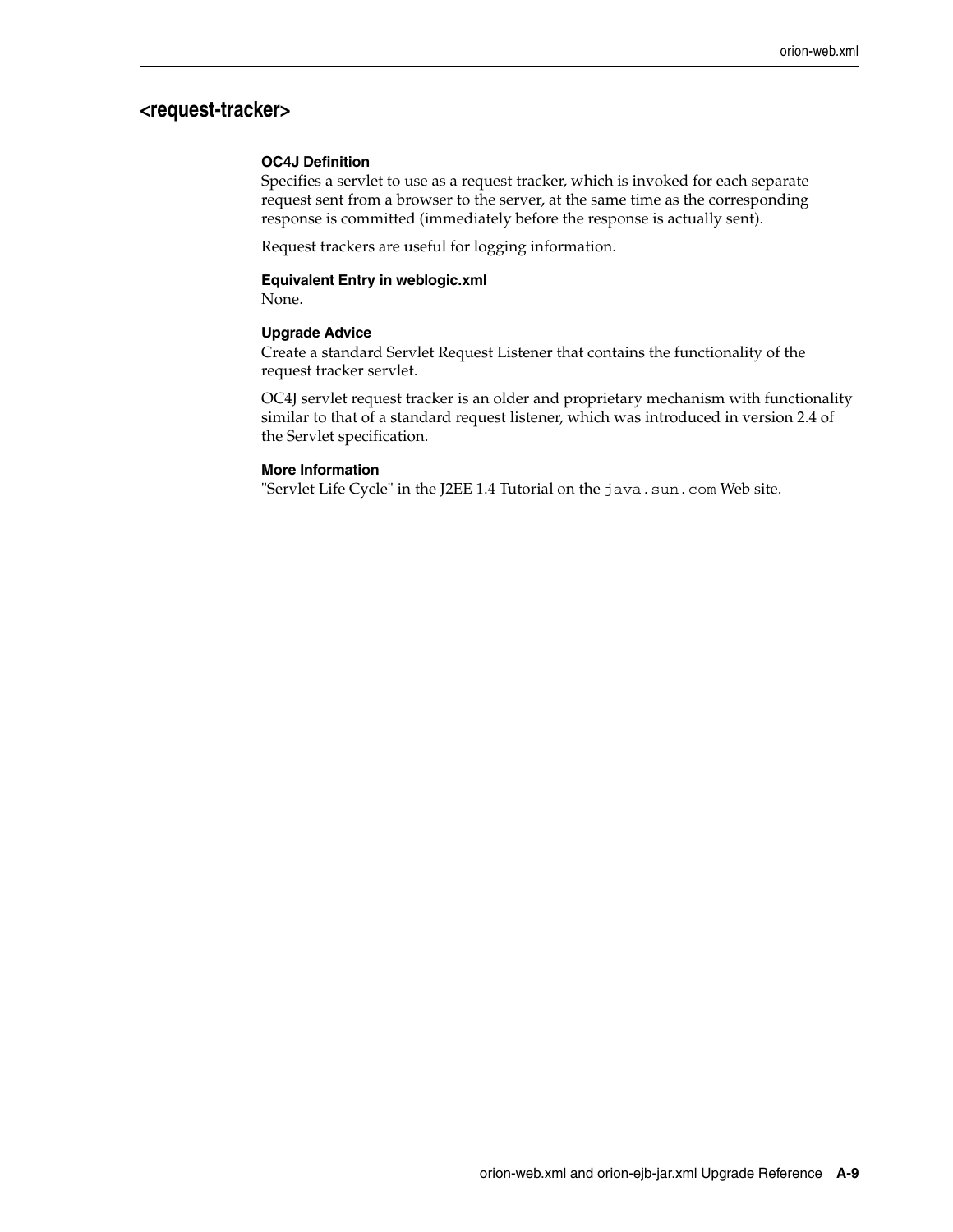# **<session-tracking>**

## **OC4J Definition**

Specifies the session-tracking settings for this application.

Session tracking is accomplished through cookies, assuming a cookie-enabled browser.

# **Equivalent Entry in weblogic.xml**

<session-descriptor>

# **Upgrade Advice**

Use the <session-descriptor> element in weblogic.xml.

### **More Information**

"weblogic.xml Deployment Descriptor Elements" in Oracle Fusion Middleware Developing Web Applications, Servlets, and JSPs for Oracle WebLogic Server.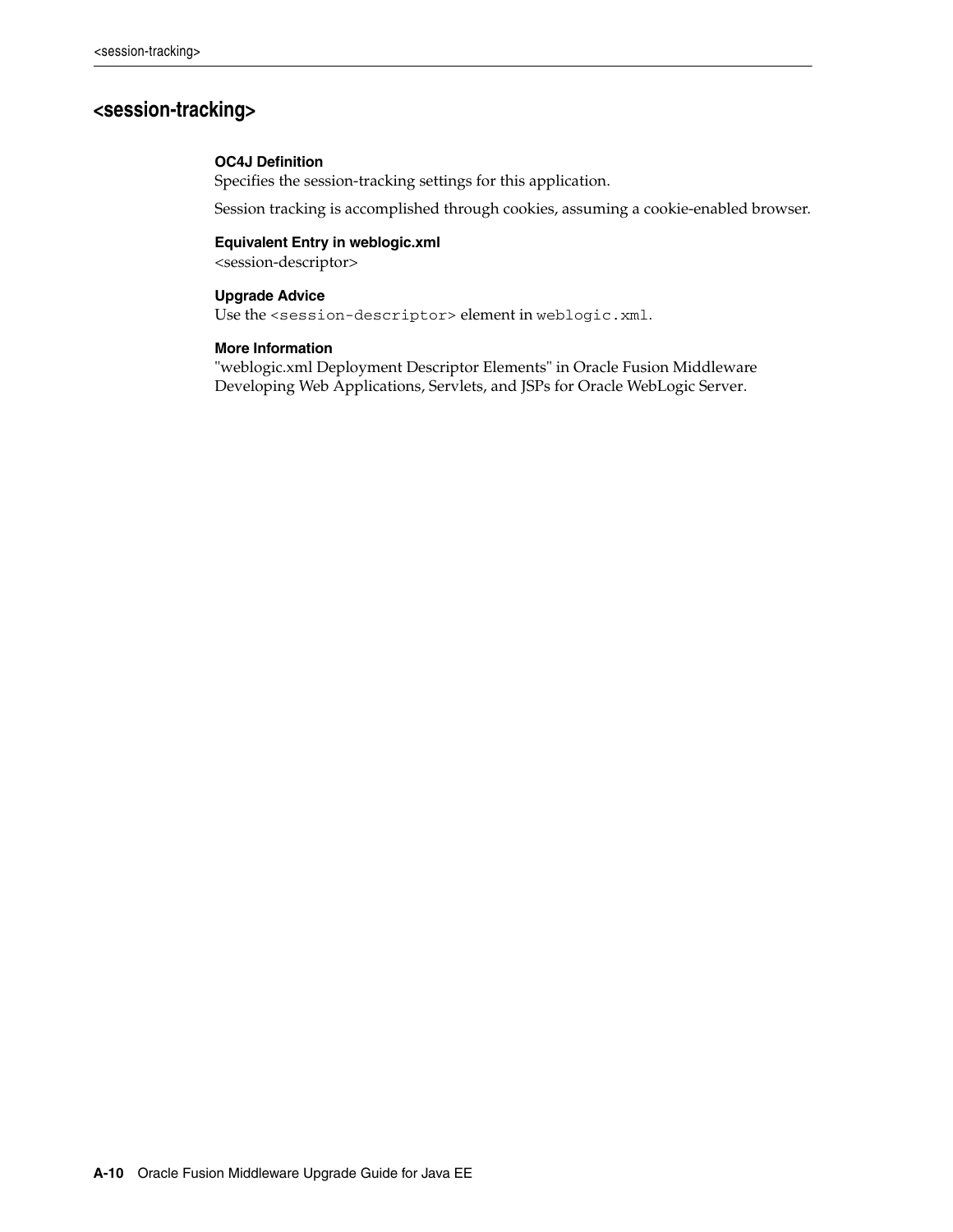# **<session-tracker>**

# **OC4J Definition**

This subelement of <session-tracking> specifies a servlet to use as a session tracker.

A session tracker is invoked as soon as a session is created; specifically, at the same time as the invocation of the sessionCreated() method of the HTTP session listener (an instance of a class implementing the javax.servlet.http.HttpSessionListener interface).

Session trackers are useful for logging information, for example.

#### **Equivalent Entry in weblogic.xml**

None.

#### **Upgrade Advice**

Create a standard HttpSessionListener that contains the functionality of the session tracker servlet.

# **More Information**

"Servlet Life Cycle" in the J2EE 1.4 Tutorial on the java.sun.com Web site.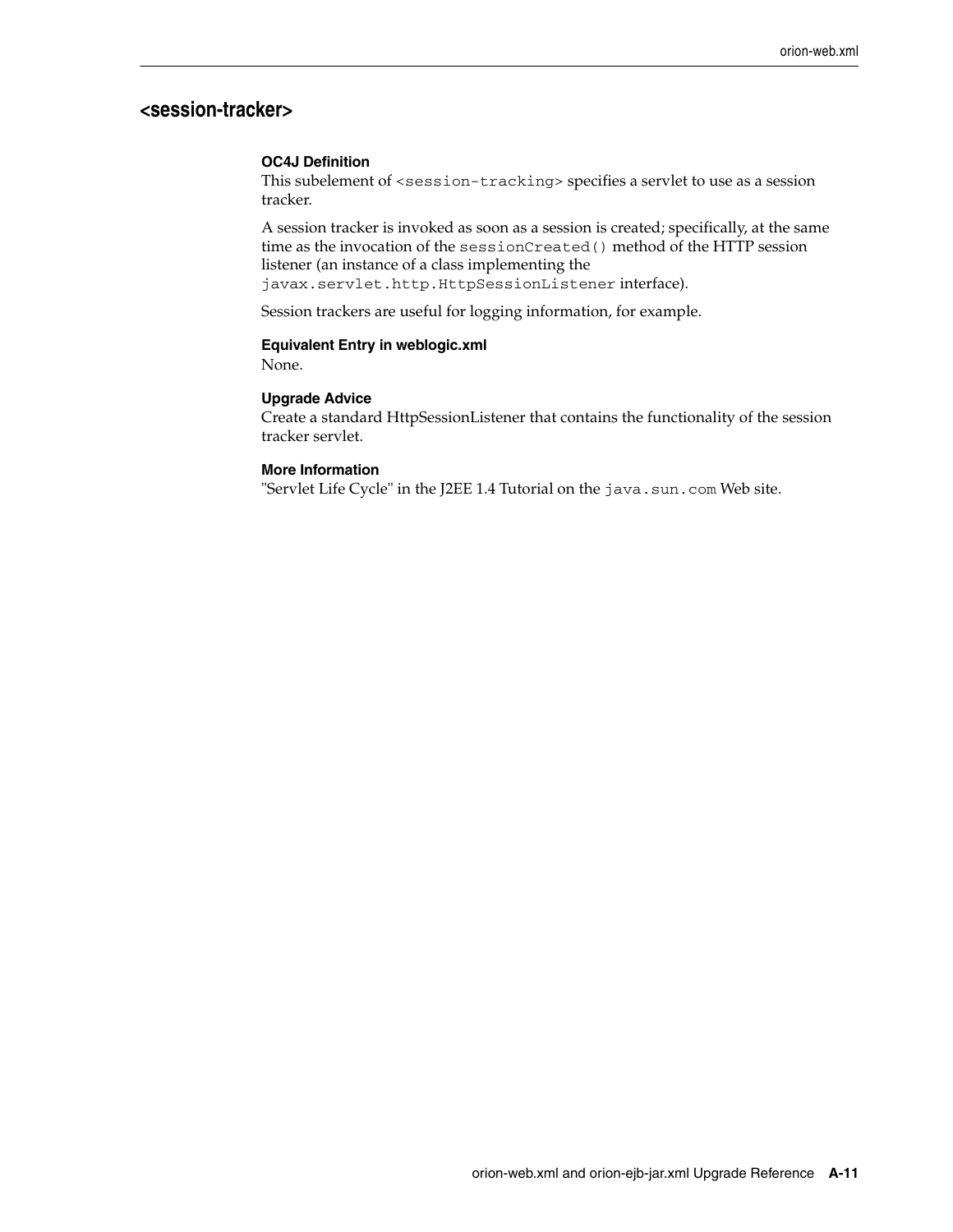# **<resource-ref-mapping>**

# **OC4J Definition**

Declares a JNDI location for an external resource, such as a data source, JMS queue, or mail session. This is in conjunction with a corresponding <resource-ref> element in the web.xml file, which declares the resource.

# **Equivalent Entry in weblogic.xml**

<resource-description>

## **Upgrade Advice**

Use the <resource-description> element in weblogic.xml.

# **More Information**

"weblogic.xml Deployment Descriptor Elements" in Oracle Fusion Middleware Developing Web Applications, Servlets, and JSPs for Oracle WebLogic Server.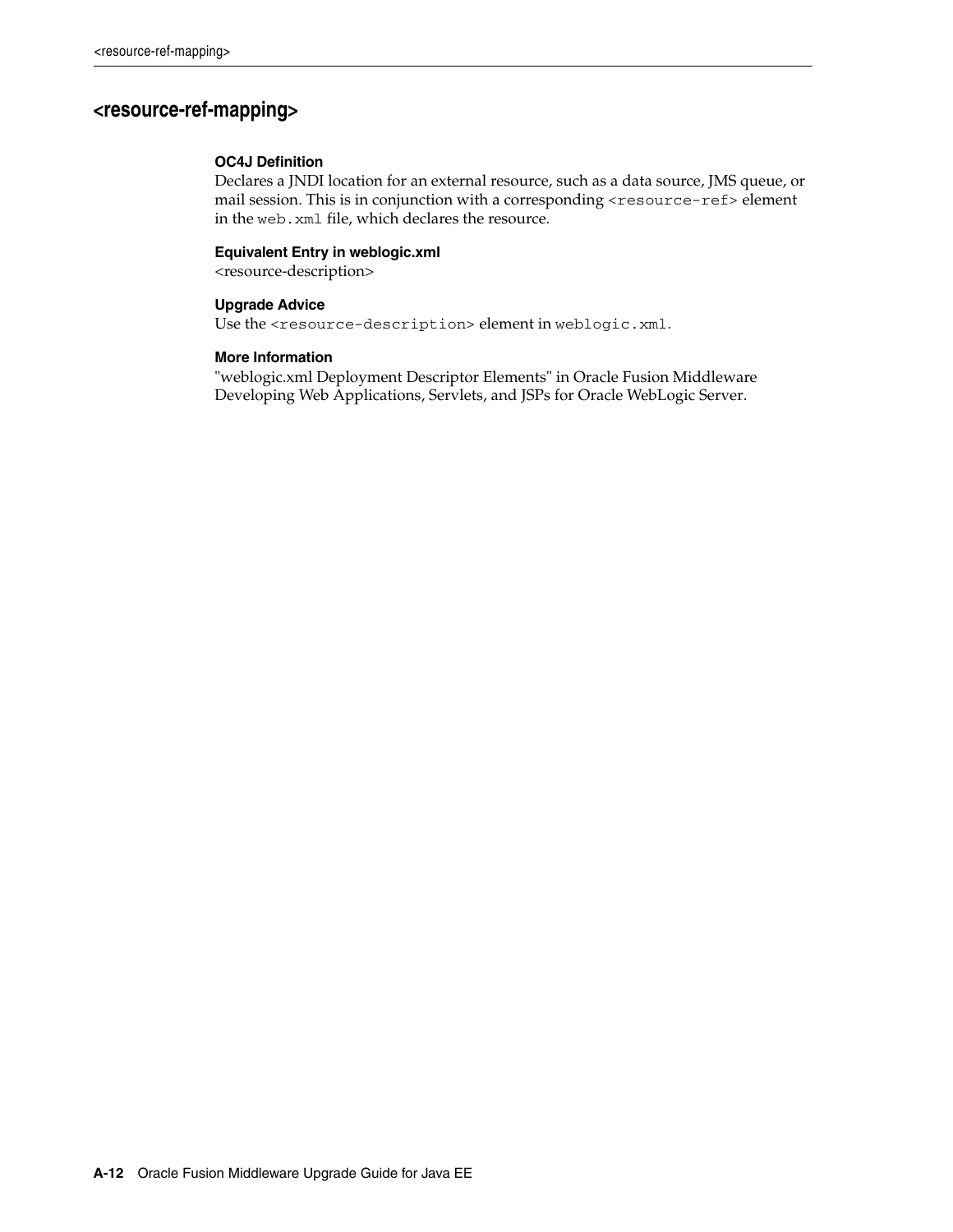# **<lookup-context>**

# **OC4J Definition**

This element, through its location attribute, specifies an optional JNDI context that will be used instead of the default context in looking up the resource mapped in the parent <resource-ref-mapping> element.

This is useful when you are connecting to third-party modules, such as a third-party JMS server, for example.

## **Equivalent Entry in weblogic.xml**

None.

# **Upgrade Advice**

In Oracle WebLogic Server, the default module context is used to look up the JNDI name. However, if the third-party JNDI module is a JMS server and the intent is to use the associated connection factories and destinations, WebLogic JMS enables you to reference third-party JMS providers within a local WebLogic Server JNDI tree.

# **More Information**

"Configuring Foreign Server Resources to Access Third-Party JMS Providers" in *Oracle Fusion Middleware Configuring and Managing JMS for Oracle WebLogic Server*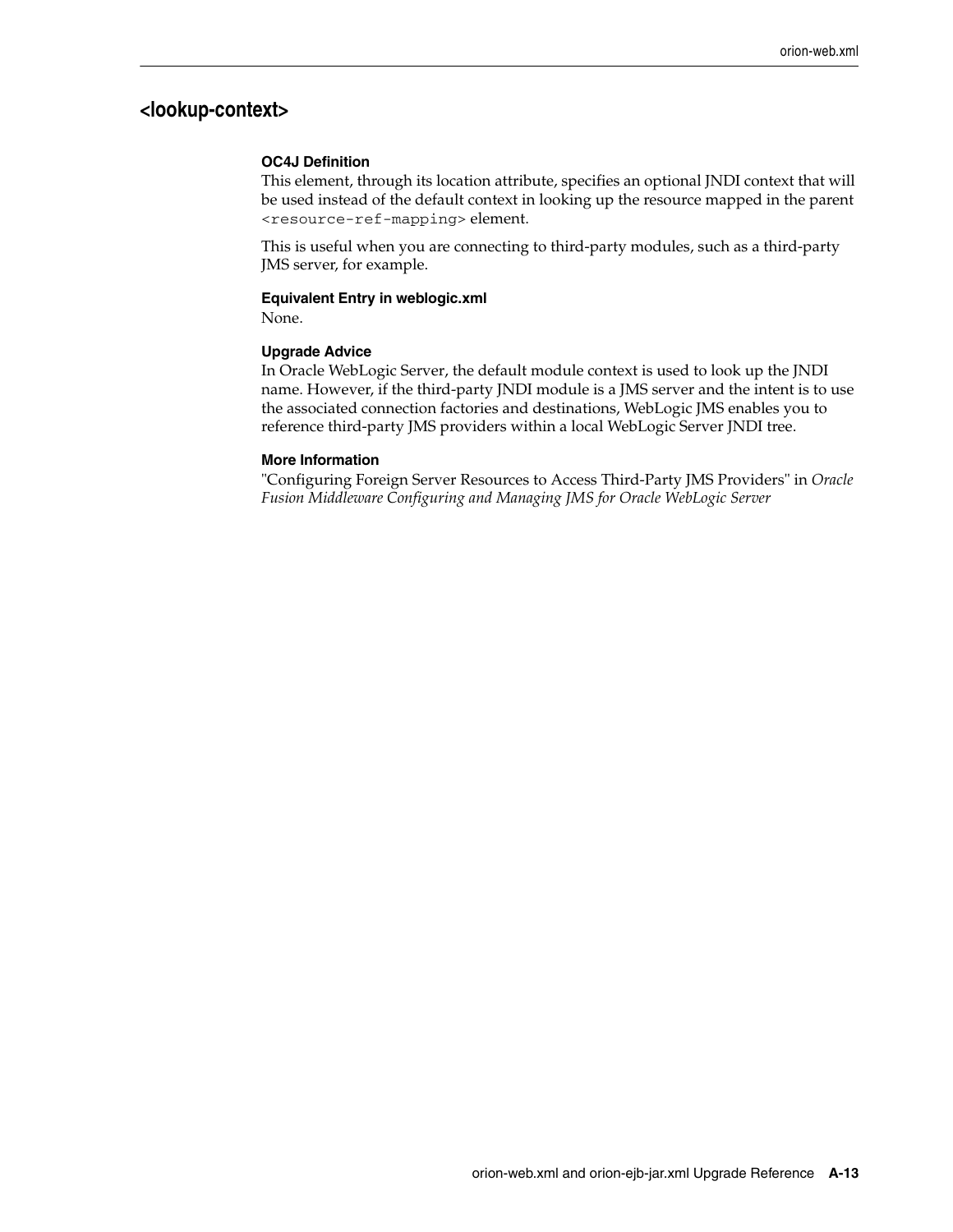# **<resource-env-ref-mapping>**

# **OC4J Definition**

Declares a JNDI location for an environment resource. This is in conjunction with a corresponding <resource-env-ref> element in the web.xml file, which declares the resource.

# **Equivalent Entry in weblogic.xml**

<resource-env-description>

## **Upgrade Advice**

Use the <resource-env-description> element in weblogic.xml.

# **More Information**

"weblogic.xml Deployment Descriptor Elements" in Oracle Fusion Middleware Developing Web Applications, Servlets, and JSPs for Oracle WebLogic Server.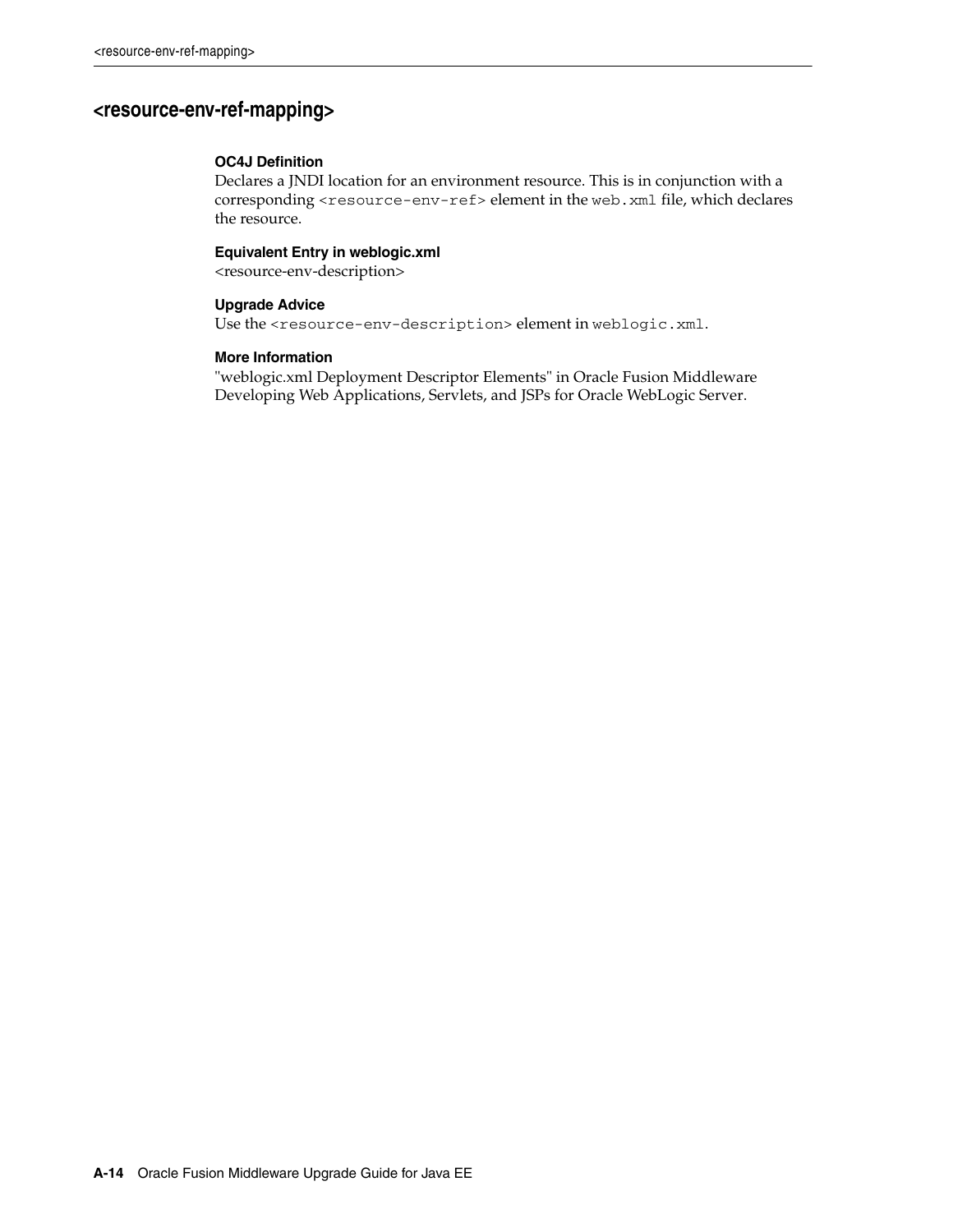# **<env-entry-mapping>**

# **OC4J Definition**

Overrides the value specified through a corresponding <env-entry> element in web.xml, for an environment entry.

# **Equivalent Entry in weblogic.xml**

None.

# **Upgrade Advice**

There is no direct equivalent in Oracle WebLogic Server. However, it is possible to override the value specified in a corresponding <env-entry> element in web.xml.

# **More Information**

"web.xml Deployment Descriptor Elements" in *Oracle Fusion Middleware Developing Web Applications, Servlets, and JSPs for Oracle WebLogic Server*.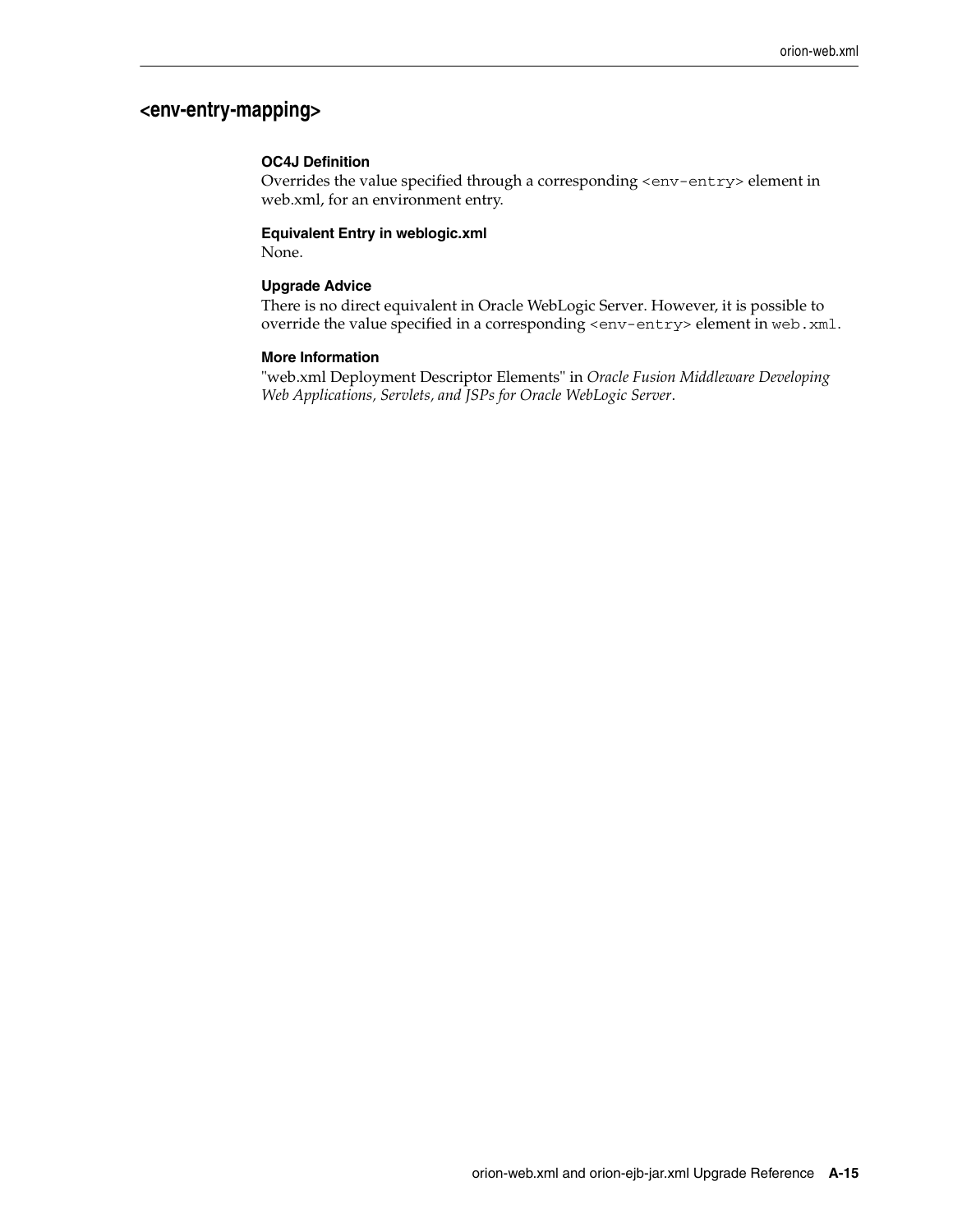# **<ejb-ref-mapping>**

# **OC4J Definition**

Declares a JNDI location for an EJB. This is in conjunction with a corresponding <ejb-ref> or <ejb-local-ref> element to declare the EJB in the web.xml file.

# **Equivalent Entry in weblogic.xml**

<ejb-reference-description>

# **Upgrade Advice**

Use the <ejb-reference-description> element in weblogic.xml.

# **More Information**

"weblogic.xml Deployment Descriptor Elements" in Oracle Fusion Middleware Developing Web Applications, Servlets, and JSPs for Oracle WebLogic Server.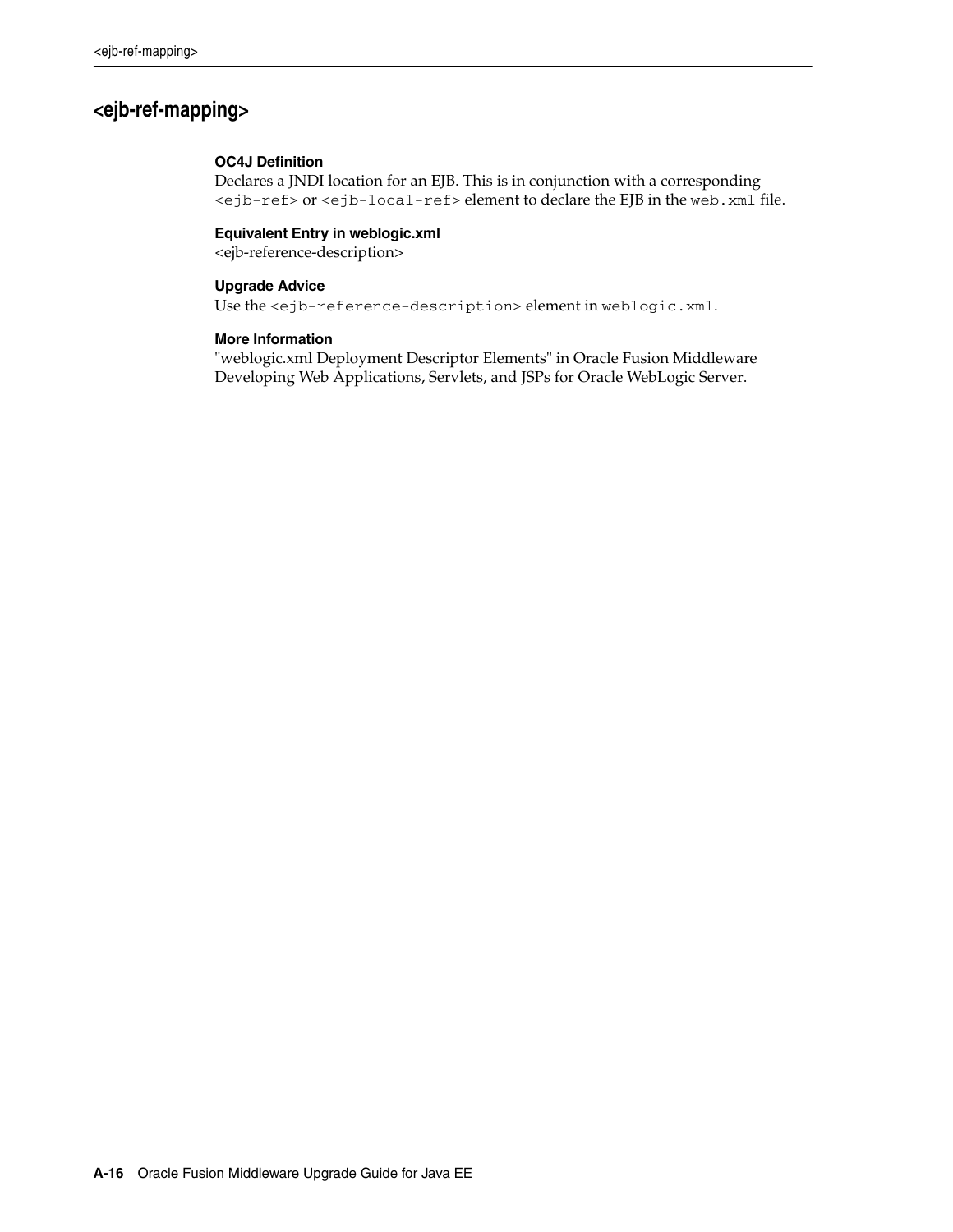# **<service-ref-mapping>**

# **OC4J Definition**

Use this element in conjunction with a <service-ref> element that appears in the web.xml file to declare a Web service.

# **Equivalent Entry in weblogic.xml**

<service-ref-description>

## **Upgrade Advice**

Use the <service-ref-description> element in weblogic.xml.

# **More Information**

"weblogic.xml Deployment Descriptor Elements" in Oracle Fusion Middleware Developing Web Applications, Servlets, and JSPs for Oracle WebLogic Server.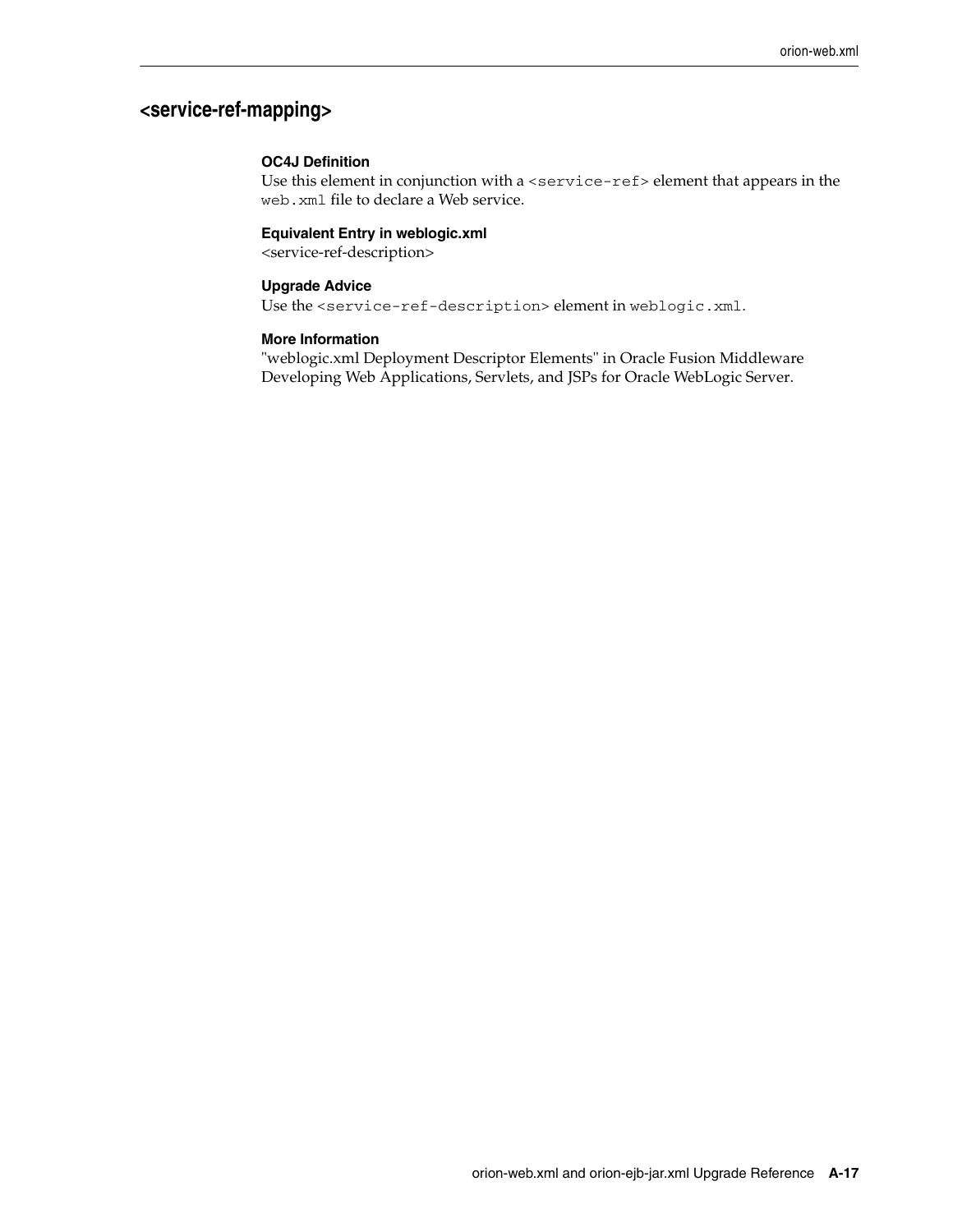# **<expiration-setting>**

# **OC4J Definition**

Sets the expiration for a given set of resources; that is, how long before the resources will expire in the browser. (The browser reloads an expired resource upon the next request for it.)

This is useful for caching policies, such as not reloading images as frequently as documents.

# **Equivalent Entry in weblogic.xml**

None.

# **Upgrade Advice**

This is performance feature OC4J Servlet container in that this can reduce the requests to the server by asking the browser to cache certain requests.

There is no equivalent feature in Oracle WebLogic Server.

# **More Information**

None.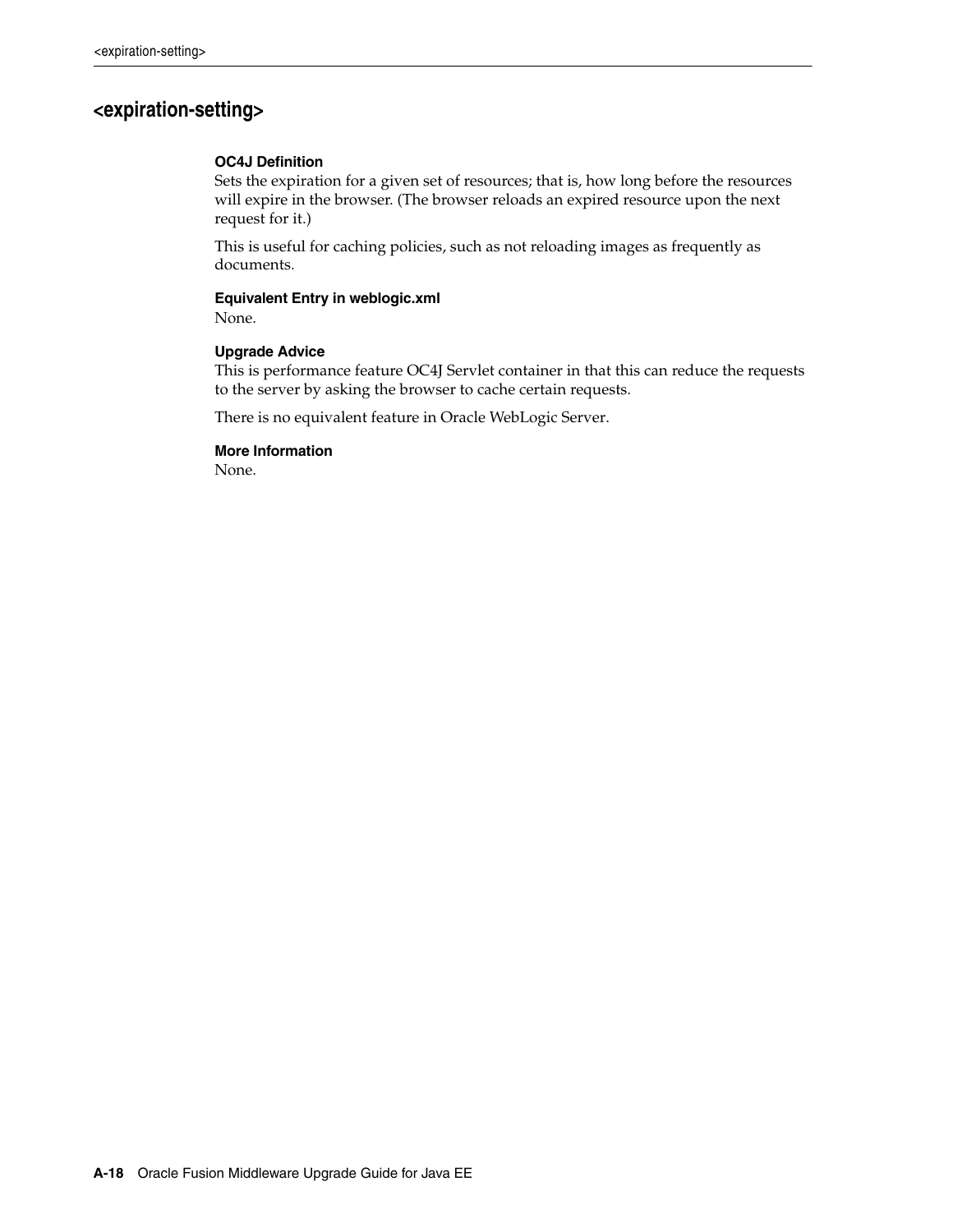# **<jazn-web-app>**

# **OC4J Definition**

Configures the OracleAS JAAS Provider and Single Sign-On (SSO) properties for servlet execution. You must set these features appropriately to invoke a servlet under the privileges of a particular security subject.

# **Equivalent Entry in weblogic.xml**

None.

## **Upgrade Advice**

In Oracle WebLogic Server, security subject propagation is automatically supported within the same domain.

However, if the identity is propagated between multiple domains, cross-domain security or global trust must be enabled.

## **More Information**

*Oracle Fusion Middleware Understanding Security for Oracle WebLogic Server*

"Enable Cross Domain Security between domains" in the Oracle WebLogic Server Administration Console online help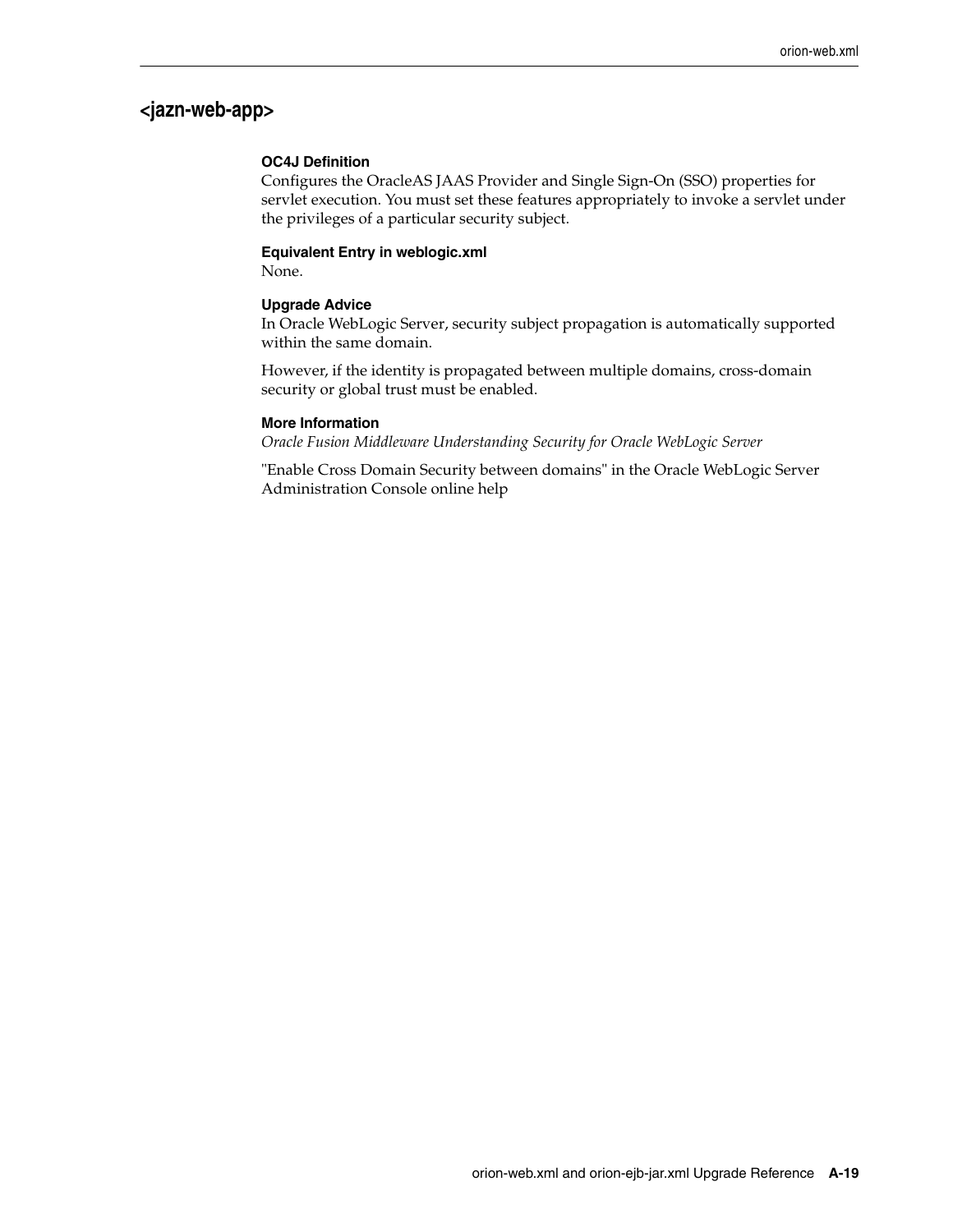# **<security-role-mapping>**

# **OC4J Definition**

This element maps a security role to specified users and groups, or to all users. It maps to a security role of the same name specified through a <security-role> element in the web.xml file. Use either the implies All attribute or an appropriate combination of subelements—<group>, <user>, or both.

# **Equivalent Entry in weblogic.xml**

<security-role-assignment>

# **Upgrade Advice**

Use the <security-role-assignment> element in weblogic.xml. The security role name should be created in the destination Oracle WebLogic Server domain.

# **More Information**

"weblogic.xml Deployment Descriptor Elements" in Oracle Fusion Middleware Developing Web Applications, Servlets, and JSPs for Oracle WebLogic Server.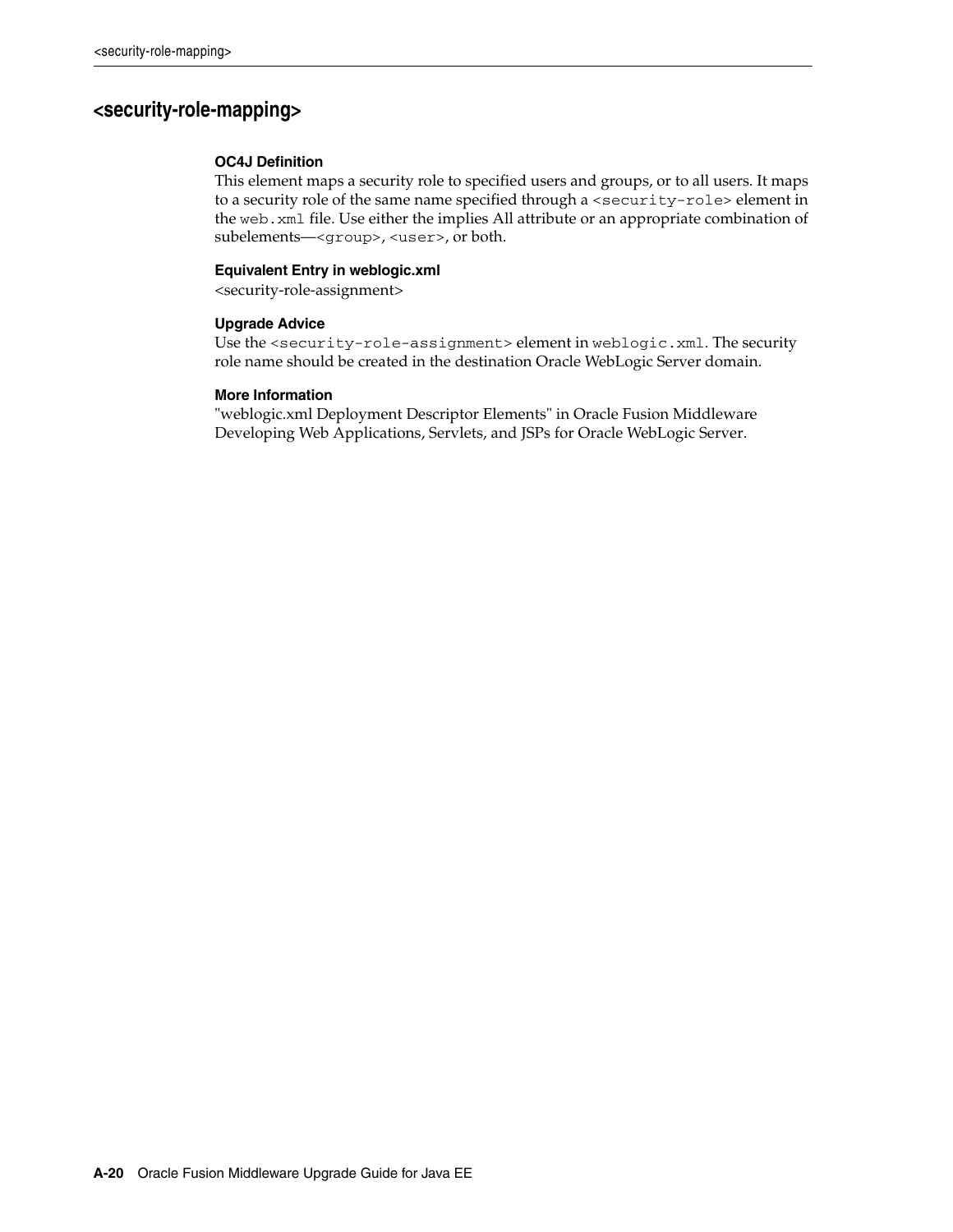# **<web-app-class-loader>**

This section describes the attributes supported by the OC4J <web-app-class-loader> element in the orion-web.xml deployment descriptor.

# **search-local-classes-first**

#### **OC4J Definition**

Set this to "true" to search and load WAR file classes before system classes. By default, system classes are searched and loaded first.

### **Equivalent Entry in weblogic.xml**

None.

## **Upgrade Advice**

Configure a filtering classloader by adding a <prefer-application-package> element in the application's weblogic-application.xml, which lists the packages be loaded explicitly from the application and ensure that the "required" version of the JAR file is available to the application, either as a application shared library or by bundling the JAR file in the APP-INF/lib or WEB-INF/lib directories of the application.

Unlike OC4J, if a WebLogic Server filtered class cannot be resolved through the application class-loader, Oracle WebLogic Server will not attempt to load it from parent class-loaders. It is therefore important to ensure that the package names listed within the <prefer-application-packages> element of weblogic-application.xml are correct.

## **More Information**

"Using a Filtering Classloader" in *Oracle Fusion Middleware Developing Applications for Oracle WebLogic Server*

"Creating Shared Java EE Libraries and Optional Packages" in *Oracle Fusion Middleware Developing Applications for Oracle WebLogic Server*

## **include-war-manifest-class-path**

## **OC4J Definition**

Set this attribute to "false" to not ignore the classpath specified in the WAR file manifest Class-Path attribute when searching and loading classes from the WAR file (regardless of the search-local-classes-first setting). Otherwise, the classpath from the WAR file manifest is included.

#### **Equivalent Entry in weblogic.xml**

None.

#### **Upgrade Advice**

WebLogic Server does not read the classpath specified in the WAR file manifest. However, it is possible to bundle the classes as part of application WEB-INF/lib directory.

### **More Information**

"Creating Shared Java EE Libraries and Optional Packages" in *Oracle Fusion Middleware Developing Applications for Oracle WebLogic Server*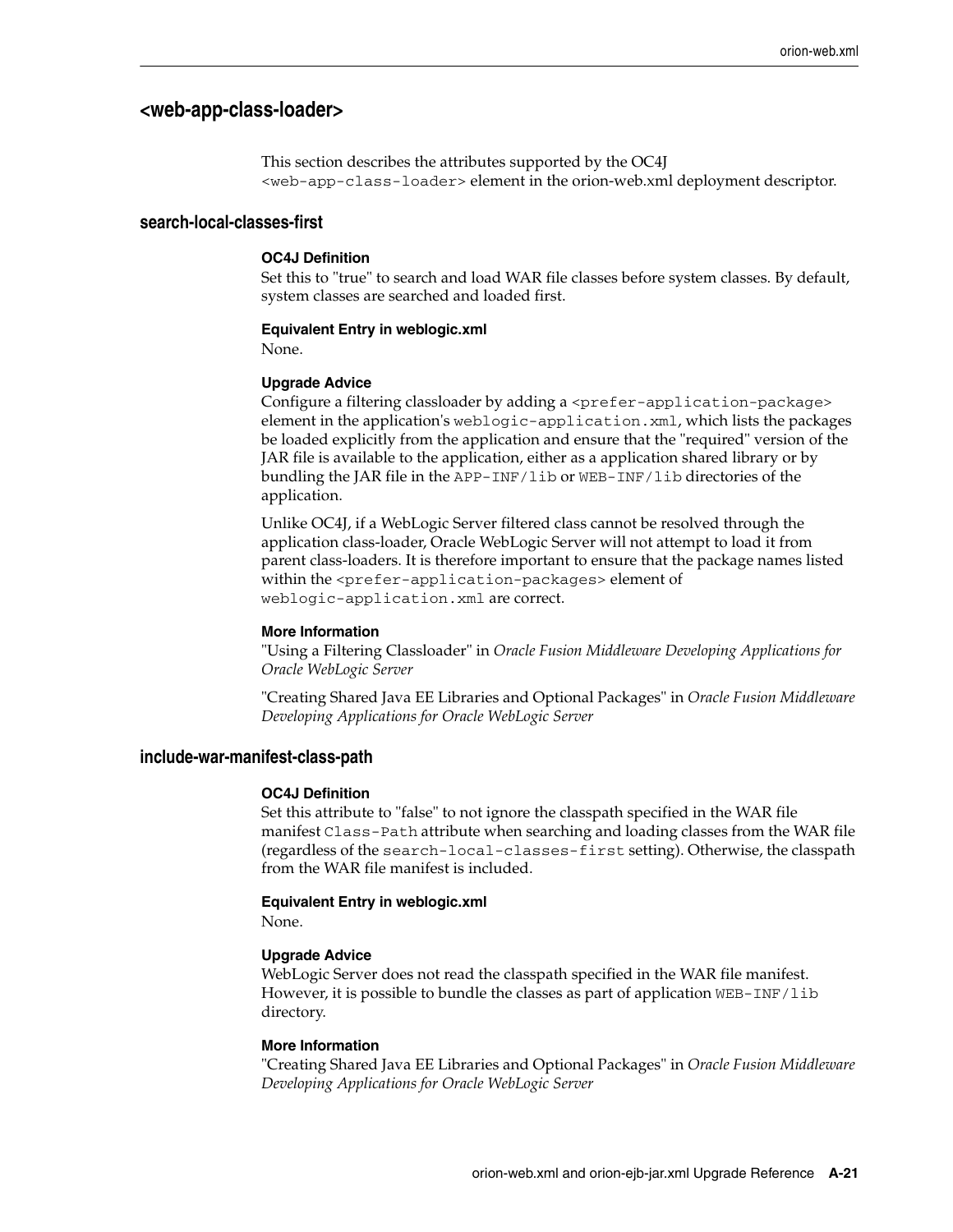# **autojoin-session**

# **OC4J Definition**

Specifies whether users should be assigned a session as soon as they log in to the application.

**Equivalent Entry in weblogic.xml**

None.

### **Upgrade Advice**

In WebLogic Server, users are automatically assigned a session as soon as they log in to the application. Unlike OC4J, this behavior cannot be disabled with a deployment descriptor element.

# **More Information**

None.

# **default-buffer-size**

# **OC4J Definition**

Specifies the default size of the output buffer for servlet responses, in bytes.

### **Equivalent Entry in weblogic.xml**

None.

## **Upgrade Advice**

There is no direct equivalent of this configuration element in Oracle WebLogic Server. However, it is possible to call setBufferSize() using the response object from any servlet. A JSP page can also include a buffer size directive, <%@ page buffer%>.

**More Information**

None.

# **default-charset**

#### **OC4J Definition**

In OC4J 10*g* Release 3 (10.1.3.1.0), for JSP pages and for the servlet container, this attribute specifies the ISO character set to use by default.

In general, for JSP 2.0 users, Oracle instead recommends standard <page-encoding> functionality (under the web.  $xml < jsp-config>$  element, according to the JSP 2.0 specification), to specify character sets according to URL patterns.

However, default-charset may be useful if you have large numbers of JSP pages, particularly across multiple applications, to avoid the necessity of making numerous changes in your EAR files.

Also, you can use default-charset to set a base default, then use <page-encoding> functionality to override the default for particular URL patterns.

#### **Equivalent Entry in weblogic.xml**

jsp-descriptor/encoding

## **Upgrade Advice**

Use the jsp-descriptor/encoding configuration in weblogic.xml.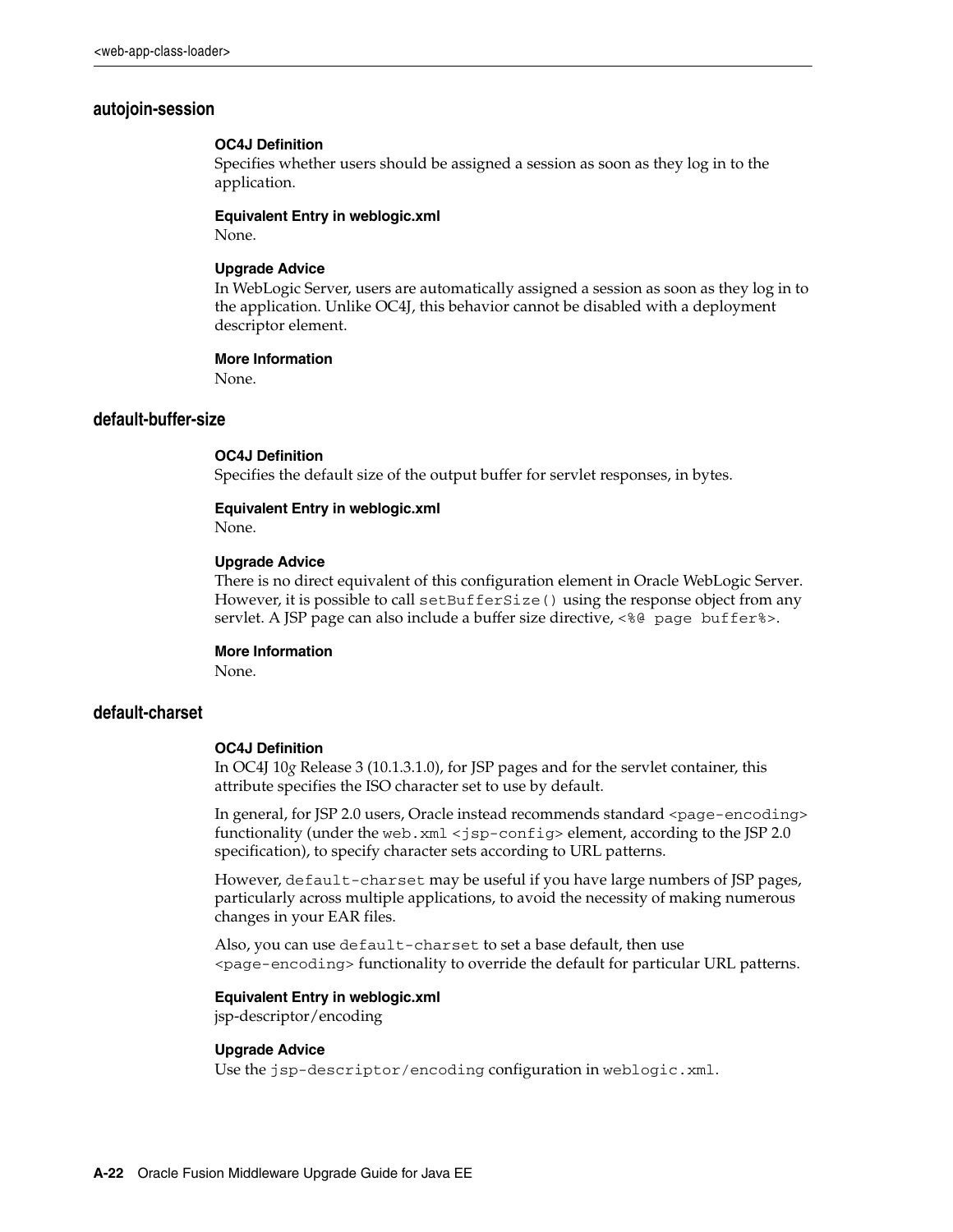#### **More Information**

"weblogic.xml Deployment Descriptor Elements" in Oracle Fusion Middleware Developing Web Applications, Servlets, and JSPs for Oracle WebLogic Server.

## **default-mime-type**

### **OC4J Definition**

Specifies a default content type for servlet responses, for situations where the setContentType() method is not called from the servlet implementation.

If default-mime-type is not specified, then there is no default content type.

#### **Equivalent Entry in weblogic.xml**

container-descriptor/default-mime-type

## **Upgrade Advice**

Use the container-descriptor/default-mime-type configuration in weblogic.xml.

## **More Information**

"weblogic.xml Deployment Descriptor Elements" in Oracle Fusion Middleware Developing Web Applications, Servlets, and JSPs for Oracle WebLogic Server.

# **development**

## **OC4J Definition**

Use this OC4J-specific flag during development; it prompts the OC4J server to check a particular directory for updates to servlet source files.

#### **Equivalent Entry in weblogic.xml**

None.

#### **Upgrade Advice**

Oracle WebLogic Server does not auto-compile java sources. However:

- To enable dynamic class loading for JSP files, configure jsp-descriptor/page-check-seconds in weblogic.xml.
- To enable dynamic class loading for servlets, configure container-descriptor/servlet-reload-check-secs in weblogic.xml.

In development mode, both these flags are set with the default value of one (1) second. In a production environment, these flags are disabled and need to be set explicitly.

#### **More Information**

"weblogic.xml Deployment Descriptor Elements" in Oracle Fusion Middleware Developing Web Applications, Servlets, and JSPs for Oracle WebLogic Server.

# **directory-browsing**

## **OC4J Definition**

This attribute specifies whether to allow directory browsing for a URL that ends in "/".

#### **Equivalent Entry in weblogic.xml**

container-descriptor/index-directory-enabled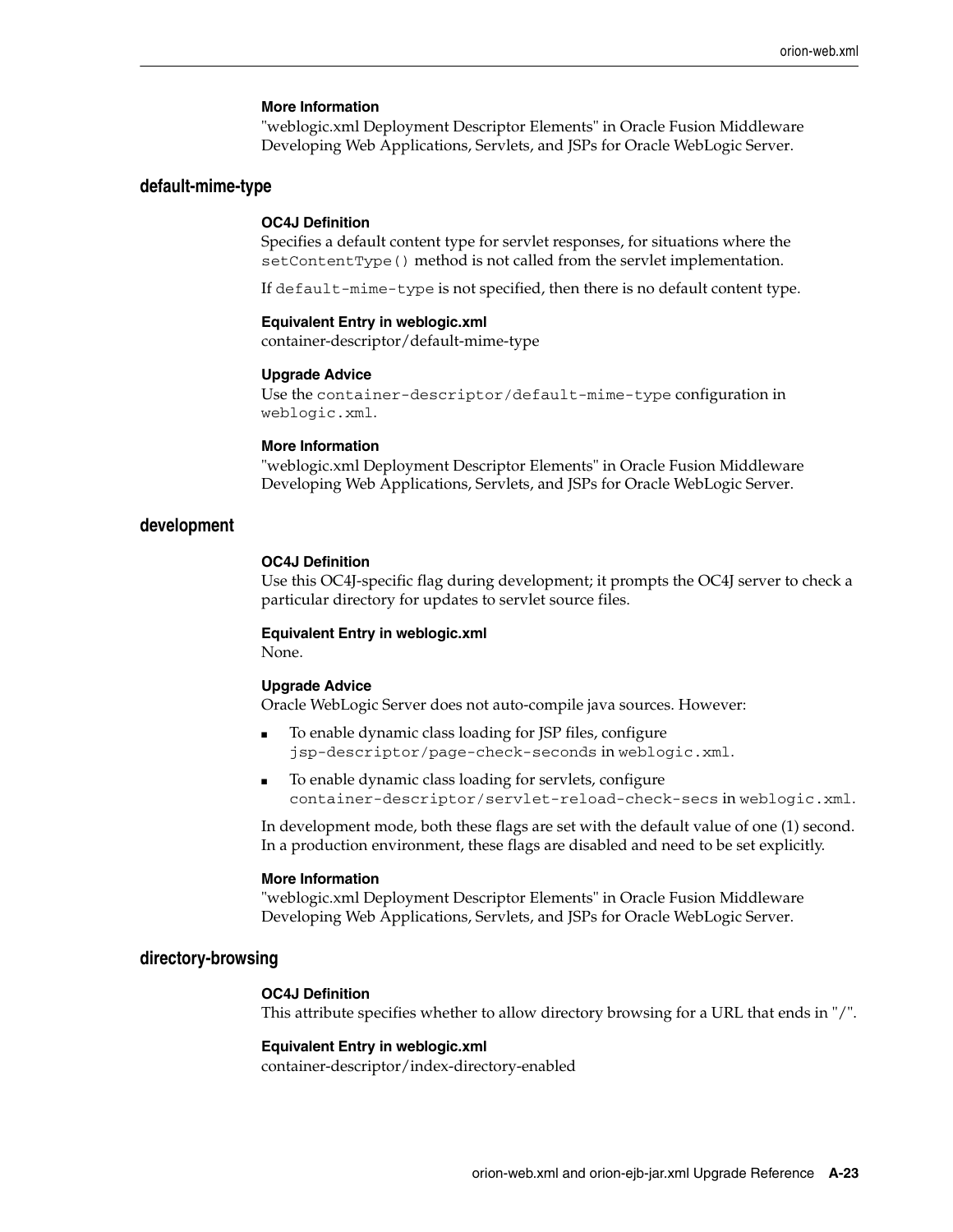Use the container-descriptor/index-directory-enabled configuration in weblogic.xml.

# **More Information**

"weblogic.xml Deployment Descriptor Elements" in Oracle Fusion Middleware Developing Web Applications, Servlets, and JSPs for Oracle WebLogic Server.

# **enable-jsp-dispatcher-shortcut**

# **OC4J Definition**

This OC4J-specific flag for performance tuning in conjunction with a "true" setting for the simple-jsp-mappingattribute.

**Equivalent Entry in weblogic.xml** None.

**Upgrade Advice** No equivalent in Oracle WebLogic Server.

### **More Information**

None.

# **file-modification-check-interval**

# **OC4J Definition**

Determines when to check a static file, such as an HTML file, to see whether its timestamp has changed and it should therefore be reloaded from the file system.

#### **Equivalent Entry in weblogic.xml**

container-descriptor/index-directory-enabled

#### **Upgrade Advice**

Use the container-descriptor/resource-reload-check-sec element in weblogic.xml.

Also consider these related weblogic.xml settings:

- To use similar setting for JSP, use the jsp-descriptor/page-check-seconds.
- To use similar setting for servlets, use container-descriptor/servlet-reload-check-secs.

#### **More Information**

"weblogic.xml Deployment Descriptor Elements" in Oracle Fusion Middleware Developing Web Applications, Servlets, and JSPs for Oracle WebLogic Server.

# **jsp-cache-directory**

#### **OC4J Definition**

Specifies the JSP cache directory, which is used as a base directory for output files from the JSP translator.

## **Equivalent Entry in weblogic.xml**

jsp-descriptor/workingDir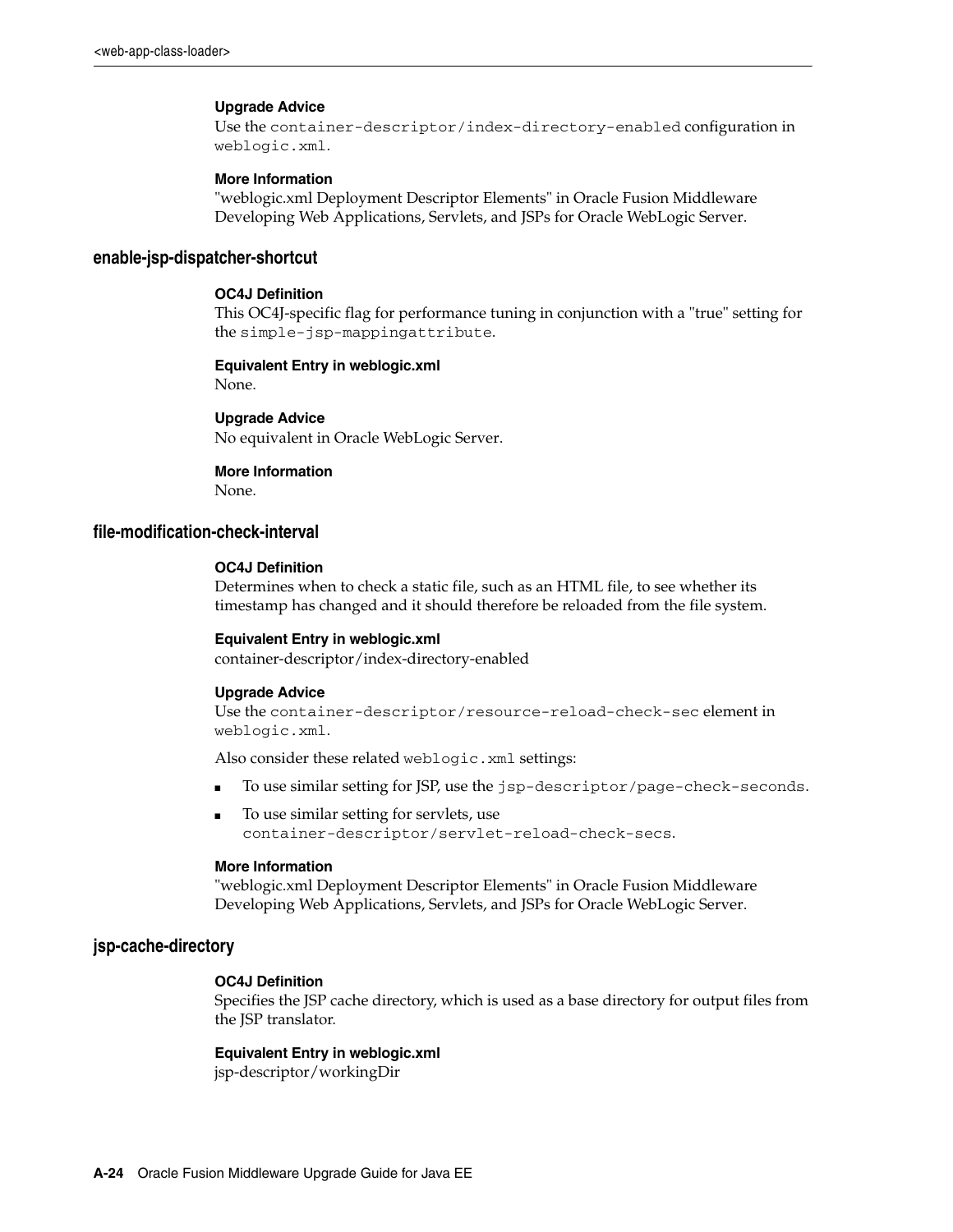Use the workingDir attribute of the <jsp-descriptor> element in weblogic.xml.

However, note that unlike the jsp-cache-directory configuration in OC4J, this directory is not relevant for TLDs.

#### **More Information**

"weblogic.xml Deployment Descriptor Elements" in Oracle Fusion Middleware Developing Web Applications, Servlets, and JSPs for Oracle WebLogic Server.

## **jsp-cache-tlds**

## **OC4J Definition**

Indicates whether persistent TLD caching is enabled for JSP pages.

## **Equivalent Entry in weblogic.xml**

None.

## **Upgrade Advice**

There is no need to upgrade this configuration, because Oracle WebLogic Server supports TLD caching, and TLD caching is ON by default.

Unlike OC4J, TLD caching cannot be disabled with a deployment descriptor element.

### **More Information**

None.

# **jsp-print-null**

# **OC4J Definition**

Set this flag to "false" to print an empty string instead of the default "null" string for null output from a JSP page.

#### **Equivalent Entry in weblogic.xml**

jsp-descriptor/print-nulls

#### **Upgrade Advice**

Use the print-nulls attribute of the <jsp-descriptor> element in weblogic.xml.

## **More Information**

"weblogic.xml Deployment Descriptor Elements" in Oracle Fusion Middleware Developing Web Applications, Servlets, and JSPs for Oracle WebLogic Server.

## **jsp-taglib-locations**

## **OC4J Definition**

Use this attribute to provide a semicolon-delimited list of one or more directories to use as "well-known" locations if persistent TLD caching is enabled for JSP pages (through the jsp-cache-tlds attribute).

### **Equivalent Entry in weblogic.xml**

None.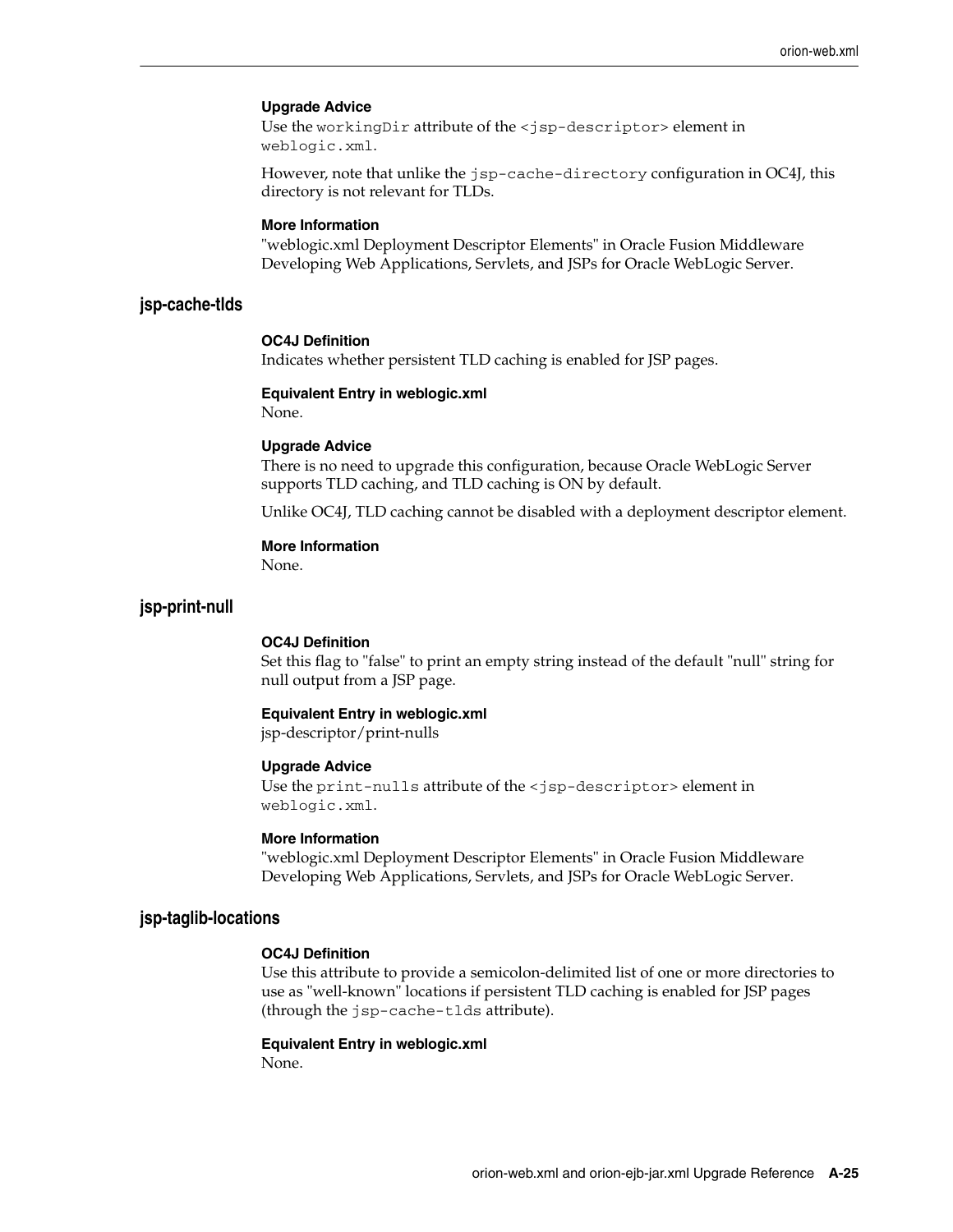There is no need to upgrade this configuration, because Oracle WebLogic Server supports TLD caching, and TLD caching is ON by default.

### **More Information**

"weblogic.xml Deployment Descriptor Elements" in Oracle Fusion Middleware Developing Web Applications, Servlets, and JSPs for Oracle WebLogic Server

# **jsp-timeout**

## **OC4J Definition**

Specifies a period of time after which any JSP page will be removed from memory if it has not been requested.

# **Equivalent Entry in weblogic.xml**

None.

# **Upgrade Advice**

This feature affects applications in which efficient memory utilization is a key factor. It frees up resources in situations where some JSP pages are called infrequently.

There is no need to upgrade this feature.

## **More Information**

None.

#### **persistence-path**

## **OC4J Definition**

Indicates where to store servletHttpSessionobjects for persistence across server restarts or application redeployments.

Session objects must be serializable (directly or indirectly implementing the java.io.Serializable interface) or remoteable (directly or indirectly implementing the java.rmi.Remote interface) for this feature to work.

#### **Equivalent Entry in weblogic.xml**

- persistent-store-type attribute of the session-descriptor element
- save-sesssions-enables attribute of the container-descriptor element

#### **Upgrade Advice**

Set the persistent-store-type attribute of the session-descriptor element to "memory," and set the save-sessions-enabled attribute of the container-descriptor element to "true" in weblogic.xml.

This will ensure that sessions are serialized to disk across application redeployments or server restarts.

#### **More Information**

"weblogic.xml Deployment Descriptor Elements" in Oracle Fusion Middleware Developing Web Applications, Servlets, and JSPs for Oracle WebLogic Server

## **schema-major-version**

## **OC4J Definition**

The major version number of the orion-web.xml XSD.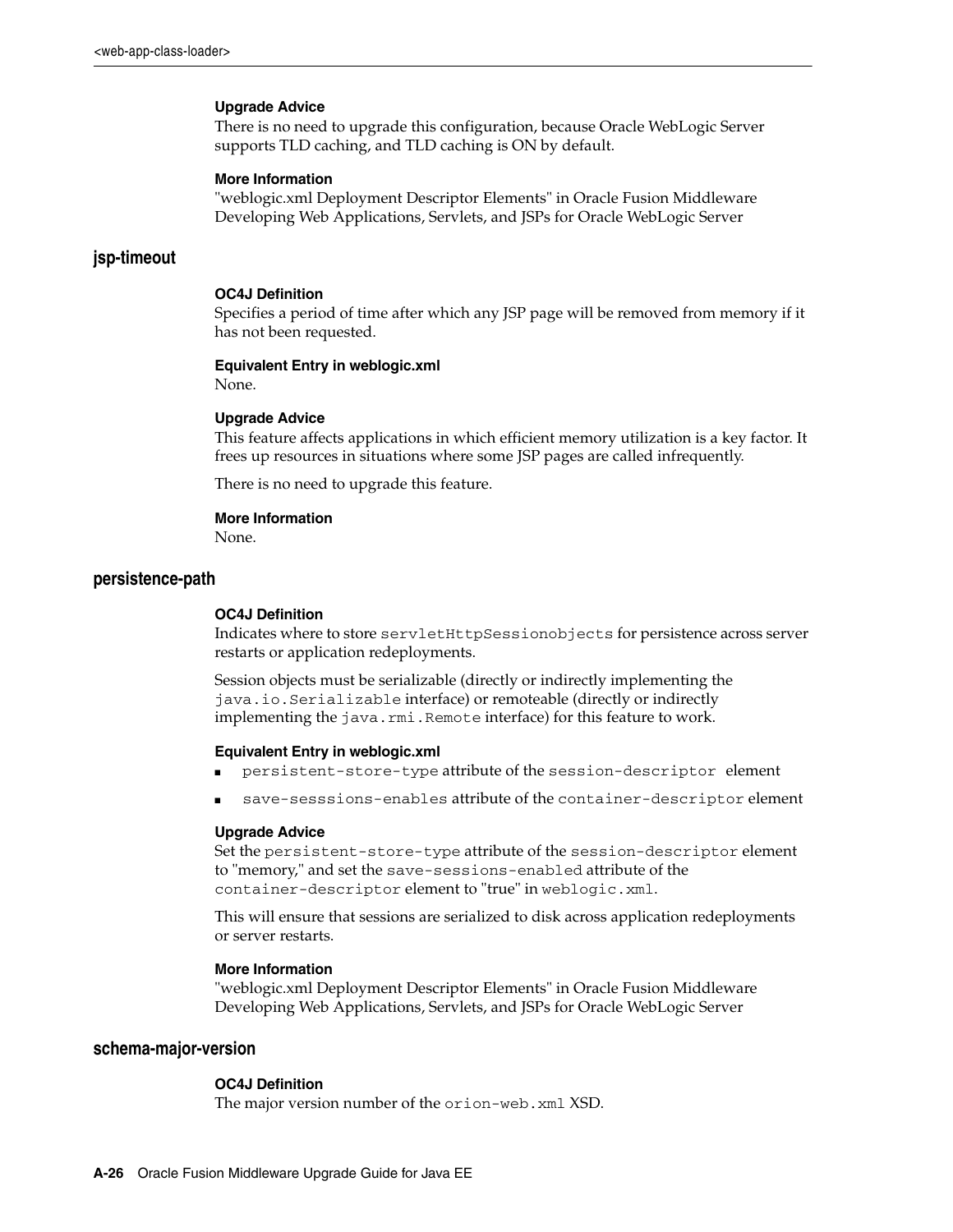### **Equivalent Entry in weblogic.xml**

None.

**Upgrade Advice** Not required in Oracle WebLogic Server.

**More Information** None.

# **schema-minor-version**

## **OC4J Definition**

The minor version number of the orion-web.xml XSD.

#### **Equivalent Entry in weblogic.xml**

None.

# **Upgrade Advice** None.

## **More Information** None.

# **servlet-webdir**

# **OC4J Definition**

Use this attribute, in conjunction with a "true" setting for the OC4J system property http.webdir.enable, to enable servlet invocation by class name in standalone OC4J.

After the system property is set, any servlet-webdir setting that starts with a slash ("/") enables this feature and specifies a special URL portion to insert after the context path to instruct OC4J to invoke a servlet by class name. Anything appearing after this path in a URL is assumed to be a class name, including the package.

This feature is typically used in an OC4J standalone environment during development and testing; it presents a significant security risk and should not be used in a production environment.

#### **Equivalent Entry in weblogic.xml**

None.

# **Upgrade Advice**

Configure standard servlet and servlet-mapping declarations from the servlet specification to configure weblogic.servlet.ServletServlet.

## **More Information**

"Creating and Configuring Servlets" in *Oracle Fusion Middleware Developing Web Applications, Servlets, and JSPs for Oracle WebLogic Server*

# **simple-jsp-mapping**

# **OC4J Definition**

Set this to "true" if "\*.jsp" is mapped to only the oracle.jsp.runtimev2.JspServlet front-end JSP servlet.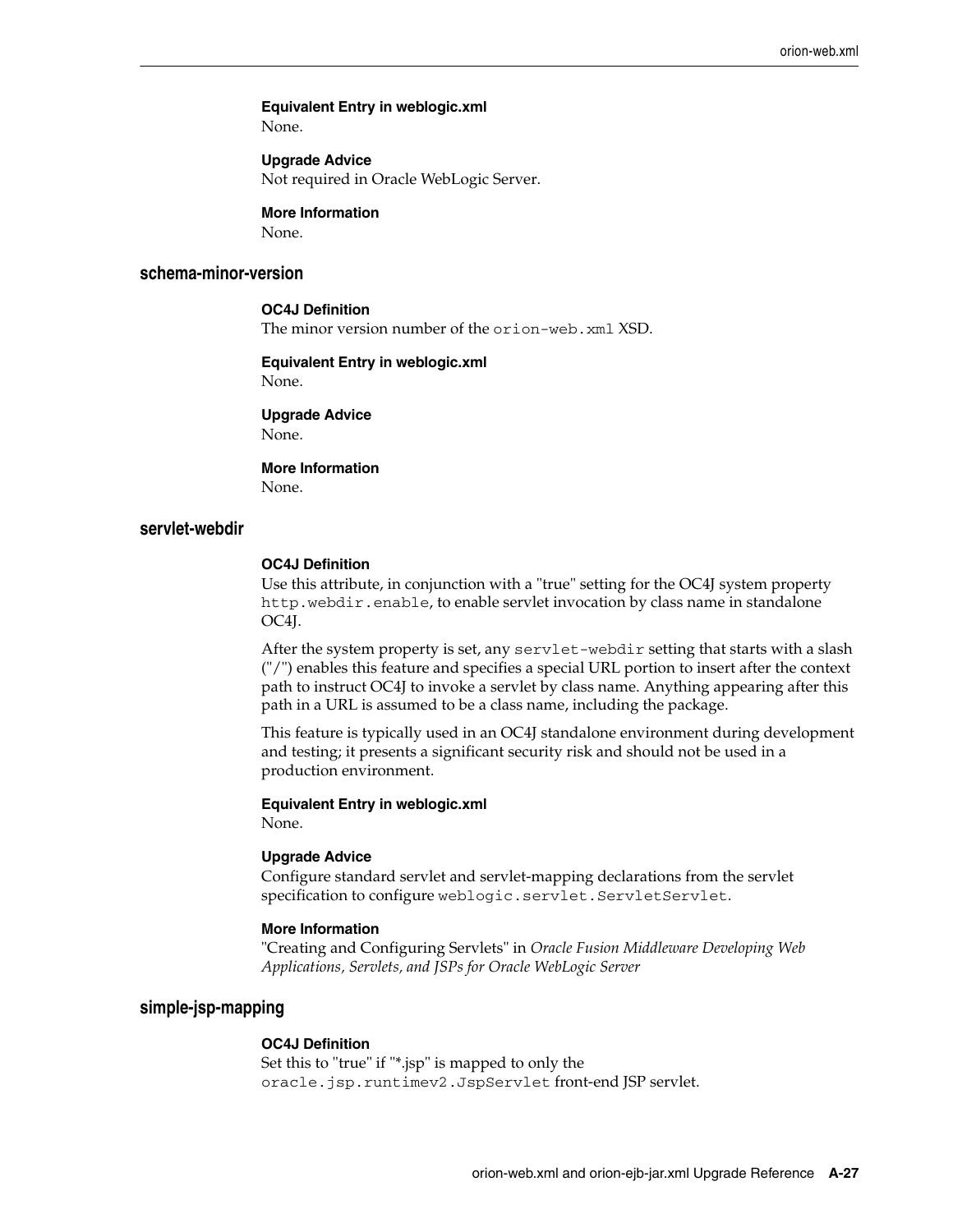This would be specified in the  $\le$ servlet> elements of any Web descriptors affecting your application (global-web-application.xml, web.xml, and orion-web.xml).

Enabling this attribute improves performance for JSP pages.

#### **Equivalent Entry in weblogic.xml**

None.

## **Upgrade Advice**

This is performance tuning flag for OC4J JSP container and is not required in WebLogic Server.

#### **More Information**

None.

# **source-directory**

## **OC4J Definition**

For situations in which the development attribute is set to "true", the source-directory setting specifies where to look for servlet source files to auto-compile.

If you use the default location, OC4J keeps track of the location of the /WEB-INF directory of your application after deployment. Note that modified source files will be found anywhere under the source-directory directory, according to package name.

#### **Equivalent Entry in weblogic.xml**

- page-check-seconds attribute of the jsp-descriptor element
- servlet-reload-check-secs attribute of the container-descriptor element

## **Upgrade Advice**

WebLogic Server does not auto-compile java sources.

- To enable dynamic class loading for JSP files, configure page-check-seconds attribute of the jsp-descriptor element.
- To enable dynamic class loading for servlets, configure the servlet-reload-check-secs attribute of the container-descriptor element.

In development mode, both these flags are set with the default value 1 second. In Production environment, these flags are disabled and need to be set explicitly."

## **More Information**

"weblogic.xml Deployment Descriptor Elements" in Oracle Fusion Middleware Developing Web Applications, Servlets, and JSPs for Oracle WebLogic Server.

## **temporary-directory**

# **OC4J Definition**

This is the path to a temporary directory that can be used by servlets and JSP pages for scratch files. The path can be either absolute, or relative to the deployment directory.

#### **Equivalent Entry in weblogic.xml** None.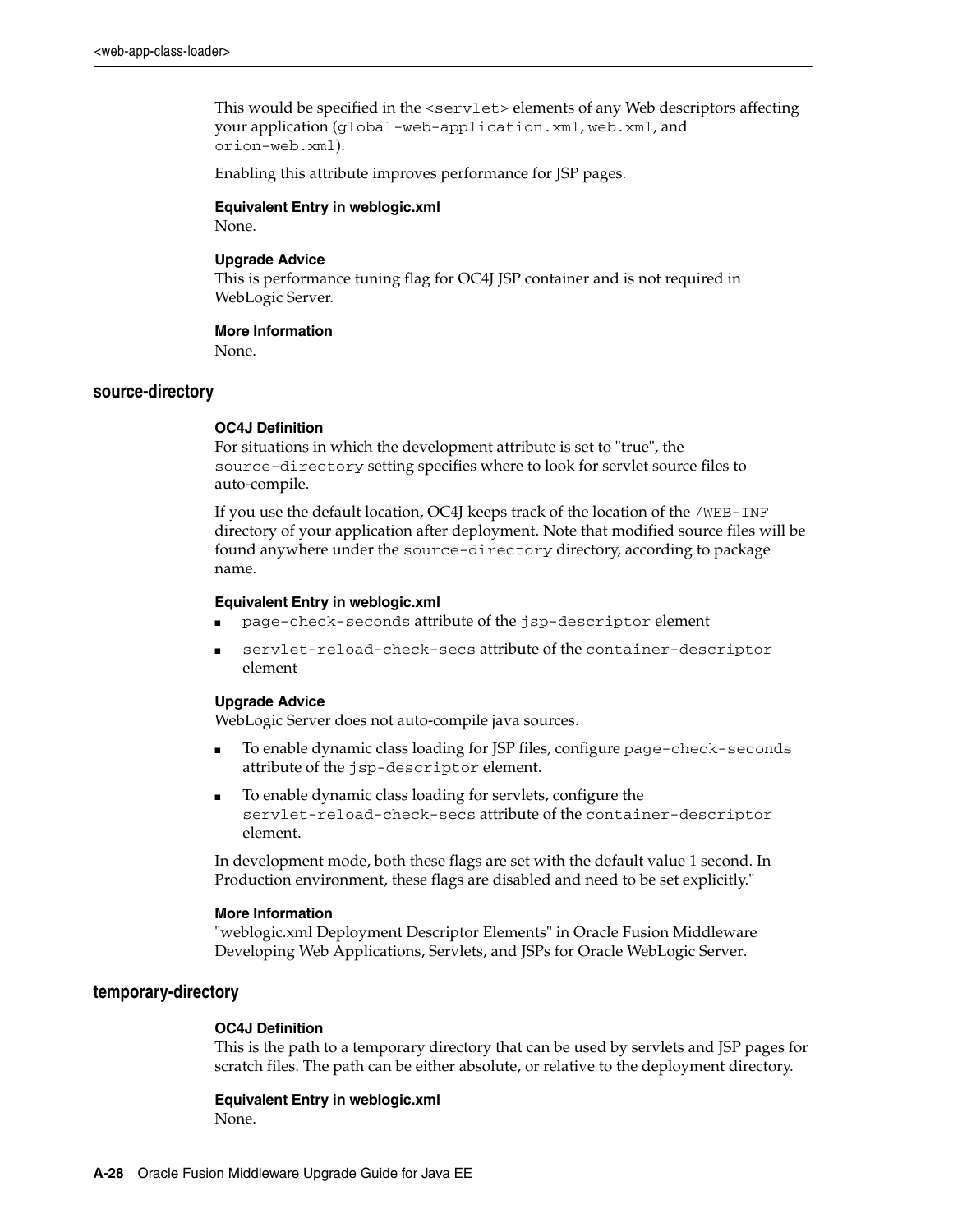Configure the javax.servlet.context.tempdir attribute from Servlet Specification.

Note that applications may not work properly, if at all, when using a temporary work directory that Servlets and other classes can use to store information.

# **More Information**

"ServletContext" Java servlet interface in the *Java 2 Platform, Enterprise Edition, v 1.3 API Specification* on the java.sun.com Web site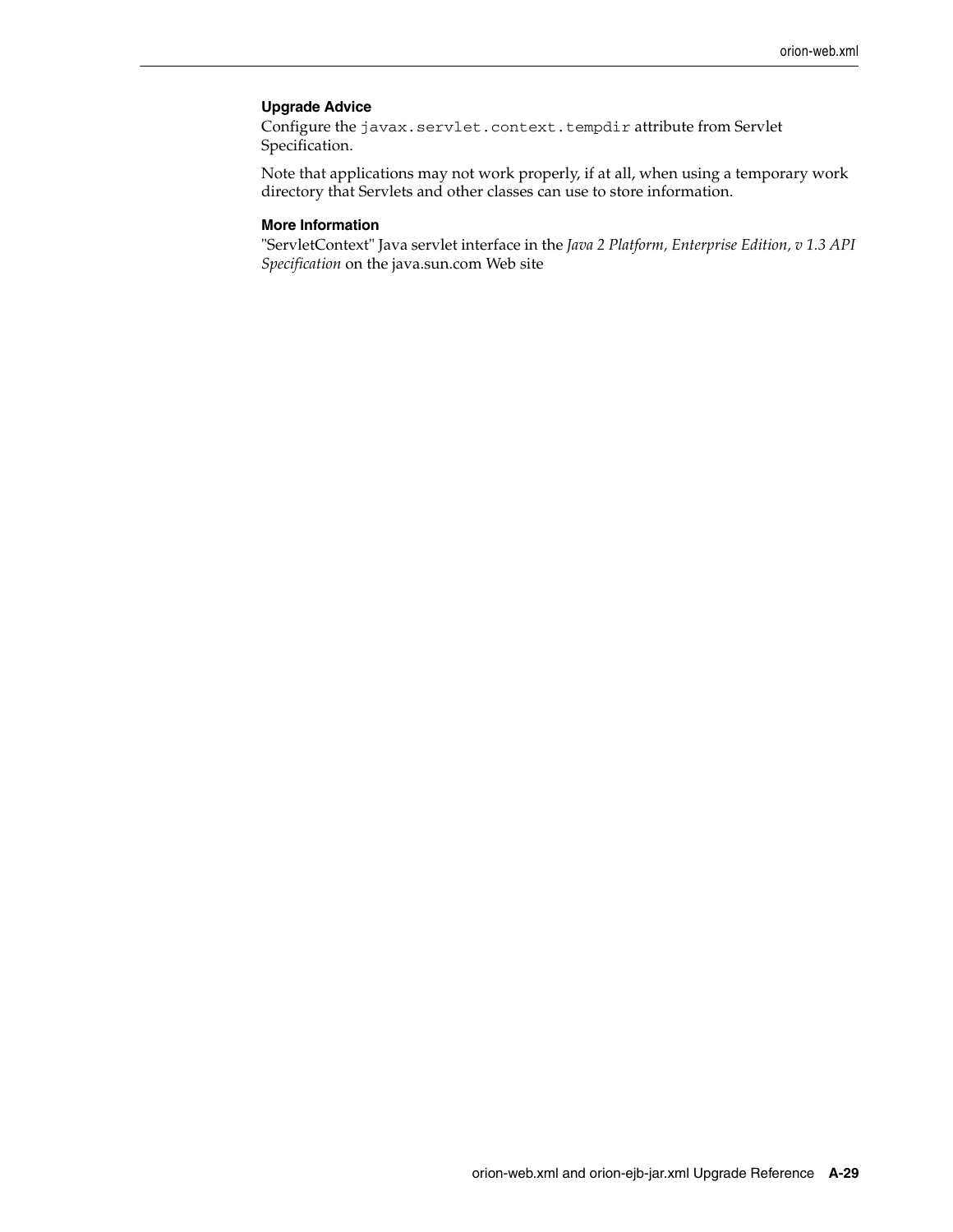# **orion-ejb-jar.xml**

The OC4J-specific application-level EJB descriptor, orion-ejb.xml, is distributed in the /WEB-INF directory of your WAR files. It is used to add OC4J-specific settings, or override any settings in ejb-jar.xml.

In Oracle WebLogic Server, the equivalent vendor specific deployment descriptor is called weblogic-ejb-jar.xml, and it resides in the /WEB-INF directory of the web module.

When redeploying your 10*g* applications on Oracle WebLogic Server, you must convert any specific OC4J settings you have set in your EJB module to the WebLogic Server equivalents in the weblogic-ejb-jar.xml file. For more information, refer to the information provided for the key elements and element attributes and in the orion-ejb.xml file in this appendix.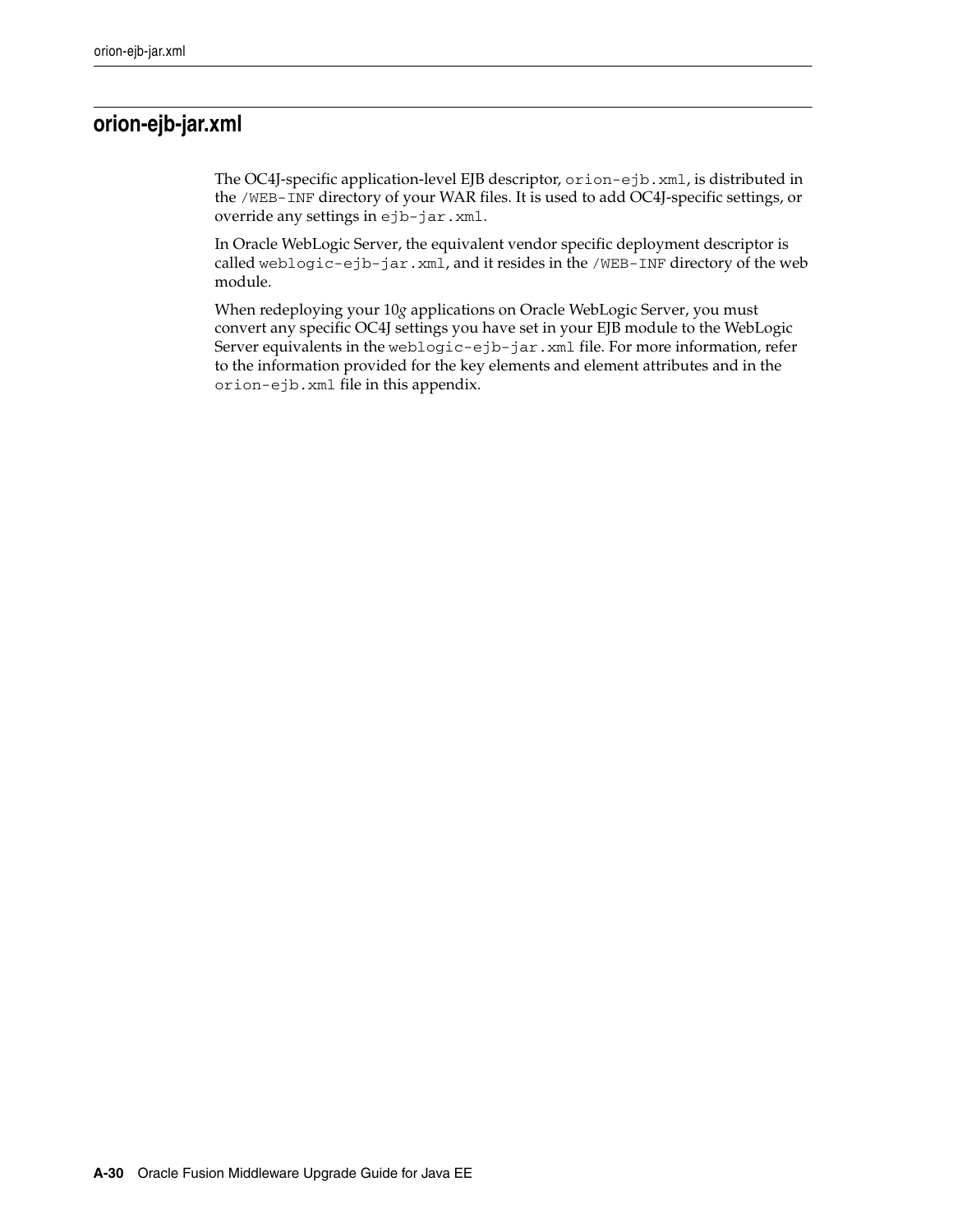# **<session-deployment>**

## **OC4J Definition**

Provides additional, customized deployment information for a session bean deployed within this JAR file. The existence of this element indicates that the application contains customized deployment settings for a session bean.

#### **Equivalent Entry in weblogic-ejb-jar.xml**

- stateless-session-descriptor
- stateful-session-descriptor

### **Upgrade Advice**

Session bean customization in Oracle WebLogic Server is accomplished via the stateless-session-descriptor and stateful-session-descriptor elements.

#### **More Information**

"stateless-session-descriptor" and "stateful-session-descriptor" in the *Oracle Fusion Middleware Programming Enterprise JavaBeans for Oracle WebLogic Server*

# **copy-by-value**

# **OC4J Definition**

This attribute of the <session-deployment> element indicates whether or not to copy (clone) all the incoming and outgoing parameters in EJB calls. Set to false if you are certain that your application does not assume copy-by-value semantics for a speed-up. The default value is true.

## **Equivalent Entry in weblogic-ejb-jar.xml**

enable-call-by-reference

#### **Upgrade Advice**

Specify the copy by value semantics in weblogic-ejb-jar.xml using the enable-call-by-reference element.

#### **More Information**

"enable-call-by-reference" in the *Oracle Fusion Middleware Programming Enterprise JavaBeans for Oracle WebLogic Server*

# **idletime**

# **OC4J Definition**

Use this attribute of the <session-deployment> element to set an idle timeout for each bean. When this timeout expires, passivation occurs. Set this attribute to the appropriate number of seconds. Default: 300 seconds. (5 minutes). To disable, specify any negative number.

#### **Equivalent Entry in weblogic-ejb-jar.xml**

stateful-session-cache/idle-timeout-seconds

#### **Upgrade Advice**

```
Use the stateful-session-cache/idle-timeout-seconds element of 
stateful-session-descriptor to set the idle timeout in 
weblogic-ejb-jar.xml.
```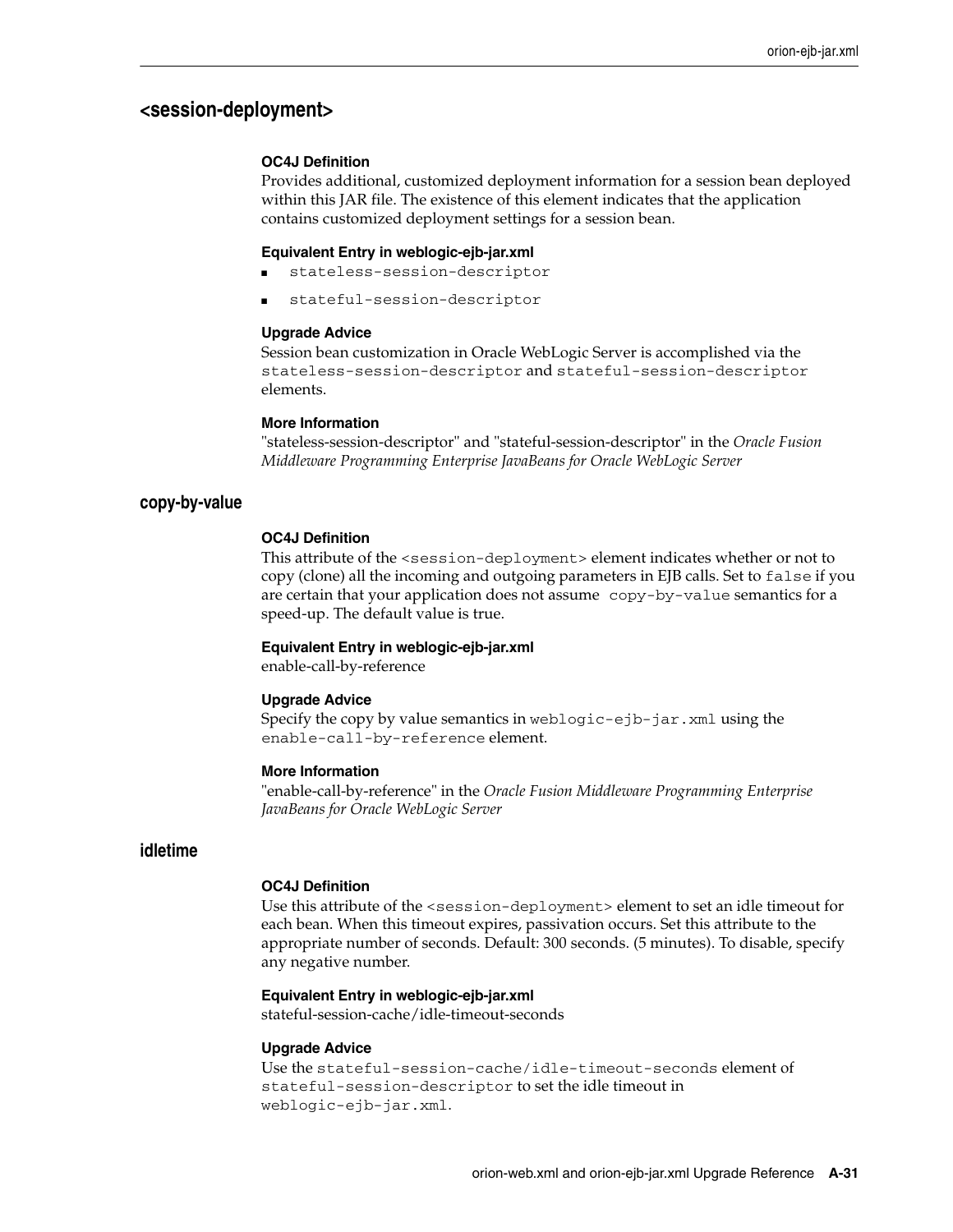## **More Information**

"stateful-session-cache" in the *Oracle Fusion Middleware Programming Enterprise JavaBeans for Oracle WebLogic Server*

## **min-instances**

# **OC4J Definition**

This attribute of the <session-deployment> element is the number of minimum bean implementation instances to be kept instantiated or pooled. The default is zero. This setting is valid for stateless session beans only.

The presence of this attribute indicates that the application contains customized bean pooling settings.

#### **Equivalent Entry in weblogic-ejb-jar.xml**

initial-beans-in-free-pool

## **Upgrade Advice**

Set the minimum size of a bean pool in weblogic-ejb-jar.xml using the initial-beans-in-free-pool element.

#### **More Information**

"Pooling for Stateless Session EJBs" Oracle Fusion Middleware Programming Enterprise JavaBeans for Oracle WebLogic Server

# **max-instances**

## **OC4J Definition**

This attribute of the <session-deployment> element is the presence of this attribute indicates that the application contains customized bean pooling settings

## **Equivalent Entry in weblogic-ejb-jar.xml**

max-beans-in-free-pool

#### **Upgrade Advice**

Set the maximum size of a bean pool in weblogic-ejb-jar.xml using the max-beans-in-free-pool element

#### **More Information**

"Pooling for Stateless Session EJBs" in the Oracle Fusion Middleware Programming Enterprise JavaBeans for Oracle WebLogic Server

## **max-instances-threshold**

# **OC4J Definition**

Use this attribute of the <session-deployment> element to set the percentage of max-instances number of beans that can be in memory before passivation occurs.

#### **Equivalent Entry in weblogic-ejb-jar.xml**

max-beans-in-cache

#### **Upgrade Advice**

```
Use the stateful-session-cache/max-beans-in-cache element of 
stateful-session-descriptor to set the idle timeout in 
weblogic-ejb-jar.xml.
```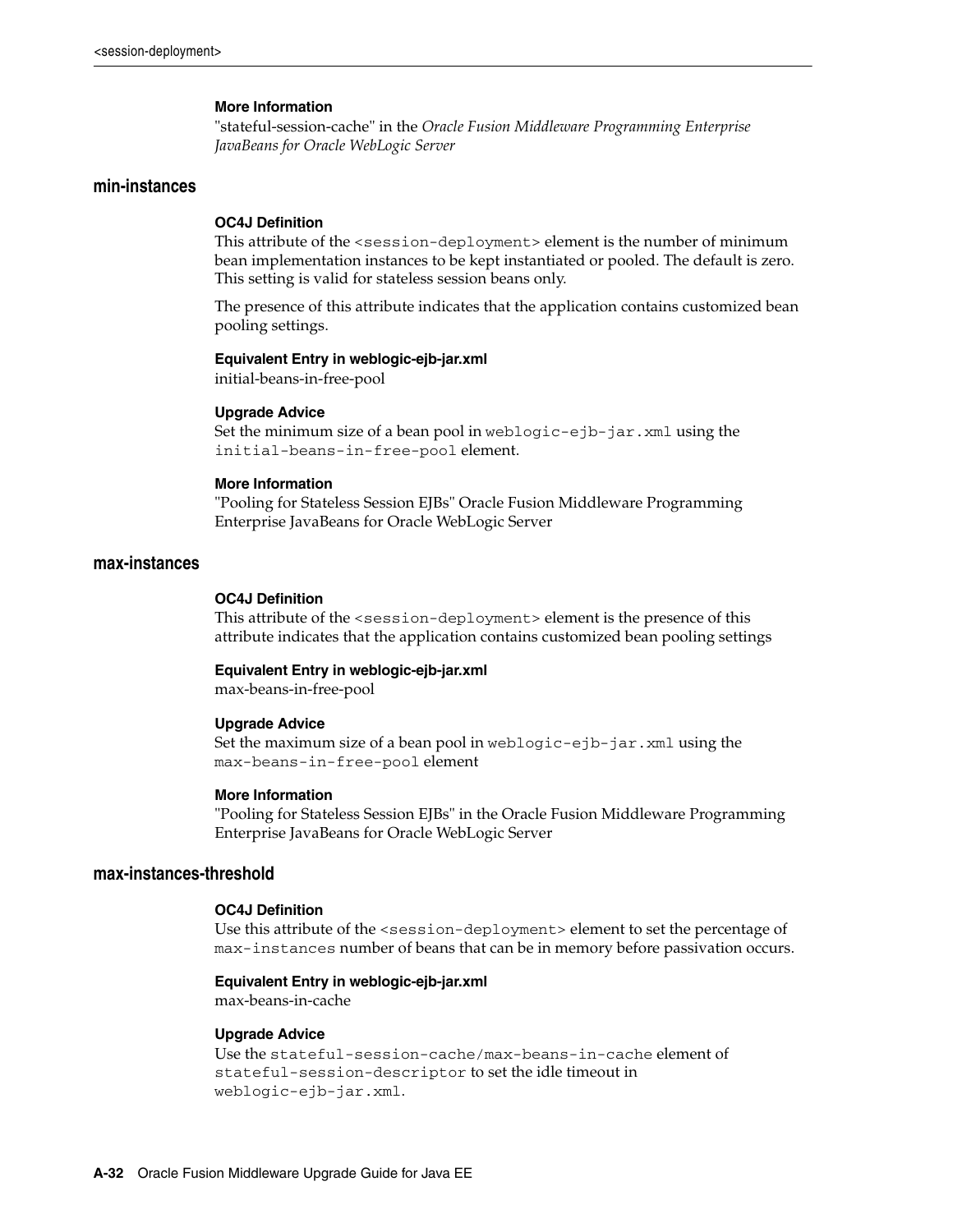#### **More Information**

"stateful-session-cache" in the *Oracle Fusion Middleware Programming Enterprise JavaBeans for Oracle WebLogic Server*

## **max-tx-retries**

# **OC4J Definition**

This attribute of the <session-deployment> element specifies the number of times to retry a transaction that was rolled back due to system-level failures. The default is 0.

For a stateful session bean, if a RuntimeException, Error, or RemoteException is thrown, the OC4J does not do a retry.

#### **Equivalent Entry in weblogic-ejb-jar.xml**

retry-methods-on-a-rollback/retry-count

## **Upgrade Advice**

To enable retries for all beans in an EJB module in weblogic-ejb-jar.xml, use the retry-methods-on-rollback/retry-count element.

Note, however, that the behavior differs between OC4J and Oracle WebLogic Server. OC4J specifies retries on a per-EJB basis while WebLogic Server configures retries on a per-EJB module basis.

### **More Information**

"retry-methods-on-rollback" in the *Oracle Fusion Middleware Programming Enterprise JavaBeans for Oracle WebLogic Server*

# **resource-check-interval**

#### **OC4J Definition**

Use this attribute of the <session-deployment> element to check all resources at this time interval. At this time, if any of the thresholds have been reached, passivation occurs. Default: 180 sec. (3 min.).

To disable, specify any negative number.

#### **Equivalent Entry in weblogic-ejb-jar.xml**

None.

#### **Upgrade Advice**

Not supported by Oracle WebLogic Server.

#### **More Information**

N/A

## **passivate-count**

# **OC4J Definition**

Use this attribute of the <session-deployment> element to define the number of beans to be passivated if any of the resource thresholds have been reached.

Passivation of beans is performed using the least recently used algorithm. Default: one-third of the max-instances attribute. You can disable this attribute by setting the count to zero or a negative number.

**Equivalent Entry in weblogic-ejb-jar.xml** None.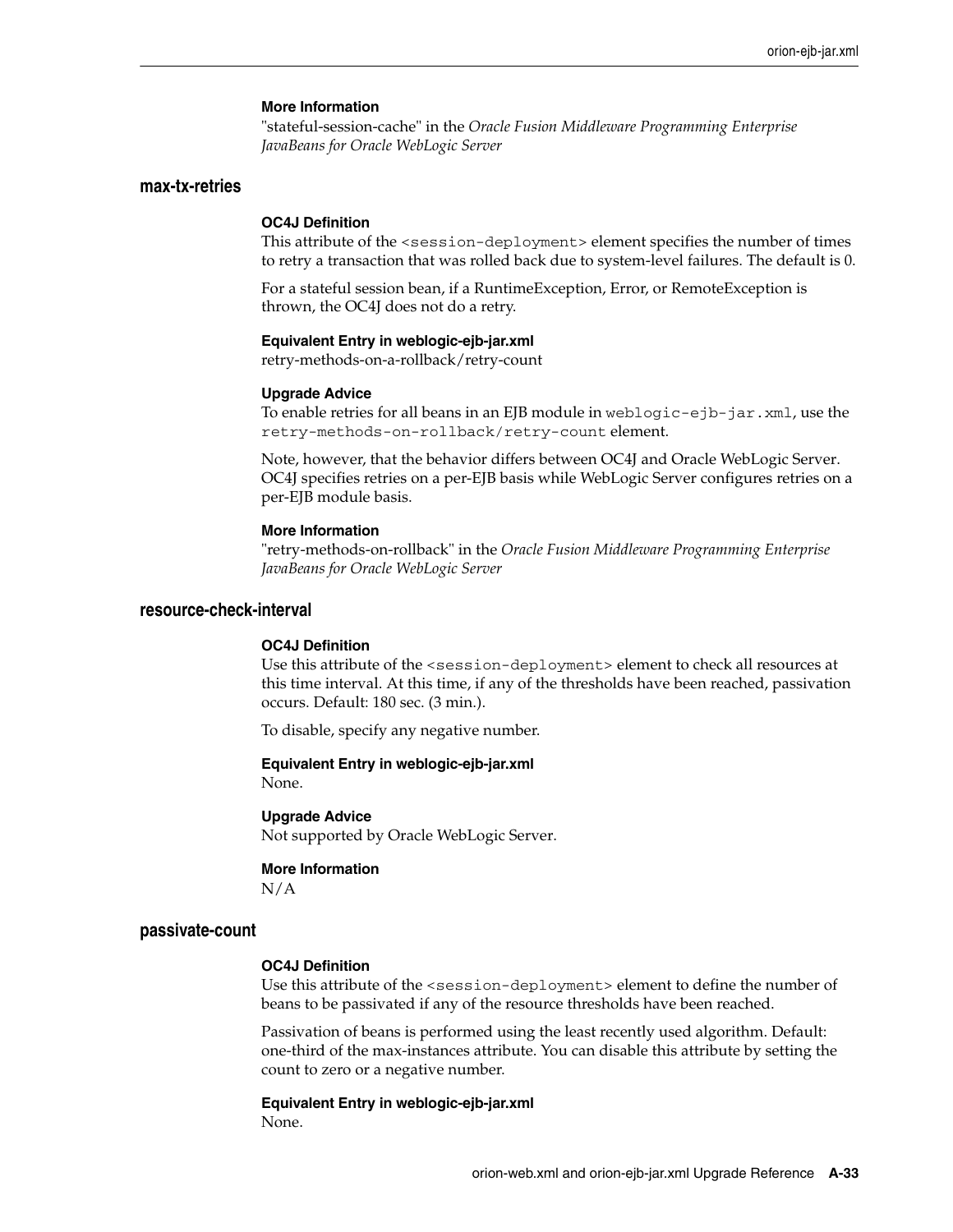Not supported in Oracle WebLogic Server.

#### **More Information**

N/A

## **persistence-filename**

#### **OC4J Definition**

Use this attribute of the <session-deployment> element to define the path to the file where sessions are stored across restarts.

**Equivalent Entry in weblogic-ejb-jar.xml** None.

#### **Upgrade Advice**

This is not supported by Oracle WebLogic Server; however, you might be able to use an Oracle WebLogic Server custom persistent store.

## **More Information**

"Specifying the Persistent Store Directory for Passivated Beans" in the *Oracle Fusion Middleware Programming Enterprise JavaBeans for Oracle WebLogic Server*

# **pool-cache-timeout**

## **OC4J Definition**

This attribute of the <session-deployment> element specifies how long to keep stateless sessions cached in the pool.

For stateless session beans, if you specify a pool-cache-timeout, then at every pool-cache-timeout interval all beans of the corresponding bean type in the pool are removed. If the value specified is zero or negative, then the pool-cache-timeout is disabled and beans are not removed from the pool.

# **Equivalent Entry in weblogic-ejb-jar.xm**

idle-timeout-seconds

## **Upgrade Advice**

Set the timeout value of a bean pool in weblogic-ejb-jar.xml using the idle-timeout-seconds element.

### **More Information**

"Pooling for Stateless Session EJBs" in the Oracle Fusion Middleware Programming Enterprise JavaBeans for Oracle WebLogic Server

# **timeout**

### **OC4J Definition**

Use this attribute of the <session-deployment> element to set the maximum number of seconds that a stateful session bean may be inactive before being subject to pool clean-up. If the value is zero or negative, then all timeouts are disabled.

Every 30 seconds the pool clean up logic is invoked. Within the pool clean up logic, only the sessions that timed out, by passing the timeout value, are deleted.

#### **Equivalent Entry in weblogic-ejb-jar.xml**

stateful-session-cache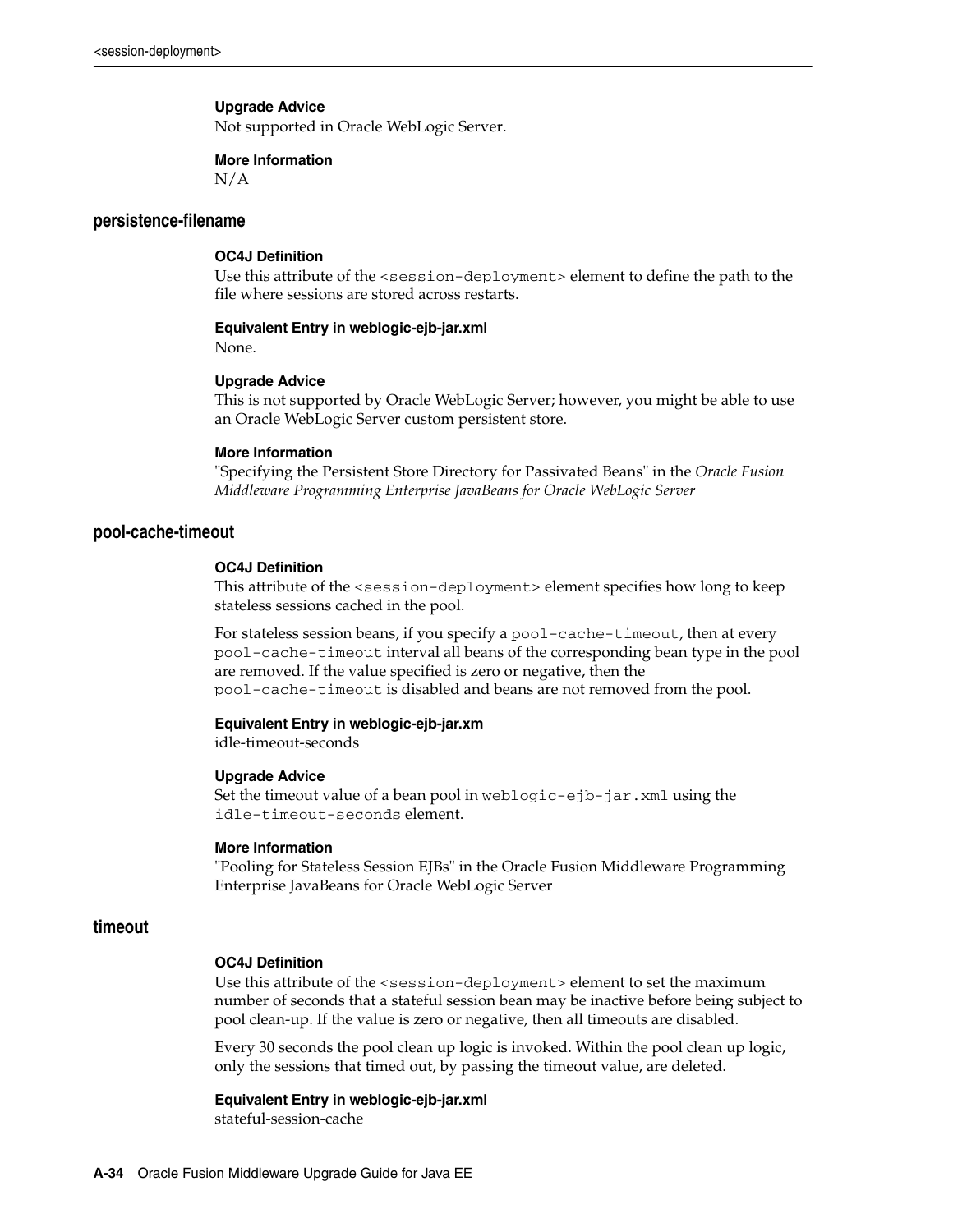Use the stateful-session-cache/session-timeout-seconds element of stateful-session-descriptor to set the session timeout in weblogic-ejb-jar.xml.

# **More Information**

"stateful-session-cache" in the *Oracle Fusion Middleware Programming Enterprise JavaBeans for Oracle WebLogic Server*

# **transaction-timeout**

# **OC4J Definition**

This attribute of the <session-deployment> element indicates the maximum number of seconds that OC4J will wait for a transaction started by this stateless or stateful session bean to commit or rollback. If the value is zero or negative, the timeout is disabled.

#### **Equivalent Entry in weblogic-ejb-jar.xml**

transaction-descriptor element and its trans-timeout-seconds child element

## **Upgrade Advice**

Set the transaction timeout for an EJB in weblogic-ejb-jar.xml using the transaction-descriptor/trans-timeout-seconds element and child element.

# **More Information**

"transaction-descriptor" in the *Oracle Fusion Middleware Programming Enterprise JavaBeans for Oracle WebLogic Server*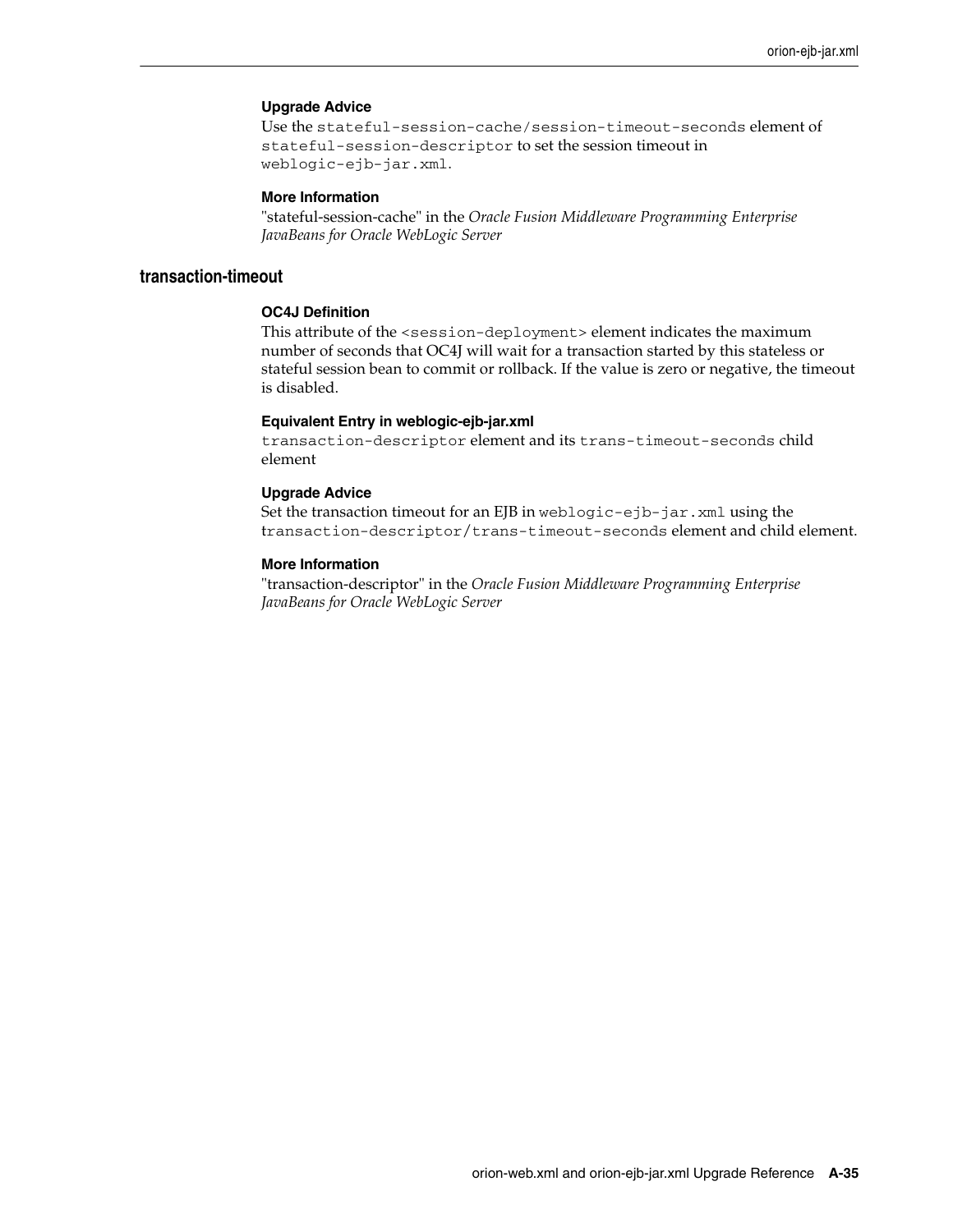# **<ejb-ref-mapping>**

# **OC4J Definition**

This element maps any EJB references to JNDI names.

Before one enterprise bean, acting in the role of a client (call it the source enterprise bean), can access another enterprise bean (call it the target enterprise bean), you must define an EJB reference to the target enterprise bean in the deployment descriptor of the source enterprise bean.

## **Equivalent Entry in weblogic-ejb-jar.xml**

ejb-reference-description

## **Upgrade Advice**

Set the JNDI location mapping for an EJB reference using the ejb-reference-description element in weblogic-ejb-jar.xml.

## **More Information**

"ejb-reference-description" in the *Oracle Fusion Middleware Programming Enterprise JavaBeans for Oracle WebLogic Server*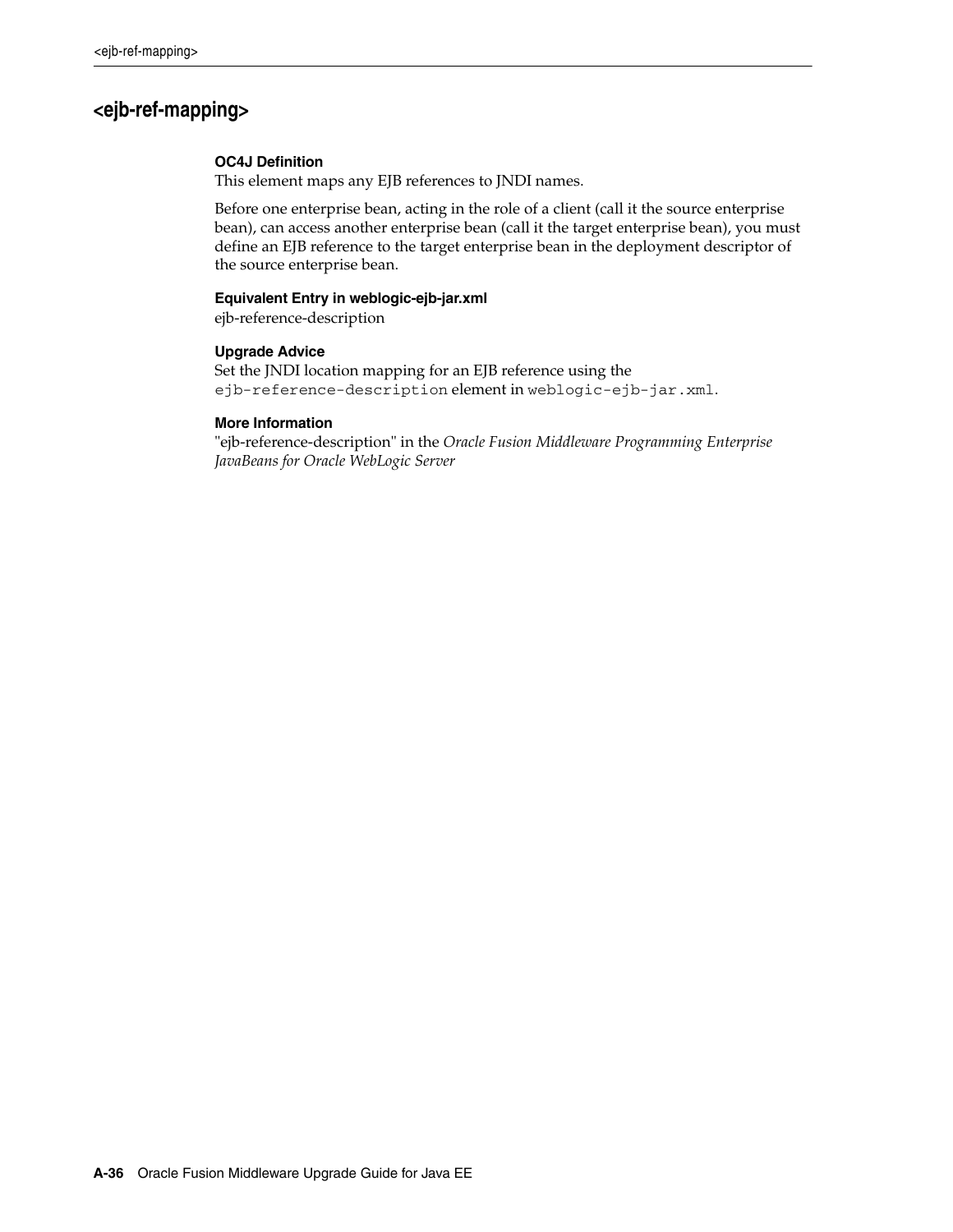# **<resource-ref-mapping>**

## **OC4J Definition**

This element maps any EJB references to JNDI names.

You can define an environment reference to resource manager connection factories that provide connections to such services as a JDBC data source, JMS topic or queue, Java mail, or an HTTP URL. These references are logical names that OC4J binds at deployment time to the actual resource manager connection factories that it provides.

# **Equivalent Entry in weblogic-ejb-jar.xml**

resource-description

#### **Upgrade Advice**

Set the JNDI location mapping for a resource reference using the resource-description element in weblogic-ejb-jar.xml.

# **More Information**

"resource-description" in the *Oracle Fusion Middleware Programming Enterprise JavaBeans for Oracle WebLogic Server*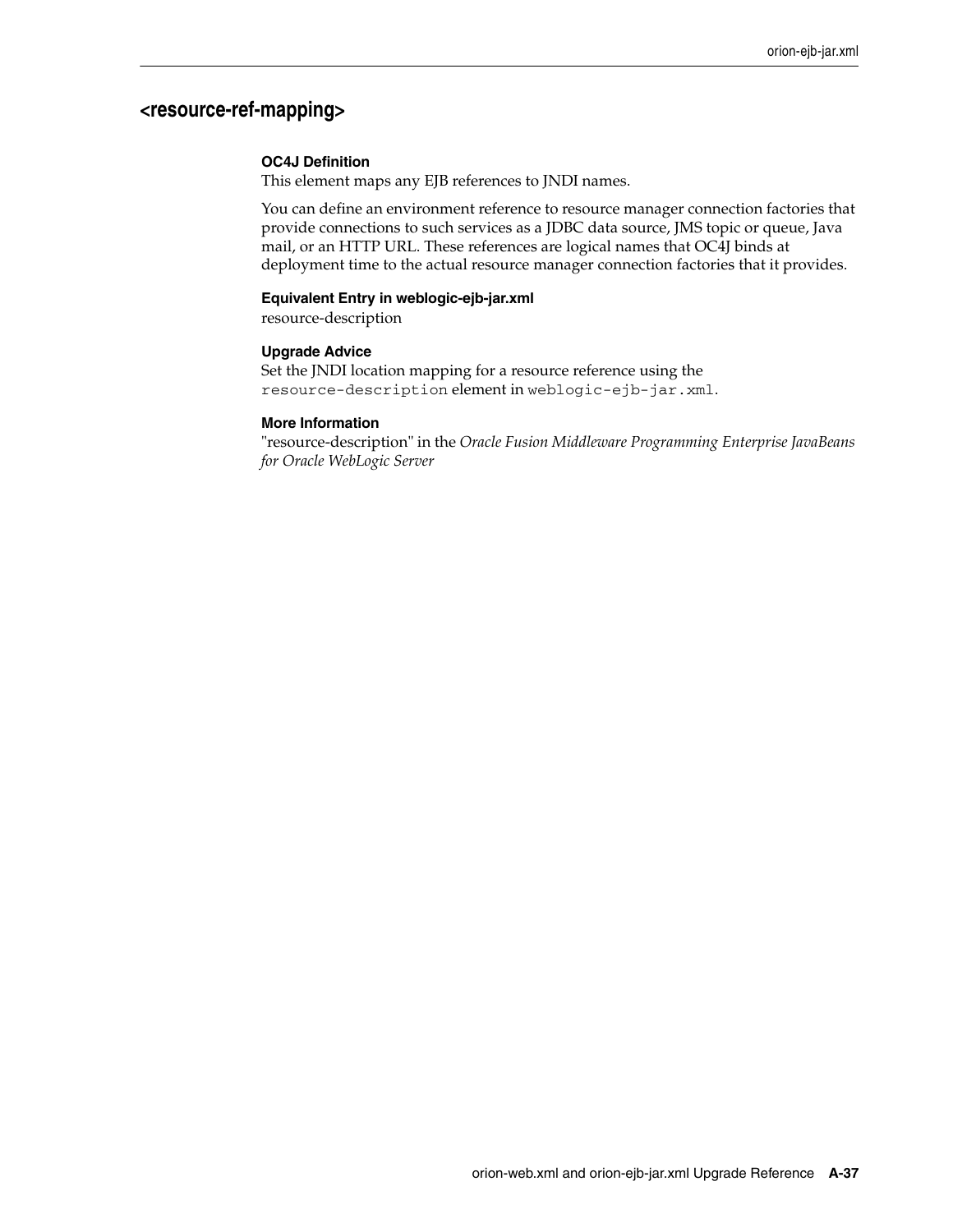# **<resource-env-ref-mapping>**

## **OC4J Definition**

The <resource-env-ref-mapping> element is used to map an administered object for a resource.

For example, to use JMS, the bean must obtain both a JMS factory object and a destination object. These objects are retrieved at the same time from JNDI. The <resource-ref> element declares the JMS factory and the <resource-env-ref> element is used to declare the destination. Thus, the <resource-env-ref-mapping> element maps the destination object.

#### **Equivalent Entry in weblogic-ejb-jar.xml**

resource-env-description

#### **Upgrade Advice**

Set the JNDI location mapping for a resource environment reference using the resource-env-description element in weblogic-ejb-jar.xml.

# **More Information**

"resource-env-description" in the *Oracle Fusion Middleware Programming Enterprise JavaBeans for Oracle WebLogic Server*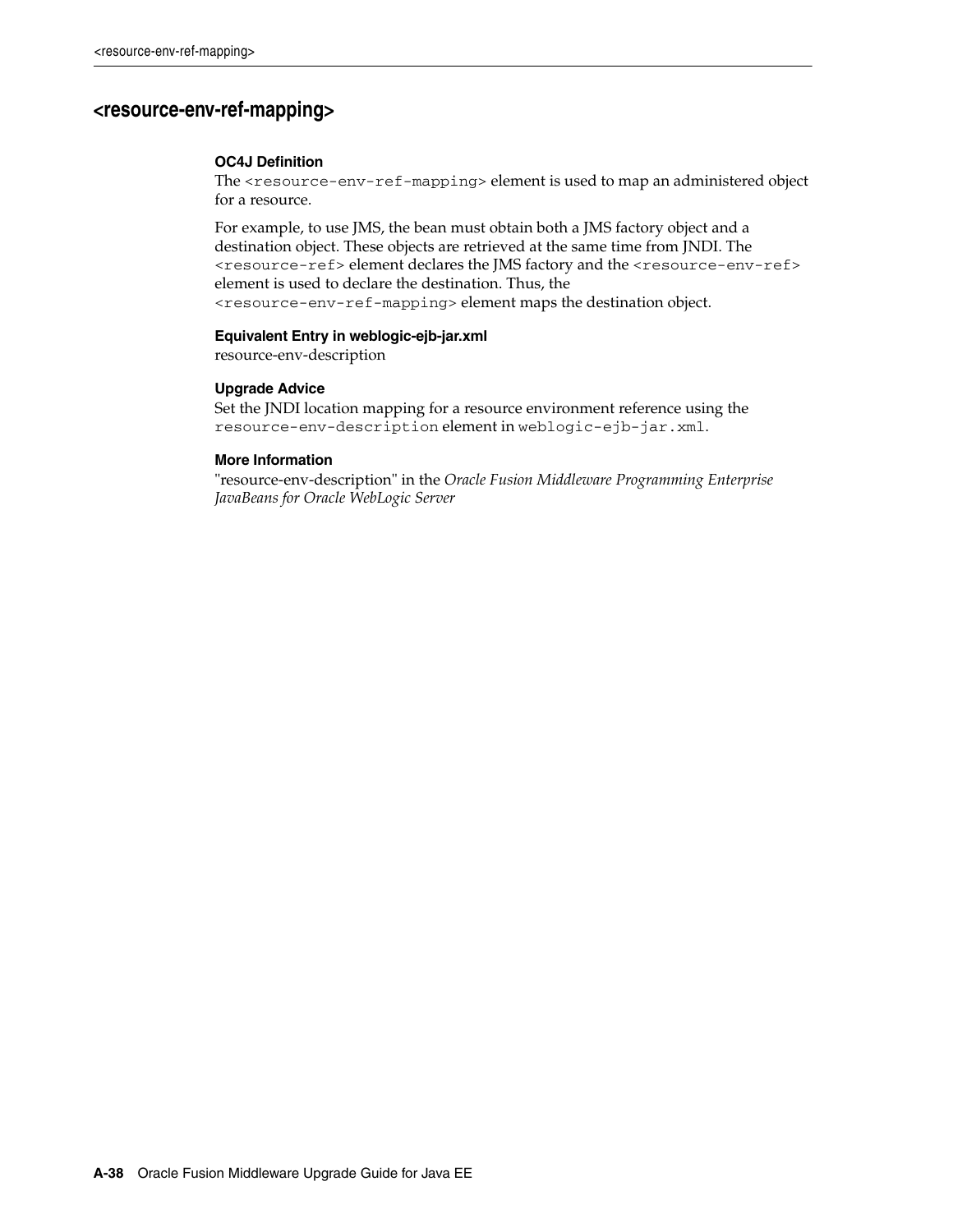# <span id="page-108-0"></span>**<message-destination-ref-mapping>**

#### **OC4J Definition**

The <message-destination-ref-mapping> element is only used if you are using JMS 1.1.

Use this element to map the message-destination-ref-name in the client deployment descriptor to another location that is available in the OC4J environment. It provides means of linking message consumers and producers to one or more common logical destinations.

### **Equivalent Entry in weblogic-ejb-jar.xml**

message-destination-descriptor

### **Upgrade Advice**

Set the JNDI location mapping for a message destination mapping using the message-destination-descriptor element in weblogic-ejb-jar.xml.

# **More Information**

"message-destination-descriptor" in the *Oracle Fusion Middleware Programming Enterprise JavaBeans for Oracle WebLogic Server*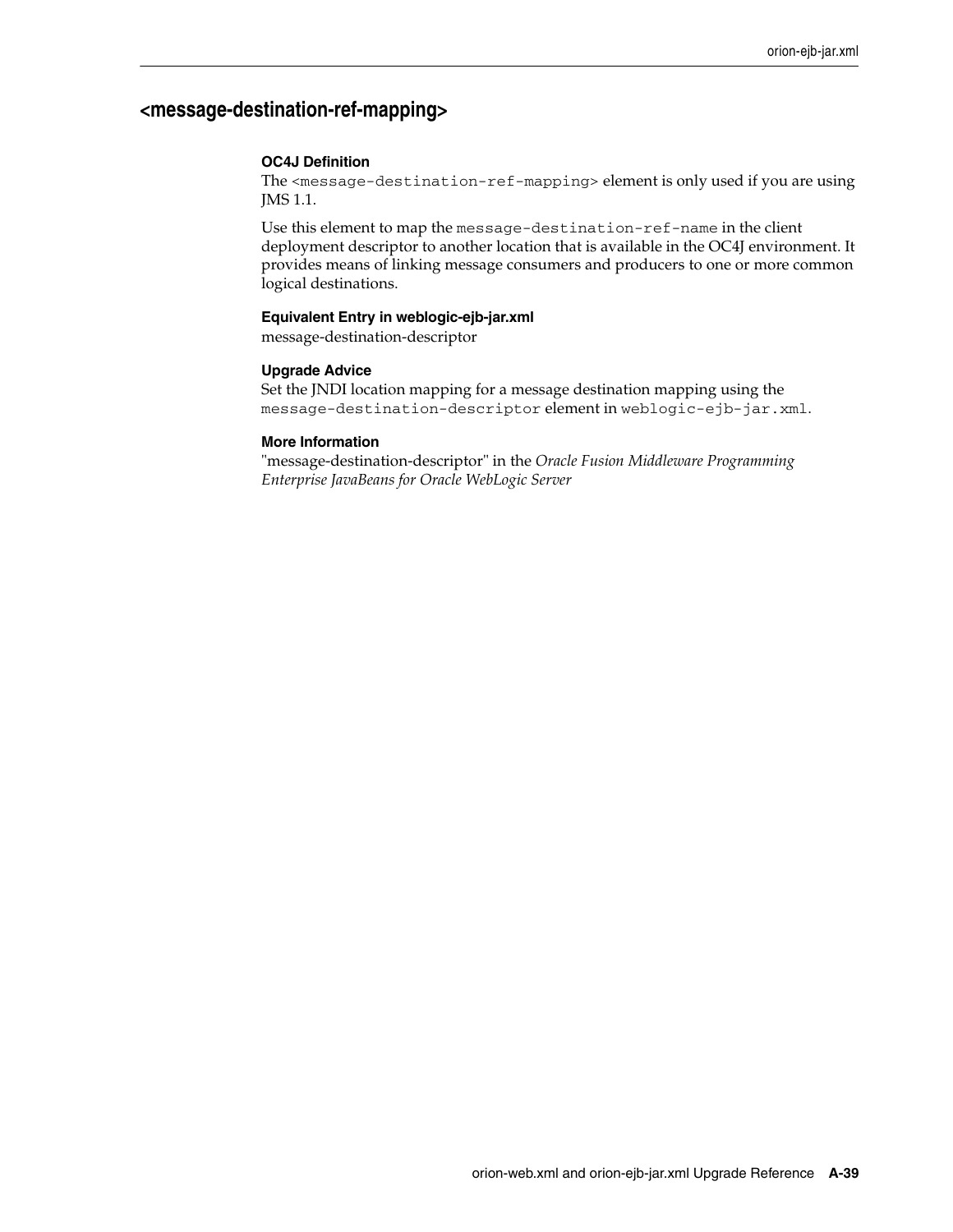# <span id="page-109-0"></span>**<session-type>Stateful</session-type>**

### **OC4J Definition**

This value for the session-type element indicates that the application contains a stateful session bean.

### **Equivalent Entry in weblogic-ejb-jar.xml**

stateful-session-cache/cache-type

### **Upgrade Advice**

The default passivation strategy for stateful session beans differs between OC4J and WebLogic Server.

By default, WebLogic Server uses a "Not Recently Used" passivation model, where passivation only occurs when resource limits have been reached. OC4J follows a strict "Least Recently Used" model where passivation occurs as soon as the idle timeout for a bean is reached.

If eager passivation semantics are required, then set the stateful-session-cache/cache-type element to LRU in the weblogic-ejb-jar.xml stateful-session-descriptor to preserve OC4J semantics.

### **More Information**

"Stateful Session EJB Passivation" in the *Oracle Fusion Middleware Programming Enterprise JavaBeans for Oracle WebLogic Server*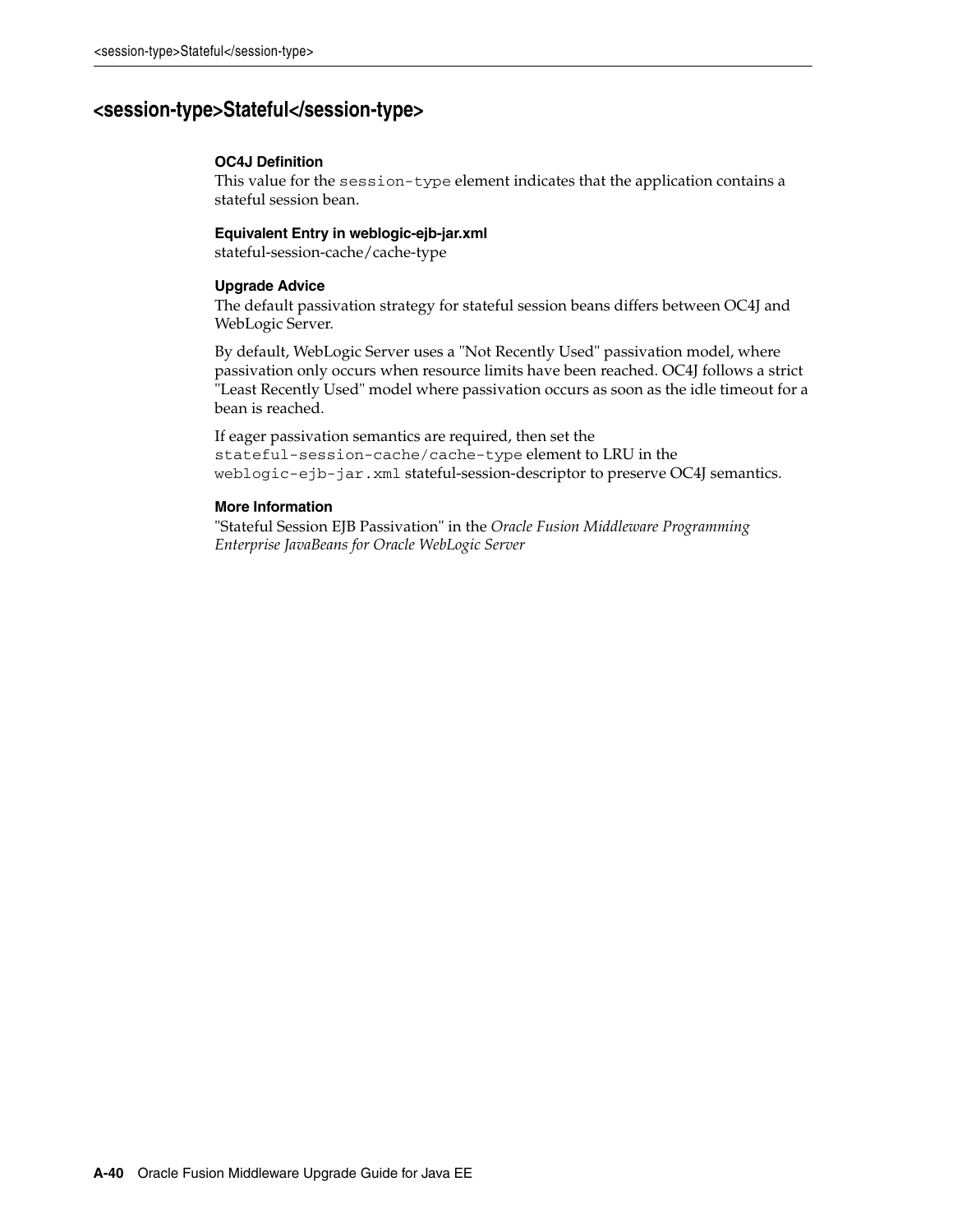# <span id="page-110-2"></span>**<message-driven-deployment>**

### **OC4J Definition**

This section of the orion-ejb-jar.xml provides additional deployment information for a message driven bean deployed within this JAR file.

The presence of this element indicates that the application contains customized deployment settings for a message driven bean.

### **Equivalent Entry in weblogic-ejb-jar.xml**

message-driven-descriptor

#### **Upgrade Advice**

Use the message-driven-descriptor element in weblogic-ejb-jar.xml.

#### **More Information**

"message-driven-descriptor" in the *Oracle Fusion Middleware Programming Enterprise JavaBeans for Oracle WebLogic Server*

### <span id="page-110-0"></span>**connection-factory-location**

#### **OC4J Definition**

Use this attribute of the <message-driven-deployment> element to define the JNDI location of the connection factory to use. The JMS Destination Connection Factory is specified in this attribute. The syntax is  $java:comp/resource + resource$ provider name + TopicConnectionFactories OR QueueConnectionFactories + user defined name. The nnnConnectionFactories details what type of factory is being defined.

#### **Equivalent Entry in weblogic-ejb-jar.xml**

connection-factory-jndi-name

#### **Upgrade Advice**

Use connection-factory-jndi-name of the message-driven-descriptor element in weblogic-ejb-jar.xml.

#### **More Information**

"message-driven-descriptor" in the *Oracle Fusion Middleware Programming Enterprise JavaBeans for Oracle WebLogic Server*

### <span id="page-110-1"></span>**dequeue-retry-count**

#### **OC4J Definition**

Use this attribute of the <message-driven-deployment> element to specify how often the listener thread tries to re-acquire the JMS session once database failover has occurred. This is applicable to only container-managed transactions in an MDB.

#### **Equivalent Entry in weblogic-ejb-jar.xml**

None.

#### **Upgrade Advice**

A dequeue-retry-count is specified for an MDB to configure number of attempts to restart the listener thread to the destination when OC4J detects the destination is down.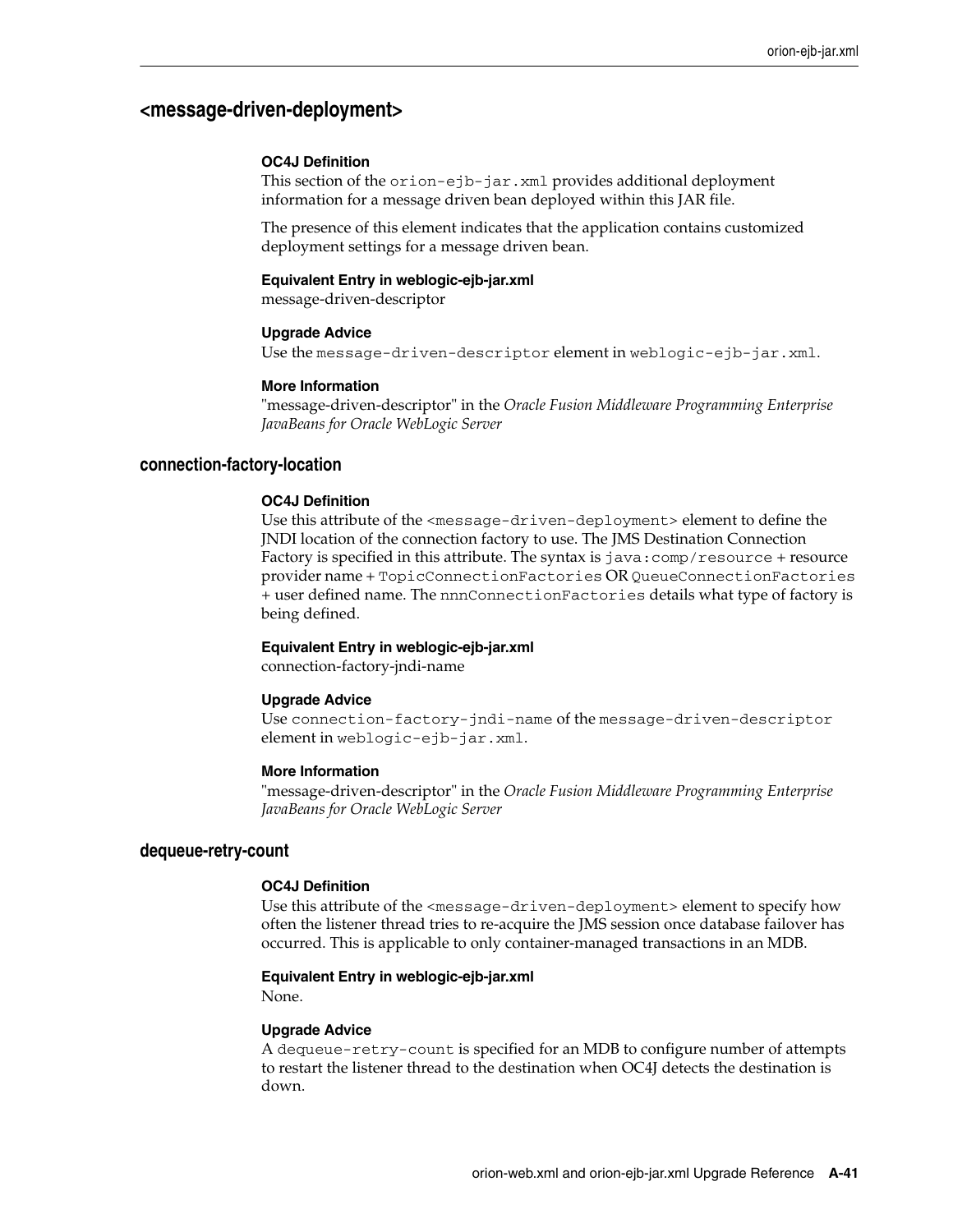There is no direct equivalent in Oracle WebLogic Server. This feature was intended to support failover for Oracle AQ and would be a resource-adapter-specific setting in Oracle WebLogic Server.

#### **More Information**

N/A

# <span id="page-111-0"></span>**dequeue-retry-interval**

#### **OC4J Definition**

Use this attribute of the <message-driven-deployment> element to specify the interval between retries

**Equivalent Entry in weblogic-ejb-jar.xml** None.

#### **Upgrade Advice**

A dequeue-retry-interval is specified for an MDB to configure the time interval between attempts to restart the listener thread to the destination when OC4J detects the destination is down.

There is no direct equivalent in Oracle WebLogic Server. This feature was intended to support failover for Oracle AQ and would be a resource-adapter-specific setting in Oracle WebLogic Server.

### **More Information**

N/A

# <span id="page-111-1"></span>**destination-location**

#### **OC4J Definition**

Use this attribute of the <message-driven-deployment> element to define the JNDI location of the destination (queue/topic) to use.

The JMS Destination is specified in the destination-location attribute. The syntax is java:comp/resource + resource provider name + Topics OR Queues + Destination name. The Topic or Queue details what type of Destination is being defined. The Destination name is the actual queue or topic name defined in the database.

#### **Equivalent Entry in weblogic-ejb-jar.xml**

destination-jndi-name

#### **Upgrade Advice**

Use the destination-jndi-name element of the message-driven-descriptor in weblogic-ejb-jar.xml.

#### **More Information**

"message-driven-descriptor" in the *Oracle Fusion Middleware Programming Enterprise JavaBeans for Oracle WebLogic Server*

# <span id="page-111-2"></span>**listener-threads**

#### **OC4J Definition**

Use this attribute of the <message-driven-deployment> element to concurrently consume JMS messages. The default is one thread. Topics can only have one thread. Queues can have more than one.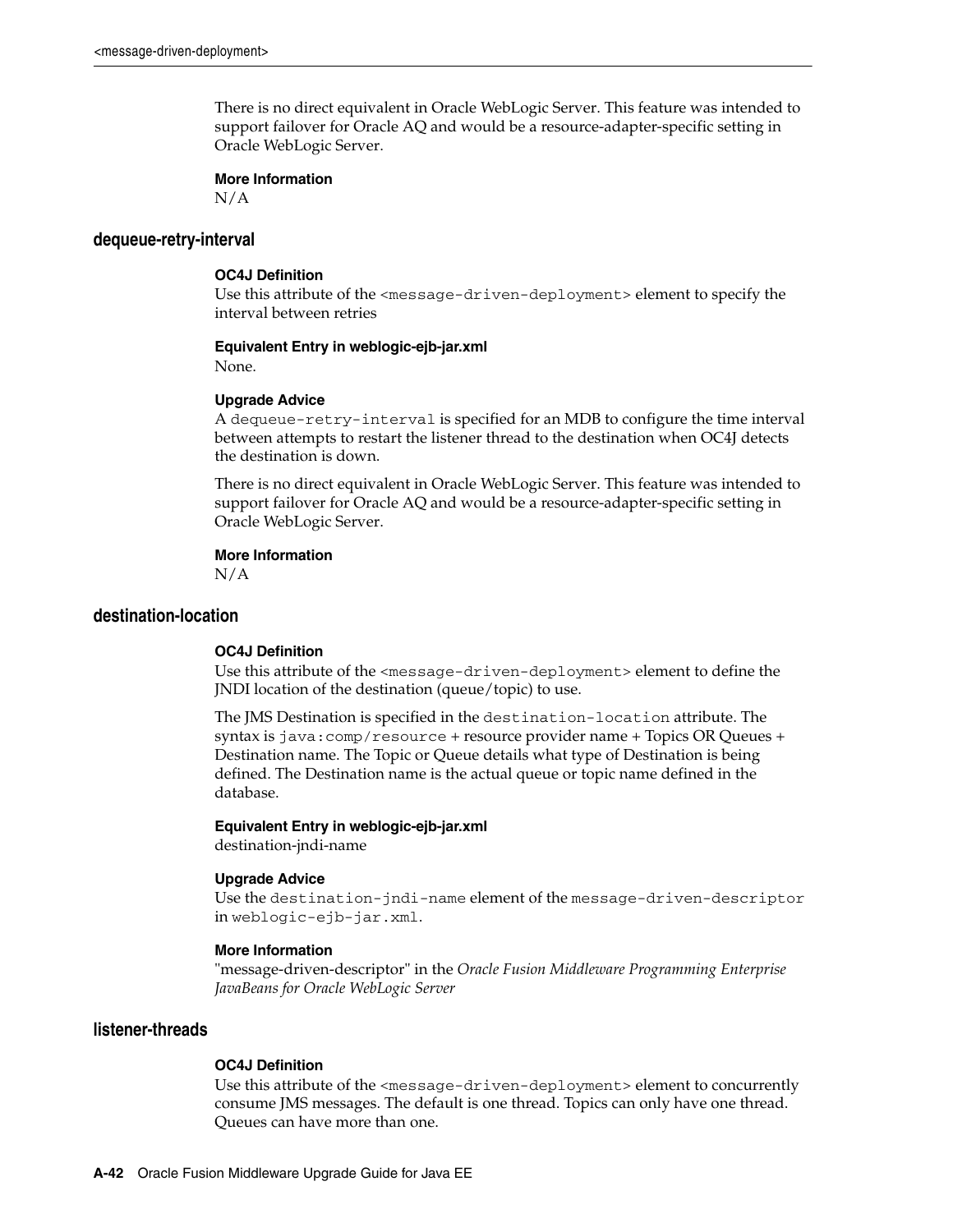### **Equivalent Entry in weblogic-ejb-jar.xml**

max-beans-in-free-pool

#### **Upgrade Advice**

Oracle WebLogic Server supports a variety of approaches for controlling thread management depending on the resource adapter in use.

#### **More Information**

"Configuring Concurrent Access to Stateful Session Beans" in the *Oracle Fusion Middleware Programming Enterprise JavaBeans for Oracle WebLogic Server*

### <span id="page-112-0"></span>**max-delivery-count**

#### **OC4J Definition**

Use this attribute of the <message-driven-deployment> element to set the maximum number of times OC4J will attempt the immediate redelivery of a message to a message-driven bean's onMessage method if that method returns failure (fails to invoke an acknowledgment operation, throws an exception, or both).

After this number of redeliveries, the message is deemed undeliverable and is handled according to the policies of your message service provider. For example, OEMS JMS will put the message on its exception queue (jms/Oc4jJmsExceptionQueue).

#### **Equivalent Entry in weblogic-ejb-jar.xml**

None.

#### **Upgrade Advice**

A max-delivery-count is specified for an MDB to specify the maximum number of attempts to deliver the same message in the event of failure. Oracle WebLogic Server does not support setting this option on a per-MDB basis.

#### **More Information**

*Oracle Fusion Middleware Programming JMS for Oracle WebLogic Server*

#### <span id="page-112-1"></span>**resource-adapter**

### **OC4J Definition**

Use this attribute of the <message-driven-deployment> element to define the name of the resource adapter instance that this MDB uses. Applicable only if this MDB is using a J2CA message service provider. In order for the MDB to be activated by messages received by the resource adapter, the MDB and resource adapter must be connected.

#### **Equivalent Entry in weblogic-ejb-jar.xml**

resource-adapter-jndi-name

#### **Upgrade Advice**

Use resource-adapter-jndi-name of message-destination-descriptor element in weblogic-ejb-jar.xml.

#### **More Information**

"message-driven-descriptor" in the *Oracle Fusion Middleware Programming Enterprise JavaBeans for Oracle WebLogic Server*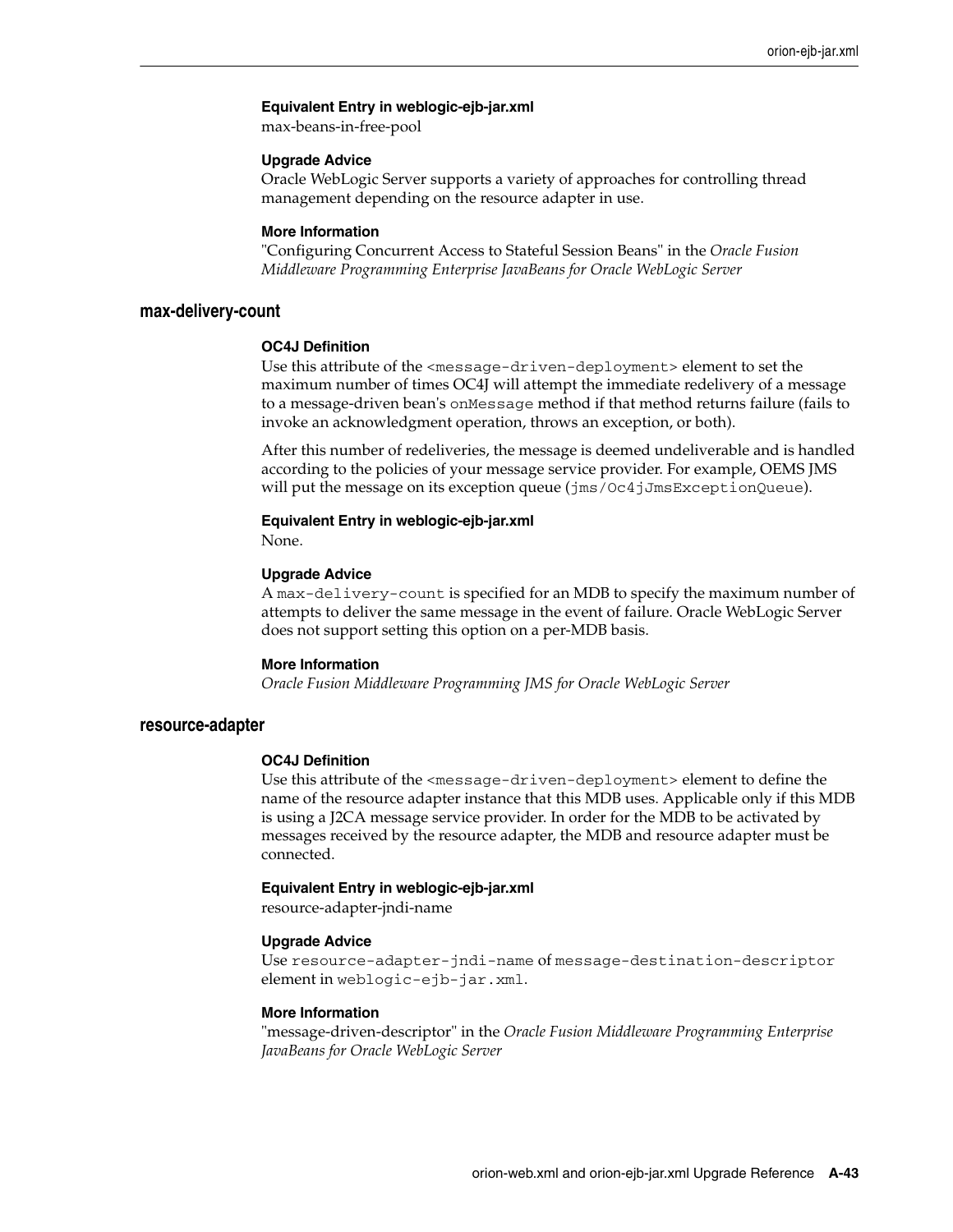### <span id="page-113-0"></span>**subscription-name**

### **OC4J Definition**

Use this attribute of the <message-driven-deployment> element to define the name of the topic to which this message-drive bean subscribes.

**Equivalent Entry in weblogic-ejb-jar.xml**

None.

### **Upgrade Advice**

If a resource adapter is used, and it supports the subscription-name property, then it must be specified using an activation-config-property element in ejb-jar.xml. Oracle WebLogic Server does not support setting this property in weblogic-ejb-jar.xml.

### **More Information**

 $N/A$ 

### <span id="page-113-1"></span>**wrapper-class**

# **OC4J Definition**

Use this attribute of the <message-driven-deployment> element to .

**Equivalent Entry in weblogic-ejb-jar.xml**

### **Upgrade Advice**

A dequeue-retry-count is specified for MDB to configure number of attempts to restart the listener thread to the destination when OC4J detects the destination is down.

There is no direct equivalent in Oracle WebLogic Server. This feature was intended to support failover for Oracle AQ and would be a resource-adapter-specific setting in Oracle WebLogic Server.

### **More Information**

 $N/A$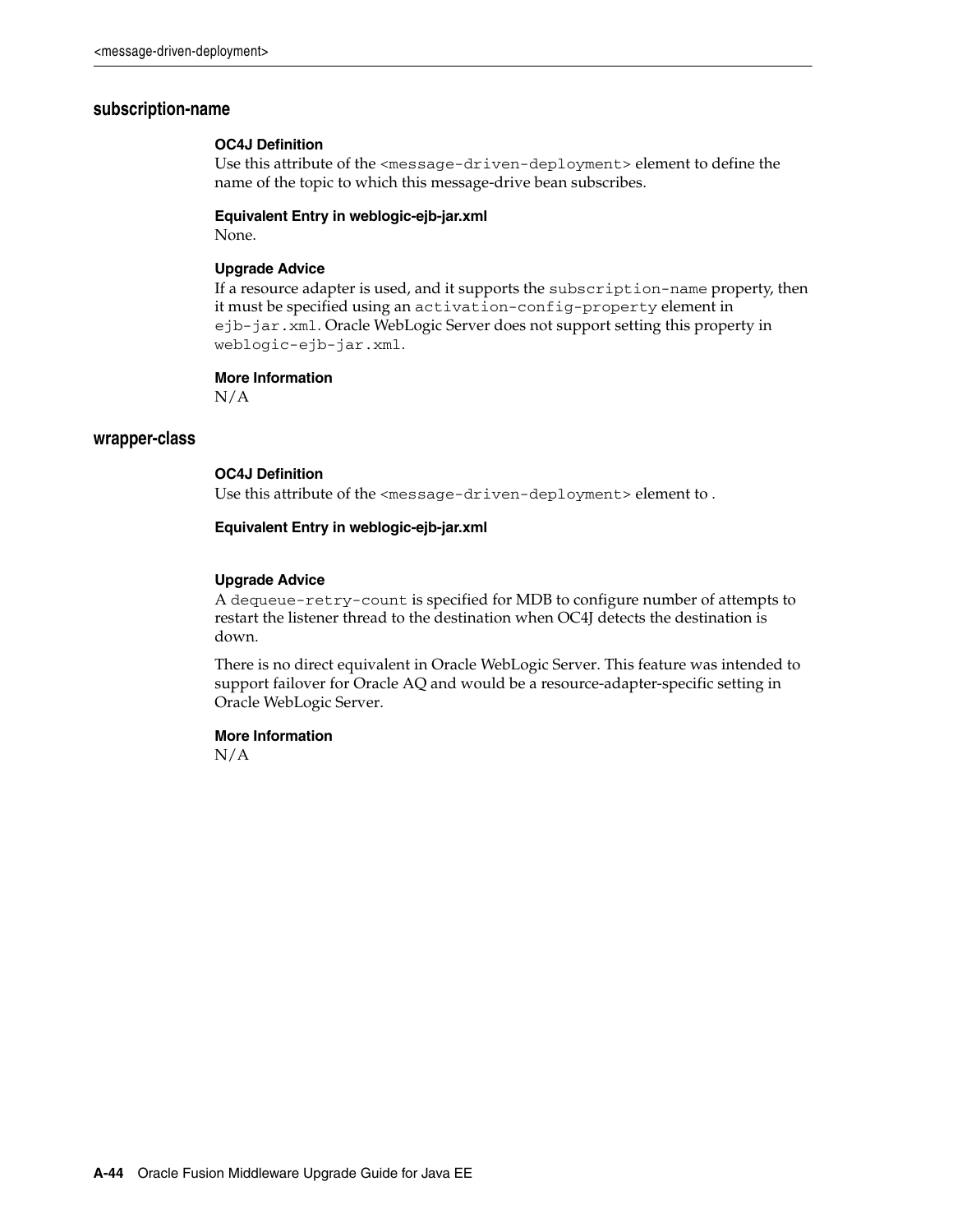# <span id="page-114-0"></span>**<config-property>**

### **OC4J Definition**

The <config-property> element is only used if you are using a J2CA message service provider. Use this element to set J2CA resource adapter configuration properties. When OC4J deploys an MDB configured to use a J2CA message service provider, OC4J provides the MDB's activation specification to the resource adapter. This specification includes the properties you set in the <config-property> element.

Alternatively, for an EJB 3.0 message-driven bean, you can set J2CA resource adapter configuration properties using @MessageDriven attribute configProperty and @ActivationConfig annotation.

You can use the orion-ejb-jar.xml file <config-property> configuration to override @MessageDriven configuration.

#### **Equivalent Entry in weblogic-ejb-jar.xml**

None.

### **Upgrade Advice**

Oracle WebLogic Server does not support overriding activation config properties via weblogic-ejb-jar.xml. These settings must be merged with the normal activation config properties located in the ejb-jar.xml file.

### **More Information**

 $N/A$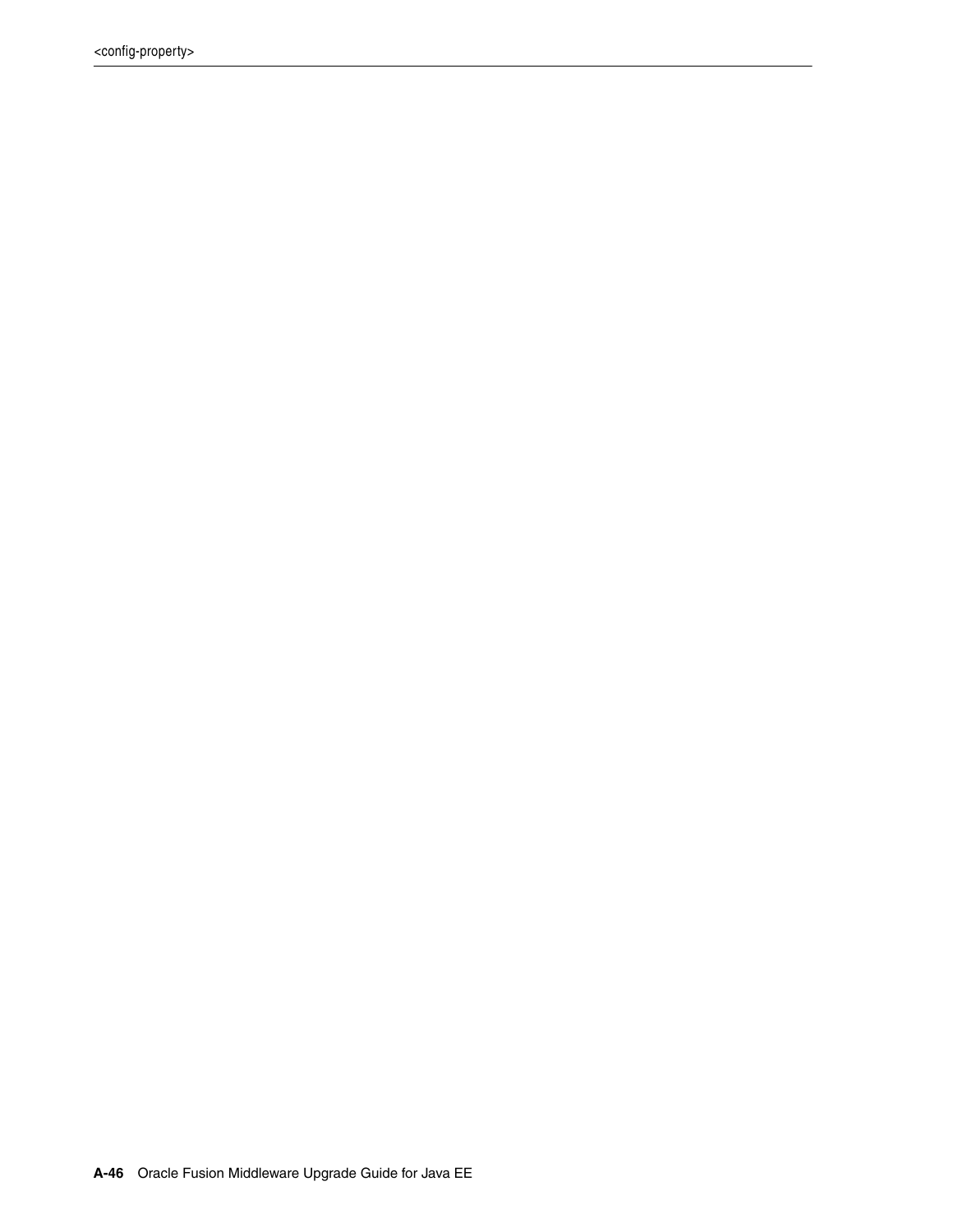# **Index**

### **Numerics**

10g Release 3 (10.1.3.1.0) [components included in, 2-1](#page-16-0)

# **A**

access-mask [element of orion-web.xml, A-7](#page-76-0) [ADF applications, 4-2](#page-33-0) admin\_client.jar [equivalent in WebLogic Server, 3-8](#page-25-0) [Administration Console, 3-2](#page-19-0) [starting and stopping components, 3-9](#page-26-0) [administration server, 3-2,](#page-19-1) [3-5](#page-22-0) administration tools [for OC4J and WebLogic Server, 3-8](#page-25-1) [AJP, 3-6,](#page-23-0) [7-2](#page-59-0) [no support in WebLogic Server, 3-7](#page-24-0) [using to integrate Oracle HTTP Server with](#page-58-0)  OC4J, 7-1 [AJPS, 3-6](#page-23-1) Ant *[See](#page-26-1)* Apache Ant Apache Ant [using for WebLogic administration tasks, 3-9](#page-26-1) API support [when upgrading to WebLogic Server, 4-4,](#page-35-0) [4-5](#page-36-0) application clients [changes required when JMS provider is upgraded](#page-55-0)  to WebLogic Server, 6-4 [changes required when using OC4J JMS](#page-56-0)  provider, 6-5 [EJB clients, 6-3](#page-54-0) [modifying to use WebLogic Server JNDI](#page-52-0)  provider, 6-1 [remote standalone EJB clients, 6-3](#page-54-1) [running in an OC4J server instance, 6-2](#page-53-0) [upgrade, 6-1](#page-52-1) using OC4J-based EJB interfaces [impact of upgrade on, 6-4](#page-55-1) [Application Server Control, 3-3,](#page-20-0) [3-6,](#page-23-2) [3-8,](#page-25-2) [3-9](#page-26-2) [compared to WebLogic Server Administration](#page-19-2)  Console, 3-2 [application-client.xml, 4-3](#page-34-0) applications

*[See](#page-32-0)* Java EE applications [application.xml, 4-2,](#page-33-1) [4-3](#page-34-1) architecture [comparing OC4J and Oracle WebLogic](#page-19-3)  Server, 3-2 autojoin-session [attribute of the web-app-class-loader](#page-91-0)  element, A-22

# **C**

classpath [element of orion-web.xml, A-3](#page-72-0) cluster topology [compared with WebLogic domain, 3-4](#page-21-0) [compared with WebLogic Server, 3-3](#page-20-1) Cluster Topology page [in Application Server Control, 3-3](#page-20-2) clustering [comparing OC4J and WebLogic Server, 3-3](#page-20-3) [comparison of WebLogic and OC4J features, 3-4](#page-21-1) clusters [WebLogic Server clusters, 3-4](#page-21-2) config-property [element in orion-ejb-jar.xml, A-45](#page-114-0) Configuration Wizard [introduction for OC4J users, 3-7](#page-24-1) Connection Pooling [when upgrading to WebLogic Server JMS](#page-56-1)  provider, 6-5 connection-factory-location [attribute of the message-driven-deployment](#page-110-0)  element, A-41 context-param [element of web.xml, A-4](#page-73-0) contextParamMappingFinding [element of orion-web.xml, A-4](#page-73-1) copy-by-value [attribute of the session-deployment](#page-100-0)  element, A-31 [custom Java EE applications, 3-5](#page-22-1)

# **D**

default-buffer-size [attribute of the web-app-class-loader](#page-91-1)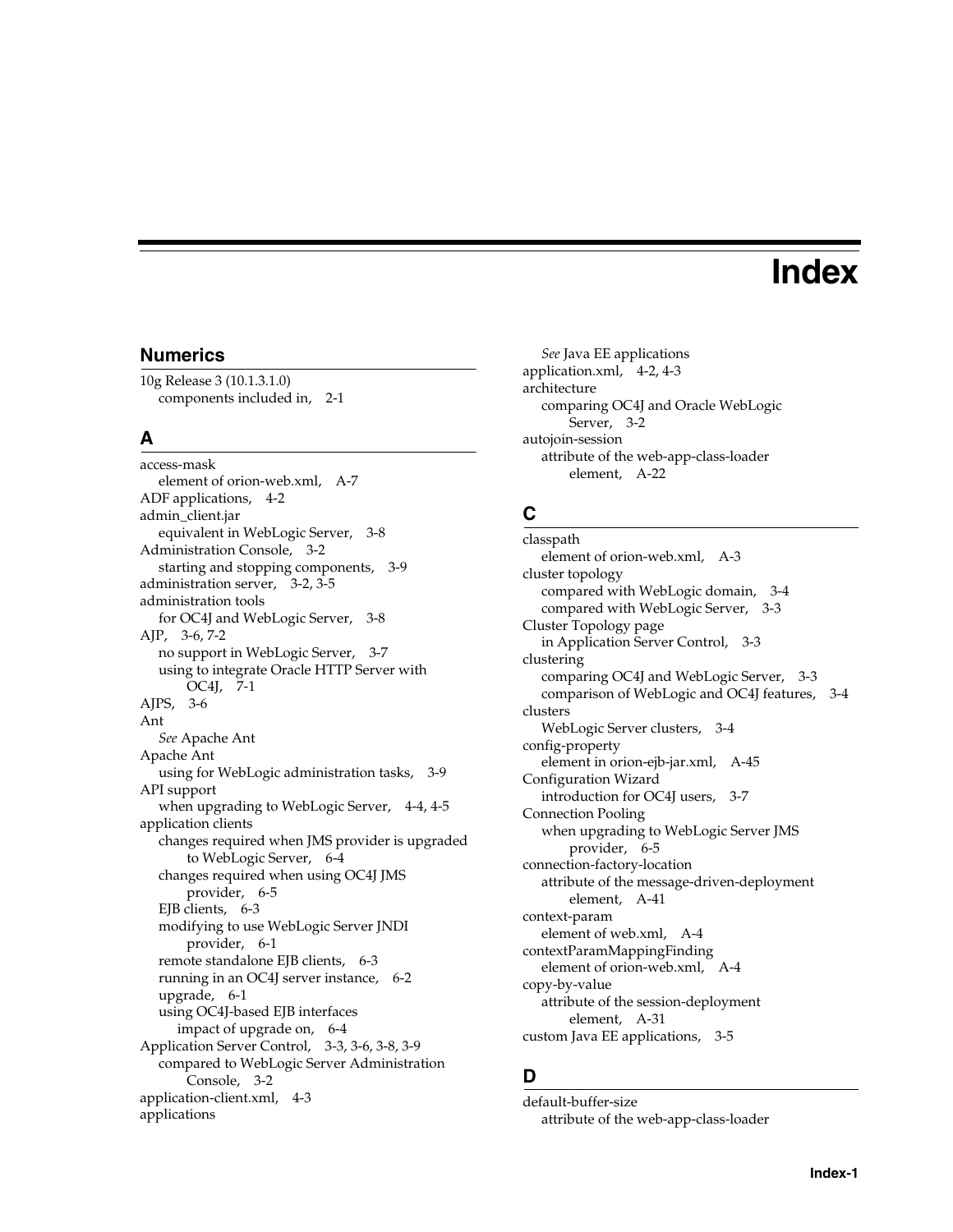[element, A-22](#page-91-1) default-charset [attribute of the web-app-class-loader](#page-91-2)  element, A-22 default-mime-type [attribute of the web-app-class-loader](#page-92-0)  element, A-23 [default-web-site.xml, 7-2](#page-59-1) deployment descriptors [comparison beween OC4J and WebLogic](#page-33-2)  Server, 4-2 [guidelines and resources for upgrading, 4-3](#page-34-2) [security elements in, 4-4](#page-35-1) deployment plans [generating with weblogic.PlanGenerator, 4-4](#page-35-2) [upgrading, 4-4](#page-35-3) dequeue-retry-count [attribute of the message-driven-deployment](#page-110-1)  element, A-41 dequeue-retry-interval [attribute of the message-driven-deployment](#page-111-0)  element, A-42 destination-location [attribute of the message-driven-deployment](#page-111-1)  element, A-42 development [attribute of the web-app-class-loader](#page-92-1)  element, A-23 development tools [selecting for upgrade, 4-1](#page-32-1) diagnostics [comparison between OC4J and WebLogic](#page-26-3)  Server, 3-9 [Diagnostics and Logging Framework \(ODL\), 4-5](#page-36-1) directory structures [comparison between OC4J and WebLogic](#page-21-3)  Server, 3-4 directory-browsing [attribute of the web-app-class-loader](#page-92-2)  element, A-23 DMS [compared with WebLogic Server diagnostics, 3-9](#page-26-4) domain comparison with 10*g* [cluster topology, 3-4](#page-21-0) [content and organization of, 3-5](#page-22-2) [creating in the Middleware home, 3-4](#page-21-4) domains [configuring multiple, 3-6](#page-23-3) [creating multiple, 3-6](#page-23-4) [default location of domain files, 3-6](#page-23-5) [introduction for OC4J users, 3-5](#page-22-3) [viewing domain log files, 3-10](#page-27-0) [Dynamic Monitoring System \(DMS\), 4-5](#page-36-2)

# **E**

EJB [comparison of support in OC4J and WebLogic](#page-28-0)  Server, 3-11 EJB clients

*See also* [Enterprise Java Bean Clients, 6-3](#page-54-0) [ejb-jar.xml, 4-3,](#page-34-3) [4-4](#page-35-4) ejb-ref-mapping [element in orion-ejb-jar.xml, A-36](#page-105-0) [element of orion-web.xml, A-16](#page-85-0) enable-jsp-dispatcher-shortcut [attribute of the web-app-class-loader](#page-93-0)  element, A-24 Enterprise Java Bean clients [impact of upgrade on, 6-3](#page-54-0) [remote standalone EJB clients, 6-3](#page-54-1) [running within an OC4J server instance, 6-3](#page-54-2) env-entry-mapping [element of orion-web.xml, A-15](#page-84-0) environment-naming-url-factory-enabled [server.xml attribute, 6-2](#page-53-1) [to allow use of multiple JNDI providers, 6-2](#page-53-1) expiration-setting [element of orion-web.xml, A-18](#page-87-0)

# **F**

file-modification-check-interval [attribute of the web-app-class-loader](#page-93-1)  element, A-24 flow chart [of the Java EE upgrade process, 1-1](#page-10-0) foreign server [WebLogic JMS feature, 6-5](#page-56-0) Fusion Middleware Control [compared to Application Server Control, 3-8](#page-25-3) [using to verify a Web tier upgrade, 7-11](#page-68-0)

# **H**

[HTTP, 3-6,](#page-23-6) [7-2](#page-59-2) [support in WebLogic Server, 3-7](#page-24-2) [HTTP session state replication, 6-1](#page-52-2) [in WebLogic Server, 3-4](#page-21-5) [HTTPS, 3-6,](#page-23-7) [7-2](#page-59-3)

# **I**

idletime [attribute of the session-deployment](#page-100-1)  element, A-31 include-war-manifest-class-path [attribute of the web-app-class-loader](#page-90-0)  element, A-21 installation and configuration [separation of in WebLogic server, 3-7](#page-24-3) Integrated Web Server and OC4J 10*g* [installation type, 3-2](#page-19-4)

# **J**

[j2ee directory, 3-4,](#page-21-6) [3-6](#page-23-8) [Java components, 3-5](#page-22-4) Java EE [comparison of support in OC4J and WebLogic](#page-28-1)  [Server, 3-11](#page-28-1)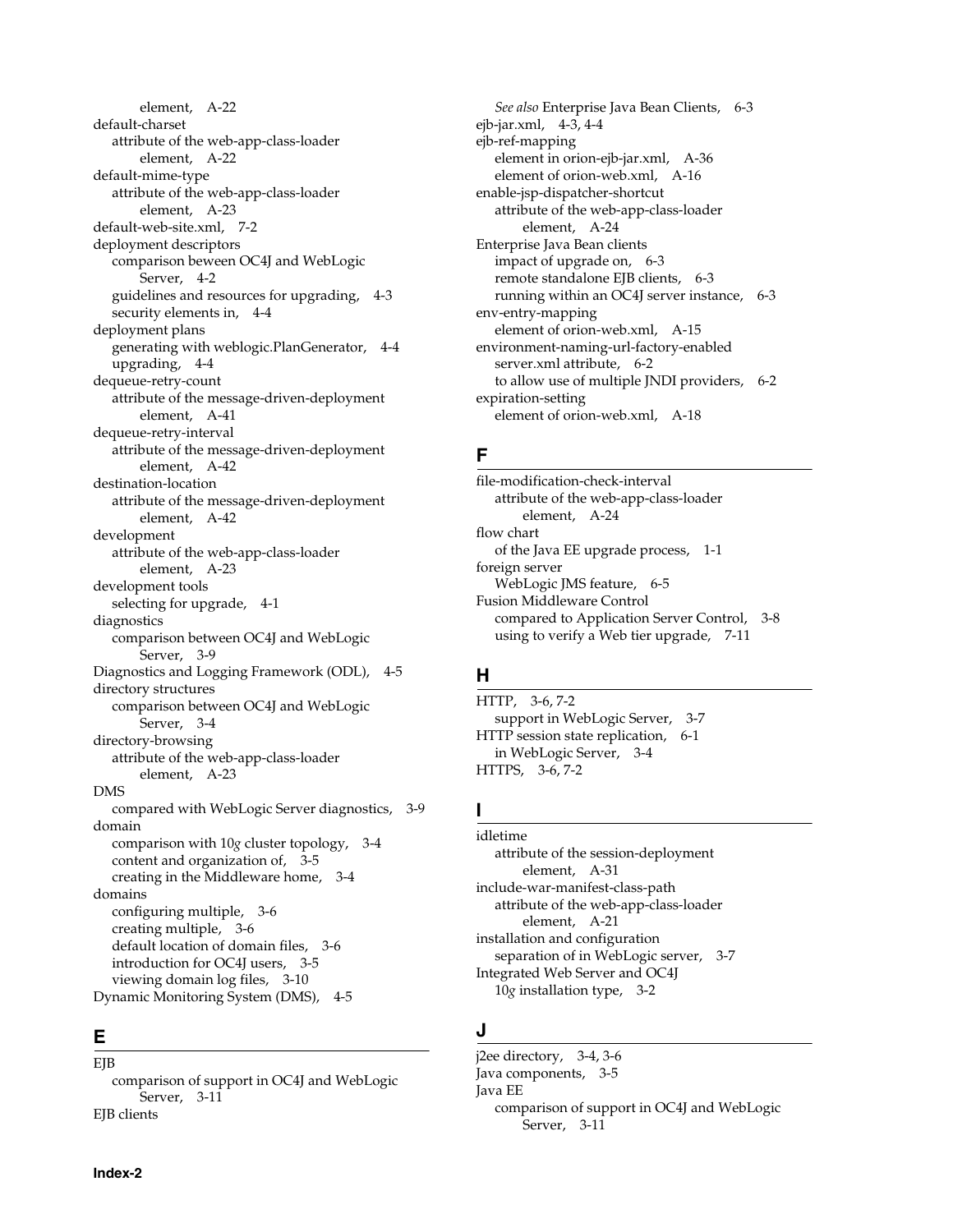[upgrading your applications, 4-1](#page-32-2) Java EE and Web Server OC4J installation type [upgrading, 7-1](#page-58-1) Java EE applications [selecting development tools for, 4-1](#page-32-1) [upgrading, 4-1](#page-32-2) [upgrading clients, 6-1](#page-52-1) [upgrading deployment descriptors, 4-2](#page-33-3) [upgrading Web services, 4-6](#page-37-0) [verifying on OC4J before upgrade, 4-1](#page-32-0) [verifying with supported JDK, 4-2](#page-33-4) Java EE Deployment [comparison of support in OC4J and WebLogic](#page-28-2)  Server, 3-11 Java EE Management [comparison of support in OC4J and WebLogic](#page-28-3)  Server, 3-11 Java EE upgrade [process summary, 1-1](#page-10-1) Java Messaging Service [WebLogic "Unit of Order" feature, 6-4](#page-55-2) [WebLogic foreign server feature, 6-5](#page-56-0) Java Messaging Service clients [upgrading, 6-4](#page-55-0) Java Naming and Directory Interface clients [impact of upgrading on, 6-1](#page-52-0) Java Required Files domain template [APIs available in, 4-4](#page-35-5) Java SE [comparison of support in OC4J and WebLogic](#page-28-4)  Server, 3-11 Java Server Pages clients [impact of upgrading on, 6-1](#page-52-3) [Java Standard Tag Library \(JSTL\), 4-6](#page-37-1) Java standards [support in OC4J and WebLogic Server, 3-11](#page-28-5) Java Virtual Machine [comparison between JVMs in WebLogic and](#page-23-9)  OC4J, 3-6 [configuring multiple in OC4J, 3-6](#page-23-9) [JAX-RPC, 4-6](#page-37-2) [comparison of support in OC4J and WebLogic](#page-28-6)  Server, 3-11 [JAX-WS, 4-6](#page-37-3) [comparison of support in OC4J and WebLogic](#page-28-7)  Server, 3-11 jazn-web-app [element of orion-web.xml, A-19](#page-88-0) JCA [comparison of support in OC4J and WebLogic](#page-28-8)  Server, 3-11 JDBC [comparison of support in OC4J and WebLogic](#page-28-9)  Server, 3-11 JDK [supported version for Oracle Fusion](#page-33-4)  Middleware, 4-2 [JMS, 3-7](#page-24-4) [comparison of support in OC4J and WebLogic](#page-28-10) 

[Server, 3-11](#page-28-10) JMS Clients *See also* [Java Messaging Service clients, 6-4](#page-55-0) JMS provider [client impact when upgraded, 6-4](#page-55-0) JMX [comparison of support in OC4J and WebLogic](#page-28-11)  Server, 3-11 JNDI [comparison of support in OC4J and WebLogic](#page-28-12)  Server, 3-11 JNDI clients *See also* [Java Naming and Directory Interface](#page-52-0)  [clients, 6-1](#page-52-0) JNDI Namespace [understanding scope of WebLogic Server, 6-2](#page-53-2) JRF domain template *See also* [Java Required Files domain template, 4-4](#page-35-6) JSF [comparison of support in OC4J and WebLogic](#page-28-13)  Server, 3-11 JSP [comparison of support in OC4J and WebLogic](#page-28-14)  Server, 3-11 JSP clients *See also* [Java Server Pages clients, 6-1](#page-52-3) jsp-cache-directory [attribute of the web-app-class-loader](#page-93-2)  element, A-24 jsp-cache-tlds [attribute of the web-app-class-loader](#page-94-0)  element, A-25 jsp-print-null [attribute of the web-app-class-loader](#page-94-1)  element, A-25 jsp-taglib-locations [attribute of the web-app-class-loader](#page-94-2)  element, A-25 jsp-timeout [attribute of the web-app-class-loader](#page-95-0)  element, A-26 [jstl.jar, 4-5](#page-36-3) JTA [comparison of support in OC4J and WebLogic](#page-28-15)  Server, 3-11 JVM *[See](#page-22-5)* Java Virtual Machine

# **L**

library-ref [element of weblogic-application.xml, A-3](#page-72-1) listener-threads [attribute of the message-driven-deployment](#page-111-2)  element, A-42 Load Balancing [when upgrading EJB clients, 6-3](#page-54-3) log files [location of domain log files, 3-10](#page-27-1) [viewing for a domain, 3-10](#page-27-0)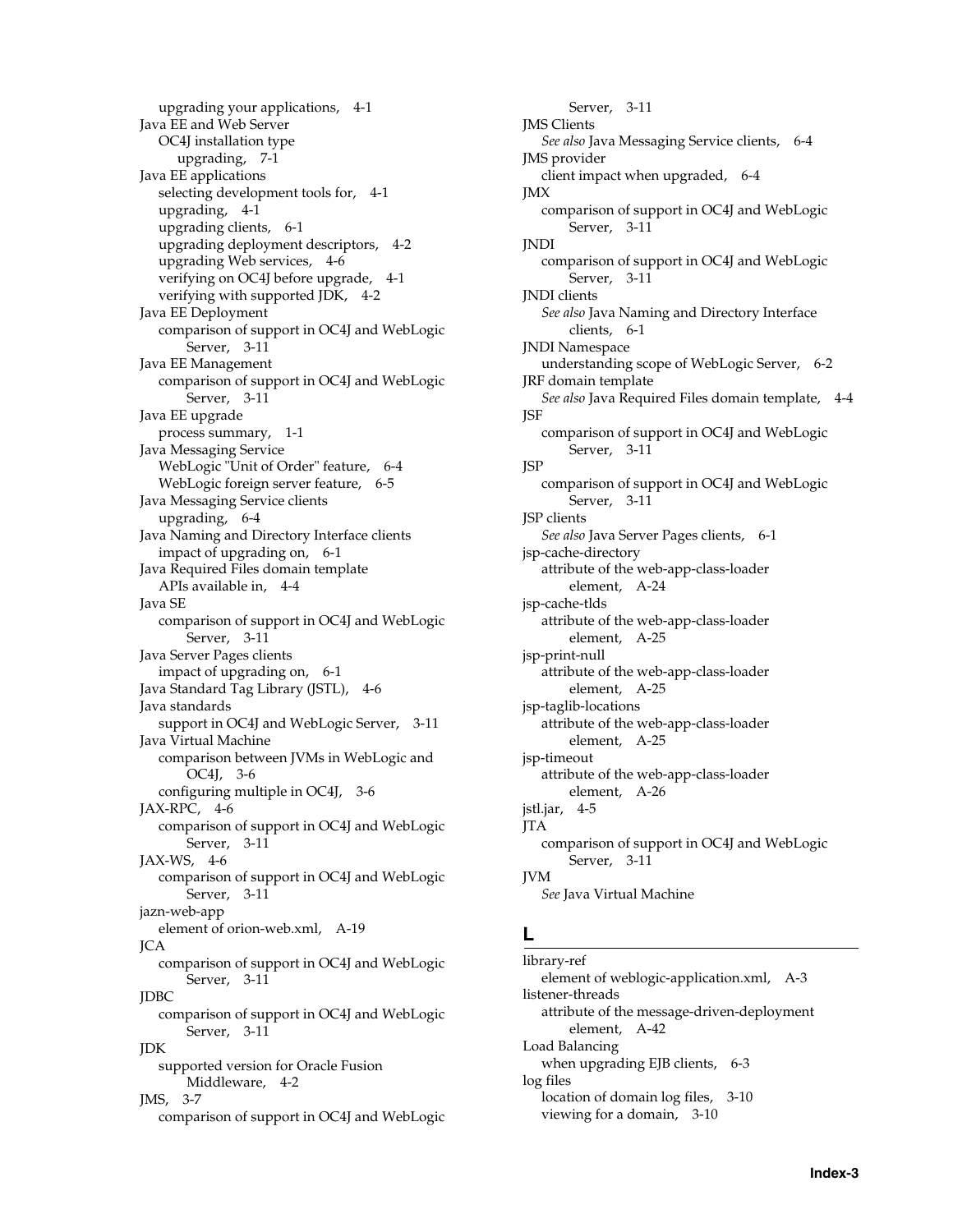logging [comparison between OC4J and WebLogic](#page-27-0)  Server, 3-10 lookup-context [element of orion-web.xml, A-13](#page-82-0)

# **M**

[managed servers, 3-5,](#page-22-6) [7-2](#page-59-4) [introduction to, 3-2](#page-19-5) max-delivery-count [attribute of the message-driven-deployment](#page-112-0)  element, A-43 max-instances [attribute of the session-deployment](#page-101-0)  element, A-32 max-instances-threshold [attribute of the session-deployment](#page-101-1)  element, A-32 max-tx-retries [attribute of the session-deployment](#page-102-0)  element, A-33 Message ordering [when upgrading to WebLogic Server JMS](#page-55-2)  provider, 6-4 message-destination-ref-mapping [element in orion-ejb-jar.xml, A-39](#page-108-0) message-driven-deployment [element in orion-ejb-jar.xml, A-41](#page-110-2) Middle Tier Instance [option in the Upgrade Assistant, 7-7](#page-64-0) Middleware home [introduction to, 3-4](#page-21-7) mimeMappings [element of orion-web.xml, A-5](#page-74-0) min-instances [attribute of the session-deployment](#page-101-2)  element, A-32 [mod\\_oc4j, 7-2](#page-59-5) mod\_wl\_ohs [using to configure Oracle HTTP Server with](#page-60-0)  WebLogic, 7-3 [My Oracle Support, 2-1](#page-16-1)

# **N**

[network channels, 7-2](#page-59-6) [WebLogic Server feature, 3-7](#page-24-5) Network Connections [when upgrading to WebLogic Server JMS](#page-56-2)  provider, 6-5 numproc [OC4J configuration property, 3-6](#page-23-10)

# **O**

[OC4J, 1-1](#page-10-2) [clustering, 3-3](#page-20-4) [comparing with WebLogic architecture, 3-1](#page-18-0) [comparison with WebLogic clustering](#page-21-1)  features, 3-4

[introduction to Oracle WebLogic Server for users](#page-18-1)  of, 3-1 [introduction to WebLogic installation and](#page-24-6)  configuration for users of, 3-7 [managing with Application Server Control, 3-2](#page-19-6) [Oracle WebLogic Server concepts for users of, 3-1](#page-18-2) [standalone, 3-2](#page-19-7) [verifying that applications deploy on, 4-1](#page-32-3) Web sites [equivalent in WebLogic Server, 7-1](#page-58-2) WSDL [generating Web services from, 4-7](#page-38-0) [OC4J application clustering, 3-3](#page-20-5) [comparison with WebLogic HTTP session state](#page-21-5)  replication, 3-4 [OC4J groups, 3-3](#page-20-6) [compared with WebLogic clusters, 3-4](#page-21-8) [OC4J JMX MBeans, 4-6](#page-37-4) [OC4J Job Scheduler, 4-6](#page-37-5) [OC4J Support for JSP, 4-6](#page-37-6) [OC4J-Based EJB Interfaces, 6-4](#page-55-1) [oc4jclient.jar, 6-4](#page-55-3) [oc4j-ra.xml, 4-3](#page-34-4) ODL *[See](#page-27-2)* Oracle Diagnostics Logging [OEMS JMS Connector, 6-5](#page-56-3) [ojsputil.jar, 4-5](#page-36-4) [OPMN, 3-9](#page-26-5) *See also* [Oracle Process Management and](#page-53-3)  [Notification, 6-2](#page-53-3) [opmnctl, 3-8](#page-25-4) [Oracle Business Intelligence Discoverer, 7-3](#page-60-1) [Oracle Coherence, 6-1](#page-52-4) Oracle Containers for Java EE *[See](#page-10-3)* OC4J Oracle Diagnostics Logging [support in OC4J and WebLogic Server, 3-10](#page-27-1) Oracle Enterprise Manager Application Server Control *[See](#page-25-2)* Application Server Control Oracle Enterprise Manager Fusion Middleware Control *See* [Fusion Middleware Control, 3-8](#page-25-3) Oracle Fusion Middleware [configuring a Web tier middle tier, 7-3](#page-60-2) [Java components, 3-5](#page-22-4) [Oracle Globalization Development Kit, 4-5](#page-36-5) [Oracle home, 3-4,](#page-21-9) [3-6](#page-23-11) [Oracle HTTP Client, 4-5](#page-36-6) [Oracle HTTP Server, 3-7,](#page-24-7) [7-8](#page-65-0) [comparison between using with OC4J and](#page-58-3)  WebLogic, 7-1 [configuring to work with WebLogic Server, 7-2](#page-59-7) [integrated with OC4J, 7-1](#page-58-4) [modifying the listening port after upgrade, 7-9](#page-66-0) [routing requests to OC4J, 3-7](#page-24-8) [understanding how to configure with Oracle](#page-59-8)  WebLogic Server, 7-2 [upgrading, 7-1](#page-58-5) [using Web servers other than, 7-3](#page-60-3)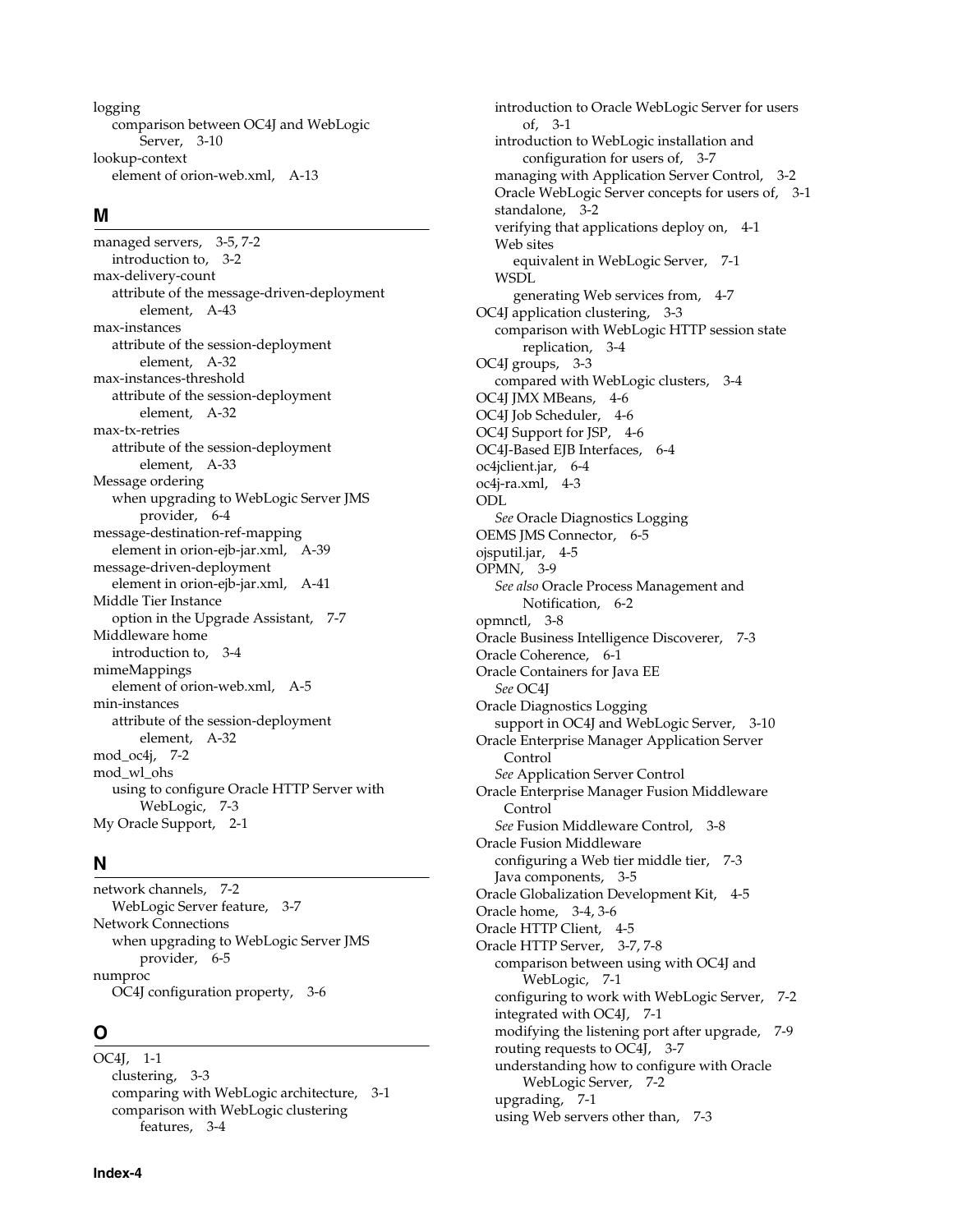[Oracle Identity Federation, 7-3](#page-60-4) [Oracle Identity Management, 7-3](#page-60-5) [Oracle Java Object Cache, 4-5](#page-36-7) [Oracle JAZN \(Java Authorization\), 4-5](#page-36-8) [Oracle JSP Tag Libraries, 4-5](#page-36-9) [Oracle Platform Security Services \(OPSS\), 4-5](#page-36-10) [Oracle Portal, 7-3](#page-60-6) [Oracle Process Management and Notification](#page-53-3)  (OPMN), 6-2 [Oracle Security Developer Tools, 4-5](#page-36-11) [Oracle Service Registry, 4-6](#page-37-7) [Oracle Technology Network \(OTN\), 4-6](#page-37-8) [Oracle TopLink, 4-5](#page-36-12) [Oracle Web Cache, 7-3,](#page-60-7) [7-8](#page-65-1) [verifying ports after upgrade, 7-10](#page-67-0) [verifying the location of SSL wallet after](#page-66-1)  upgrade, 7-9 [Oracle Web Cache Invalidation, 4-6](#page-37-9) [Oracle Web Services Proxy, 4-6](#page-37-10) [Oracle Web Services SOAP, 4-6](#page-37-11) [Oracle Web Services UDDI Client, 4-6](#page-37-12) [Oracle Web Services UDDI Client API, 4-6](#page-37-13) Oracle WebLogic Server [additional facts for OC4J users, 3-6](#page-23-12) [Administration Console, 3-2](#page-19-8) administration tools [comparison with OC4J, 3-8](#page-25-1) [API requirements, 4-5](#page-36-0) [API support, 4-4](#page-35-0) [associating a Web tier with, 7-4](#page-61-0) [clustering, 3-3](#page-20-7) command-line scripting tool *See also* [WLST, 3-8](#page-25-5) [comparing with OC4J architecture, 3-1](#page-18-0) [comparison to OC4J clustering features, 3-4](#page-21-1) [concepts for OC4J users, 3-1](#page-18-3) [configuration wizard, 3-6](#page-23-13) [configuring Oracle HTTP Server to work](#page-59-7)  with, 7-2 [configuring with Web tier components, 3-2](#page-19-9) [directory structure, 3-4](#page-21-3) [generating Web services from OC4J WSDL, 4-7](#page-38-0) [HTTP session state replication, 3-4](#page-21-5) [in-memory HTTP session state replication, 6-1](#page-52-2) [installation and configuration concepts for OC4J](#page-24-6)  users, 3-7 [introduction for OC4J users, 3-1](#page-18-4) [introduction to domains for OC4J users, 3-5](#page-22-3) [JAX-RPC Web services, 4-6](#page-37-14) [JAX-WS Web Services, 4-6](#page-37-14) [JMS "Unit of Order" feature, 6-4](#page-55-2) JNDI Namespace [understanding scope of, 6-2](#page-53-2) [JNDI provider, 6-3](#page-54-4) [modifying clients to use, 6-1](#page-52-0) [listening ports, 3-6](#page-23-14) [managed server listening ports, 3-7](#page-24-9) [managed servers compared to OC4J](#page-19-5)  instances, 3-2 [network channels, 3-7](#page-24-5)

[standards support, 3-11](#page-28-16) [support for ODL, 3-10](#page-27-1) [typical administration tasks, 3-9](#page-26-6) [using Oracle HTTP Server with, 7-1](#page-58-6) [using with a Web server, 3-2](#page-19-10) Oracle WebLogic Server installer [introduction for OC4J users, 3-7](#page-24-10) [Oracle XML, 4-5](#page-36-13) [OracleAS Web Services, 4-6](#page-37-15) [OracleMetaLink, 2-1](#page-16-2) [oracle-webservices.xml, 4-3](#page-34-5) [orion-application-client.xml, 4-3](#page-34-6) [orion-application.xml, 4-3](#page-34-7) [orion-ejb-jar.xml, 4-3](#page-34-8) [upgrade reference, A-1,](#page-70-0) [A-30](#page-99-0) [orion-web.xml, 4-3](#page-34-9) [upgrade reference, A-1](#page-70-0)

# **P**

passivate-count [attribute of the session-deployment](#page-102-1)  element, A-33 patch sets [applying the latest before upgrade, 2-1](#page-16-3) persistence-filename [attribute of the session-deployment](#page-103-0)  element, A-34 persistence-path [attribute of the web-app-class-loader](#page-95-1)  element, A-26 pool-cache-timeout [attribute of the session-deployment](#page-103-1)  element, A-34 post-upgrade tasks [for Web tier components, 7-9](#page-66-2) [verifying the location of the Web Cache SSL](#page-66-1)  wallet, 7-9 [verifying Web Cache ports, 7-10](#page-67-0)

# **R**

[ra.xml, 4-3](#page-34-10) request-tracker [element of orion-web.xml, A-9](#page-78-0) resource-adapter [attribute of the message-driven-deployment](#page-112-1)  element, A-43 resource-check-interval [attribute of the session-deployment](#page-102-2)  element, A-33 resource-env-ref-mapping [element in orion-ejb-jar.xml, A-38](#page-107-0) [element of orion-web.xml, A-14](#page-83-0) resource-ref-mapping [element in orion-ejb-jar.xml, A-37](#page-106-0) [element of orion-web.xml, A-12](#page-81-0) [RMI, 3-7,](#page-24-11) [7-2](#page-59-9) RMI Protocol [when upgrading EJB clients, 6-3](#page-54-5)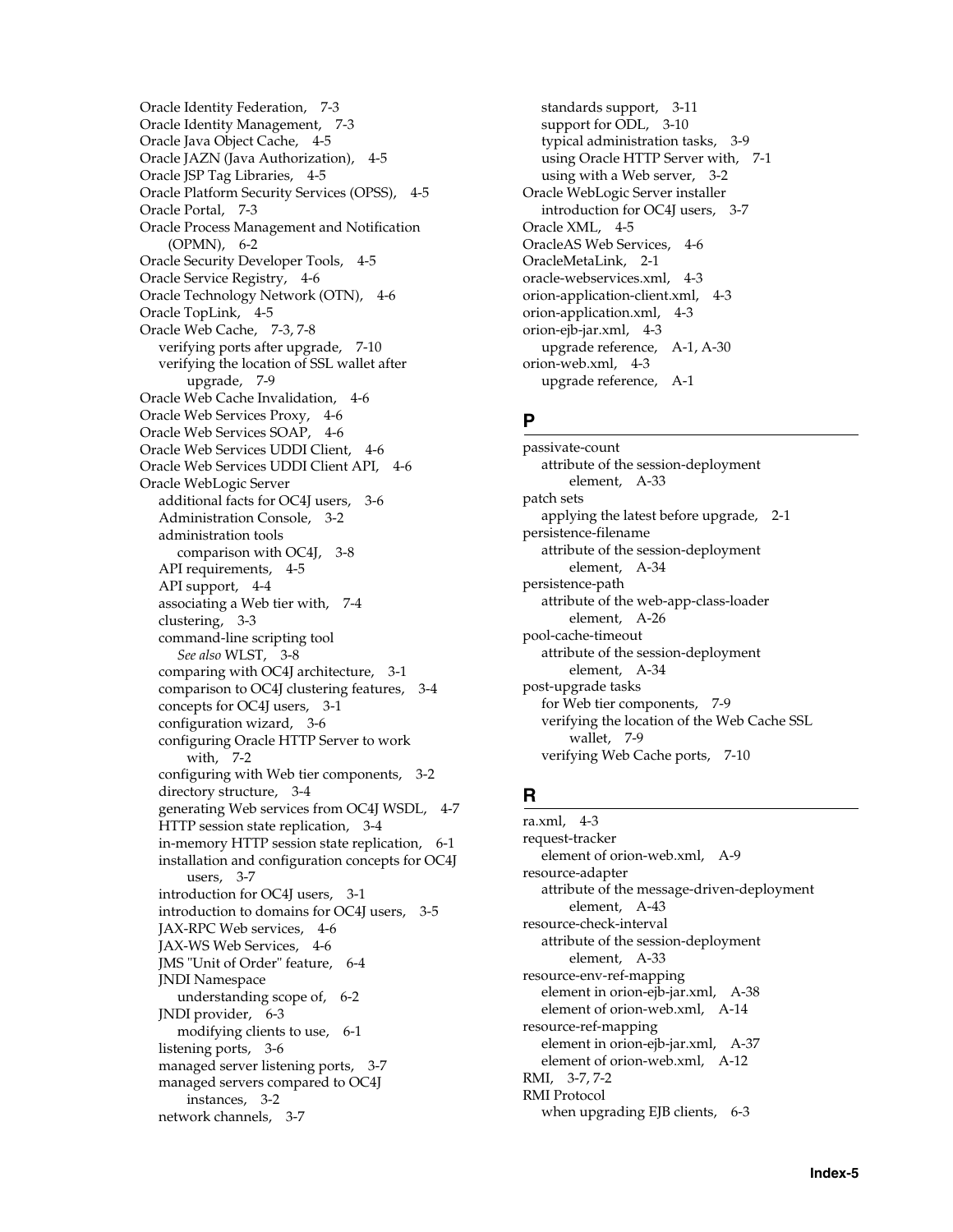[RMIInitialContextFactory, 6-4](#page-55-4)

# **S**

[SAML, 4-7](#page-38-1) schema-major-version [attribute of the web-app-class-loader](#page-95-2)  element, A-26 schema-minor-version [attribute of the web-app-class-loader](#page-96-0)  element, A-27 search-local-classes-first [attribute of the web-app-class-loader](#page-90-1)  element, A-21 [security role mappings, 4-4](#page-35-7) security-role-mapping [element of orion-web.xml, A-20](#page-89-0) service-ref-mapping [element of orion-web.xml, A-17](#page-86-0) Servlet [comparison of support in OC4J and WebLogic](#page-28-17)  Server, 3-11 Servlet clients [impact of upgrading on, 6-1](#page-52-3) servlet-chaining [element of orion-web.xml, A-8](#page-77-0) servlet-webdir [attribute of the web-app-class-loader](#page-96-1)  element, A-27 session-deployment [element in orion-ejb-jar.xml, A-31](#page-100-2) session-tracker [element of orion-web.xml, A-11](#page-80-0) session-tracking [element of orion-web.xml, A-10](#page-79-0) session-type element in orion-ejb-jar.xml [when set to stateful, A-40](#page-109-0) simple-jsp-mapping [attribute of the web-app-class-loader](#page-96-2)  element, A-27 [SmartUpgrade, 1-3,](#page-12-0) [4-2](#page-33-5) [SOA applications, 4-2](#page-33-6) [SOAP 1.1 and 1.2, 4-7](#page-38-2) source-directory [attribute of the web-app-class-loader](#page-97-0)  element, A-28 Specify Destination Instance screen [in the Upgrade Assistant, 7-7](#page-64-1) Specify Operation screen [of the Upgrade Assistant, 7-6](#page-63-0) Specify Source Home screen [in the Upgrade Assistant, 7-7](#page-64-2) Specify Upgrade Options screen [in the Upgrade Assistant, 7-8](#page-65-2) Specify WebLogic Server screen [in the Upgrade Assistant, 7-7](#page-64-3) [SSL, 7-2](#page-59-10) [listening port in WebLogic Server, 3-7](#page-24-12) [standalone OC4J instances, 3-2](#page-19-7)

standards [comparison of OC4J and WebLogic Server support](#page-27-3)  for, 3-10 Start destination components after successful upgrade [in the Upgrade Assistant, 7-8](#page-65-3) starting points [for Java EE upgrade, 2-1](#page-16-4) starting servers [in OC4J and WebLogic Server, 3-9](#page-26-7) startManagedWebLogic [WebLogic server script, 3-9](#page-26-8) startWebLogic [WebLogic server script, 3-9](#page-26-9) stateful-session-descriptor [in weblogic-ejb-jar.xml, A-31](#page-100-3) stateless-session-descriptor [in weblogic-ejb-jar.xml, A-31](#page-100-4) Stop source components before upgrade option [in the Upgrade Assistant, 7-8](#page-65-4) stopping servers [in OC4J and Oracle WebLogic Server, 3-9](#page-26-7) subscription-name [attribute of the message-driven-deployment](#page-113-0)  element, A-44

# **T**

t3 protocol [used by WebLogic Server, 6-2](#page-53-4) temporary-directory [attribute of the web-app-class-loader](#page-97-1)  element, A-28 thread pools [comparison between OC4J and WebLogic](#page-27-3)  Server, 3-10 timeout [attribute of the session-deployment](#page-103-2)  element, A-34 transaction-timeout [attribute of the session-deployment](#page-104-0)  element, A-35

# **U**

ua [command to start the Upgrade Assistant, 7-5](#page-62-0) ua.bat [command to start the Upgrade Assistant, 7-5](#page-62-1) [UDDI, 4-6](#page-37-16) upgrade [summary of the process, 1-1](#page-10-1) Upgrade Assistant [screens that require input during Web tier](#page-64-4)  upgrade, 7-7 [Specify Destination Instance screen, 7-7](#page-64-1) [Specify Operation screen, 7-6](#page-63-0) [Specify Source Home screen, 7-7](#page-64-2) [Specify Upgrade Options screen, 7-8](#page-65-2) [Specify WebLogic Server screen, 7-7](#page-64-3) [Start destination components after successful](#page-65-3)